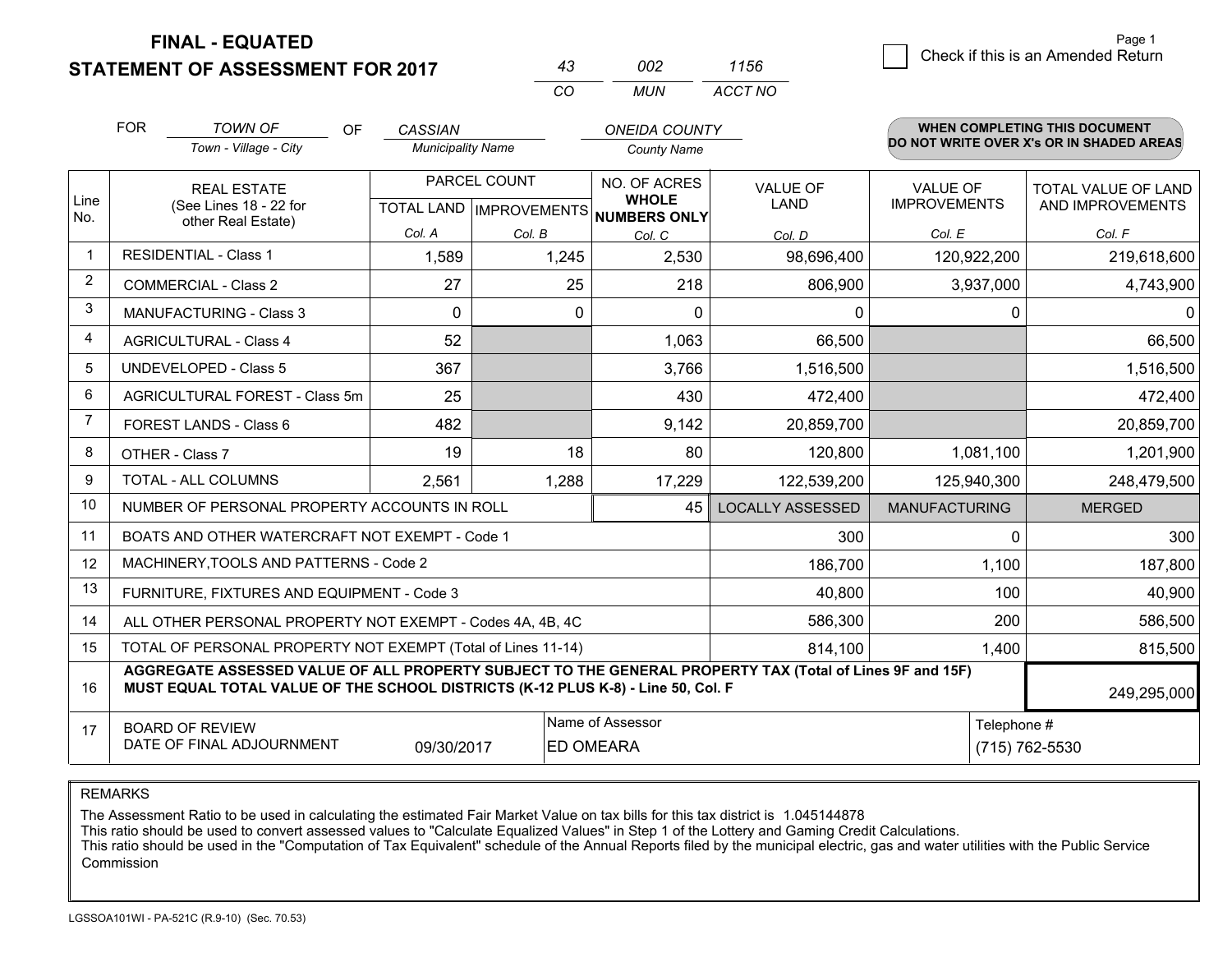*YEAR CO MUN ACCT NO* <sup>2017</sup> <sup>43</sup> <sup>002</sup> <sup>1156</sup>

Do not confuse FOREST LANDS (Line 7) with FOREST CROPS (in this section) - They are **NOT** the same

|    |                                                                                | Private Forest Crop - Reg Class @ 10¢ per acre |  |                                                                  |                 | Private Forest Crop - Reg Class @ \$2.52 per acre             |                                                                              |                                    |                    |  |
|----|--------------------------------------------------------------------------------|------------------------------------------------|--|------------------------------------------------------------------|-----------------|---------------------------------------------------------------|------------------------------------------------------------------------------|------------------------------------|--------------------|--|
| 18 | (a) PARCELS                                                                    | (b) ACRES                                      |  | (c) ASSESSED VALUE                                               |                 | (d) PARCELS                                                   | (e) ACRES                                                                    |                                    | (f) ASSESSED VALUE |  |
|    | 3                                                                              | 116.55                                         |  | 256,400                                                          |                 | 10                                                            | 330.56                                                                       |                                    | 516,100            |  |
|    |                                                                                |                                                |  | Private Forest Crop - Special Class @ 20¢ per acre               |                 |                                                               | Entered Before 2005 Managed Forest - Ferrous Mining CLOSED @ \$8.27 per acre |                                    |                    |  |
| 19 | (a) PARCELS                                                                    | (b) ACRES                                      |  | (c) ASSESSED VALUE                                               |                 | (d) PARCELS                                                   | (e) ACRES                                                                    |                                    | (f) ASSESSED VALUE |  |
|    |                                                                                |                                                |  |                                                                  |                 |                                                               |                                                                              |                                    |                    |  |
|    |                                                                                |                                                |  | Entered Before 2005 Managed Forest - OPEN @ \$.79 per acre       |                 |                                                               | Entered Before 2005 Managed Forest - CLOSED @ \$1.87 per acre                |                                    |                    |  |
| 20 | (a) PARCELS                                                                    | (b) ACRES                                      |  | (c) ASSESSED VALUE                                               |                 | (d) PARCELS                                                   | (e) ACRES                                                                    |                                    | (f) ASSESSED VALUE |  |
|    | 54                                                                             | 1.929.71                                       |  | 3,422,200                                                        |                 | 120                                                           | 4,077.4                                                                      |                                    | 8,976,900          |  |
|    | Entered After 2004 Managed Forest - OPEN @<br>\$2.14 per acre                  |                                                |  |                                                                  |                 | Entered After 2004 Managed Forest - CLOSED @ \$10.68 per acre |                                                                              |                                    |                    |  |
| 21 | (a) PARCELS                                                                    | (b) ACRES                                      |  | (c) ASSESSED VALUE                                               |                 | (d) PARCELS<br>(e) ACRES                                      |                                                                              |                                    | (f) ASSESSED VALUE |  |
|    |                                                                                |                                                |  |                                                                  |                 |                                                               |                                                                              |                                    |                    |  |
|    | 120                                                                            | 4,149.69                                       |  | 6,157,000                                                        |                 | 132                                                           | 4.364.47                                                                     |                                    | 8,953,700          |  |
|    | (a) County Forest Cropland Acres                                               |                                                |  | (b) Federal Acres                                                | (c) State Acres |                                                               |                                                                              | (d) County (NOT FOREST CROP) Acres |                    |  |
| 22 | 4,278.5                                                                        |                                                |  | 507.76                                                           |                 | 2,699.63<br>29.17                                             |                                                                              |                                    | 165.07             |  |
|    |                                                                                |                                                |  | Assessed Value of Omitted Property From Prior Years (Sec. 70.44) |                 |                                                               | Assessed Value of Sec. 70.43 Corrections of Errors by Assessors              |                                    |                    |  |
|    |                                                                                | (a) REAL ESTATE                                |  | (b) PERSONAL                                                     |                 |                                                               | (c1) REAL ESTATE                                                             |                                    | (c2) PERSONAL      |  |
| 23 |                                                                                |                                                |  |                                                                  |                 |                                                               |                                                                              |                                    |                    |  |
|    | Manufacturing Equated Value of Omitted Property From Prior Years (Sec. 70.995) |                                                |  |                                                                  |                 |                                                               | Mfg. Equated Value of Sec.70.43 Corrections of Errors by Assessors           |                                    |                    |  |
|    | (d) REAL ESTATE                                                                |                                                |  | (e) PERSONAL                                                     |                 | (f1) REAL ESTATE                                              |                                                                              |                                    | (f2) PERSONAL      |  |
|    |                                                                                |                                                |  |                                                                  |                 |                                                               |                                                                              |                                    |                    |  |

## **SPECIAL DISTRICTS**

| Line<br>No. | Enter 6-digit<br>Special District<br>Code (Col. A) | <b>Account</b><br><b>Number</b><br>(Col. B) | <b>Special District Name</b><br>(Col. C) | <b>Locally Assessed Value</b><br>of Real Estate and<br>Personal Property (Col. D) | Mfg Value of Real Estate<br>and Personal Property<br>(Col. E) | <b>Merged Value of</b><br><b>Real Estate and</b><br>Personal Property (Col. F) |
|-------------|----------------------------------------------------|---------------------------------------------|------------------------------------------|-----------------------------------------------------------------------------------|---------------------------------------------------------------|--------------------------------------------------------------------------------|
| 24          |                                                    |                                             |                                          |                                                                                   |                                                               |                                                                                |
| 25          |                                                    |                                             |                                          |                                                                                   |                                                               |                                                                                |
| 26          |                                                    |                                             |                                          |                                                                                   |                                                               |                                                                                |
| 27          |                                                    |                                             |                                          |                                                                                   |                                                               |                                                                                |
| 28          |                                                    |                                             |                                          |                                                                                   |                                                               |                                                                                |
| 29          |                                                    |                                             |                                          |                                                                                   |                                                               |                                                                                |
| 30          |                                                    |                                             |                                          |                                                                                   |                                                               |                                                                                |
| 31          |                                                    |                                             |                                          |                                                                                   |                                                               |                                                                                |
| 32          |                                                    |                                             |                                          |                                                                                   |                                                               |                                                                                |
| 33          |                                                    |                                             |                                          |                                                                                   |                                                               |                                                                                |
| 34          |                                                    |                                             |                                          |                                                                                   |                                                               |                                                                                |
| 35          |                                                    |                                             |                                          |                                                                                   |                                                               |                                                                                |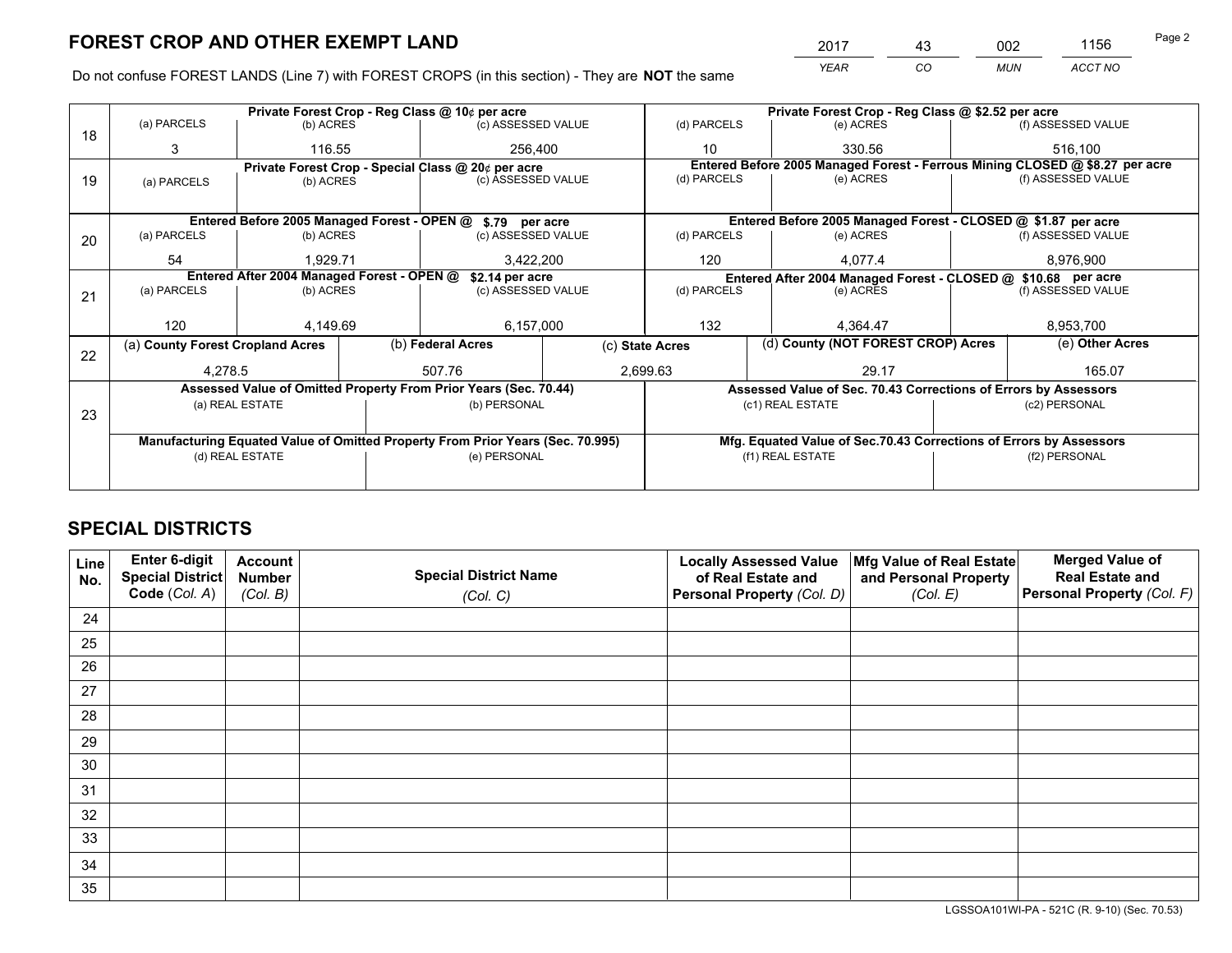|                 |                                                                 |                                             |                                                         | <b>YEAR</b>                                                                       | CO<br><b>MUN</b>                                              | ACCT NO                                                                        |
|-----------------|-----------------------------------------------------------------|---------------------------------------------|---------------------------------------------------------|-----------------------------------------------------------------------------------|---------------------------------------------------------------|--------------------------------------------------------------------------------|
| Line<br>No.     | <b>Enter 6-digit</b><br><b>School District</b><br>Code (Col. A) | <b>Account</b><br><b>Number</b><br>(Col. B) | <b>School District Name</b><br>(Col. C)                 | <b>Locally Assessed Value</b><br>of Real Estate and<br>Personal Property (Col. D) | Mfg Value of Real Estate<br>and Personal Property<br>(Col. E) | <b>Merged Value of</b><br><b>Real Estate and</b><br>Personal Property (Col. F) |
|                 | A. SCHOOL DISTRICTS (K-8 and K-12)                              |                                             |                                                         |                                                                                   |                                                               |                                                                                |
| 36              | 433640                                                          | 0260                                        | SCH D OF MINOCQUA J 1                                   | 11,471,400                                                                        |                                                               | 11,471,400                                                                     |
| 37              | 434781                                                          | 0262                                        | SCH D OF RHINELANDER                                    | 237,822,200                                                                       | 1,400                                                         | 237,823,600                                                                    |
| 38              |                                                                 |                                             |                                                         |                                                                                   |                                                               |                                                                                |
| 39              |                                                                 |                                             |                                                         |                                                                                   |                                                               |                                                                                |
| 40              |                                                                 |                                             |                                                         |                                                                                   |                                                               |                                                                                |
| 41              |                                                                 |                                             |                                                         |                                                                                   |                                                               |                                                                                |
| 42<br>43        |                                                                 |                                             |                                                         |                                                                                   |                                                               |                                                                                |
|                 |                                                                 |                                             |                                                         |                                                                                   |                                                               |                                                                                |
| 44<br>45        |                                                                 |                                             |                                                         |                                                                                   |                                                               |                                                                                |
| $\overline{46}$ |                                                                 |                                             |                                                         |                                                                                   |                                                               |                                                                                |
| 47              |                                                                 |                                             |                                                         |                                                                                   |                                                               |                                                                                |
| 48              |                                                                 |                                             |                                                         |                                                                                   |                                                               |                                                                                |
| 49              |                                                                 |                                             |                                                         |                                                                                   |                                                               |                                                                                |
| 50              |                                                                 |                                             | TOTAL ASSESSED VALUE OF SCHOOL DISTRICTS (K-8 and K-12) | 249,293,600                                                                       | 1,400                                                         | 249,295,000                                                                    |
|                 | <b>UNION HIGH SCHOOL DISTRICTS</b><br><b>B.</b>                 |                                             |                                                         |                                                                                   |                                                               |                                                                                |
| 51              | 433647                                                          | 0261                                        | UHS D OF LAKELAND UNION HIGH                            | 11,471,400                                                                        |                                                               | 11,471,400                                                                     |
| 52              |                                                                 |                                             |                                                         |                                                                                   |                                                               |                                                                                |
| 53              |                                                                 |                                             |                                                         |                                                                                   |                                                               |                                                                                |
| 54              |                                                                 |                                             |                                                         |                                                                                   |                                                               |                                                                                |
| 55              |                                                                 |                                             | TOTAL ASSESSED VALUE OF UNION HIGH SCHOOLS              | 11,471,400                                                                        |                                                               | 11,471,400                                                                     |
|                 | C.<br><b>TECHNICAL COLLEGE DISTRICTS</b>                        |                                             |                                                         |                                                                                   |                                                               |                                                                                |
| 56<br>57        | 001600                                                          | 0015                                        | NICOLET TECHNICAL COLLEGE<br><b>RHIN</b>                | 249,293,600                                                                       | 1,400                                                         | 249,295,000                                                                    |
| 58              |                                                                 |                                             |                                                         |                                                                                   |                                                               |                                                                                |
| 59              |                                                                 |                                             | TOTAL ASSESSED VALUE OF TECHNICAL COLLEGES              | 249,293,600                                                                       | 1,400                                                         | 249,295,000                                                                    |
|                 |                                                                 |                                             |                                                         |                                                                                   |                                                               |                                                                                |

43

002

 *I hereby certify, to the best of my knowledge and belief, this form is complete and correct.*

**SCHOOL DISTRICTS**

| Print name of preparer | Title                    |                | Date (MM / DD / CCYY) |
|------------------------|--------------------------|----------------|-----------------------|
|                        |                          |                |                       |
| Signature of preparer  | Contact Telephone Number | E-mail address |                       |
|                        | $\sim$                   |                |                       |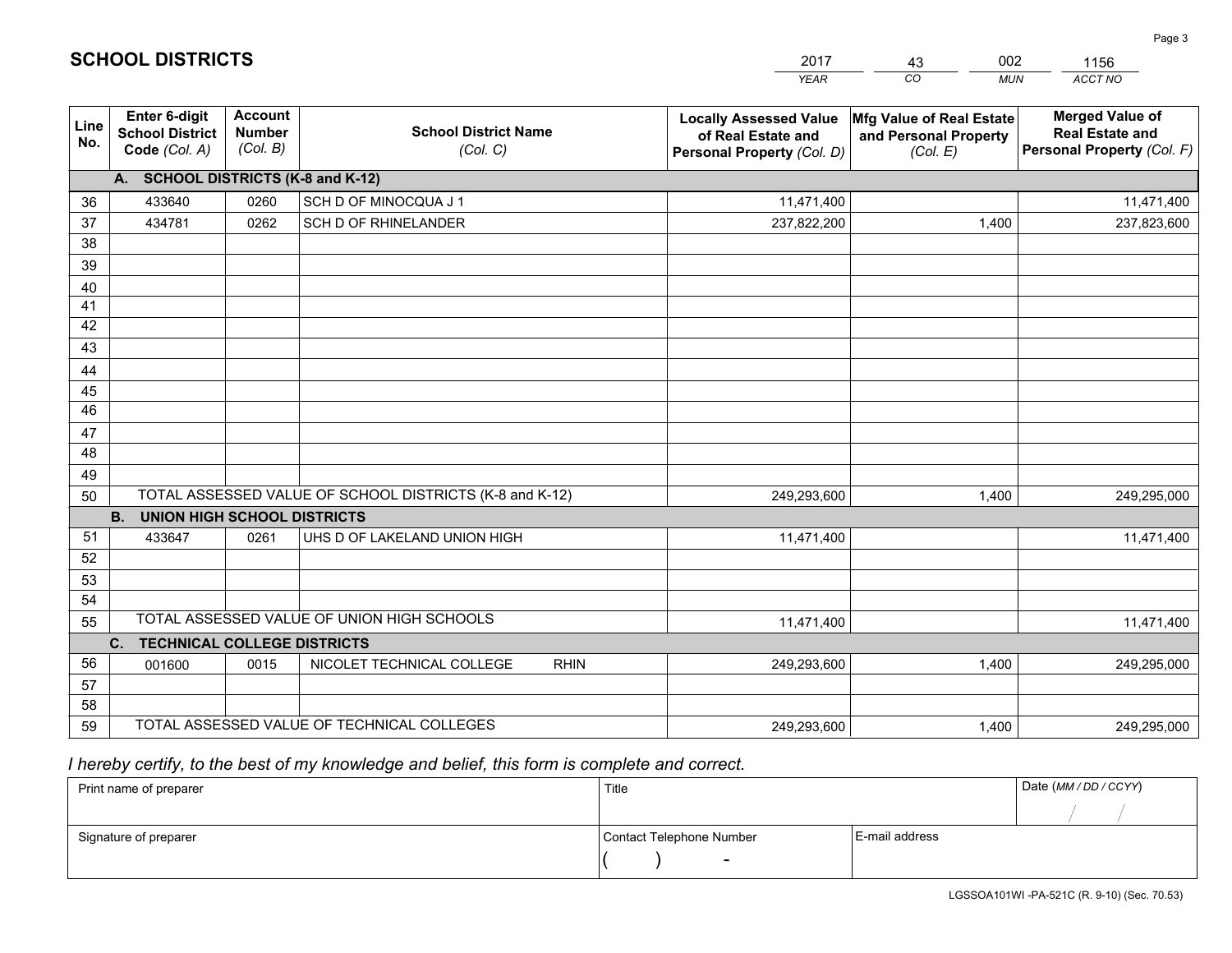#### **HIGHLIGHTS**

- 1. Complete the Statement of Assessment after the Board of Review. Reflect any changes made there.
- 2. Use black ink to complete.
- 3. Line 16 must equal Line 50, Col D.
- 4. Line 55 must equal the total of K-8 schools listed on lines 36-49. Do not include K-12 schools in this comparision.
- 5. Line 59, Col. D must equal Line 16.
- 6. Special District, School District and Technical College District values must include both real estate and personal property. Examples of Special districts are: town sanitary districts, public inland lake protection and rehabilitation districts, and metropolitan sewerage districts.
- 7. DO NOT INCLUDE Manufacturing property values.DOR will print these values on the final SOA.
- 8. Accuracy of this form is very important. The values reported directly affect the equalized value DOR calculates for school and special districts.

#### **Page 1:**

 If not prefilled, enter the tax year,county and municipal code,municipal type, municipal name and county name on the top of form.

Check the Amended box, if filing an amended / corrected SOA.

 Report the parcel count, acres and assessed value of taxable general property, total parcel count, (real and personal), total acres, and values from final figures set by the Board of Review.

- A. Real Estate land and improvements (buildings, etc.) is reported on lines 1 8, total line 9.
- B. Personal Property is reported on lines 11 14, Column D, total line 15.
- C. To complete this report, use the computer produced summary of the assessment roll that shows these amounts.
- D. Use whole numbers only.
- E. Add each line across and each column down to verify entries.

#### **Page 2:**

- A. Report Special Items (not subject to general property tax).
- 1. Private Forest Croplands and Managed Forest Lands are reported on lines 18,19, 20 and 21. Be sure to report assessed values **NOT** taxes.
- 2. You should have copies of the orders of entry, orders of withdrawal, etc., to update your assessment roll.
	- 3. Show hundredths of acres (e.g. 39.75).
- 4. Tax exempt lands are reported on line 22.
- 5. Omitted property and sec. 70.43, Wis. Stats., corrections of errors by assessor are reported on line 23. Report real estate and personal property separately. These should be for **prior years**, not something found on the current assessment roll after the board of review.
- B. Special District (Lines 24-35) Include the value of both real and personal property.

 The Department of Revenue (DOR) preprints much of the information regarding names and codes for schools, special districts,etc. If a district is not listed, enter the name and value only, DOR will enter the proper code.

### **Page 3 School Districts:**

Include the value of both real and personal property.

Report School District (regular, elementary, union high school, and technical college).

- 1. Regular (K-12) and Elementary (K-8) school values are reported on lines 36-49, total on line 50.
- 2. Union High School (UHS) (use only if elementary schools are listed on lines 36-49) are reported on lines 51-54. UHS total value (line 55) must equal to the total **elementary school** values reported on lines 36-49. Do notinclude K-12 schools in this comparison.
- 3. Technical College values are reported on lines 56-58, total on line 59.
- 4. Use the computer summary that shows these amounts to complete this report.

#### **This form is due the second Monday in June. File this report only after your Board of Review is complete.**

 *If you have questions: Return forms to:*

 Email: lgs@wisconsin.gov Wisconsin Department of RevenueCall:  $(608)$  266-2569 or  $(608)$  264-6892 Fax number: (608) 264-6887 PO Box 8971

Local Government Services Section 6-97 Madison WI 53708-8971

**NOTE: Please supply any correction to the name and address.**

4623 PARTRIDGE LANE 4623 PARTRIDGE LANE HARSHAW, WI 54529 **VICOLE AUGUSTINE<br>TOWN OF CASSIAN** HARSHAW, WI 54529 NICOLE AUGUSTINE TOWN OF CASSIAN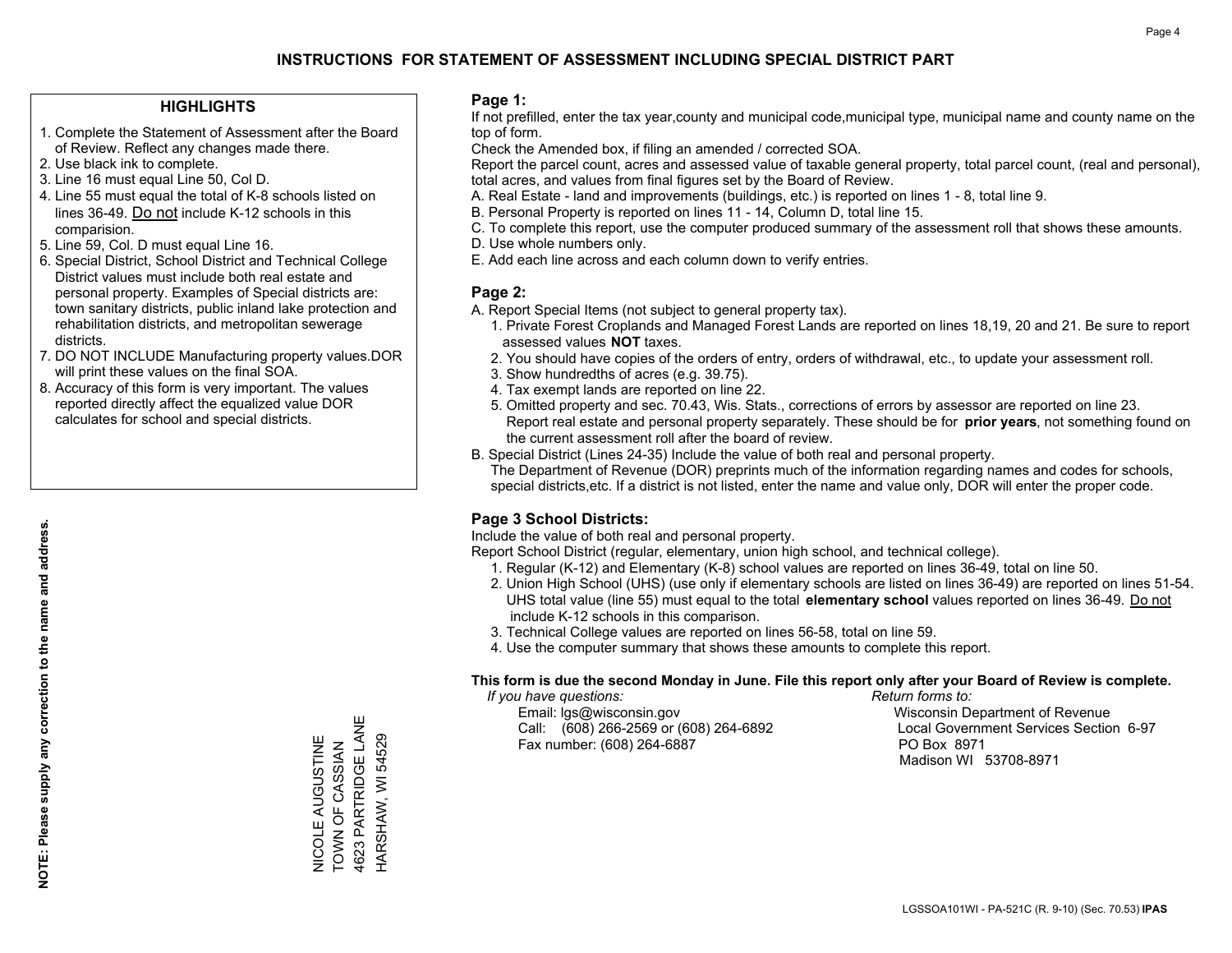**STATEMENT OF ASSESSMENT FOR 2017** 

| 43 | በበ4 | 1157    |
|----|-----|---------|
| cо | MUN | ACCT NO |

|                | <b>FOR</b>                                                                                                                                                                                                  | <b>TOWN OF</b><br>OF                                         | <b>CRESCENT</b>          |                           | <b>ONEIDA COUNTY</b>                |                         |                      | <b>WHEN COMPLETING THIS DOCUMENT</b>     |
|----------------|-------------------------------------------------------------------------------------------------------------------------------------------------------------------------------------------------------------|--------------------------------------------------------------|--------------------------|---------------------------|-------------------------------------|-------------------------|----------------------|------------------------------------------|
|                |                                                                                                                                                                                                             | Town - Village - City                                        | <b>Municipality Name</b> |                           | <b>County Name</b>                  |                         |                      | DO NOT WRITE OVER X's OR IN SHADED AREAS |
|                |                                                                                                                                                                                                             | <b>REAL ESTATE</b>                                           |                          | PARCEL COUNT              | NO. OF ACRES                        | <b>VALUE OF</b>         | <b>VALUE OF</b>      | <b>TOTAL VALUE OF LAND</b>               |
| Line<br>No.    |                                                                                                                                                                                                             | (See Lines 18 - 22 for<br>other Real Estate)                 |                          | TOTAL LAND   IMPROVEMENTS | <b>WHOLE</b><br><b>NUMBERS ONLY</b> | <b>LAND</b>             | <b>IMPROVEMENTS</b>  | AND IMPROVEMENTS                         |
|                |                                                                                                                                                                                                             |                                                              | Col. A                   | Col. B                    | Col. C                              | Col. D                  | Col. E               | Col. F                                   |
| $\mathbf{1}$   |                                                                                                                                                                                                             | <b>RESIDENTIAL - Class 1</b>                                 | 1,508                    | 1,203                     | 2,477                               | 95,410,300              | 133,539,900          | 228,950,200                              |
| 2              |                                                                                                                                                                                                             | <b>COMMERCIAL - Class 2</b>                                  | 60                       | 50                        | 223                                 | 2,536,400               | 9,428,900            | 11,965,300                               |
| 3              |                                                                                                                                                                                                             | <b>MANUFACTURING - Class 3</b>                               | $\Omega$                 | $\Omega$                  | $\Omega$                            | 0                       | 0                    |                                          |
| $\overline{4}$ |                                                                                                                                                                                                             | <b>AGRICULTURAL - Class 4</b>                                | 90                       |                           | 1,647                               | 228,100                 |                      | 228,100                                  |
| 5              |                                                                                                                                                                                                             | <b>UNDEVELOPED - Class 5</b>                                 | 371                      |                           | 2,992                               | 943,900                 |                      | 943,900                                  |
| 6              | AGRICULTURAL FOREST - Class 5m                                                                                                                                                                              |                                                              | 58                       |                           | 631                                 | 645,400                 |                      | 645,400                                  |
| $\overline{7}$ | FOREST LANDS - Class 6                                                                                                                                                                                      |                                                              | 342                      |                           | 4,587                               | 9,907,600               |                      | 9,907,600                                |
| 8              |                                                                                                                                                                                                             | OTHER - Class 7                                              | 14                       | 14                        | 39                                  | 287,200                 | 1,215,200            | 1,502,400                                |
| $\mathbf{Q}$   |                                                                                                                                                                                                             | TOTAL - ALL COLUMNS                                          | 2,443                    | 1,267                     | 12,596                              | 109,958,900             | 144,184,000          | 254,142,900                              |
| 10             |                                                                                                                                                                                                             | NUMBER OF PERSONAL PROPERTY ACCOUNTS IN ROLL                 |                          |                           | 59                                  | <b>LOCALLY ASSESSED</b> | <b>MANUFACTURING</b> | <b>MERGED</b>                            |
| 11             |                                                                                                                                                                                                             | BOATS AND OTHER WATERCRAFT NOT EXEMPT - Code 1               |                          |                           |                                     | 0                       | 0                    | 0                                        |
| 12             |                                                                                                                                                                                                             | MACHINERY, TOOLS AND PATTERNS - Code 2                       |                          |                           |                                     | 400,100                 | 6,900                | 407,000                                  |
| 13             |                                                                                                                                                                                                             | FURNITURE, FIXTURES AND EQUIPMENT - Code 3                   |                          |                           |                                     | 333,800                 | 0                    | 333,800                                  |
| 14             |                                                                                                                                                                                                             | ALL OTHER PERSONAL PROPERTY NOT EXEMPT - Codes 4A, 4B, 4C    |                          |                           |                                     | 210,800                 | 0                    | 210,800                                  |
| 15             |                                                                                                                                                                                                             | TOTAL OF PERSONAL PROPERTY NOT EXEMPT (Total of Lines 11-14) |                          |                           |                                     | 944,700                 | 6,900                | 951,600                                  |
| 16             | AGGREGATE ASSESSED VALUE OF ALL PROPERTY SUBJECT TO THE GENERAL PROPERTY TAX (Total of Lines 9F and 15F)<br>MUST EQUAL TOTAL VALUE OF THE SCHOOL DISTRICTS (K-12 PLUS K-8) - Line 50, Col. F<br>255,094,500 |                                                              |                          |                           |                                     |                         |                      |                                          |
| 17             |                                                                                                                                                                                                             | <b>BOARD OF REVIEW</b>                                       |                          |                           | Name of Assessor                    |                         | Telephone #          |                                          |
|                |                                                                                                                                                                                                             | DATE OF FINAL ADJOURNMENT                                    | 06/14/2017               |                           | MICHAEL SCHNAUTZ ASSESSMENTS        |                         |                      | (715) 266-2409                           |

REMARKS

The Assessment Ratio to be used in calculating the estimated Fair Market Value on tax bills for this tax district is 1.016601985

This ratio should be used to convert assessed values to "Calculate Equalized Values" in Step 1 of the Lottery and Gaming Credit Calculations.<br>This ratio should be used in the "Computation of Tax Equivalent" schedule of the Commission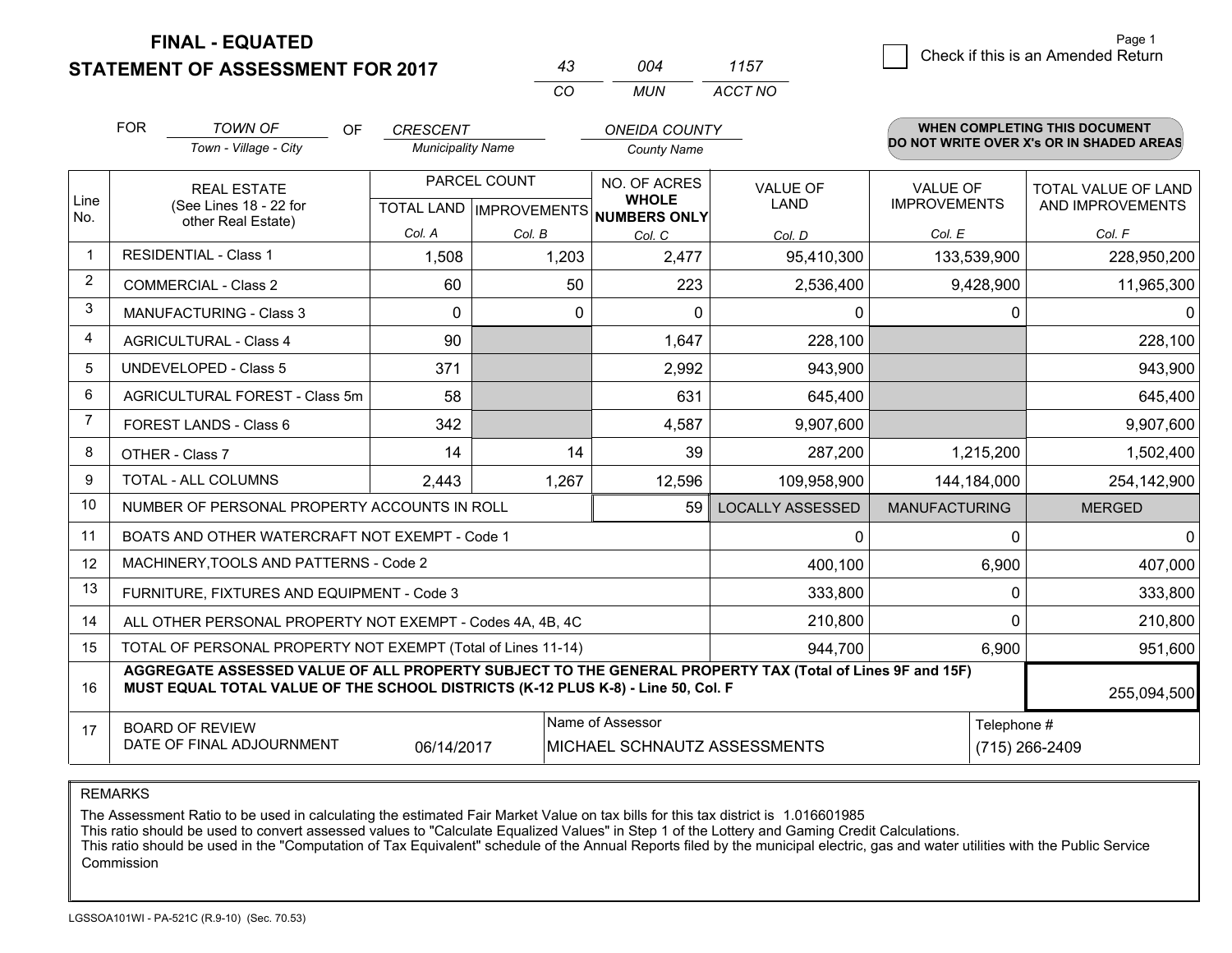*YEAR CO MUN ACCT NO* 2017 43 004 1157

Do not confuse FOREST LANDS (Line 7) with FOREST CROPS (in this section) - They are **NOT** the same

|    |                                                               |                                             |  | Private Forest Crop - Reg Class @ 10¢ per acre                                 |                                                               | Private Forest Crop - Reg Class @ \$2.52 per acre |                                    |                                                                    |                    |                                                                              |
|----|---------------------------------------------------------------|---------------------------------------------|--|--------------------------------------------------------------------------------|---------------------------------------------------------------|---------------------------------------------------|------------------------------------|--------------------------------------------------------------------|--------------------|------------------------------------------------------------------------------|
| 18 | (a) PARCELS                                                   | (b) ACRES                                   |  | (c) ASSESSED VALUE                                                             |                                                               | (d) PARCELS                                       |                                    | (e) ACRES                                                          |                    | (f) ASSESSED VALUE                                                           |
|    |                                                               |                                             |  |                                                                                |                                                               |                                                   |                                    | 197.3                                                              |                    | 311.500                                                                      |
|    |                                                               |                                             |  | Private Forest Crop - Special Class @ 20¢ per acre                             |                                                               |                                                   |                                    |                                                                    |                    | Entered Before 2005 Managed Forest - Ferrous Mining CLOSED @ \$8.27 per acre |
| 19 | (a) PARCELS                                                   | (b) ACRES                                   |  | (c) ASSESSED VALUE                                                             |                                                               | (d) PARCELS                                       |                                    | (e) ACRES                                                          |                    | (f) ASSESSED VALUE                                                           |
|    |                                                               |                                             |  |                                                                                |                                                               |                                                   |                                    |                                                                    |                    |                                                                              |
|    |                                                               | Entered Before 2005 Managed Forest - OPEN @ |  | \$.79 per acre                                                                 |                                                               |                                                   |                                    | Entered Before 2005 Managed Forest - CLOSED @ \$1.87 per acre      |                    |                                                                              |
| 20 | (a) PARCELS                                                   | (b) ACRES                                   |  | (c) ASSESSED VALUE                                                             |                                                               | (d) PARCELS                                       |                                    | (e) ACRES                                                          |                    | (f) ASSESSED VALUE                                                           |
|    | 14                                                            | 555.98                                      |  | 647,900                                                                        |                                                               | 51                                                |                                    | 1,696.38                                                           |                    | 4,298,800                                                                    |
|    | Entered After 2004 Managed Forest - OPEN @<br>\$2.14 per acre |                                             |  |                                                                                | Entered After 2004 Managed Forest - CLOSED @ \$10.68 per acre |                                                   |                                    |                                                                    |                    |                                                                              |
| 21 | (a) PARCELS                                                   | (b) ACRES                                   |  | (c) ASSESSED VALUE                                                             |                                                               | (d) PARCELS<br>(e) ACRES                          |                                    |                                                                    | (f) ASSESSED VALUE |                                                                              |
|    |                                                               |                                             |  |                                                                                |                                                               |                                                   |                                    |                                                                    |                    |                                                                              |
|    | 12                                                            | 407.29                                      |  | 587,100                                                                        |                                                               | 37                                                |                                    | 1,100.12                                                           |                    | 1,739,700                                                                    |
| 22 | (a) County Forest Cropland Acres                              |                                             |  | (b) Federal Acres                                                              | (c) State Acres                                               |                                                   | (d) County (NOT FOREST CROP) Acres |                                                                    |                    | (e) Other Acres                                                              |
|    | 22.7                                                          |                                             |  | 316.24                                                                         |                                                               | 149.63<br>63.22                                   |                                    |                                                                    | 459.38             |                                                                              |
|    |                                                               |                                             |  | Assessed Value of Omitted Property From Prior Years (Sec. 70.44)               |                                                               |                                                   |                                    | Assessed Value of Sec. 70.43 Corrections of Errors by Assessors    |                    |                                                                              |
|    |                                                               | (a) REAL ESTATE                             |  | (b) PERSONAL                                                                   |                                                               |                                                   |                                    | (c1) REAL ESTATE                                                   |                    | (c2) PERSONAL                                                                |
| 23 |                                                               |                                             |  |                                                                                |                                                               |                                                   |                                    |                                                                    |                    |                                                                              |
|    |                                                               |                                             |  | Manufacturing Equated Value of Omitted Property From Prior Years (Sec. 70.995) |                                                               |                                                   |                                    | Mfg. Equated Value of Sec.70.43 Corrections of Errors by Assessors |                    |                                                                              |
|    |                                                               | (d) REAL ESTATE                             |  | (e) PERSONAL                                                                   |                                                               | (f1) REAL ESTATE                                  |                                    | (f2) PERSONAL                                                      |                    |                                                                              |
|    |                                                               |                                             |  |                                                                                |                                                               |                                                   |                                    |                                                                    |                    |                                                                              |

## **SPECIAL DISTRICTS**

| Line<br>No. | Enter 6-digit<br>Special District<br>Code (Col. A) | <b>Account</b><br><b>Number</b><br>(Col. B) | <b>Special District Name</b><br>(Col. C) | <b>Locally Assessed Value</b><br>of Real Estate and<br>Personal Property (Col. D) | Mfg Value of Real Estate<br>and Personal Property<br>(Col. E) | <b>Merged Value of</b><br><b>Real Estate and</b><br>Personal Property (Col. F) |
|-------------|----------------------------------------------------|---------------------------------------------|------------------------------------------|-----------------------------------------------------------------------------------|---------------------------------------------------------------|--------------------------------------------------------------------------------|
| 24          | 438070                                             | 0615                                        | THE SQUASH LAKE PRO & REHAB DISTRICT     | 31,916,800                                                                        |                                                               | 31,916,800                                                                     |
| 25          |                                                    |                                             |                                          |                                                                                   |                                                               |                                                                                |
| 26          |                                                    |                                             |                                          |                                                                                   |                                                               |                                                                                |
| 27          |                                                    |                                             |                                          |                                                                                   |                                                               |                                                                                |
| 28          |                                                    |                                             |                                          |                                                                                   |                                                               |                                                                                |
| 29          |                                                    |                                             |                                          |                                                                                   |                                                               |                                                                                |
| 30          |                                                    |                                             |                                          |                                                                                   |                                                               |                                                                                |
| 31          |                                                    |                                             |                                          |                                                                                   |                                                               |                                                                                |
| 32          |                                                    |                                             |                                          |                                                                                   |                                                               |                                                                                |
| 33          |                                                    |                                             |                                          |                                                                                   |                                                               |                                                                                |
| 34          |                                                    |                                             |                                          |                                                                                   |                                                               |                                                                                |
| 35          |                                                    |                                             |                                          |                                                                                   |                                                               |                                                                                |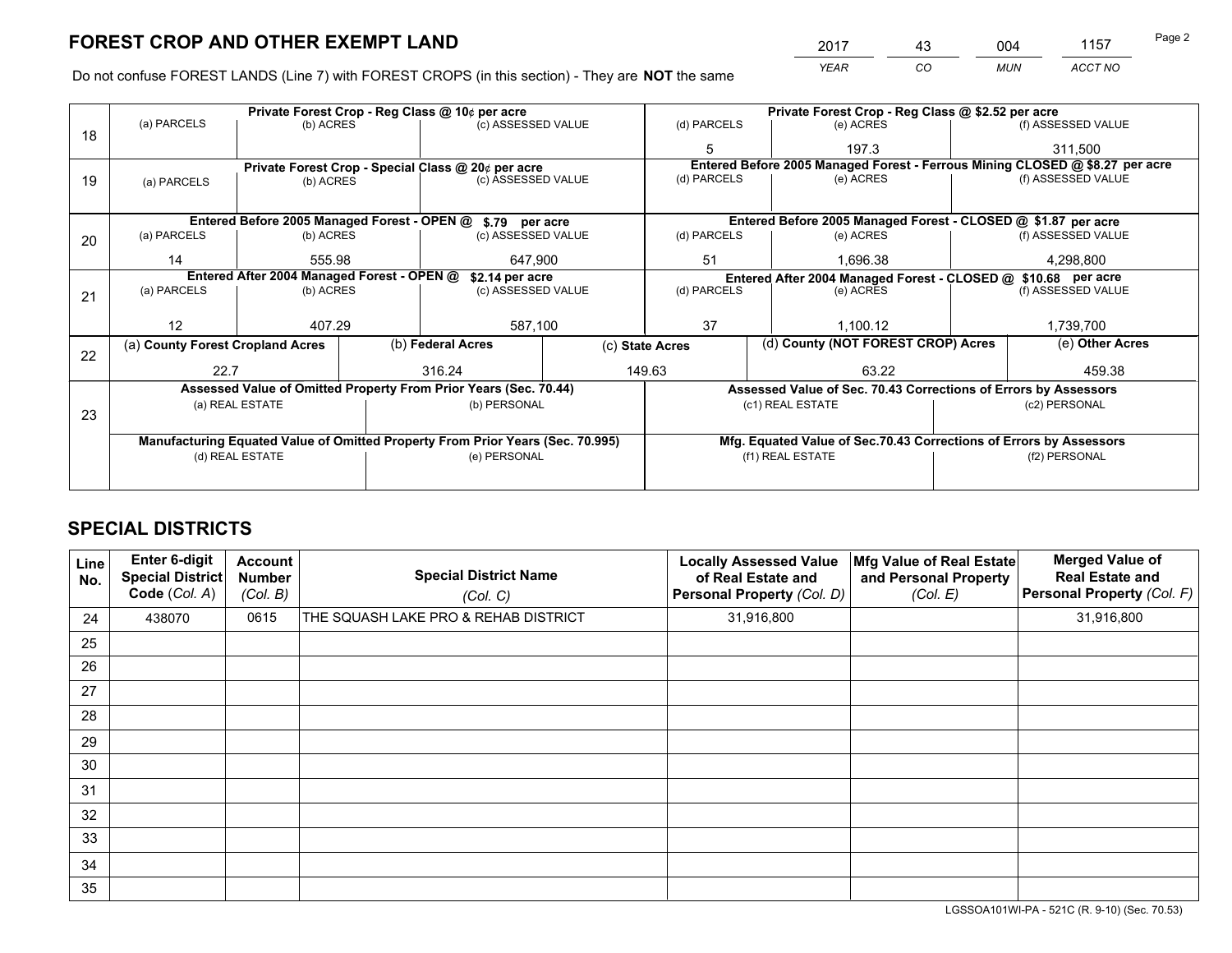|             |                                                                 |                                             |                                                         | <b>YEAR</b>                                                                       | CO<br><b>MUN</b>                                              | ACCT NO                                                                        |
|-------------|-----------------------------------------------------------------|---------------------------------------------|---------------------------------------------------------|-----------------------------------------------------------------------------------|---------------------------------------------------------------|--------------------------------------------------------------------------------|
| Line<br>No. | <b>Enter 6-digit</b><br><b>School District</b><br>Code (Col. A) | <b>Account</b><br><b>Number</b><br>(Col. B) | <b>School District Name</b><br>(Col. C)                 | <b>Locally Assessed Value</b><br>of Real Estate and<br>Personal Property (Col. D) | Mfg Value of Real Estate<br>and Personal Property<br>(Col. E) | <b>Merged Value of</b><br><b>Real Estate and</b><br>Personal Property (Col. F) |
|             | A. SCHOOL DISTRICTS (K-8 and K-12)                              |                                             |                                                         |                                                                                   |                                                               |                                                                                |
| 36          | 434781                                                          | 0262                                        | SCH D OF RHINELANDER                                    | 255,087,600                                                                       | 6,900                                                         | 255,094,500                                                                    |
| 37          |                                                                 |                                             |                                                         |                                                                                   |                                                               |                                                                                |
| 38          |                                                                 |                                             |                                                         |                                                                                   |                                                               |                                                                                |
| 39          |                                                                 |                                             |                                                         |                                                                                   |                                                               |                                                                                |
| 40          |                                                                 |                                             |                                                         |                                                                                   |                                                               |                                                                                |
| 41<br>42    |                                                                 |                                             |                                                         |                                                                                   |                                                               |                                                                                |
| 43          |                                                                 |                                             |                                                         |                                                                                   |                                                               |                                                                                |
|             |                                                                 |                                             |                                                         |                                                                                   |                                                               |                                                                                |
| 44<br>45    |                                                                 |                                             |                                                         |                                                                                   |                                                               |                                                                                |
| 46          |                                                                 |                                             |                                                         |                                                                                   |                                                               |                                                                                |
| 47          |                                                                 |                                             |                                                         |                                                                                   |                                                               |                                                                                |
| 48          |                                                                 |                                             |                                                         |                                                                                   |                                                               |                                                                                |
| 49          |                                                                 |                                             |                                                         |                                                                                   |                                                               |                                                                                |
| 50          |                                                                 |                                             | TOTAL ASSESSED VALUE OF SCHOOL DISTRICTS (K-8 and K-12) | 255,087,600                                                                       | 6,900                                                         | 255,094,500                                                                    |
|             | <b>B.</b><br><b>UNION HIGH SCHOOL DISTRICTS</b>                 |                                             |                                                         |                                                                                   |                                                               |                                                                                |
| 51          |                                                                 |                                             |                                                         |                                                                                   |                                                               |                                                                                |
| 52          |                                                                 |                                             |                                                         |                                                                                   |                                                               |                                                                                |
| 53          |                                                                 |                                             |                                                         |                                                                                   |                                                               |                                                                                |
| 54          |                                                                 |                                             |                                                         |                                                                                   |                                                               |                                                                                |
| 55          |                                                                 |                                             | TOTAL ASSESSED VALUE OF UNION HIGH SCHOOLS              |                                                                                   |                                                               |                                                                                |
|             | C.<br><b>TECHNICAL COLLEGE DISTRICTS</b>                        |                                             |                                                         |                                                                                   |                                                               |                                                                                |
| 56          | 001600                                                          | 0015                                        | NICOLET TECHNICAL COLLEGE<br><b>RHIN</b>                | 255,087,600                                                                       | 6,900                                                         | 255,094,500                                                                    |
| 57          |                                                                 |                                             |                                                         |                                                                                   |                                                               |                                                                                |
| 58<br>59    |                                                                 |                                             | TOTAL ASSESSED VALUE OF TECHNICAL COLLEGES              |                                                                                   |                                                               |                                                                                |
|             |                                                                 |                                             |                                                         | 255,087,600                                                                       | 6,900                                                         | 255,094,500                                                                    |

43

004

 *I hereby certify, to the best of my knowledge and belief, this form is complete and correct.*

**SCHOOL DISTRICTS**

| Print name of preparer | Title                    |                | Date (MM / DD / CCYY) |
|------------------------|--------------------------|----------------|-----------------------|
|                        |                          |                |                       |
| Signature of preparer  | Contact Telephone Number | E-mail address |                       |
|                        | $\overline{\phantom{a}}$ |                |                       |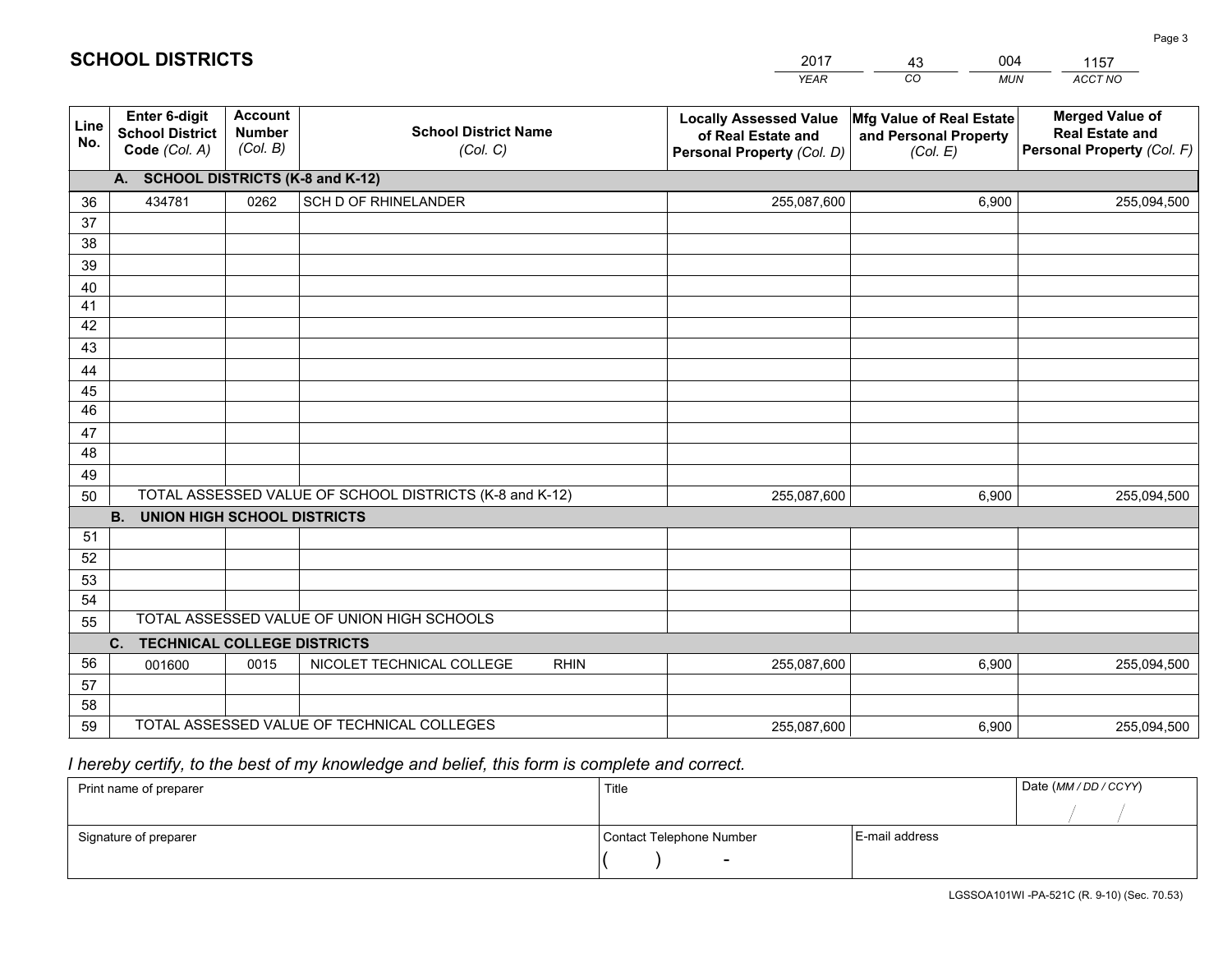#### **HIGHLIGHTS**

- 1. Complete the Statement of Assessment after the Board of Review. Reflect any changes made there.
- 2. Use black ink to complete.
- 3. Line 16 must equal Line 50, Col D.
- 4. Line 55 must equal the total of K-8 schools listed on lines 36-49. Do not include K-12 schools in this comparision.
- 5. Line 59, Col. D must equal Line 16.
- 6. Special District, School District and Technical College District values must include both real estate and personal property. Examples of Special districts are: town sanitary districts, public inland lake protection and rehabilitation districts, and metropolitan sewerage districts.
- 7. DO NOT INCLUDE Manufacturing property values.DOR will print these values on the final SOA.
- 8. Accuracy of this form is very important. The values reported directly affect the equalized value DOR calculates for school and special districts.

#### **Page 1:**

 If not prefilled, enter the tax year,county and municipal code,municipal type, municipal name and county name on the top of form.

Check the Amended box, if filing an amended / corrected SOA.

 Report the parcel count, acres and assessed value of taxable general property, total parcel count, (real and personal), total acres, and values from final figures set by the Board of Review.

- A. Real Estate land and improvements (buildings, etc.) is reported on lines 1 8, total line 9.
- B. Personal Property is reported on lines 11 14, Column D, total line 15.
- C. To complete this report, use the computer produced summary of the assessment roll that shows these amounts.
- D. Use whole numbers only.
- E. Add each line across and each column down to verify entries.

#### **Page 2:**

- A. Report Special Items (not subject to general property tax).
- 1. Private Forest Croplands and Managed Forest Lands are reported on lines 18,19, 20 and 21. Be sure to report assessed values **NOT** taxes.
- 2. You should have copies of the orders of entry, orders of withdrawal, etc., to update your assessment roll.
	- 3. Show hundredths of acres (e.g. 39.75).
- 4. Tax exempt lands are reported on line 22.
- 5. Omitted property and sec. 70.43, Wis. Stats., corrections of errors by assessor are reported on line 23. Report real estate and personal property separately. These should be for **prior years**, not something found on the current assessment roll after the board of review.
- B. Special District (Lines 24-35) Include the value of both real and personal property.

 The Department of Revenue (DOR) preprints much of the information regarding names and codes for schools, special districts,etc. If a district is not listed, enter the name and value only, DOR will enter the proper code.

### **Page 3 School Districts:**

Include the value of both real and personal property.

Report School District (regular, elementary, union high school, and technical college).

- 1. Regular (K-12) and Elementary (K-8) school values are reported on lines 36-49, total on line 50.
- 2. Union High School (UHS) (use only if elementary schools are listed on lines 36-49) are reported on lines 51-54. UHS total value (line 55) must equal to the total **elementary school** values reported on lines 36-49. Do notinclude K-12 schools in this comparison.
- 3. Technical College values are reported on lines 56-58, total on line 59.
- 4. Use the computer summary that shows these amounts to complete this report.

#### **This form is due the second Monday in June. File this report only after your Board of Review is complete.**

 *If you have questions: Return forms to:*

 Email: lgs@wisconsin.gov Wisconsin Department of RevenueCall:  $(608)$  266-2569 or  $(608)$  264-6892 Fax number: (608) 264-6887 PO Box 8971

Local Government Services Section 6-97 Madison WI 53708-8971

**NOTE: Please supply any correction to the name and address.**

NOTE: Please supply any correction to the name and address.

 $-9784$ HARSHAW, WI 54529 - 9784 TOWN OF CRESCENT TIM AUGUSTINE<br>TOWN OF CRESCENT 4623 PARTRIDGE LN HARSHAW, WI 54529 4623 PARTRIDGE LN TIM AUGUSTINE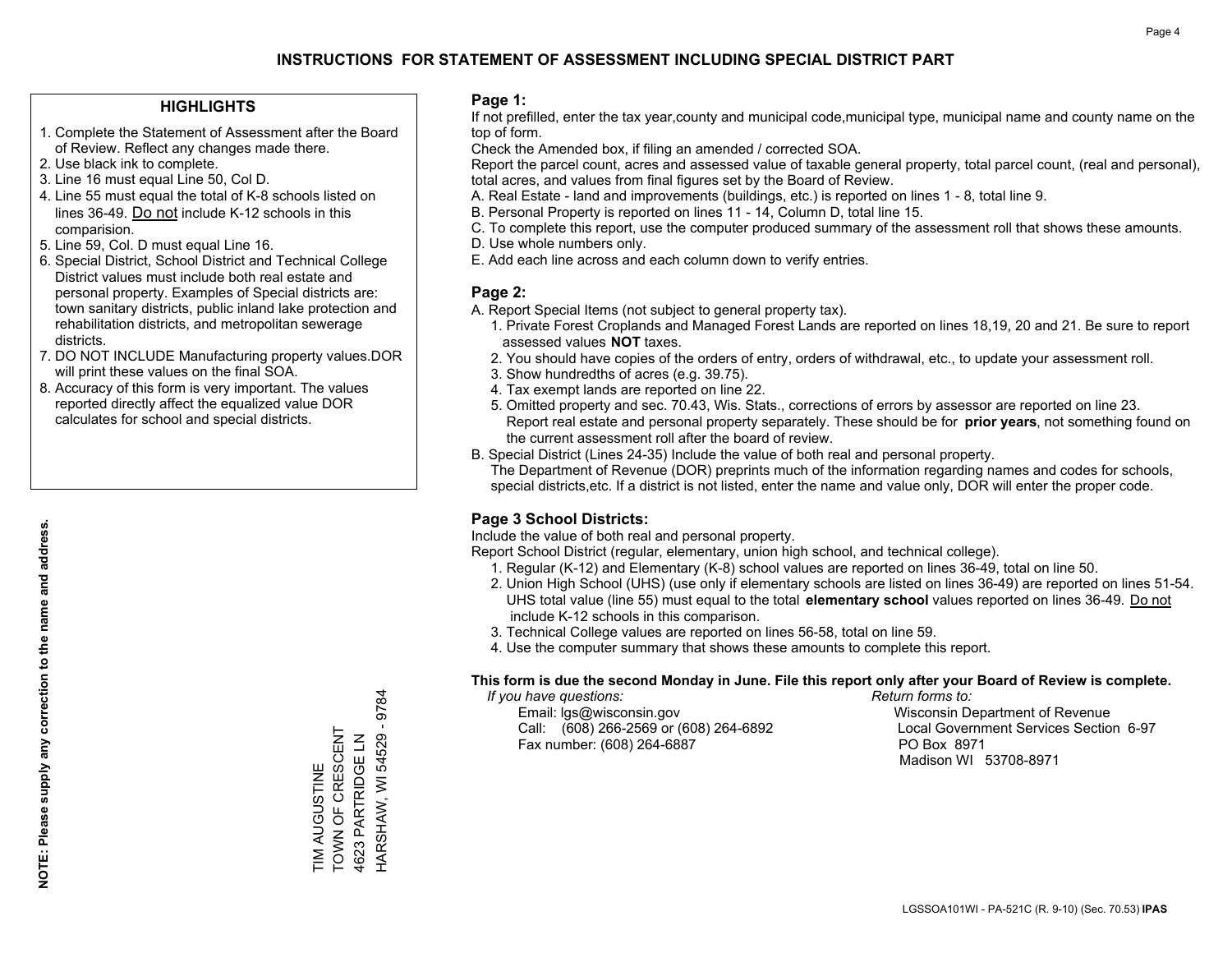**STATEMENT OF ASSESSMENT FOR 2017** 

| 43  | ററഞ | 1158    |
|-----|-----|---------|
| CO. | MUN | ACCT NO |

|                         | <b>FOR</b>                                                                                                                                                                                   | <b>TOWN OF</b><br>0F                                         | <b>ENTERPRISE</b>        |                | <b>ONEIDA COUNTY</b>                                 |                         |                      | <b>WHEN COMPLETING THIS DOCUMENT</b>     |
|-------------------------|----------------------------------------------------------------------------------------------------------------------------------------------------------------------------------------------|--------------------------------------------------------------|--------------------------|----------------|------------------------------------------------------|-------------------------|----------------------|------------------------------------------|
|                         |                                                                                                                                                                                              | Town - Village - City                                        | <b>Municipality Name</b> |                | <b>County Name</b>                                   |                         |                      | DO NOT WRITE OVER X's OR IN SHADED AREAS |
|                         |                                                                                                                                                                                              | PARCEL COUNT<br><b>REAL ESTATE</b>                           |                          |                | NO. OF ACRES                                         | VALUE OF                | <b>VALUE OF</b>      | TOTAL VALUE OF LAND                      |
| Line<br>No.             |                                                                                                                                                                                              | (See Lines 18 - 22 for<br>other Real Estate)                 |                          |                | <b>WHOLE</b><br>TOTAL LAND IMPROVEMENTS NUMBERS ONLY | LAND                    | <b>IMPROVEMENTS</b>  | AND IMPROVEMENTS                         |
|                         |                                                                                                                                                                                              |                                                              | Col. A                   | Col. B         | Col. C                                               | Col. D                  | Col. E               | Col. F                                   |
| $\mathbf 1$             |                                                                                                                                                                                              | <b>RESIDENTIAL - Class 1</b>                                 | 535                      | 408            | 1,241                                                | 40,594,900              | 39,800,400           | 80,395,300                               |
| $\overline{2}$          |                                                                                                                                                                                              | <b>COMMERCIAL - Class 2</b>                                  | 8                        | $\overline{7}$ | 22                                                   | 433,100                 | 883,000              | 1,316,100                                |
| 3                       |                                                                                                                                                                                              | <b>MANUFACTURING - Class 3</b>                               |                          |                | 19                                                   | 15,100                  | 197,000              | 212,100                                  |
| $\overline{\mathbf{4}}$ |                                                                                                                                                                                              | <b>AGRICULTURAL - Class 4</b>                                | 1                        |                | 20                                                   | 3,100                   |                      | 3,100                                    |
| 5                       |                                                                                                                                                                                              | <b>UNDEVELOPED - Class 5</b>                                 | 119                      |                | 1,196                                                | 514,400                 |                      | 514,400                                  |
| 6                       | AGRICULTURAL FOREST - Class 5m<br>FOREST LANDS - Class 6                                                                                                                                     |                                                              | $\Omega$                 |                | 0                                                    | $\Omega$                |                      | 0                                        |
| 7                       |                                                                                                                                                                                              |                                                              | 273                      |                | 7,095                                                | 13,083,000              |                      | 13,083,000                               |
| 8                       |                                                                                                                                                                                              | OTHER - Class 7                                              | $\Omega$                 | $\Omega$       | 0                                                    | $\mathbf{0}$            | 0                    | 0                                        |
| 9                       |                                                                                                                                                                                              | TOTAL - ALL COLUMNS                                          | 937                      | 416            | 9,593                                                | 54,643,600              | 40,880,400           | 95,524,000                               |
| 10                      |                                                                                                                                                                                              | NUMBER OF PERSONAL PROPERTY ACCOUNTS IN ROLL                 |                          |                | 42                                                   | <b>LOCALLY ASSESSED</b> | <b>MANUFACTURING</b> | <b>MERGED</b>                            |
| 11                      |                                                                                                                                                                                              | BOATS AND OTHER WATERCRAFT NOT EXEMPT - Code 1               |                          |                |                                                      | $\Omega$                | 0                    | $\Omega$                                 |
| 12                      |                                                                                                                                                                                              | MACHINERY, TOOLS AND PATTERNS - Code 2                       |                          |                |                                                      | 11,200                  | 7,800                | 19,000                                   |
| 13                      |                                                                                                                                                                                              | FURNITURE, FIXTURES AND EQUIPMENT - Code 3                   |                          |                |                                                      | 28,800                  | 700                  | 29,500                                   |
| 14                      |                                                                                                                                                                                              | ALL OTHER PERSONAL PROPERTY NOT EXEMPT - Codes 4A, 4B, 4C    |                          |                |                                                      | 1,363,900               | 2,100                | 1,366,000                                |
| 15                      |                                                                                                                                                                                              | TOTAL OF PERSONAL PROPERTY NOT EXEMPT (Total of Lines 11-14) |                          |                |                                                      | 1,403,900               | 10,600               | 1,414,500                                |
| 16                      | AGGREGATE ASSESSED VALUE OF ALL PROPERTY SUBJECT TO THE GENERAL PROPERTY TAX (Total of Lines 9F and 15F)<br>MUST EQUAL TOTAL VALUE OF THE SCHOOL DISTRICTS (K-12 PLUS K-8) - Line 50, Col. F |                                                              |                          |                |                                                      |                         |                      | 96,938,500                               |
| 17                      | Name of Assessor<br><b>BOARD OF REVIEW</b>                                                                                                                                                   |                                                              |                          |                | Telephone #                                          |                         |                      |                                          |
|                         |                                                                                                                                                                                              | DATE OF FINAL ADJOURNMENT                                    | 05/13/2017               |                | <b>ASSOCIATED APPRASIAL</b>                          |                         |                      | (800) 721-4157                           |

REMARKS

The Assessment Ratio to be used in calculating the estimated Fair Market Value on tax bills for this tax district is 1.070427492

This ratio should be used to convert assessed values to "Calculate Equalized Values" in Step 1 of the Lottery and Gaming Credit Calculations.<br>This ratio should be used in the "Computation of Tax Equivalent" schedule of the Commission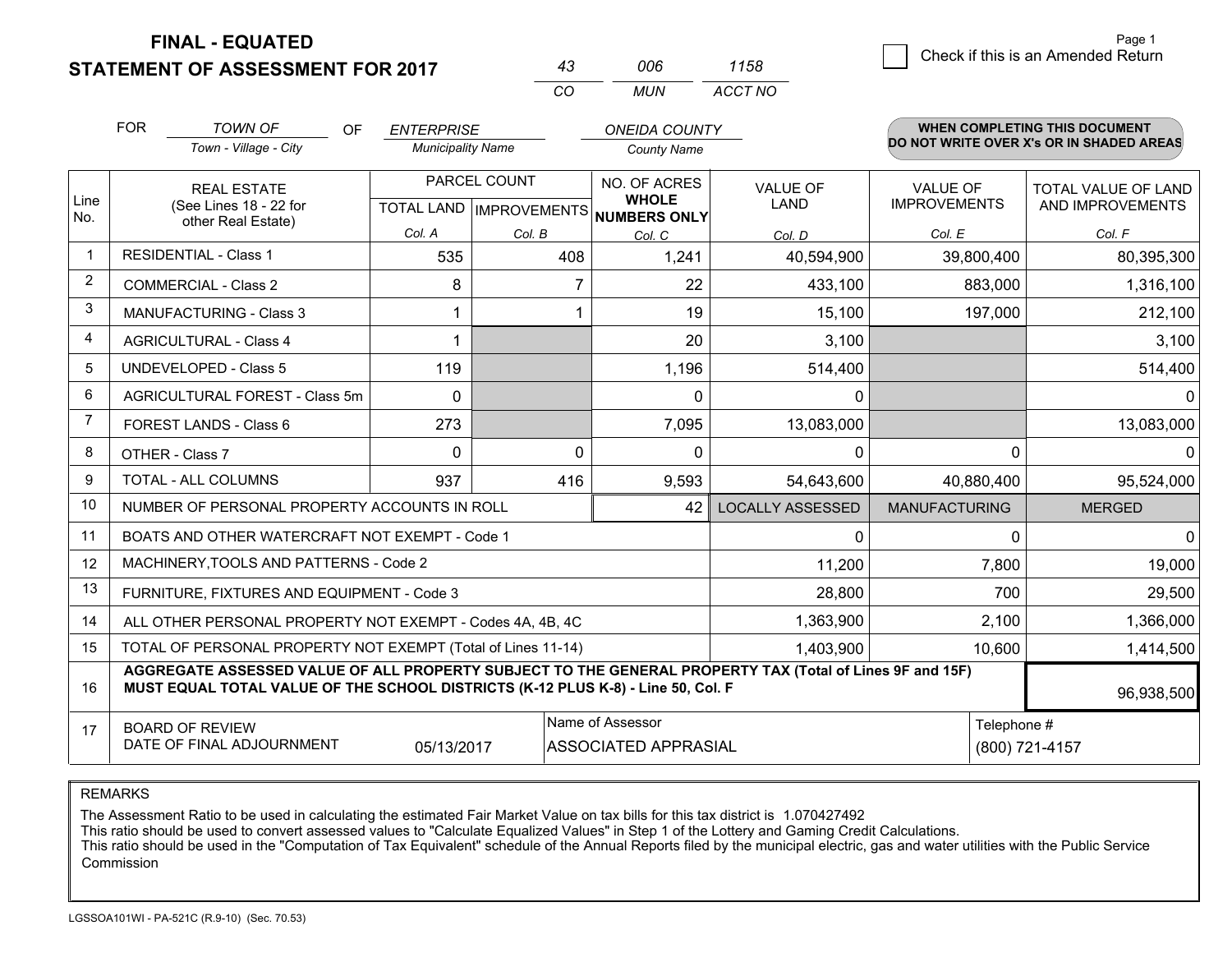*YEAR CO MUN ACCT NO* <sup>2017</sup> <sup>43</sup> <sup>006</sup> <sup>1158</sup>

Do not confuse FOREST LANDS (Line 7) with FOREST CROPS (in this section) - They are **NOT** the same

|    |                                                                                |                 |  | Private Forest Crop - Reg Class @ 10¢ per acre                   |                 | Private Forest Crop - Reg Class @ \$2.52 per acre                  |                                    |                                                                 |                 |                                                                              |
|----|--------------------------------------------------------------------------------|-----------------|--|------------------------------------------------------------------|-----------------|--------------------------------------------------------------------|------------------------------------|-----------------------------------------------------------------|-----------------|------------------------------------------------------------------------------|
| 18 | (a) PARCELS                                                                    | (b) ACRES       |  | (c) ASSESSED VALUE                                               |                 | (d) PARCELS                                                        |                                    | (e) ACRES                                                       |                 | (f) ASSESSED VALUE                                                           |
|    |                                                                                |                 |  |                                                                  |                 |                                                                    |                                    |                                                                 |                 |                                                                              |
|    |                                                                                |                 |  | Private Forest Crop - Special Class @ 20¢ per acre               |                 |                                                                    |                                    |                                                                 |                 | Entered Before 2005 Managed Forest - Ferrous Mining CLOSED @ \$8.27 per acre |
| 19 | (a) PARCELS                                                                    | (b) ACRES       |  | (c) ASSESSED VALUE                                               |                 | (d) PARCELS                                                        |                                    | (e) ACRES                                                       |                 | (f) ASSESSED VALUE                                                           |
|    |                                                                                |                 |  |                                                                  |                 |                                                                    |                                    |                                                                 |                 |                                                                              |
|    |                                                                                |                 |  | Entered Before 2005 Managed Forest - OPEN @ \$.79 per acre       |                 |                                                                    |                                    | Entered Before 2005 Managed Forest - CLOSED @ \$1.87 per acre   |                 |                                                                              |
| 20 | (a) PARCELS                                                                    | (b) ACRES       |  | (c) ASSESSED VALUE                                               |                 | (d) PARCELS                                                        |                                    | (e) ACRES                                                       |                 | (f) ASSESSED VALUE                                                           |
|    | 40                                                                             | 1.570.76        |  | 2,551,700                                                        |                 | 32<br>1.171.57                                                     |                                    | 1,953,200                                                       |                 |                                                                              |
|    | Entered After 2004 Managed Forest - OPEN @<br>\$2.14 per acre                  |                 |  |                                                                  |                 | Entered After 2004 Managed Forest - CLOSED @ \$10.68 per acre      |                                    |                                                                 |                 |                                                                              |
| 21 | (a) PARCELS                                                                    | (b) ACRES       |  | (c) ASSESSED VALUE                                               |                 | (d) PARCELS<br>(e) ACRES                                           |                                    | (f) ASSESSED VALUE                                              |                 |                                                                              |
|    |                                                                                |                 |  |                                                                  |                 |                                                                    |                                    |                                                                 |                 |                                                                              |
|    | 20                                                                             | 780.54          |  | 1,178,500                                                        |                 | 42<br>1.579.7                                                      |                                    |                                                                 | 2,631,900       |                                                                              |
|    | (a) County Forest Cropland Acres                                               |                 |  | (b) Federal Acres                                                | (c) State Acres |                                                                    | (d) County (NOT FOREST CROP) Acres |                                                                 | (e) Other Acres |                                                                              |
| 22 | 19,941                                                                         |                 |  |                                                                  |                 | 1,077.15                                                           |                                    | 201.56                                                          |                 | 94.54                                                                        |
|    |                                                                                |                 |  | Assessed Value of Omitted Property From Prior Years (Sec. 70.44) |                 |                                                                    |                                    | Assessed Value of Sec. 70.43 Corrections of Errors by Assessors |                 |                                                                              |
|    |                                                                                | (a) REAL ESTATE |  | (b) PERSONAL                                                     |                 |                                                                    |                                    | (c1) REAL ESTATE                                                |                 | (c2) PERSONAL                                                                |
| 23 |                                                                                |                 |  |                                                                  |                 |                                                                    |                                    |                                                                 |                 |                                                                              |
|    | Manufacturing Equated Value of Omitted Property From Prior Years (Sec. 70.995) |                 |  |                                                                  |                 | Mfg. Equated Value of Sec.70.43 Corrections of Errors by Assessors |                                    |                                                                 |                 |                                                                              |
|    | (d) REAL ESTATE                                                                |                 |  | (e) PERSONAL                                                     |                 | (f1) REAL ESTATE                                                   |                                    |                                                                 | (f2) PERSONAL   |                                                                              |
|    |                                                                                |                 |  |                                                                  |                 |                                                                    |                                    |                                                                 |                 |                                                                              |

## **SPECIAL DISTRICTS**

| Line<br>No. | Enter 6-digit<br><b>Special District</b> | <b>Account</b><br><b>Number</b> | <b>Special District Name</b> | <b>Locally Assessed Value</b><br>of Real Estate and | Mfg Value of Real Estate<br>and Personal Property | <b>Merged Value of</b><br><b>Real Estate and</b> |
|-------------|------------------------------------------|---------------------------------|------------------------------|-----------------------------------------------------|---------------------------------------------------|--------------------------------------------------|
|             | Code (Col. A)                            | (Col. B)                        | (Col. C)                     | Personal Property (Col. D)                          | (Col. E)                                          | Personal Property (Col. F)                       |
| 24          |                                          |                                 |                              |                                                     |                                                   |                                                  |
| 25          |                                          |                                 |                              |                                                     |                                                   |                                                  |
| 26          |                                          |                                 |                              |                                                     |                                                   |                                                  |
| 27          |                                          |                                 |                              |                                                     |                                                   |                                                  |
| 28          |                                          |                                 |                              |                                                     |                                                   |                                                  |
| 29          |                                          |                                 |                              |                                                     |                                                   |                                                  |
| 30          |                                          |                                 |                              |                                                     |                                                   |                                                  |
| 31          |                                          |                                 |                              |                                                     |                                                   |                                                  |
| 32          |                                          |                                 |                              |                                                     |                                                   |                                                  |
| 33          |                                          |                                 |                              |                                                     |                                                   |                                                  |
| 34          |                                          |                                 |                              |                                                     |                                                   |                                                  |
| 35          |                                          |                                 |                              |                                                     |                                                   |                                                  |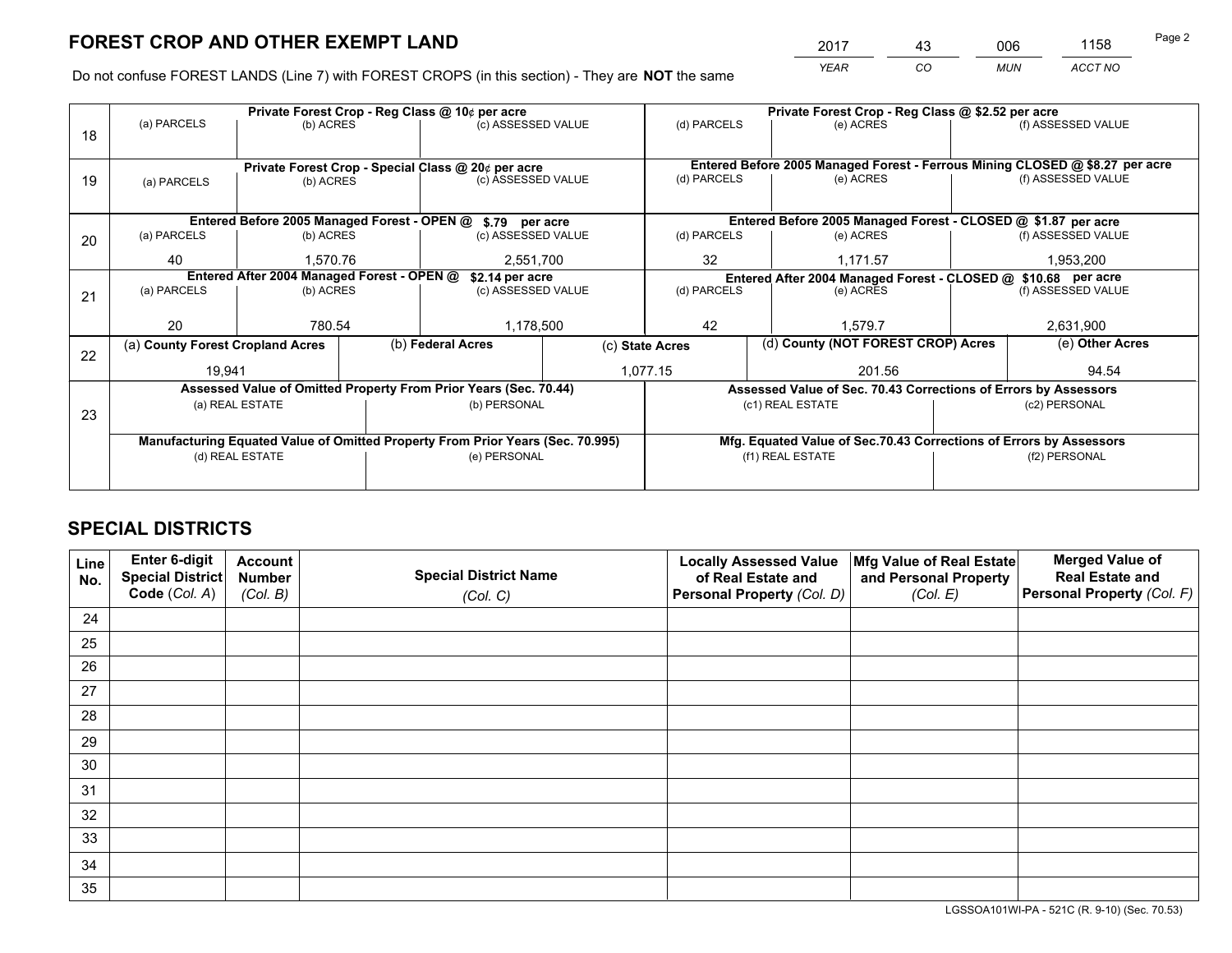|             |                                                                 |                                             |                                                         | <b>YEAR</b>                                                                       | CO<br><b>MUN</b>                                              | ACCT NO                                                                        |
|-------------|-----------------------------------------------------------------|---------------------------------------------|---------------------------------------------------------|-----------------------------------------------------------------------------------|---------------------------------------------------------------|--------------------------------------------------------------------------------|
| Line<br>No. | <b>Enter 6-digit</b><br><b>School District</b><br>Code (Col. A) | <b>Account</b><br><b>Number</b><br>(Col. B) | <b>School District Name</b><br>(Col. C)                 | <b>Locally Assessed Value</b><br>of Real Estate and<br>Personal Property (Col. D) | Mfg Value of Real Estate<br>and Personal Property<br>(Col. E) | <b>Merged Value of</b><br><b>Real Estate and</b><br>Personal Property (Col. F) |
|             | A. SCHOOL DISTRICTS (K-8 and K-12)                              |                                             |                                                         |                                                                                   |                                                               |                                                                                |
| 36          | 341582                                                          | 0205                                        | SCH D OF ELCHO                                          | 96,715,800                                                                        | 222,700                                                       | 96,938,500                                                                     |
| 37          |                                                                 |                                             |                                                         |                                                                                   |                                                               |                                                                                |
| 38          |                                                                 |                                             |                                                         |                                                                                   |                                                               |                                                                                |
| 39          |                                                                 |                                             |                                                         |                                                                                   |                                                               |                                                                                |
| 40          |                                                                 |                                             |                                                         |                                                                                   |                                                               |                                                                                |
| 41<br>42    |                                                                 |                                             |                                                         |                                                                                   |                                                               |                                                                                |
| 43          |                                                                 |                                             |                                                         |                                                                                   |                                                               |                                                                                |
| 44          |                                                                 |                                             |                                                         |                                                                                   |                                                               |                                                                                |
| 45          |                                                                 |                                             |                                                         |                                                                                   |                                                               |                                                                                |
| 46          |                                                                 |                                             |                                                         |                                                                                   |                                                               |                                                                                |
| 47          |                                                                 |                                             |                                                         |                                                                                   |                                                               |                                                                                |
| 48          |                                                                 |                                             |                                                         |                                                                                   |                                                               |                                                                                |
| 49          |                                                                 |                                             |                                                         |                                                                                   |                                                               |                                                                                |
| 50          |                                                                 |                                             | TOTAL ASSESSED VALUE OF SCHOOL DISTRICTS (K-8 and K-12) | 96,715,800                                                                        | 222,700                                                       | 96,938,500                                                                     |
|             | <b>B.</b><br>UNION HIGH SCHOOL DISTRICTS                        |                                             |                                                         |                                                                                   |                                                               |                                                                                |
| 51          |                                                                 |                                             |                                                         |                                                                                   |                                                               |                                                                                |
| 52          |                                                                 |                                             |                                                         |                                                                                   |                                                               |                                                                                |
| 53          |                                                                 |                                             |                                                         |                                                                                   |                                                               |                                                                                |
| 54          |                                                                 |                                             |                                                         |                                                                                   |                                                               |                                                                                |
| 55          |                                                                 |                                             | TOTAL ASSESSED VALUE OF UNION HIGH SCHOOLS              |                                                                                   |                                                               |                                                                                |
|             | C.<br><b>TECHNICAL COLLEGE DISTRICTS</b>                        |                                             |                                                         |                                                                                   |                                                               |                                                                                |
| 56          | 001600                                                          | 0015                                        | NICOLET TECHNICAL COLLEGE<br><b>RHIN</b>                | 96,715,800                                                                        | 222,700                                                       | 96,938,500                                                                     |
| 57<br>58    |                                                                 |                                             |                                                         |                                                                                   |                                                               |                                                                                |
| 59          |                                                                 |                                             | TOTAL ASSESSED VALUE OF TECHNICAL COLLEGES              | 96,715,800                                                                        | 222,700                                                       | 96,938,500                                                                     |
|             |                                                                 |                                             |                                                         |                                                                                   |                                                               |                                                                                |

43

006

 *I hereby certify, to the best of my knowledge and belief, this form is complete and correct.*

**SCHOOL DISTRICTS**

| Print name of preparer | Title                    |                | Date (MM / DD / CCYY) |
|------------------------|--------------------------|----------------|-----------------------|
|                        |                          |                |                       |
| Signature of preparer  | Contact Telephone Number | E-mail address |                       |
|                        | $\overline{\phantom{0}}$ |                |                       |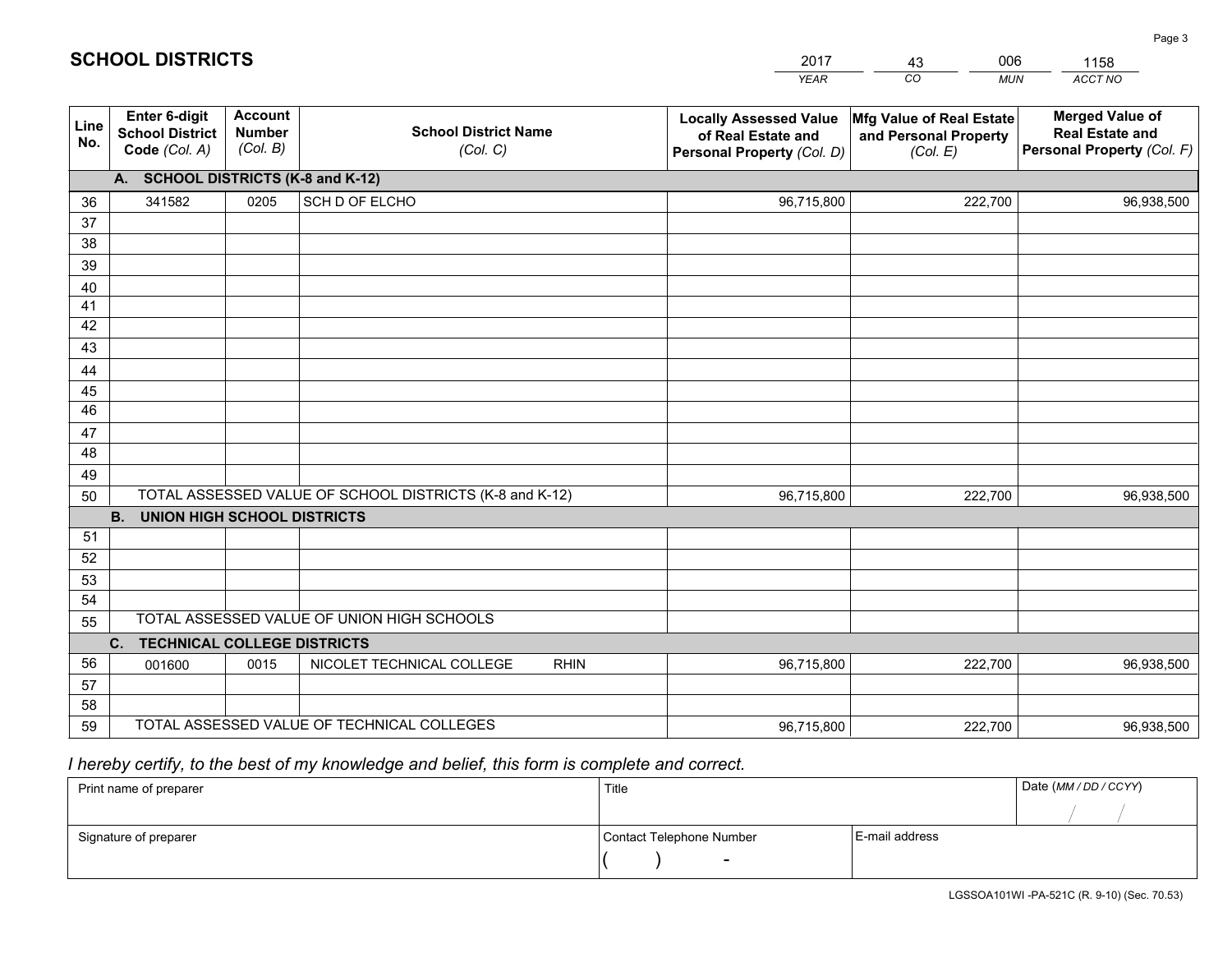#### **HIGHLIGHTS**

- 1. Complete the Statement of Assessment after the Board of Review. Reflect any changes made there.
- 2. Use black ink to complete.
- 3. Line 16 must equal Line 50, Col D.
- 4. Line 55 must equal the total of K-8 schools listed on lines 36-49. Do not include K-12 schools in this comparision.
- 5. Line 59, Col. D must equal Line 16.
- 6. Special District, School District and Technical College District values must include both real estate and personal property. Examples of Special districts are: town sanitary districts, public inland lake protection and rehabilitation districts, and metropolitan sewerage districts.
- 7. DO NOT INCLUDE Manufacturing property values.DOR will print these values on the final SOA.

JONATHAN SOMMER TOWN OF ENTERPRISE

JONATHAN SOMMER<br>TOWN OF ENTERPRISI

Ш

PO BOX 26

PO BOX 26

PELICAN LAKE, WI 54463 - 0026

PELICAN LAKE, WI 54463

 $-0026$ 

 8. Accuracy of this form is very important. The values reported directly affect the equalized value DOR calculates for school and special districts.

#### **Page 1:**

 If not prefilled, enter the tax year,county and municipal code,municipal type, municipal name and county name on the top of form.

Check the Amended box, if filing an amended / corrected SOA.

 Report the parcel count, acres and assessed value of taxable general property, total parcel count, (real and personal), total acres, and values from final figures set by the Board of Review.

- A. Real Estate land and improvements (buildings, etc.) is reported on lines 1 8, total line 9.
- B. Personal Property is reported on lines 11 14, Column D, total line 15.
- C. To complete this report, use the computer produced summary of the assessment roll that shows these amounts.
- D. Use whole numbers only.
- E. Add each line across and each column down to verify entries.

#### **Page 2:**

- A. Report Special Items (not subject to general property tax).
- 1. Private Forest Croplands and Managed Forest Lands are reported on lines 18,19, 20 and 21. Be sure to report assessed values **NOT** taxes.
- 2. You should have copies of the orders of entry, orders of withdrawal, etc., to update your assessment roll.
	- 3. Show hundredths of acres (e.g. 39.75).
- 4. Tax exempt lands are reported on line 22.
- 5. Omitted property and sec. 70.43, Wis. Stats., corrections of errors by assessor are reported on line 23. Report real estate and personal property separately. These should be for **prior years**, not something found on the current assessment roll after the board of review.
- B. Special District (Lines 24-35) Include the value of both real and personal property.
- The Department of Revenue (DOR) preprints much of the information regarding names and codes for schools, special districts,etc. If a district is not listed, enter the name and value only, DOR will enter the proper code.

### **Page 3 School Districts:**

Include the value of both real and personal property.

Report School District (regular, elementary, union high school, and technical college).

- 1. Regular (K-12) and Elementary (K-8) school values are reported on lines 36-49, total on line 50.
- 2. Union High School (UHS) (use only if elementary schools are listed on lines 36-49) are reported on lines 51-54. UHS total value (line 55) must equal to the total **elementary school** values reported on lines 36-49. Do notinclude K-12 schools in this comparison.
- 3. Technical College values are reported on lines 56-58, total on line 59.
- 4. Use the computer summary that shows these amounts to complete this report.

#### **This form is due the second Monday in June. File this report only after your Board of Review is complete.**

 *If you have questions: Return forms to:*

 Email: lgs@wisconsin.gov Wisconsin Department of RevenueCall:  $(608)$  266-2569 or  $(608)$  264-6892 Fax number: (608) 264-6887 PO Box 8971

Local Government Services Section 6-97 Madison WI 53708-8971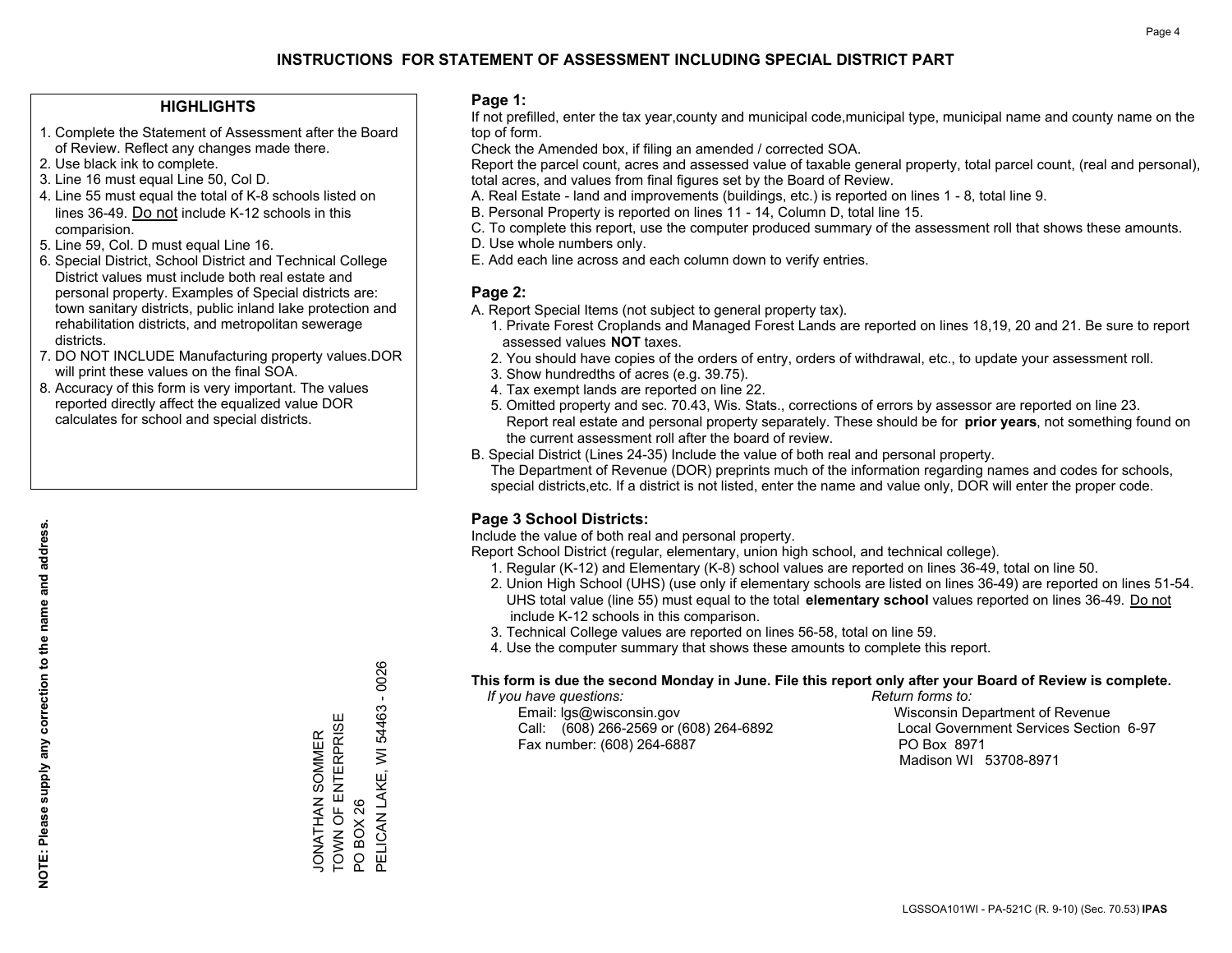### **STATEMENT OF ASSESSMENT FOR 2017**

| 43  | nnr | 1159    |
|-----|-----|---------|
| CO. | MUN | ACCT NO |

|                | <b>FOR</b>                                                                                                                                                                                   | <b>TOWN OF</b><br>OF<br>Town - Village - City                | <b>HAZELHURST</b><br><b>Municipality Name</b> |                           | <b>ONEIDA COUNTY</b><br><b>County Name</b> |                         |                                        | WHEN COMPLETING THIS DOCUMENT<br>DO NOT WRITE OVER X's OR IN SHADED AREAS |
|----------------|----------------------------------------------------------------------------------------------------------------------------------------------------------------------------------------------|--------------------------------------------------------------|-----------------------------------------------|---------------------------|--------------------------------------------|-------------------------|----------------------------------------|---------------------------------------------------------------------------|
| Line           |                                                                                                                                                                                              | <b>REAL ESTATE</b>                                           | PARCEL COUNT                                  |                           | NO. OF ACRES<br><b>WHOLE</b>               | <b>VALUE OF</b><br>LAND | <b>VALUE OF</b><br><b>IMPROVEMENTS</b> | <b>TOTAL VALUE OF LAND</b>                                                |
| No.            |                                                                                                                                                                                              | (See Lines 18 - 22 for<br>other Real Estate)                 |                                               | TOTAL LAND   IMPROVEMENTS | <b>NUMBERS ONLY</b>                        |                         |                                        | AND IMPROVEMENTS                                                          |
|                |                                                                                                                                                                                              |                                                              | Col. A                                        | Col. B                    | Col. C                                     | Col. D                  | Col. E                                 | Col. F                                                                    |
| -1             |                                                                                                                                                                                              | <b>RESIDENTIAL - Class 1</b>                                 | 1,653                                         | 1,167                     | 3,409                                      | 152,463,900             | 162,076,100                            | 314,540,000                                                               |
| 2              |                                                                                                                                                                                              | <b>COMMERCIAL - Class 2</b>                                  | 110                                           | 69                        | 163                                        | 4,095,700               | 6,222,900                              | 10,318,600                                                                |
| 3              |                                                                                                                                                                                              | <b>MANUFACTURING - Class 3</b>                               | $\overline{2}$                                | $\overline{2}$            | 27                                         | 150,200                 | 889,800                                | 1,040,000                                                                 |
| 4              |                                                                                                                                                                                              | <b>AGRICULTURAL - Class 4</b>                                | 11                                            |                           | 351                                        | 34,300                  |                                        | 34,300                                                                    |
| 5              |                                                                                                                                                                                              | <b>UNDEVELOPED - Class 5</b>                                 | 144                                           |                           | 1,545                                      | 452,000                 |                                        | 452,000                                                                   |
| 6              | AGRICULTURAL FOREST - Class 5m                                                                                                                                                               |                                                              | $\mathbf{0}$                                  |                           | $\Omega$                                   | 0                       |                                        | 0                                                                         |
| $\overline{7}$ |                                                                                                                                                                                              | FOREST LANDS - Class 6                                       | 284                                           |                           | 5,747                                      | 14,250,600              |                                        | 14,250,600                                                                |
| 8              |                                                                                                                                                                                              | OTHER - Class 7                                              | 1                                             | 1                         | $\overline{2}$                             | 14,000                  | 300,600                                | 314,600                                                                   |
| 9              |                                                                                                                                                                                              | TOTAL - ALL COLUMNS                                          | 2,205                                         | 1,239                     | 11,244                                     | 171,460,700             | 169,489,400                            | 340,950,100                                                               |
| 10             |                                                                                                                                                                                              | NUMBER OF PERSONAL PROPERTY ACCOUNTS IN ROLL                 |                                               |                           | 73                                         | <b>LOCALLY ASSESSED</b> | <b>MANUFACTURING</b>                   | <b>MERGED</b>                                                             |
| 11             |                                                                                                                                                                                              | BOATS AND OTHER WATERCRAFT NOT EXEMPT - Code 1               |                                               |                           |                                            | 88,700                  | $\Omega$                               | 88,700                                                                    |
| 12             |                                                                                                                                                                                              | MACHINERY, TOOLS AND PATTERNS - Code 2                       |                                               |                           |                                            | 123,800                 | 47,900                                 | 171,700                                                                   |
| 13             |                                                                                                                                                                                              | FURNITURE, FIXTURES AND EQUIPMENT - Code 3                   |                                               |                           |                                            | 222,000                 | 4,100                                  | 226,100                                                                   |
| 14             |                                                                                                                                                                                              | ALL OTHER PERSONAL PROPERTY NOT EXEMPT - Codes 4A, 4B, 4C    |                                               |                           |                                            | 509,700                 | 2,800                                  | 512,500                                                                   |
| 15             |                                                                                                                                                                                              | TOTAL OF PERSONAL PROPERTY NOT EXEMPT (Total of Lines 11-14) |                                               |                           |                                            | 944,200                 | 54,800                                 | 999,000                                                                   |
| 16             | AGGREGATE ASSESSED VALUE OF ALL PROPERTY SUBJECT TO THE GENERAL PROPERTY TAX (Total of Lines 9F and 15F)<br>MUST EQUAL TOTAL VALUE OF THE SCHOOL DISTRICTS (K-12 PLUS K-8) - Line 50, Col. F |                                                              |                                               |                           |                                            |                         |                                        | 341,949,100                                                               |
| 17             |                                                                                                                                                                                              | <b>BOARD OF REVIEW</b>                                       |                                               |                           | Name of Assessor                           |                         | Telephone #                            |                                                                           |
|                |                                                                                                                                                                                              | DATE OF FINAL ADJOURNMENT                                    | 07/11/2017                                    |                           | <b>BOWMAR APPRAISAL</b>                    |                         |                                        | (920) 733-5369                                                            |

REMARKS

The Assessment Ratio to be used in calculating the estimated Fair Market Value on tax bills for this tax district is .899039542

This ratio should be used to convert assessed values to "Calculate Equalized Values" in Step 1 of the Lottery and Gaming Credit Calculations.<br>This ratio should be used in the "Computation of Tax Equivalent" schedule of the Commission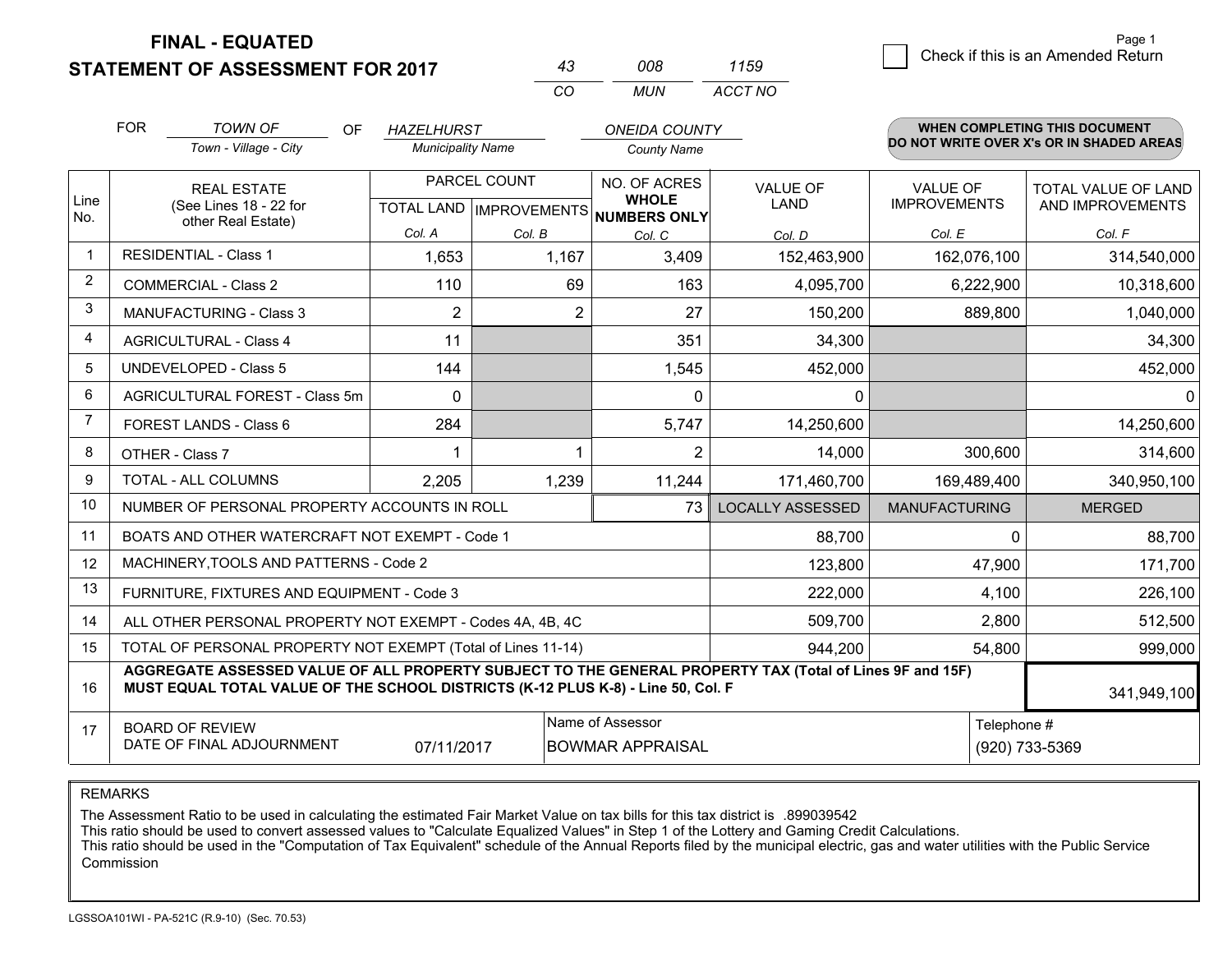*YEAR CO MUN ACCT NO* <sup>2017</sup> <sup>43</sup> <sup>008</sup> <sup>1159</sup>

Do not confuse FOREST LANDS (Line 7) with FOREST CROPS (in this section) - They are **NOT** the same

|    |                                                                                |                       | Private Forest Crop - Reg Class @ 10¢ per acre |                                                                  | Private Forest Crop - Reg Class @ \$2.52 per acre |                          |                                    |                                                                    |           |                                                                              |  |
|----|--------------------------------------------------------------------------------|-----------------------|------------------------------------------------|------------------------------------------------------------------|---------------------------------------------------|--------------------------|------------------------------------|--------------------------------------------------------------------|-----------|------------------------------------------------------------------------------|--|
| 18 | (a) PARCELS                                                                    | (b) ACRES             |                                                | (c) ASSESSED VALUE                                               |                                                   | (d) PARCELS              |                                    | (e) ACRES                                                          |           | (f) ASSESSED VALUE                                                           |  |
|    |                                                                                |                       |                                                |                                                                  |                                                   |                          |                                    | 280                                                                |           | 600.000                                                                      |  |
|    |                                                                                |                       |                                                | Private Forest Crop - Special Class @ 20¢ per acre               |                                                   |                          |                                    |                                                                    |           | Entered Before 2005 Managed Forest - Ferrous Mining CLOSED @ \$8.27 per acre |  |
| 19 | (a) PARCELS                                                                    | (b) ACRES             |                                                | (c) ASSESSED VALUE                                               |                                                   | (d) PARCELS              |                                    | (e) ACRES                                                          |           | (f) ASSESSED VALUE                                                           |  |
|    |                                                                                |                       |                                                |                                                                  |                                                   |                          |                                    |                                                                    |           |                                                                              |  |
|    |                                                                                |                       |                                                | Entered Before 2005 Managed Forest - OPEN @ \$.79 per acre       |                                                   |                          |                                    | Entered Before 2005 Managed Forest - CLOSED @ \$1.87 per acre      |           |                                                                              |  |
| 20 | (a) PARCELS                                                                    | (b) ACRES             |                                                | (c) ASSESSED VALUE                                               |                                                   | (d) PARCELS              |                                    | (e) ACRES                                                          |           | (f) ASSESSED VALUE                                                           |  |
|    | 80                                                                             | 4,315,900<br>2,755.16 |                                                |                                                                  | 68                                                |                          | 2,031.26                           |                                                                    | 4,318,800 |                                                                              |  |
|    | Entered After 2004 Managed Forest - OPEN @<br>\$2.14 per acre                  |                       |                                                |                                                                  |                                                   |                          |                                    | Entered After 2004 Managed Forest - CLOSED @ \$10.68 per acre      |           |                                                                              |  |
| 21 | (a) PARCELS                                                                    | (b) ACRES             |                                                | (c) ASSESSED VALUE                                               |                                                   | (d) PARCELS<br>(e) ACRES |                                    | (f) ASSESSED VALUE                                                 |           |                                                                              |  |
|    |                                                                                |                       |                                                |                                                                  |                                                   |                          |                                    |                                                                    |           |                                                                              |  |
|    | я                                                                              | 323.68                |                                                | 647,900                                                          |                                                   | 31                       |                                    | 903.92                                                             |           | 2,000,100                                                                    |  |
| 22 | (a) County Forest Cropland Acres                                               |                       |                                                | (b) Federal Acres<br>(c) State Acres                             |                                                   |                          | (d) County (NOT FOREST CROP) Acres |                                                                    |           | (e) Other Acres                                                              |  |
|    |                                                                                |                       |                                                |                                                                  |                                                   | 777.56<br>12.59          |                                    |                                                                    | 106.26    |                                                                              |  |
|    |                                                                                |                       |                                                | Assessed Value of Omitted Property From Prior Years (Sec. 70.44) |                                                   |                          |                                    | Assessed Value of Sec. 70.43 Corrections of Errors by Assessors    |           |                                                                              |  |
|    |                                                                                | (a) REAL ESTATE       |                                                | (b) PERSONAL                                                     |                                                   |                          |                                    | (c1) REAL ESTATE                                                   |           | (c2) PERSONAL                                                                |  |
| 23 |                                                                                |                       |                                                |                                                                  |                                                   |                          |                                    |                                                                    |           |                                                                              |  |
|    | Manufacturing Equated Value of Omitted Property From Prior Years (Sec. 70.995) |                       |                                                |                                                                  |                                                   |                          |                                    | Mfg. Equated Value of Sec.70.43 Corrections of Errors by Assessors |           |                                                                              |  |
|    |                                                                                | (d) REAL ESTATE       |                                                | (e) PERSONAL                                                     |                                                   |                          |                                    | (f1) REAL ESTATE                                                   |           | (f2) PERSONAL                                                                |  |
|    |                                                                                |                       |                                                |                                                                  |                                                   |                          |                                    |                                                                    |           |                                                                              |  |

## **SPECIAL DISTRICTS**

| Line<br>No. | Enter 6-digit<br><b>Special District</b><br>Code (Col. A) | <b>Account</b><br><b>Number</b><br>(Col. B) | <b>Special District Name</b><br>(Col. C) | <b>Locally Assessed Value</b><br>of Real Estate and<br>Personal Property (Col. D) | Mfg Value of Real Estate<br>and Personal Property<br>(Col. E) | <b>Merged Value of</b><br><b>Real Estate and</b><br>Personal Property (Col. F) |
|-------------|-----------------------------------------------------------|---------------------------------------------|------------------------------------------|-----------------------------------------------------------------------------------|---------------------------------------------------------------|--------------------------------------------------------------------------------|
| 24          | 438030                                                    | 0266                                        | BEAR LAKE PRO & REHAB DISTRICT           | 6,688,400                                                                         |                                                               | 6,688,400                                                                      |
| 25          |                                                           |                                             |                                          |                                                                                   |                                                               |                                                                                |
| 26          |                                                           |                                             |                                          |                                                                                   |                                                               |                                                                                |
| 27          |                                                           |                                             |                                          |                                                                                   |                                                               |                                                                                |
| 28          |                                                           |                                             |                                          |                                                                                   |                                                               |                                                                                |
| 29          |                                                           |                                             |                                          |                                                                                   |                                                               |                                                                                |
| 30          |                                                           |                                             |                                          |                                                                                   |                                                               |                                                                                |
| 31          |                                                           |                                             |                                          |                                                                                   |                                                               |                                                                                |
| 32          |                                                           |                                             |                                          |                                                                                   |                                                               |                                                                                |
| 33          |                                                           |                                             |                                          |                                                                                   |                                                               |                                                                                |
| 34          |                                                           |                                             |                                          |                                                                                   |                                                               |                                                                                |
| 35          |                                                           |                                             |                                          |                                                                                   |                                                               |                                                                                |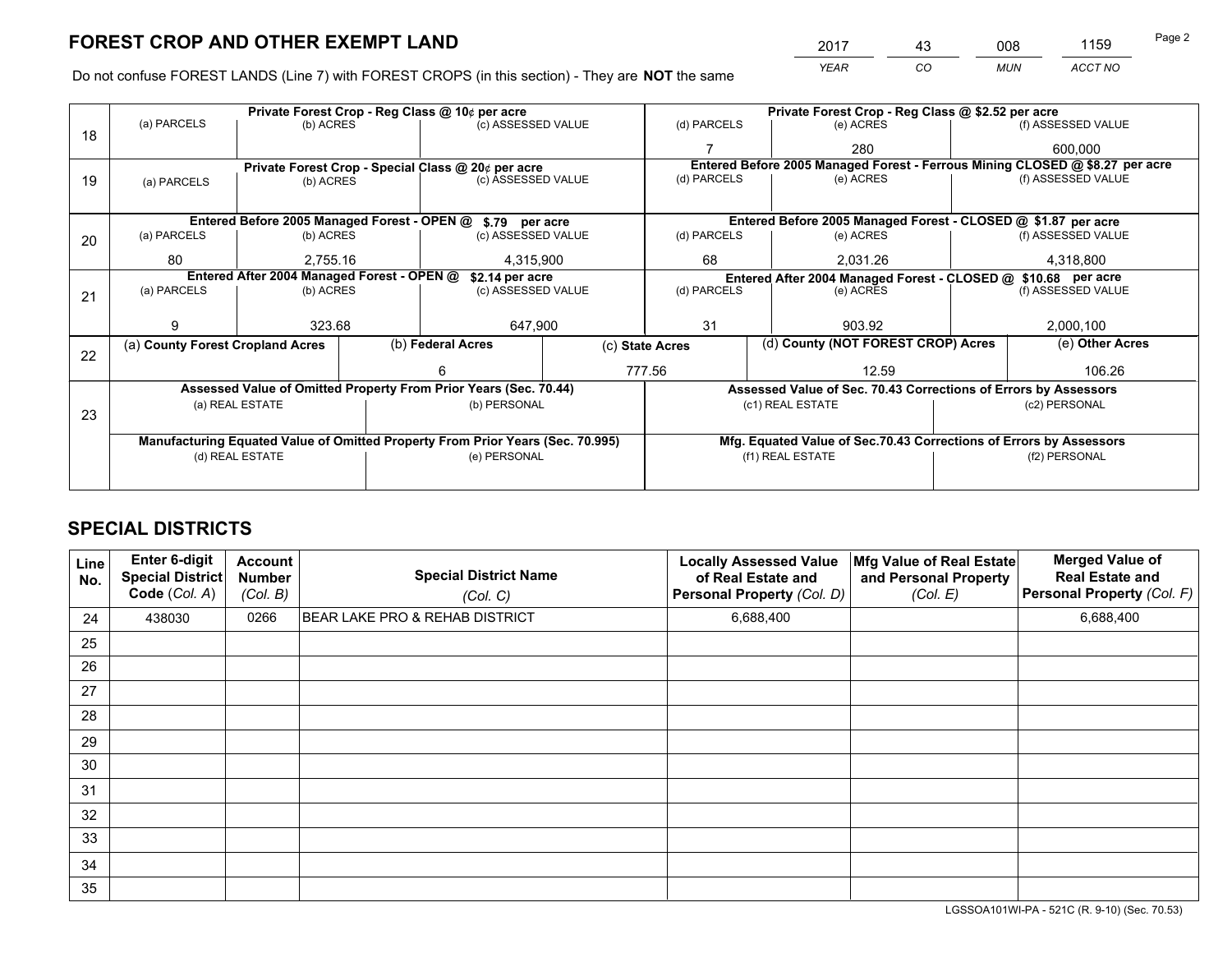|             |                                                          |                                             |                                                         | <b>YEAR</b>                                                                       | CO<br><b>MUN</b>                                              | ACCT NO                                                                        |
|-------------|----------------------------------------------------------|---------------------------------------------|---------------------------------------------------------|-----------------------------------------------------------------------------------|---------------------------------------------------------------|--------------------------------------------------------------------------------|
| Line<br>No. | Enter 6-digit<br><b>School District</b><br>Code (Col. A) | <b>Account</b><br><b>Number</b><br>(Col. B) | <b>School District Name</b><br>(Col. C)                 | <b>Locally Assessed Value</b><br>of Real Estate and<br>Personal Property (Col. D) | Mfg Value of Real Estate<br>and Personal Property<br>(Col. E) | <b>Merged Value of</b><br><b>Real Estate and</b><br>Personal Property (Col. F) |
|             | <b>SCHOOL DISTRICTS (K-8 and K-12)</b><br>A.             |                                             |                                                         |                                                                                   |                                                               |                                                                                |
| 36          | 433640                                                   | 0260                                        | SCH D OF MINOCQUA J 1                                   | 340,854,300                                                                       | 1,094,800                                                     | 341,949,100                                                                    |
| 37          |                                                          |                                             |                                                         |                                                                                   |                                                               |                                                                                |
| 38          |                                                          |                                             |                                                         |                                                                                   |                                                               |                                                                                |
| 39          |                                                          |                                             |                                                         |                                                                                   |                                                               |                                                                                |
| 40          |                                                          |                                             |                                                         |                                                                                   |                                                               |                                                                                |
| 41          |                                                          |                                             |                                                         |                                                                                   |                                                               |                                                                                |
| 42<br>43    |                                                          |                                             |                                                         |                                                                                   |                                                               |                                                                                |
|             |                                                          |                                             |                                                         |                                                                                   |                                                               |                                                                                |
| 44<br>45    |                                                          |                                             |                                                         |                                                                                   |                                                               |                                                                                |
| 46          |                                                          |                                             |                                                         |                                                                                   |                                                               |                                                                                |
| 47          |                                                          |                                             |                                                         |                                                                                   |                                                               |                                                                                |
| 48          |                                                          |                                             |                                                         |                                                                                   |                                                               |                                                                                |
| 49          |                                                          |                                             |                                                         |                                                                                   |                                                               |                                                                                |
| 50          |                                                          |                                             | TOTAL ASSESSED VALUE OF SCHOOL DISTRICTS (K-8 and K-12) | 340,854,300                                                                       | 1,094,800                                                     | 341,949,100                                                                    |
|             | <b>B.</b><br><b>UNION HIGH SCHOOL DISTRICTS</b>          |                                             |                                                         |                                                                                   |                                                               |                                                                                |
| 51          | 433647                                                   | 0261                                        | UHS D OF LAKELAND UNION HIGH                            | 340,854,300                                                                       | 1,094,800                                                     | 341,949,100                                                                    |
| 52          |                                                          |                                             |                                                         |                                                                                   |                                                               |                                                                                |
| 53          |                                                          |                                             |                                                         |                                                                                   |                                                               |                                                                                |
| 54          |                                                          |                                             |                                                         |                                                                                   |                                                               |                                                                                |
| 55          |                                                          |                                             | TOTAL ASSESSED VALUE OF UNION HIGH SCHOOLS              | 340,854,300                                                                       | 1,094,800                                                     | 341,949,100                                                                    |
|             | C <sub>1</sub><br><b>TECHNICAL COLLEGE DISTRICTS</b>     |                                             |                                                         |                                                                                   |                                                               |                                                                                |
| 56          | 001600                                                   | 0015                                        | NICOLET TECHNICAL COLLEGE<br><b>RHIN</b>                | 340,854,300                                                                       | 1,094,800                                                     | 341,949,100                                                                    |
| 57          |                                                          |                                             |                                                         |                                                                                   |                                                               |                                                                                |
| 58<br>59    |                                                          |                                             | TOTAL ASSESSED VALUE OF TECHNICAL COLLEGES              |                                                                                   |                                                               |                                                                                |
|             |                                                          |                                             |                                                         | 340,854,300                                                                       | 1,094,800                                                     | 341,949,100                                                                    |

43

008

## *I hereby certify, to the best of my knowledge and belief, this form is complete and correct.*

**SCHOOL DISTRICTS**

| Print name of preparer | Title                    |                | Date (MM / DD / CCYY) |
|------------------------|--------------------------|----------------|-----------------------|
|                        |                          |                |                       |
| Signature of preparer  | Contact Telephone Number | E-mail address |                       |
|                        | $\sim$                   |                |                       |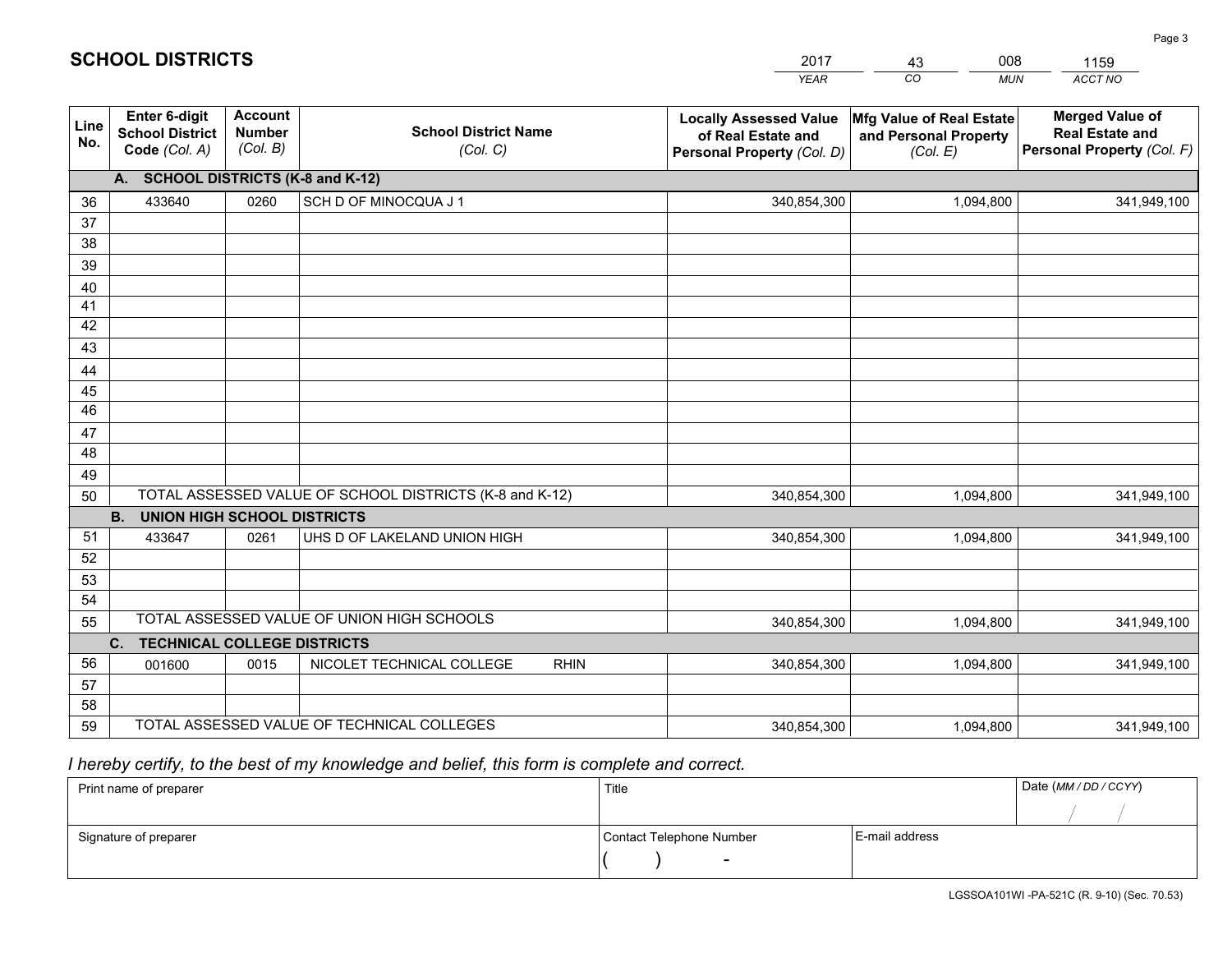#### **HIGHLIGHTS**

- 1. Complete the Statement of Assessment after the Board of Review. Reflect any changes made there.
- 2. Use black ink to complete.
- 3. Line 16 must equal Line 50, Col D.
- 4. Line 55 must equal the total of K-8 schools listed on lines 36-49. Do not include K-12 schools in this comparision.
- 5. Line 59, Col. D must equal Line 16.
- 6. Special District, School District and Technical College District values must include both real estate and personal property. Examples of Special districts are: town sanitary districts, public inland lake protection and rehabilitation districts, and metropolitan sewerage districts.
- 7. DO NOT INCLUDE Manufacturing property values.DOR will print these values on the final SOA.
- 8. Accuracy of this form is very important. The values reported directly affect the equalized value DOR calculates for school and special districts.

#### **Page 1:**

 If not prefilled, enter the tax year,county and municipal code,municipal type, municipal name and county name on the top of form.

Check the Amended box, if filing an amended / corrected SOA.

 Report the parcel count, acres and assessed value of taxable general property, total parcel count, (real and personal), total acres, and values from final figures set by the Board of Review.

- A. Real Estate land and improvements (buildings, etc.) is reported on lines 1 8, total line 9.
- B. Personal Property is reported on lines 11 14, Column D, total line 15.
- C. To complete this report, use the computer produced summary of the assessment roll that shows these amounts.
- D. Use whole numbers only.
- E. Add each line across and each column down to verify entries.

#### **Page 2:**

- A. Report Special Items (not subject to general property tax).
- 1. Private Forest Croplands and Managed Forest Lands are reported on lines 18,19, 20 and 21. Be sure to report assessed values **NOT** taxes.
- 2. You should have copies of the orders of entry, orders of withdrawal, etc., to update your assessment roll.
	- 3. Show hundredths of acres (e.g. 39.75).
- 4. Tax exempt lands are reported on line 22.
- 5. Omitted property and sec. 70.43, Wis. Stats., corrections of errors by assessor are reported on line 23. Report real estate and personal property separately. These should be for **prior years**, not something found on the current assessment roll after the board of review.
- B. Special District (Lines 24-35) Include the value of both real and personal property.
- The Department of Revenue (DOR) preprints much of the information regarding names and codes for schools, special districts,etc. If a district is not listed, enter the name and value only, DOR will enter the proper code.

### **Page 3 School Districts:**

Include the value of both real and personal property.

Report School District (regular, elementary, union high school, and technical college).

- 1. Regular (K-12) and Elementary (K-8) school values are reported on lines 36-49, total on line 50.
- 2. Union High School (UHS) (use only if elementary schools are listed on lines 36-49) are reported on lines 51-54. UHS total value (line 55) must equal to the total **elementary school** values reported on lines 36-49. Do notinclude K-12 schools in this comparison.
- 3. Technical College values are reported on lines 56-58, total on line 59.
- 4. Use the computer summary that shows these amounts to complete this report.

#### **This form is due the second Monday in June. File this report only after your Board of Review is complete.**

 *If you have questions: Return forms to:*

 Email: lgs@wisconsin.gov Wisconsin Department of RevenueCall:  $(608)$  266-2569 or  $(608)$  264-6892 Fax number: (608) 264-6887 PO Box 8971

Local Government Services Section 6-97 Madison WI 53708-8971

 $-0067$ HAZELHURST, WI 54531 - 0067 TOWN OF HAZELHURST HAZELHURST, WI 54531 BETTY CUSHING<br>TOWN OF HAZELHURST BETTY CUSHING PO BOX 67 PO BOX 67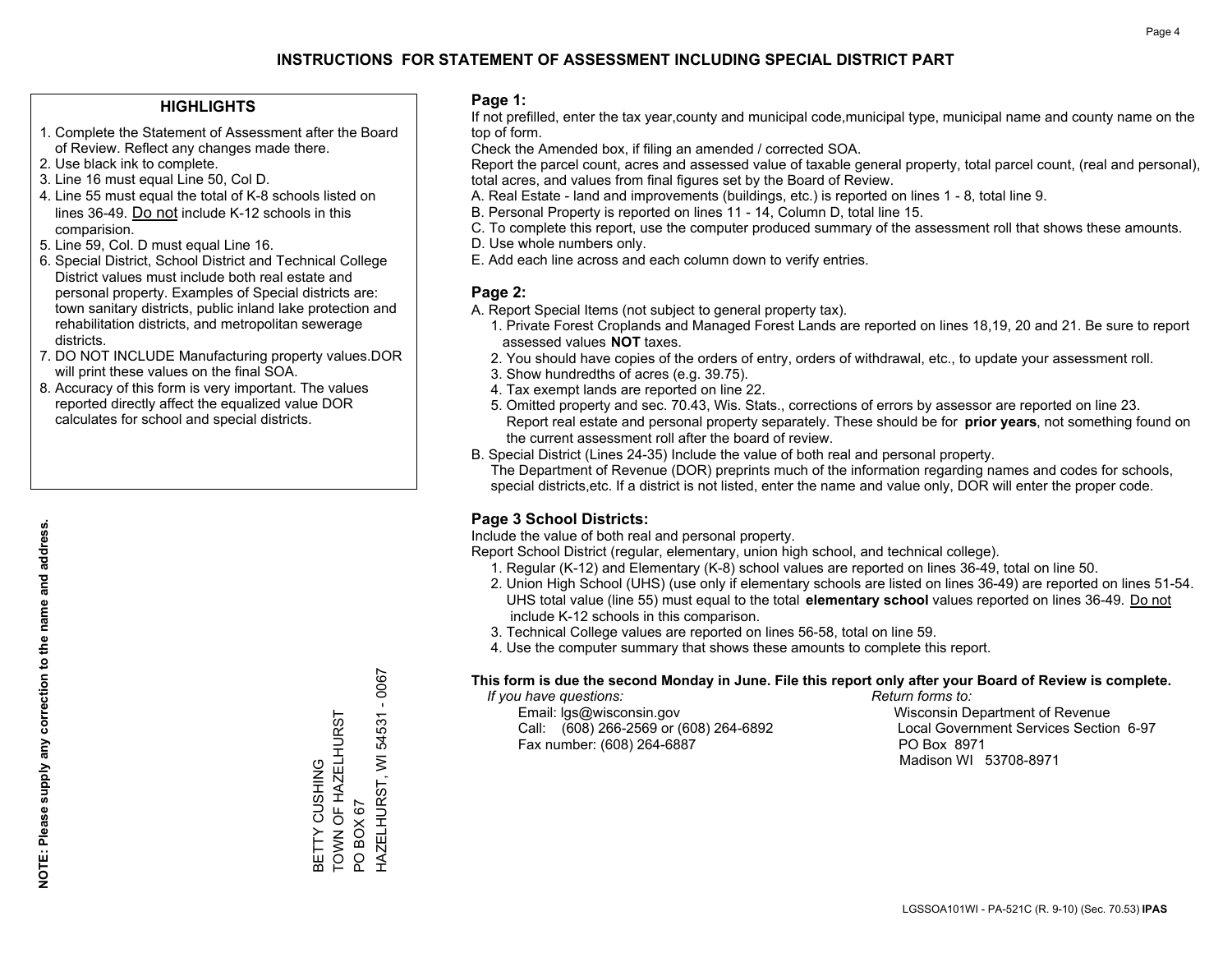**STATEMENT OF ASSESSMENT FOR 2017** 

| 43 | 010 | 1160    |
|----|-----|---------|
| cо | MUN | ACCT NO |

|                | <b>FOR</b>                                                                                                                                                                                   | <b>TOWN OF</b><br><b>OF</b><br>Town - Village - City               | <b>LAKE TOMAHAWK</b><br><b>Municipality Name</b>    |              | <b>ONEIDA COUNTY</b><br><b>County Name</b>              |                         |                                        | <b>WHEN COMPLETING THIS DOCUMENT</b><br>DO NOT WRITE OVER X's OR IN SHADED AREAS |
|----------------|----------------------------------------------------------------------------------------------------------------------------------------------------------------------------------------------|--------------------------------------------------------------------|-----------------------------------------------------|--------------|---------------------------------------------------------|-------------------------|----------------------------------------|----------------------------------------------------------------------------------|
| Line<br>No.    |                                                                                                                                                                                              | <b>REAL ESTATE</b><br>(See Lines 18 - 22 for<br>other Real Estate) | PARCEL COUNT<br>TOTAL LAND MPROVEMENTS NUMBERS ONLY |              | NO. OF ACRES<br><b>VALUE OF</b><br><b>WHOLE</b><br>LAND |                         | <b>VALUE OF</b><br><b>IMPROVEMENTS</b> | TOTAL VALUE OF LAND<br>AND IMPROVEMENTS                                          |
|                |                                                                                                                                                                                              |                                                                    | Col. A                                              | Col. B       | Col. C                                                  | Col. D                  | Col. E                                 | Col. F                                                                           |
| -1             |                                                                                                                                                                                              | <b>RESIDENTIAL - Class 1</b>                                       | 1,541                                               | 1,092        | 1,850                                                   | 87,961,800              | 119,096,500                            | 207,058,300                                                                      |
| $\overline{2}$ |                                                                                                                                                                                              | <b>COMMERCIAL - Class 2</b>                                        | 49                                                  | 42           | 55                                                      | 956,900                 | 4,191,600                              | 5,148,500                                                                        |
| 3              |                                                                                                                                                                                              | <b>MANUFACTURING - Class 3</b>                                     | $\Omega$                                            | $\mathbf{0}$ | $\Omega$                                                | 0                       |                                        | 0<br>0                                                                           |
| 4              |                                                                                                                                                                                              | <b>AGRICULTURAL - Class 4</b>                                      | 5                                                   |              | 149                                                     | 6,300                   |                                        | 6,300                                                                            |
| 5              |                                                                                                                                                                                              | <b>UNDEVELOPED - Class 5</b>                                       | 32                                                  |              | 424                                                     | 186,200                 |                                        | 186,200                                                                          |
| 6              |                                                                                                                                                                                              | AGRICULTURAL FOREST - Class 5m                                     | 4                                                   |              | 35                                                      | 42,100                  |                                        | 42,100                                                                           |
| 7              |                                                                                                                                                                                              | FOREST LANDS - Class 6                                             | 103                                                 |              | 1,783                                                   | 4,481,500               |                                        | 4,481,500                                                                        |
| 8              |                                                                                                                                                                                              | OTHER - Class 7                                                    | $\Omega$                                            | $\Omega$     | $\Omega$                                                | 0                       |                                        | $\Omega$<br>$\Omega$                                                             |
| 9              |                                                                                                                                                                                              | TOTAL - ALL COLUMNS                                                | 1,734                                               | 1,134        | 4,296                                                   | 93,634,800              | 123,288,100                            | 216,922,900                                                                      |
| 10             |                                                                                                                                                                                              | NUMBER OF PERSONAL PROPERTY ACCOUNTS IN ROLL                       |                                                     |              | 59                                                      | <b>LOCALLY ASSESSED</b> | <b>MANUFACTURING</b>                   | <b>MERGED</b>                                                                    |
| 11             |                                                                                                                                                                                              | BOATS AND OTHER WATERCRAFT NOT EXEMPT - Code 1                     |                                                     |              |                                                         | 1,600                   |                                        | 1,600<br>0                                                                       |
| 12             |                                                                                                                                                                                              | MACHINERY, TOOLS AND PATTERNS - Code 2                             |                                                     |              |                                                         | 154,100                 |                                        | 154,100<br>0                                                                     |
| 13             |                                                                                                                                                                                              | FURNITURE, FIXTURES AND EQUIPMENT - Code 3                         |                                                     |              |                                                         | 55,700                  |                                        | 0<br>55,700                                                                      |
| 14             |                                                                                                                                                                                              | ALL OTHER PERSONAL PROPERTY NOT EXEMPT - Codes 4A, 4B, 4C          |                                                     |              |                                                         | 389,900                 |                                        | $\Omega$<br>389,900                                                              |
| 15             |                                                                                                                                                                                              | TOTAL OF PERSONAL PROPERTY NOT EXEMPT (Total of Lines 11-14)       |                                                     |              |                                                         | 601,300                 |                                        | 601,300<br>0                                                                     |
| 16             | AGGREGATE ASSESSED VALUE OF ALL PROPERTY SUBJECT TO THE GENERAL PROPERTY TAX (Total of Lines 9F and 15F)<br>MUST EQUAL TOTAL VALUE OF THE SCHOOL DISTRICTS (K-12 PLUS K-8) - Line 50, Col. F |                                                                    |                                                     |              |                                                         |                         |                                        | 217,524,200                                                                      |
| 17             | Name of Assessor<br>Telephone #<br><b>BOARD OF REVIEW</b><br>DATE OF FINAL ADJOURNMENT<br>07/12/2017<br><b>ED O'MEARA</b>                                                                    |                                                                    |                                                     |              |                                                         |                         |                                        | (715) 762-5530                                                                   |

REMARKS

The Assessment Ratio to be used in calculating the estimated Fair Market Value on tax bills for this tax district is .929292351

This ratio should be used to convert assessed values to "Calculate Equalized Values" in Step 1 of the Lottery and Gaming Credit Calculations.<br>This ratio should be used in the "Computation of Tax Equivalent" schedule of the Commission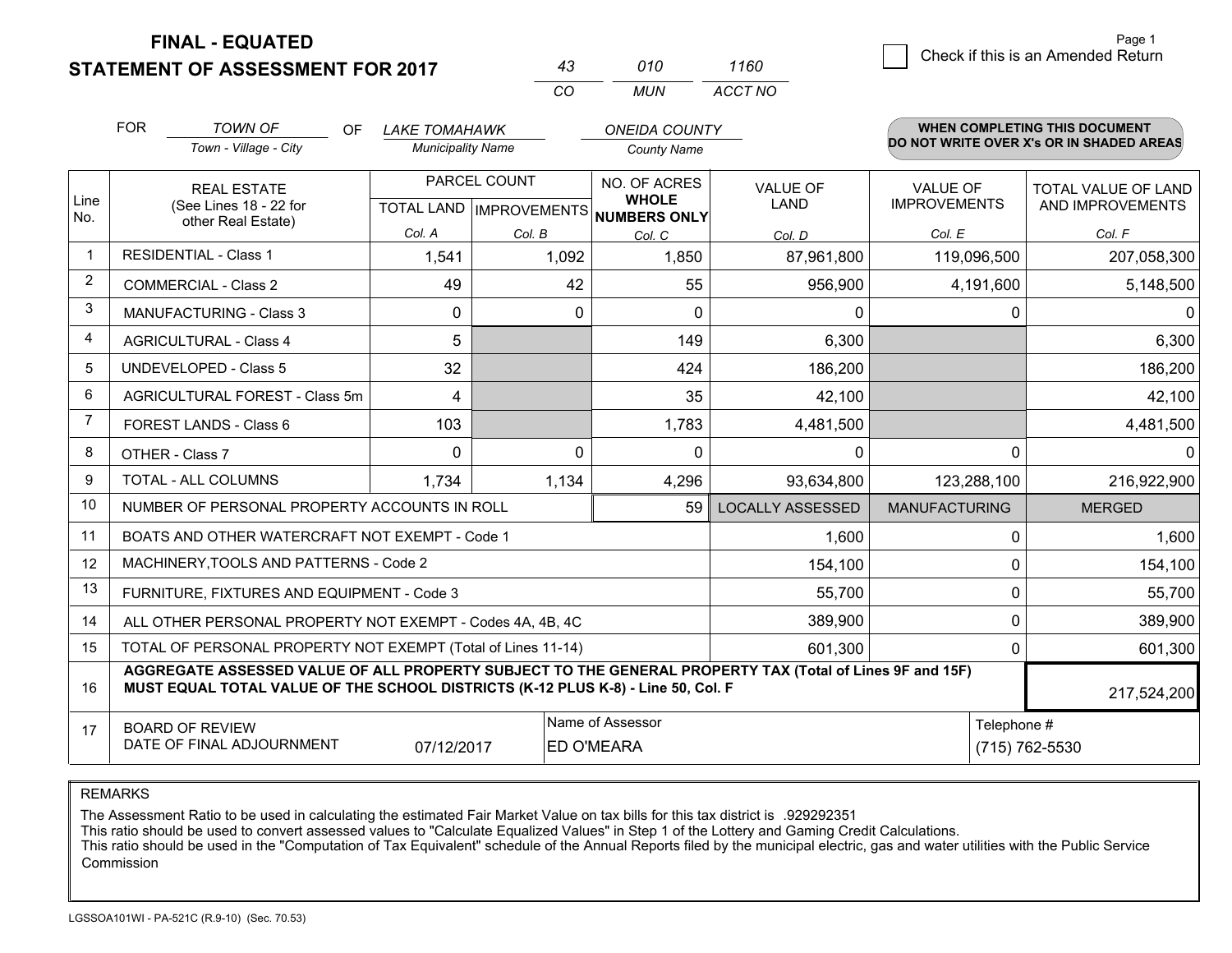*YEAR CO MUN ACCT NO* <sup>2017</sup> <sup>43</sup> <sup>010</sup> <sup>1160</sup>

Do not confuse FOREST LANDS (Line 7) with FOREST CROPS (in this section) - They are **NOT** the same

|    |                                                                                |                                 |  | Private Forest Crop - Reg Class @ 10¢ per acre                   | Private Forest Crop - Reg Class @ \$2.52 per acre             |                                                                    |           |                                                                 |                                                                              |                    |
|----|--------------------------------------------------------------------------------|---------------------------------|--|------------------------------------------------------------------|---------------------------------------------------------------|--------------------------------------------------------------------|-----------|-----------------------------------------------------------------|------------------------------------------------------------------------------|--------------------|
| 18 | (a) PARCELS                                                                    | (b) ACRES                       |  | (c) ASSESSED VALUE                                               |                                                               | (d) PARCELS                                                        |           | (e) ACRES                                                       |                                                                              | (f) ASSESSED VALUE |
|    |                                                                                |                                 |  |                                                                  |                                                               |                                                                    |           |                                                                 |                                                                              |                    |
|    | Private Forest Crop - Special Class @ 20¢ per acre                             |                                 |  |                                                                  |                                                               |                                                                    |           |                                                                 | Entered Before 2005 Managed Forest - Ferrous Mining CLOSED @ \$8.27 per acre |                    |
| 19 | (a) PARCELS                                                                    | (c) ASSESSED VALUE<br>(b) ACRES |  |                                                                  | (d) PARCELS                                                   |                                                                    | (e) ACRES |                                                                 | (f) ASSESSED VALUE                                                           |                    |
|    |                                                                                |                                 |  |                                                                  |                                                               |                                                                    |           |                                                                 |                                                                              |                    |
|    |                                                                                |                                 |  | Entered Before 2005 Managed Forest - OPEN @ \$.79 per acre       |                                                               |                                                                    |           | Entered Before 2005 Managed Forest - CLOSED @ \$1.87 per acre   |                                                                              |                    |
| 20 | (a) PARCELS                                                                    | (b) ACRES                       |  | (c) ASSESSED VALUE                                               |                                                               | (d) PARCELS                                                        |           | (e) ACRES                                                       |                                                                              | (f) ASSESSED VALUE |
|    | 2                                                                              | 45                              |  | 112,500                                                          |                                                               | 4                                                                  |           | 99.61                                                           |                                                                              | 293,500            |
|    | Entered After 2004 Managed Forest - OPEN @<br>\$2.14 per acre                  |                                 |  |                                                                  | Entered After 2004 Managed Forest - CLOSED @ \$10.68 per acre |                                                                    |           |                                                                 |                                                                              |                    |
| 21 | (a) PARCELS                                                                    | (b) ACRES                       |  | (c) ASSESSED VALUE                                               |                                                               | (d) PARCELS<br>(e) ACRES                                           |           | (f) ASSESSED VALUE                                              |                                                                              |                    |
|    |                                                                                |                                 |  |                                                                  |                                                               |                                                                    |           |                                                                 |                                                                              |                    |
|    |                                                                                | 40                              |  | 100,000                                                          |                                                               | 17                                                                 |           | 528.43                                                          |                                                                              | 1,307,700          |
| 22 | (a) County Forest Cropland Acres                                               |                                 |  | (b) Federal Acres                                                | (c) State Acres                                               |                                                                    |           | (d) County (NOT FOREST CROP) Acres                              |                                                                              | (e) Other Acres    |
|    | 1.810.98                                                                       |                                 |  |                                                                  |                                                               | 13.046.39                                                          |           | 14.89                                                           |                                                                              | 85.74              |
|    |                                                                                |                                 |  | Assessed Value of Omitted Property From Prior Years (Sec. 70.44) |                                                               |                                                                    |           | Assessed Value of Sec. 70.43 Corrections of Errors by Assessors |                                                                              |                    |
|    |                                                                                | (a) REAL ESTATE                 |  | (b) PERSONAL                                                     |                                                               |                                                                    |           | (c1) REAL ESTATE                                                |                                                                              | (c2) PERSONAL      |
| 23 |                                                                                |                                 |  |                                                                  |                                                               |                                                                    |           |                                                                 |                                                                              |                    |
|    | Manufacturing Equated Value of Omitted Property From Prior Years (Sec. 70.995) |                                 |  |                                                                  |                                                               | Mfg. Equated Value of Sec.70.43 Corrections of Errors by Assessors |           |                                                                 |                                                                              |                    |
|    | (d) REAL ESTATE                                                                |                                 |  | (e) PERSONAL                                                     |                                                               | (f1) REAL ESTATE                                                   |           | (f2) PERSONAL                                                   |                                                                              |                    |
|    |                                                                                |                                 |  |                                                                  |                                                               |                                                                    |           |                                                                 |                                                                              |                    |

## **SPECIAL DISTRICTS**

| Line<br>No.     | Enter 6-digit<br>Special District<br>Code (Col. A) | <b>Account</b><br><b>Number</b><br>(Col. B) | <b>Special District Name</b><br>(Col. C) | <b>Locally Assessed Value</b><br>of Real Estate and<br><b>Personal Property (Col. D)</b> | Mfg Value of Real Estate<br>and Personal Property<br>(Col. E) | <b>Merged Value of</b><br><b>Real Estate and</b><br>Personal Property (Col. F) |
|-----------------|----------------------------------------------------|---------------------------------------------|------------------------------------------|------------------------------------------------------------------------------------------|---------------------------------------------------------------|--------------------------------------------------------------------------------|
| 24              | 437030                                             | 0262                                        | LAKE TOMAHAWK SANITARY DISTRICT #1       | 15,475,700                                                                               |                                                               | 15,475,700                                                                     |
| 25              | 438020                                             | 0265                                        | HORSEHEAD LAKE PRO & REHAB DISTRICT #1   | 19,957,100                                                                               |                                                               | 19,957,100                                                                     |
| 26              |                                                    |                                             |                                          |                                                                                          |                                                               |                                                                                |
| 27              |                                                    |                                             |                                          |                                                                                          |                                                               |                                                                                |
| 28              |                                                    |                                             |                                          |                                                                                          |                                                               |                                                                                |
| 29              |                                                    |                                             |                                          |                                                                                          |                                                               |                                                                                |
| 30              |                                                    |                                             |                                          |                                                                                          |                                                               |                                                                                |
| 31              |                                                    |                                             |                                          |                                                                                          |                                                               |                                                                                |
| 32 <sup>2</sup> |                                                    |                                             |                                          |                                                                                          |                                                               |                                                                                |
| 33              |                                                    |                                             |                                          |                                                                                          |                                                               |                                                                                |
| 34              |                                                    |                                             |                                          |                                                                                          |                                                               |                                                                                |
| 35              |                                                    |                                             |                                          |                                                                                          |                                                               |                                                                                |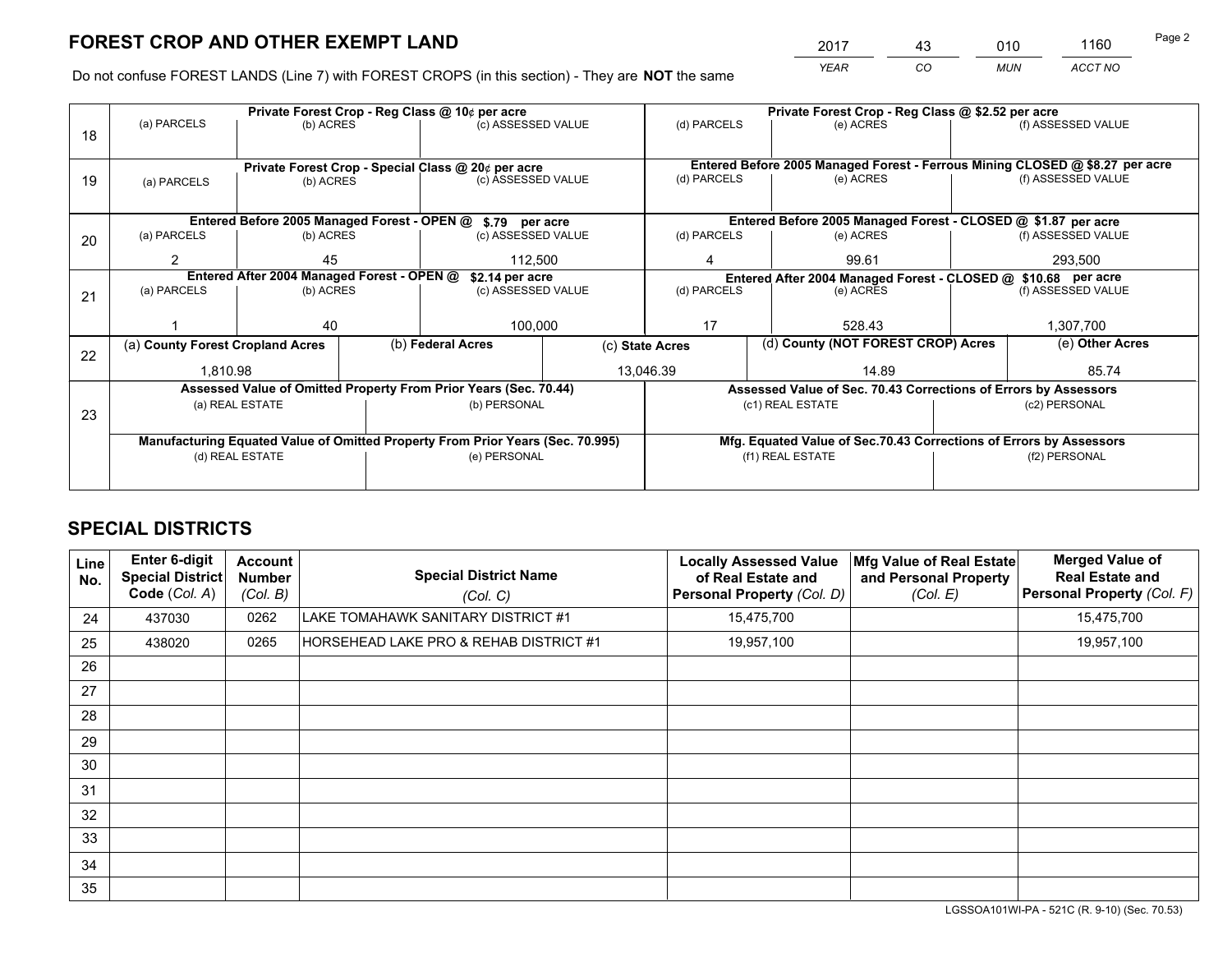|             |                                                          |                                             |                                                         | <b>YEAR</b>                                                                       | CO<br><b>MUN</b>                                              | ACCT NO                                                                        |
|-------------|----------------------------------------------------------|---------------------------------------------|---------------------------------------------------------|-----------------------------------------------------------------------------------|---------------------------------------------------------------|--------------------------------------------------------------------------------|
| Line<br>No. | Enter 6-digit<br><b>School District</b><br>Code (Col. A) | <b>Account</b><br><b>Number</b><br>(Col. B) | <b>School District Name</b><br>(Col. C)                 | <b>Locally Assessed Value</b><br>of Real Estate and<br>Personal Property (Col. D) | Mfg Value of Real Estate<br>and Personal Property<br>(Col. E) | <b>Merged Value of</b><br><b>Real Estate and</b><br>Personal Property (Col. F) |
|             | A. SCHOOL DISTRICTS (K-8 and K-12)                       |                                             |                                                         |                                                                                   |                                                               |                                                                                |
| 36          | 433640                                                   | 0260                                        | SCH D OF MINOCQUA J 1                                   | 217,524,200                                                                       |                                                               | 217,524,200                                                                    |
| 37          |                                                          |                                             |                                                         |                                                                                   |                                                               |                                                                                |
| 38          |                                                          |                                             |                                                         |                                                                                   |                                                               |                                                                                |
| 39          |                                                          |                                             |                                                         |                                                                                   |                                                               |                                                                                |
| 40          |                                                          |                                             |                                                         |                                                                                   |                                                               |                                                                                |
| 41<br>42    |                                                          |                                             |                                                         |                                                                                   |                                                               |                                                                                |
| 43          |                                                          |                                             |                                                         |                                                                                   |                                                               |                                                                                |
|             |                                                          |                                             |                                                         |                                                                                   |                                                               |                                                                                |
| 44<br>45    |                                                          |                                             |                                                         |                                                                                   |                                                               |                                                                                |
| 46          |                                                          |                                             |                                                         |                                                                                   |                                                               |                                                                                |
| 47          |                                                          |                                             |                                                         |                                                                                   |                                                               |                                                                                |
| 48          |                                                          |                                             |                                                         |                                                                                   |                                                               |                                                                                |
| 49          |                                                          |                                             |                                                         |                                                                                   |                                                               |                                                                                |
| 50          |                                                          |                                             | TOTAL ASSESSED VALUE OF SCHOOL DISTRICTS (K-8 and K-12) | 217,524,200                                                                       |                                                               | 217,524,200                                                                    |
|             | <b>B.</b><br><b>UNION HIGH SCHOOL DISTRICTS</b>          |                                             |                                                         |                                                                                   |                                                               |                                                                                |
| 51          | 433647                                                   | 0261                                        | UHS D OF LAKELAND UNION HIGH                            | 217,524,200                                                                       |                                                               | 217,524,200                                                                    |
| 52          |                                                          |                                             |                                                         |                                                                                   |                                                               |                                                                                |
| 53          |                                                          |                                             |                                                         |                                                                                   |                                                               |                                                                                |
| 54          |                                                          |                                             |                                                         |                                                                                   |                                                               |                                                                                |
| 55          |                                                          |                                             | TOTAL ASSESSED VALUE OF UNION HIGH SCHOOLS              | 217,524,200                                                                       |                                                               | 217,524,200                                                                    |
|             | $\mathbf{C}$ .<br><b>TECHNICAL COLLEGE DISTRICTS</b>     |                                             |                                                         |                                                                                   |                                                               |                                                                                |
| 56          | 001600                                                   | 0015                                        | NICOLET TECHNICAL COLLEGE<br><b>RHIN</b>                | 217,524,200                                                                       |                                                               | 217,524,200                                                                    |
| 57<br>58    |                                                          |                                             |                                                         |                                                                                   |                                                               |                                                                                |
| 59          |                                                          |                                             | TOTAL ASSESSED VALUE OF TECHNICAL COLLEGES              | 217,524,200                                                                       |                                                               | 217,524,200                                                                    |
|             |                                                          |                                             |                                                         |                                                                                   |                                                               |                                                                                |

43

010

 *I hereby certify, to the best of my knowledge and belief, this form is complete and correct.*

**SCHOOL DISTRICTS**

| Print name of preparer | Title                    |                | Date (MM / DD / CCYY) |
|------------------------|--------------------------|----------------|-----------------------|
|                        |                          |                |                       |
| Signature of preparer  | Contact Telephone Number | E-mail address |                       |
|                        | $\overline{\phantom{0}}$ |                |                       |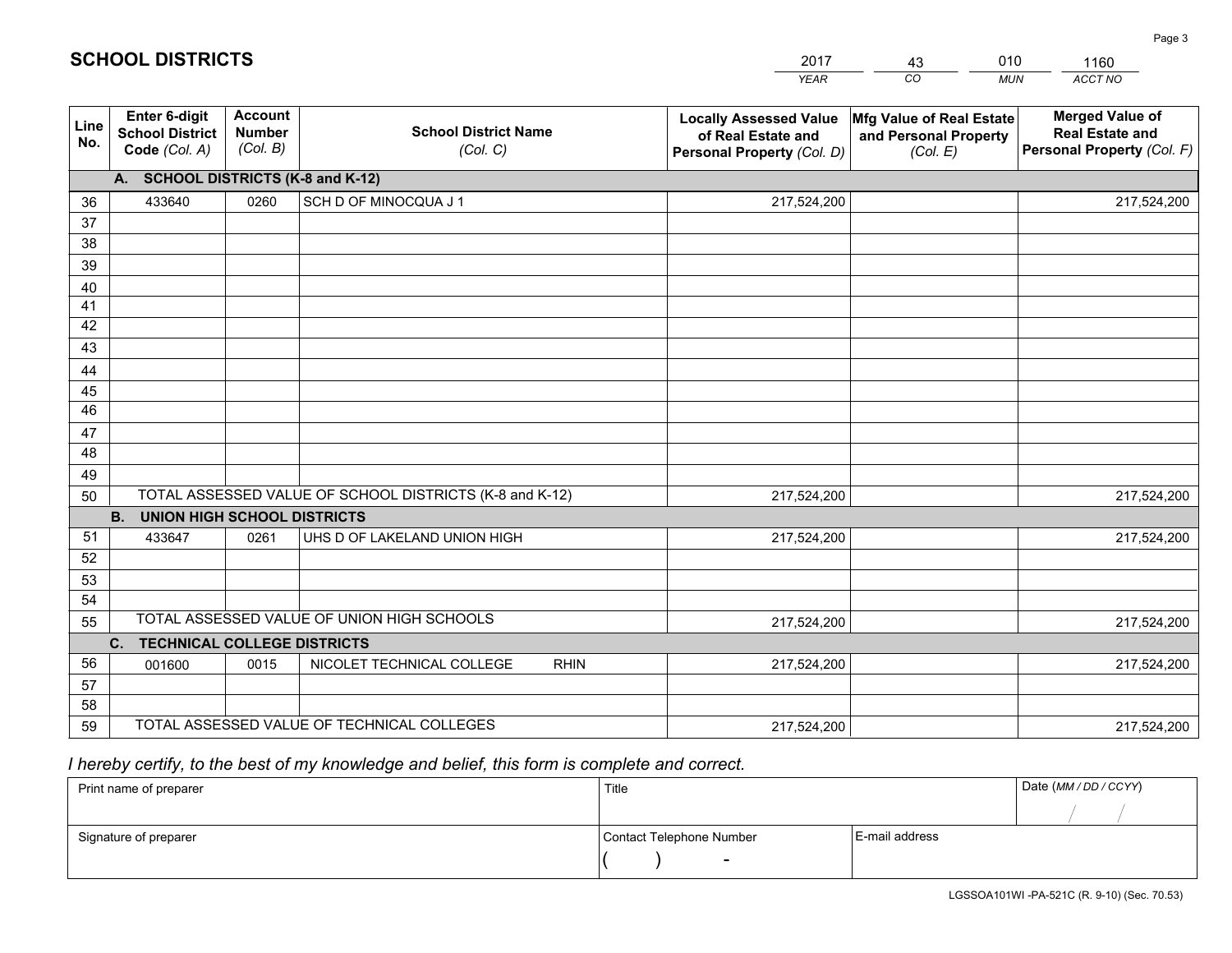#### **HIGHLIGHTS**

- 1. Complete the Statement of Assessment after the Board of Review. Reflect any changes made there.
- 2. Use black ink to complete.
- 3. Line 16 must equal Line 50, Col D.
- 4. Line 55 must equal the total of K-8 schools listed on lines 36-49. Do not include K-12 schools in this comparision.
- 5. Line 59, Col. D must equal Line 16.
- 6. Special District, School District and Technical College District values must include both real estate and personal property. Examples of Special districts are: town sanitary districts, public inland lake protection and rehabilitation districts, and metropolitan sewerage districts.
- 7. DO NOT INCLUDE Manufacturing property values.DOR will print these values on the final SOA.
- 8. Accuracy of this form is very important. The values reported directly affect the equalized value DOR calculates for school and special districts.

#### **Page 1:**

 If not prefilled, enter the tax year,county and municipal code,municipal type, municipal name and county name on the top of form.

Check the Amended box, if filing an amended / corrected SOA.

 Report the parcel count, acres and assessed value of taxable general property, total parcel count, (real and personal), total acres, and values from final figures set by the Board of Review.

- A. Real Estate land and improvements (buildings, etc.) is reported on lines 1 8, total line 9.
- B. Personal Property is reported on lines 11 14, Column D, total line 15.
- C. To complete this report, use the computer produced summary of the assessment roll that shows these amounts.
- D. Use whole numbers only.
- E. Add each line across and each column down to verify entries.

#### **Page 2:**

- A. Report Special Items (not subject to general property tax).
- 1. Private Forest Croplands and Managed Forest Lands are reported on lines 18,19, 20 and 21. Be sure to report assessed values **NOT** taxes.
- 2. You should have copies of the orders of entry, orders of withdrawal, etc., to update your assessment roll.
	- 3. Show hundredths of acres (e.g. 39.75).
- 4. Tax exempt lands are reported on line 22.
- 5. Omitted property and sec. 70.43, Wis. Stats., corrections of errors by assessor are reported on line 23. Report real estate and personal property separately. These should be for **prior years**, not something found on the current assessment roll after the board of review.
- B. Special District (Lines 24-35) Include the value of both real and personal property.
- The Department of Revenue (DOR) preprints much of the information regarding names and codes for schools, special districts,etc. If a district is not listed, enter the name and value only, DOR will enter the proper code.

### **Page 3 School Districts:**

Include the value of both real and personal property.

Report School District (regular, elementary, union high school, and technical college).

- 1. Regular (K-12) and Elementary (K-8) school values are reported on lines 36-49, total on line 50.
- 2. Union High School (UHS) (use only if elementary schools are listed on lines 36-49) are reported on lines 51-54. UHS total value (line 55) must equal to the total **elementary school** values reported on lines 36-49. Do notinclude K-12 schools in this comparison.
- 3. Technical College values are reported on lines 56-58, total on line 59.
- 4. Use the computer summary that shows these amounts to complete this report.

#### **This form is due the second Monday in June. File this report only after your Board of Review is complete.**

 *If you have questions: Return forms to:*

 Email: lgs@wisconsin.gov Wisconsin Department of RevenueCall:  $(608)$  266-2569 or  $(608)$  264-6892 Fax number: (608) 264-6887 PO Box 8971

Local Government Services Section 6-97

Madison WI 53708-8971

TOWN OF LAKE TOMAHAWK TOWN OF LAKE TOMAHAWK **VANCY SCHNEIDER** NANCY SCHNEIDER PO BOX 396 PO BOX 396

LAKE TOMAHAWK, WI 54539 - 0396

AKE TOMAHAWK, WI

 $-0396$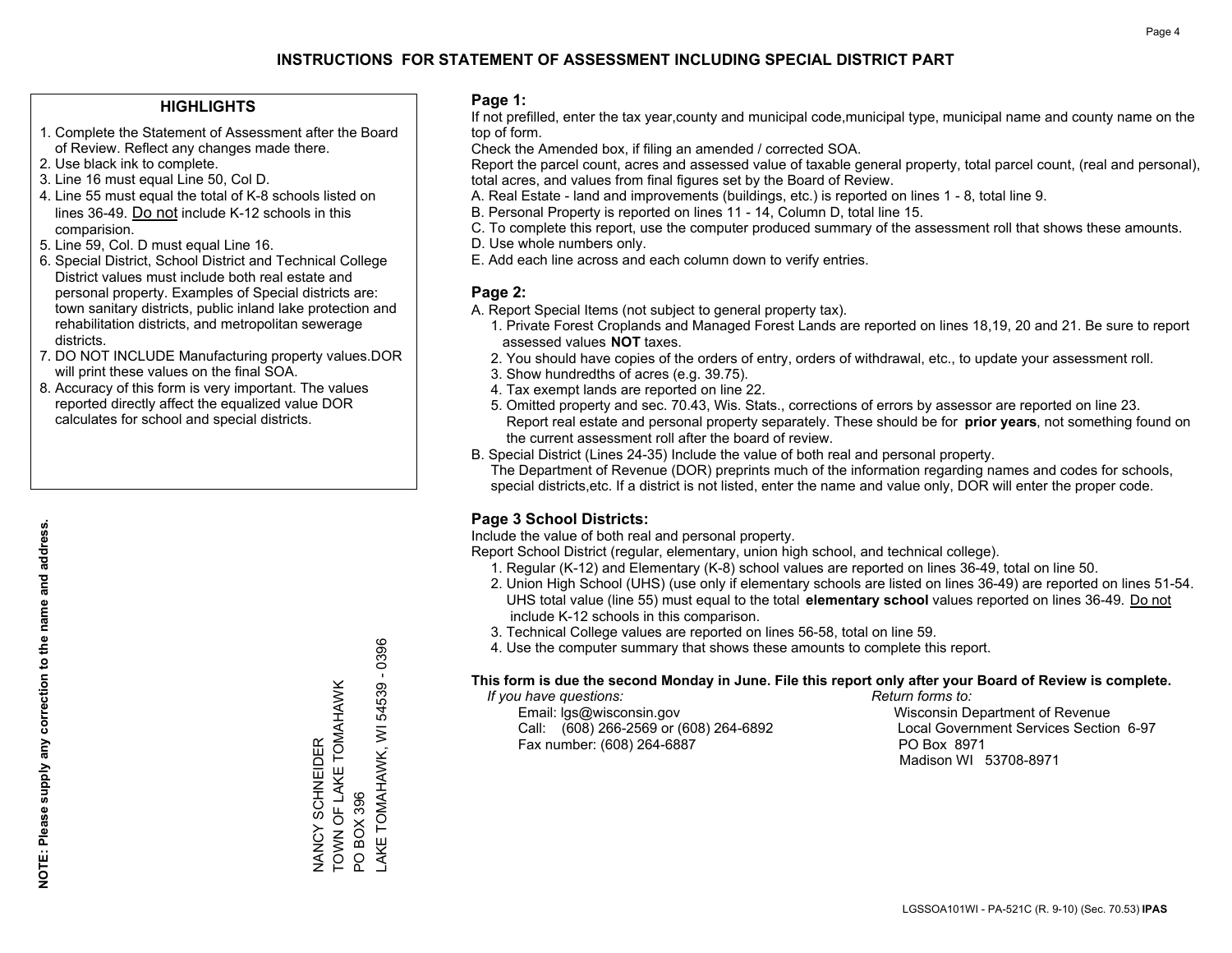**STATEMENT OF ASSESSMENT FOR 2017** 

|          | 012   | 1161    |
|----------|-------|---------|
| $\cdots$ | MI IN | ACCT NO |

|                | <b>FOR</b>                                                                                                                                                                                   | <b>TOWN OF</b><br>OF<br>Town - Village - City                | <b>LITTLE RICE</b><br><b>Municipality Name</b> |                              | <b>ONEIDA COUNTY</b><br><b>County Name</b> |                         |                      | <b>WHEN COMPLETING THIS DOCUMENT</b><br>DO NOT WRITE OVER X's OR IN SHADED AREAS |
|----------------|----------------------------------------------------------------------------------------------------------------------------------------------------------------------------------------------|--------------------------------------------------------------|------------------------------------------------|------------------------------|--------------------------------------------|-------------------------|----------------------|----------------------------------------------------------------------------------|
|                |                                                                                                                                                                                              |                                                              |                                                |                              |                                            |                         |                      |                                                                                  |
|                |                                                                                                                                                                                              | <b>REAL ESTATE</b>                                           |                                                | PARCEL COUNT<br>NO. OF ACRES |                                            | <b>VALUE OF</b>         | <b>VALUE OF</b>      | TOTAL VALUE OF LAND                                                              |
| Line<br>No.    |                                                                                                                                                                                              | (See Lines 18 - 22 for<br>other Real Estate)                 |                                                | TOTAL LAND   IMPROVEMENTS    | <b>WHOLE</b><br><b>NUMBERS ONLY</b>        | LAND                    | <b>IMPROVEMENTS</b>  | AND IMPROVEMENTS                                                                 |
|                |                                                                                                                                                                                              |                                                              | Col. A                                         | Col. B                       | Col. C                                     | Col. D                  | Col. E               | Col. F                                                                           |
| $\mathbf 1$    |                                                                                                                                                                                              | <b>RESIDENTIAL - Class 1</b>                                 | 594                                            | 455                          | 1,196                                      | 24,017,500              | 37,675,300           | 61,692,800                                                                       |
| $\overline{2}$ |                                                                                                                                                                                              | <b>COMMERCIAL - Class 2</b>                                  | 6                                              | 6                            | 68                                         | 748,200                 | 1,093,600            | 1,841,800                                                                        |
| 3              |                                                                                                                                                                                              | <b>MANUFACTURING - Class 3</b>                               | 0                                              | 0                            | 0                                          | 0                       | 0                    | 0                                                                                |
| 4              |                                                                                                                                                                                              | <b>AGRICULTURAL - Class 4</b>                                | 0                                              |                              | $\mathbf{0}$                               | 0                       |                      | $\Omega$                                                                         |
| 5              | <b>UNDEVELOPED - Class 5</b>                                                                                                                                                                 |                                                              | 73                                             |                              | 875                                        | 617,200                 |                      | 617,200                                                                          |
| 6              | AGRICULTURAL FOREST - Class 5m                                                                                                                                                               |                                                              | $\Omega$                                       |                              | $\Omega$                                   | $\Omega$                |                      | $\Omega$                                                                         |
| 7              | FOREST LANDS - Class 6                                                                                                                                                                       |                                                              | 167                                            |                              | 3,460                                      | 6,279,200               |                      | 6,279,200                                                                        |
| 8              |                                                                                                                                                                                              | OTHER - Class 7                                              | $\Omega$                                       | $\Omega$                     | $\mathbf{0}$                               | 0                       | 0                    | $\Omega$                                                                         |
| 9              |                                                                                                                                                                                              | TOTAL - ALL COLUMNS                                          | 840                                            | 461                          | 5,599                                      | 31,662,100              | 38,768,900           | 70,431,000                                                                       |
| 10             |                                                                                                                                                                                              | NUMBER OF PERSONAL PROPERTY ACCOUNTS IN ROLL                 |                                                |                              | 99                                         | <b>LOCALLY ASSESSED</b> | <b>MANUFACTURING</b> | <b>MERGED</b>                                                                    |
| 11             |                                                                                                                                                                                              | BOATS AND OTHER WATERCRAFT NOT EXEMPT - Code 1               |                                                |                              |                                            | 0                       | 0                    | $\Omega$                                                                         |
| 12             |                                                                                                                                                                                              | MACHINERY, TOOLS AND PATTERNS - Code 2                       |                                                |                              |                                            | 19,085                  | 0                    | 19,085                                                                           |
| 13             |                                                                                                                                                                                              | FURNITURE, FIXTURES AND EQUIPMENT - Code 3                   |                                                |                              |                                            | 42,136                  | 0                    | 42,136                                                                           |
| 14             |                                                                                                                                                                                              | ALL OTHER PERSONAL PROPERTY NOT EXEMPT - Codes 4A, 4B, 4C    |                                                |                              |                                            | 1,399,349               | 0                    | 1,399,349                                                                        |
| 15             |                                                                                                                                                                                              | TOTAL OF PERSONAL PROPERTY NOT EXEMPT (Total of Lines 11-14) |                                                |                              |                                            | 1,460,570               | 0                    | 1,460,570                                                                        |
| 16             | AGGREGATE ASSESSED VALUE OF ALL PROPERTY SUBJECT TO THE GENERAL PROPERTY TAX (Total of Lines 9F and 15F)<br>MUST EQUAL TOTAL VALUE OF THE SCHOOL DISTRICTS (K-12 PLUS K-8) - Line 50, Col. F |                                                              |                                                |                              |                                            |                         |                      |                                                                                  |
| 17             | Name of Assessor<br><b>BOARD OF REVIEW</b>                                                                                                                                                   |                                                              |                                                |                              |                                            | Telephone #             |                      |                                                                                  |
|                |                                                                                                                                                                                              | DATE OF FINAL ADJOURNMENT                                    | 06/13/2017                                     |                              | <b>TODD ANDERSON</b>                       |                         |                      | (715) 845-2022                                                                   |

REMARKS

The Assessment Ratio to be used in calculating the estimated Fair Market Value on tax bills for this tax district is 1.003360325<br>This ratio should be used to convert assessed values to "Calculate Equalized Values" in Step Commission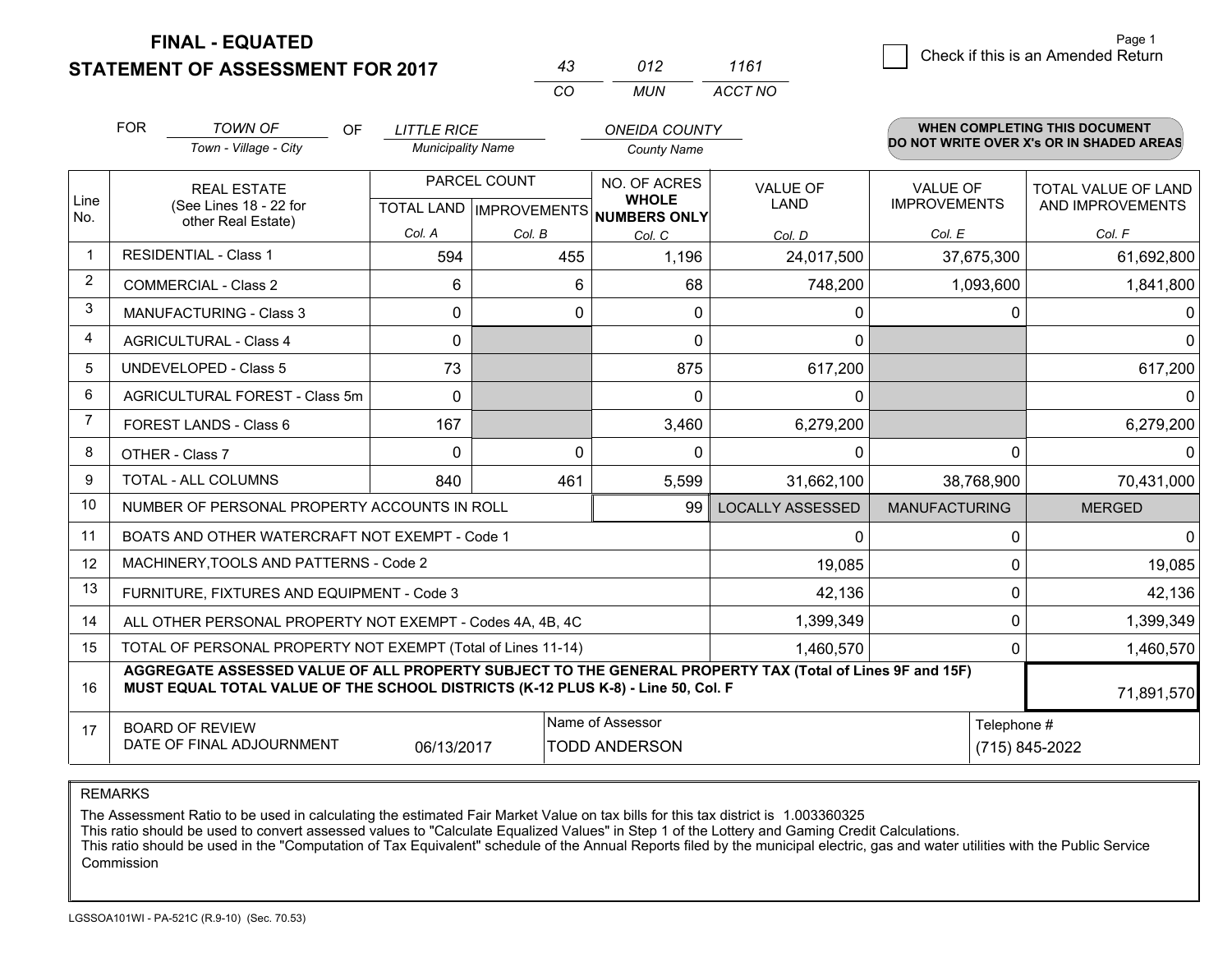*YEAR CO MUN ACCT NO* <sup>2017</sup> <sup>43</sup> <sup>012</sup> <sup>1161</sup>

Do not confuse FOREST LANDS (Line 7) with FOREST CROPS (in this section) - They are **NOT** the same

|    |                                                                                |                 |  | Private Forest Crop - Reg Class @ 10¢ per acre                   |                 | Private Forest Crop - Reg Class @ \$2.52 per acre |               |                                                                    |                    |                                                                              |
|----|--------------------------------------------------------------------------------|-----------------|--|------------------------------------------------------------------|-----------------|---------------------------------------------------|---------------|--------------------------------------------------------------------|--------------------|------------------------------------------------------------------------------|
| 18 | (a) PARCELS                                                                    | (b) ACRES       |  | (c) ASSESSED VALUE                                               |                 | (d) PARCELS                                       |               | (e) ACRES                                                          |                    | (f) ASSESSED VALUE                                                           |
|    |                                                                                |                 |  |                                                                  |                 | 45                                                |               | 1.800                                                              |                    | 2,755,000                                                                    |
|    |                                                                                |                 |  | Private Forest Crop - Special Class @ 20¢ per acre               |                 |                                                   |               |                                                                    |                    | Entered Before 2005 Managed Forest - Ferrous Mining CLOSED @ \$8.27 per acre |
| 19 | (a) PARCELS                                                                    | (b) ACRES       |  | (c) ASSESSED VALUE                                               |                 | (d) PARCELS                                       |               | (e) ACRES                                                          |                    | (f) ASSESSED VALUE                                                           |
|    |                                                                                |                 |  |                                                                  |                 |                                                   |               |                                                                    |                    |                                                                              |
|    |                                                                                |                 |  | Entered Before 2005 Managed Forest - OPEN @ \$.79 per acre       |                 |                                                   |               | Entered Before 2005 Managed Forest - CLOSED @ \$1.87 per acre      |                    |                                                                              |
| 20 | (a) PARCELS                                                                    | (b) ACRES       |  | (c) ASSESSED VALUE                                               |                 | (d) PARCELS                                       |               | (e) ACRES                                                          |                    | (f) ASSESSED VALUE                                                           |
|    | 75                                                                             | 2.946.81        |  |                                                                  | 4,390,900       |                                                   | 48<br>1.677.1 |                                                                    | 2,989,000          |                                                                              |
|    | Entered After 2004 Managed Forest - OPEN @<br>\$2.14 per acre                  |                 |  |                                                                  |                 |                                                   |               | Entered After 2004 Managed Forest - CLOSED @ \$10.68 per acre      |                    |                                                                              |
| 21 | (a) PARCELS                                                                    | (b) ACRES       |  | (c) ASSESSED VALUE                                               |                 | (d) PARCELS                                       |               | (e) ACRES                                                          | (f) ASSESSED VALUE |                                                                              |
|    |                                                                                |                 |  |                                                                  |                 |                                                   |               |                                                                    |                    |                                                                              |
|    | 54                                                                             | 2,109.39        |  | 3,394,400                                                        |                 | 24                                                |               | 763.55                                                             |                    | 1,998,000                                                                    |
| 22 | (a) County Forest Cropland Acres                                               |                 |  | (b) Federal Acres                                                | (c) State Acres |                                                   |               | (d) County (NOT FOREST CROP) Acres                                 |                    | (e) Other Acres                                                              |
|    | 12,511.59                                                                      |                 |  | 13,862.81                                                        |                 |                                                   |               | 197.23                                                             |                    | 123.74                                                                       |
|    |                                                                                |                 |  | Assessed Value of Omitted Property From Prior Years (Sec. 70.44) |                 |                                                   |               | Assessed Value of Sec. 70.43 Corrections of Errors by Assessors    |                    |                                                                              |
| 23 |                                                                                | (a) REAL ESTATE |  | (b) PERSONAL                                                     |                 |                                                   |               | (c1) REAL ESTATE                                                   |                    | (c2) PERSONAL                                                                |
|    |                                                                                |                 |  |                                                                  |                 |                                                   |               |                                                                    |                    |                                                                              |
|    | Manufacturing Equated Value of Omitted Property From Prior Years (Sec. 70.995) |                 |  |                                                                  |                 |                                                   |               | Mfg. Equated Value of Sec.70.43 Corrections of Errors by Assessors |                    |                                                                              |
|    |                                                                                | (d) REAL ESTATE |  | (e) PERSONAL                                                     |                 | (f1) REAL ESTATE                                  |               |                                                                    | (f2) PERSONAL      |                                                                              |
|    |                                                                                |                 |  |                                                                  |                 |                                                   |               |                                                                    |                    |                                                                              |

## **SPECIAL DISTRICTS**

| Line<br>No. | Enter 6-digit<br><b>Special District</b><br>Code (Col. A) | <b>Account</b><br><b>Number</b><br>(Col. B) | <b>Special District Name</b><br>(Col. C) | <b>Locally Assessed Value</b><br>of Real Estate and<br>Personal Property (Col. D) | Mfg Value of Real Estate<br>and Personal Property<br>(Col. E) | <b>Merged Value of</b><br><b>Real Estate and</b><br>Personal Property (Col. F) |
|-------------|-----------------------------------------------------------|---------------------------------------------|------------------------------------------|-----------------------------------------------------------------------------------|---------------------------------------------------------------|--------------------------------------------------------------------------------|
| 24          | 438060                                                    | 0599                                        | LAKE NOKOMIS LAKE DISTRICT               | 7,124,609                                                                         |                                                               | 7,124,609                                                                      |
| 25          |                                                           |                                             |                                          |                                                                                   |                                                               |                                                                                |
| 26          |                                                           |                                             |                                          |                                                                                   |                                                               |                                                                                |
| 27          |                                                           |                                             |                                          |                                                                                   |                                                               |                                                                                |
| 28          |                                                           |                                             |                                          |                                                                                   |                                                               |                                                                                |
| 29          |                                                           |                                             |                                          |                                                                                   |                                                               |                                                                                |
| 30          |                                                           |                                             |                                          |                                                                                   |                                                               |                                                                                |
| 31          |                                                           |                                             |                                          |                                                                                   |                                                               |                                                                                |
| 32          |                                                           |                                             |                                          |                                                                                   |                                                               |                                                                                |
| 33          |                                                           |                                             |                                          |                                                                                   |                                                               |                                                                                |
| 34          |                                                           |                                             |                                          |                                                                                   |                                                               |                                                                                |
| 35          |                                                           |                                             |                                          |                                                                                   |                                                               |                                                                                |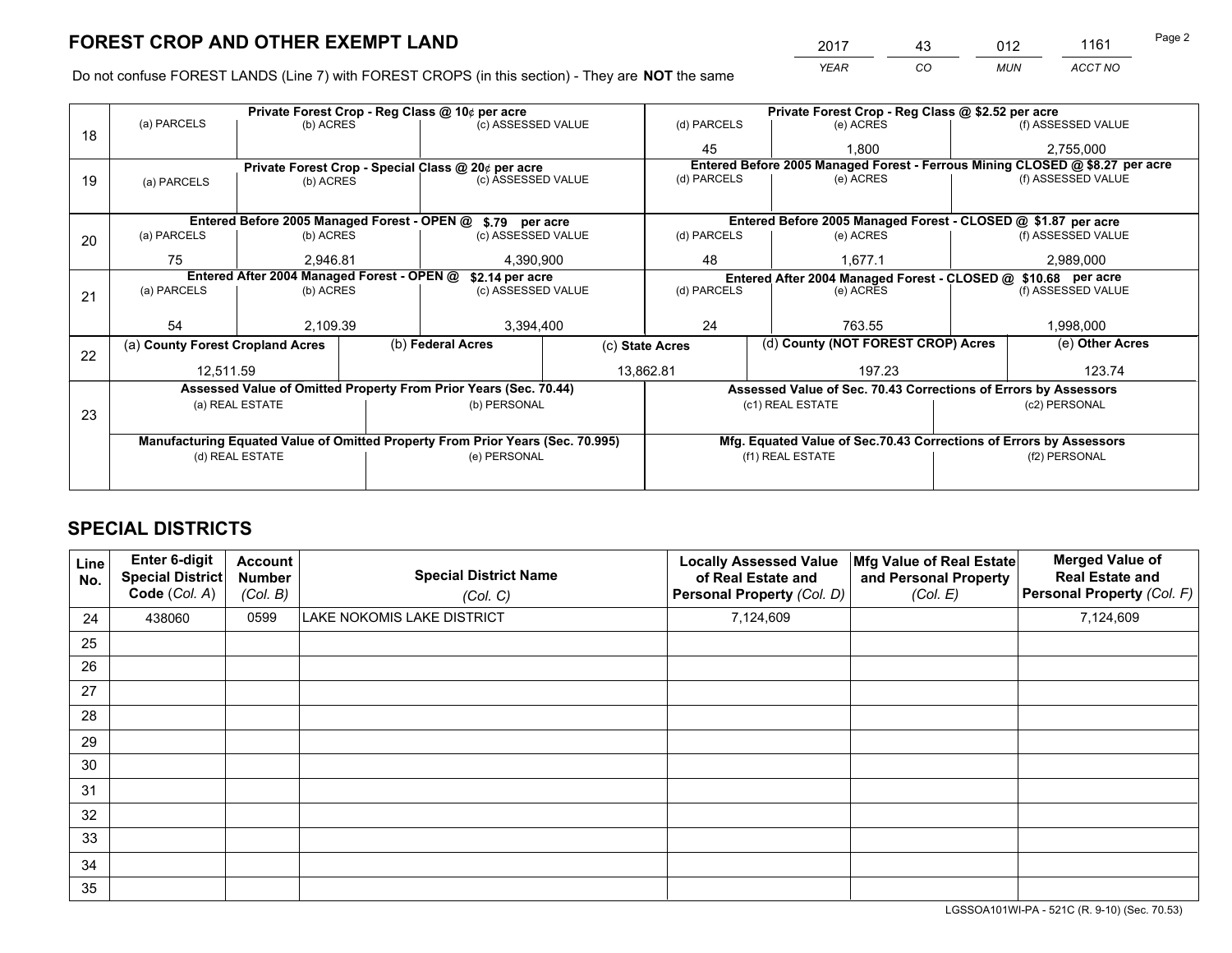|             |                                                          |                                             |                                                         | <b>YEAR</b>                                                                       | CO<br><b>MUN</b>                                              | ACCT NO                                                                        |
|-------------|----------------------------------------------------------|---------------------------------------------|---------------------------------------------------------|-----------------------------------------------------------------------------------|---------------------------------------------------------------|--------------------------------------------------------------------------------|
| Line<br>No. | Enter 6-digit<br><b>School District</b><br>Code (Col. A) | <b>Account</b><br><b>Number</b><br>(Col. B) | <b>School District Name</b><br>(Col. C)                 | <b>Locally Assessed Value</b><br>of Real Estate and<br>Personal Property (Col. D) | Mfg Value of Real Estate<br>and Personal Property<br>(Col. E) | <b>Merged Value of</b><br><b>Real Estate and</b><br>Personal Property (Col. F) |
|             | A. SCHOOL DISTRICTS (K-8 and K-12)                       |                                             |                                                         |                                                                                   |                                                               |                                                                                |
| 36          | 355754                                                   | 0208                                        | SCH D OF TOMAHAWK                                       | 71,891,570                                                                        |                                                               | 71,891,570                                                                     |
| 37          |                                                          |                                             |                                                         |                                                                                   |                                                               |                                                                                |
| 38          |                                                          |                                             |                                                         |                                                                                   |                                                               |                                                                                |
| 39          |                                                          |                                             |                                                         |                                                                                   |                                                               |                                                                                |
| 40          |                                                          |                                             |                                                         |                                                                                   |                                                               |                                                                                |
| 41          |                                                          |                                             |                                                         |                                                                                   |                                                               |                                                                                |
| 42          |                                                          |                                             |                                                         |                                                                                   |                                                               |                                                                                |
| 43          |                                                          |                                             |                                                         |                                                                                   |                                                               |                                                                                |
| 44          |                                                          |                                             |                                                         |                                                                                   |                                                               |                                                                                |
| 45<br>46    |                                                          |                                             |                                                         |                                                                                   |                                                               |                                                                                |
|             |                                                          |                                             |                                                         |                                                                                   |                                                               |                                                                                |
| 47<br>48    |                                                          |                                             |                                                         |                                                                                   |                                                               |                                                                                |
| 49          |                                                          |                                             |                                                         |                                                                                   |                                                               |                                                                                |
| 50          |                                                          |                                             | TOTAL ASSESSED VALUE OF SCHOOL DISTRICTS (K-8 and K-12) | 71,891,570                                                                        |                                                               | 71,891,570                                                                     |
|             | <b>B.</b><br><b>UNION HIGH SCHOOL DISTRICTS</b>          |                                             |                                                         |                                                                                   |                                                               |                                                                                |
| 51          |                                                          |                                             |                                                         |                                                                                   |                                                               |                                                                                |
| 52          |                                                          |                                             |                                                         |                                                                                   |                                                               |                                                                                |
| 53          |                                                          |                                             |                                                         |                                                                                   |                                                               |                                                                                |
| 54          |                                                          |                                             |                                                         |                                                                                   |                                                               |                                                                                |
| 55          |                                                          |                                             | TOTAL ASSESSED VALUE OF UNION HIGH SCHOOLS              |                                                                                   |                                                               |                                                                                |
|             | C.<br><b>TECHNICAL COLLEGE DISTRICTS</b>                 |                                             |                                                         |                                                                                   |                                                               |                                                                                |
| 56          | 001600                                                   | 0015                                        | NICOLET TECHNICAL COLLEGE<br><b>RHIN</b>                | 71,891,570                                                                        |                                                               | 71,891,570                                                                     |
| 57          |                                                          |                                             |                                                         |                                                                                   |                                                               |                                                                                |
| 58          |                                                          |                                             |                                                         |                                                                                   |                                                               |                                                                                |
| 59          |                                                          |                                             | TOTAL ASSESSED VALUE OF TECHNICAL COLLEGES              | 71,891,570                                                                        |                                                               | 71,891,570                                                                     |

43

012

 *I hereby certify, to the best of my knowledge and belief, this form is complete and correct.*

**SCHOOL DISTRICTS**

| Print name of preparer | Title                    |                | Date (MM / DD / CCYY) |
|------------------------|--------------------------|----------------|-----------------------|
|                        |                          |                |                       |
| Signature of preparer  | Contact Telephone Number | E-mail address |                       |
|                        | $\overline{\phantom{0}}$ |                |                       |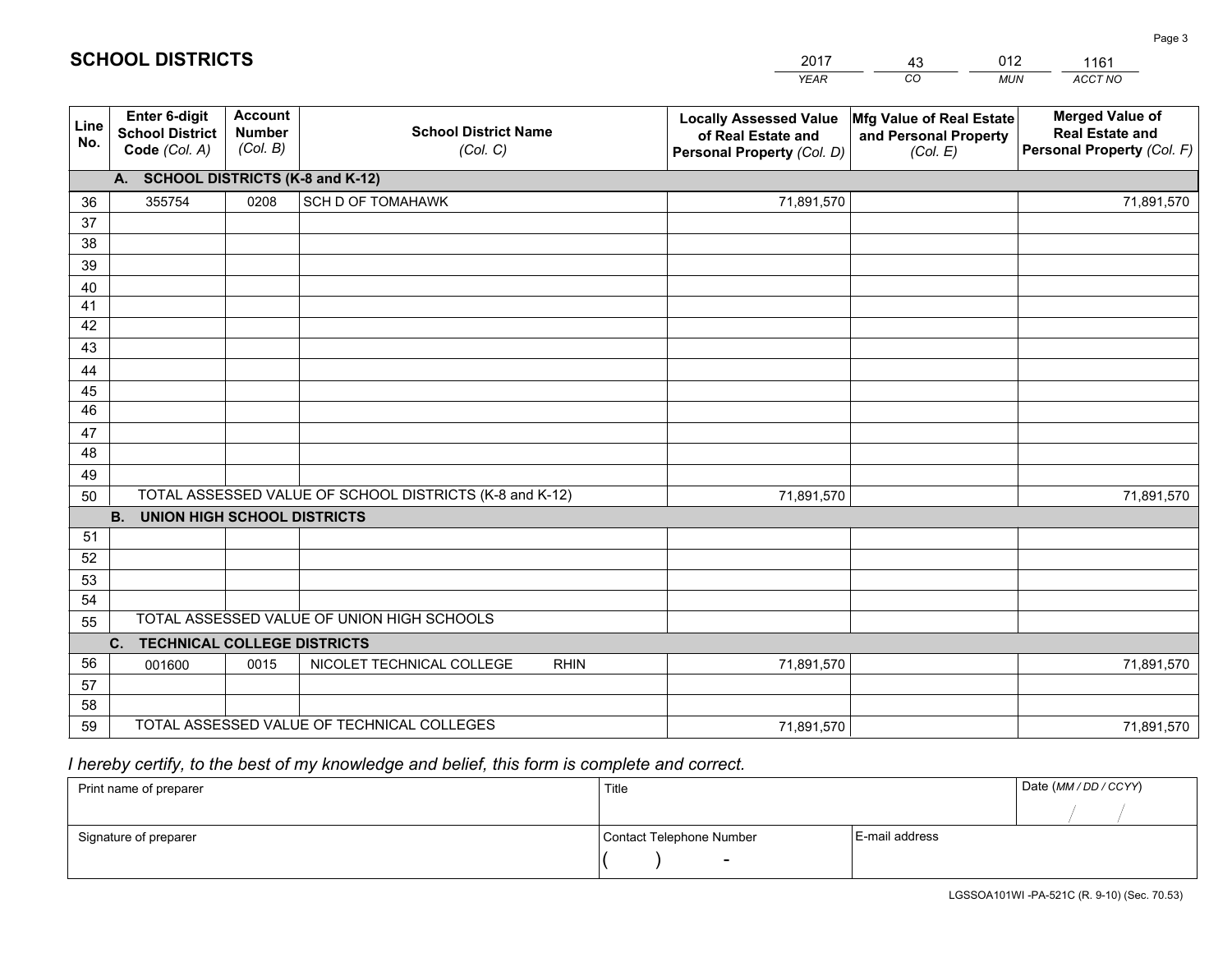#### **HIGHLIGHTS**

- 1. Complete the Statement of Assessment after the Board of Review. Reflect any changes made there.
- 2. Use black ink to complete.
- 3. Line 16 must equal Line 50, Col D.
- 4. Line 55 must equal the total of K-8 schools listed on lines 36-49. Do not include K-12 schools in this comparision.
- 5. Line 59, Col. D must equal Line 16.
- 6. Special District, School District and Technical College District values must include both real estate and personal property. Examples of Special districts are: town sanitary districts, public inland lake protection and rehabilitation districts, and metropolitan sewerage districts.
- 7. DO NOT INCLUDE Manufacturing property values.DOR will print these values on the final SOA.

CHRISTINE SULLY TOWN OF LITTLE RICE 3737 COUNTY ROAD Y TOMAHAWK, WI 54487

CHRISTINE SULLY<br>TOWN OF LITTLE RICE 3737 COUNTY ROAD Y TOMAHAWK, WI 54487

 8. Accuracy of this form is very important. The values reported directly affect the equalized value DOR calculates for school and special districts.

#### **Page 1:**

 If not prefilled, enter the tax year,county and municipal code,municipal type, municipal name and county name on the top of form.

Check the Amended box, if filing an amended / corrected SOA.

 Report the parcel count, acres and assessed value of taxable general property, total parcel count, (real and personal), total acres, and values from final figures set by the Board of Review.

- A. Real Estate land and improvements (buildings, etc.) is reported on lines 1 8, total line 9.
- B. Personal Property is reported on lines 11 14, Column D, total line 15.
- C. To complete this report, use the computer produced summary of the assessment roll that shows these amounts.
- D. Use whole numbers only.
- E. Add each line across and each column down to verify entries.

#### **Page 2:**

- A. Report Special Items (not subject to general property tax).
- 1. Private Forest Croplands and Managed Forest Lands are reported on lines 18,19, 20 and 21. Be sure to report assessed values **NOT** taxes.
- 2. You should have copies of the orders of entry, orders of withdrawal, etc., to update your assessment roll.
	- 3. Show hundredths of acres (e.g. 39.75).
- 4. Tax exempt lands are reported on line 22.
- 5. Omitted property and sec. 70.43, Wis. Stats., corrections of errors by assessor are reported on line 23. Report real estate and personal property separately. These should be for **prior years**, not something found on the current assessment roll after the board of review.
- B. Special District (Lines 24-35) Include the value of both real and personal property.

 The Department of Revenue (DOR) preprints much of the information regarding names and codes for schools, special districts,etc. If a district is not listed, enter the name and value only, DOR will enter the proper code.

### **Page 3 School Districts:**

Include the value of both real and personal property.

Report School District (regular, elementary, union high school, and technical college).

- 1. Regular (K-12) and Elementary (K-8) school values are reported on lines 36-49, total on line 50.
- 2. Union High School (UHS) (use only if elementary schools are listed on lines 36-49) are reported on lines 51-54. UHS total value (line 55) must equal to the total **elementary school** values reported on lines 36-49. Do notinclude K-12 schools in this comparison.
- 3. Technical College values are reported on lines 56-58, total on line 59.
- 4. Use the computer summary that shows these amounts to complete this report.

#### **This form is due the second Monday in June. File this report only after your Board of Review is complete.**

 *If you have questions: Return forms to:*

 Email: lgs@wisconsin.gov Wisconsin Department of RevenueCall:  $(608)$  266-2569 or  $(608)$  264-6892 Fax number: (608) 264-6887 PO Box 8971

Local Government Services Section 6-97 Madison WI 53708-8971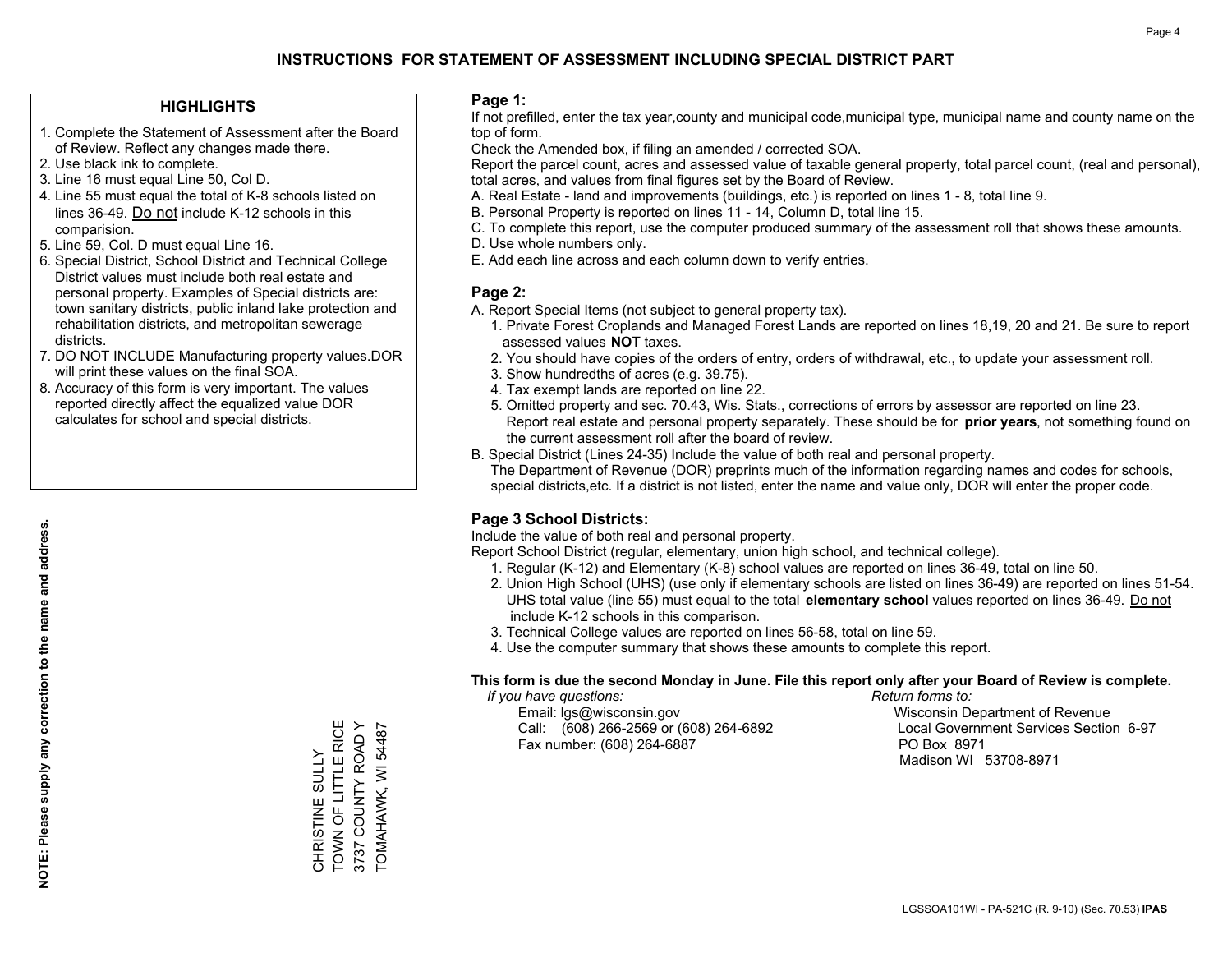**STATEMENT OF ASSESSMENT FOR 2017** 

| 43  | 014 | 1162    |
|-----|-----|---------|
| CO. | MUN | ACCT NO |

|                |                                                                                                                           | <b>TOWN OF</b><br><b>OF</b>                                                                                                                                                                  | <b>LYNNE</b>             |              | <b>ONEIDA COUNTY</b>                               |                         |                                        | <b>WHEN COMPLETING THIS DOCUMENT</b>     |
|----------------|---------------------------------------------------------------------------------------------------------------------------|----------------------------------------------------------------------------------------------------------------------------------------------------------------------------------------------|--------------------------|--------------|----------------------------------------------------|-------------------------|----------------------------------------|------------------------------------------|
|                |                                                                                                                           | Town - Village - City                                                                                                                                                                        | <b>Municipality Name</b> |              | <b>County Name</b>                                 |                         |                                        | DO NOT WRITE OVER X's OR IN SHADED AREAS |
| Line           |                                                                                                                           | <b>REAL ESTATE</b><br>(See Lines 18 - 22 for                                                                                                                                                 |                          | PARCEL COUNT | NO. OF ACRES<br><b>WHOLE</b>                       | VALUE OF<br><b>LAND</b> | <b>VALUE OF</b><br><b>IMPROVEMENTS</b> | TOTAL VALUE OF LAND<br>AND IMPROVEMENTS  |
| No.            |                                                                                                                           | other Real Estate)                                                                                                                                                                           | Col. A                   | Col. B       | TOTAL LAND   IMPROVEMENTS   NUMBERS ONLY<br>Col. C | Col. D                  | Col. E                                 | Col. F                                   |
|                |                                                                                                                           | <b>RESIDENTIAL - Class 1</b>                                                                                                                                                                 | 359                      | 293          | 345                                                | 11,940,800              | 14,645,400                             | 26,586,200                               |
| $\overline{2}$ |                                                                                                                           | <b>COMMERCIAL - Class 2</b>                                                                                                                                                                  | 7                        | 7            | 26                                                 | 577,900                 | 770,400                                | 1,348,300                                |
| 3              |                                                                                                                           | <b>MANUFACTURING - Class 3</b>                                                                                                                                                               | $\Omega$                 | 0            | $\Omega$                                           | 0                       | 0                                      |                                          |
| 4              |                                                                                                                           | <b>AGRICULTURAL - Class 4</b>                                                                                                                                                                | 6                        |              | 84                                                 | 12,900                  |                                        | 12,900                                   |
| 5              |                                                                                                                           | <b>UNDEVELOPED - Class 5</b>                                                                                                                                                                 | 99                       |              | 1,149                                              | 650,500                 |                                        | 650,500                                  |
| 6              |                                                                                                                           | AGRICULTURAL FOREST - Class 5m                                                                                                                                                               | 3                        |              | 56                                                 | 47,900                  |                                        | 47,900                                   |
| 7              |                                                                                                                           | FOREST LANDS - Class 6                                                                                                                                                                       | 160                      |              | 3,090                                              | 5,652,800               |                                        | 5,652,800                                |
| 8              |                                                                                                                           | OTHER - Class 7                                                                                                                                                                              | $\Omega$                 | $\Omega$     | $\Omega$                                           | $\Omega$                | $\Omega$                               |                                          |
| 9              |                                                                                                                           | TOTAL - ALL COLUMNS                                                                                                                                                                          | 634                      | 300          | 4,750                                              | 18,882,800              | 15,415,800                             | 34,298,600                               |
| 10             |                                                                                                                           | NUMBER OF PERSONAL PROPERTY ACCOUNTS IN ROLL                                                                                                                                                 |                          |              | 18                                                 | <b>LOCALLY ASSESSED</b> | <b>MANUFACTURING</b>                   | <b>MERGED</b>                            |
| 11             |                                                                                                                           | BOATS AND OTHER WATERCRAFT NOT EXEMPT - Code 1                                                                                                                                               |                          |              |                                                    | 0                       | 0                                      |                                          |
| 12             |                                                                                                                           | MACHINERY, TOOLS AND PATTERNS - Code 2                                                                                                                                                       |                          |              |                                                    | 900                     | 0                                      | 900                                      |
| 13             |                                                                                                                           | FURNITURE, FIXTURES AND EQUIPMENT - Code 3                                                                                                                                                   |                          |              |                                                    | 30,400                  | 0                                      | 30,400                                   |
| 14             |                                                                                                                           | ALL OTHER PERSONAL PROPERTY NOT EXEMPT - Codes 4A, 4B, 4C                                                                                                                                    |                          |              |                                                    | 394,100                 | 0                                      | 394,100                                  |
| 15             |                                                                                                                           | TOTAL OF PERSONAL PROPERTY NOT EXEMPT (Total of Lines 11-14)                                                                                                                                 |                          |              |                                                    | 425,400                 | 0                                      | 425,400                                  |
| 16             |                                                                                                                           | AGGREGATE ASSESSED VALUE OF ALL PROPERTY SUBJECT TO THE GENERAL PROPERTY TAX (Total of Lines 9F and 15F)<br>MUST EQUAL TOTAL VALUE OF THE SCHOOL DISTRICTS (K-12 PLUS K-8) - Line 50, Col. F |                          |              |                                                    |                         |                                        | 34,724,000                               |
| 17             | Name of Assessor<br><b>BOARD OF REVIEW</b><br>DATE OF FINAL ADJOURNMENT<br>06/08/2017<br>HOFFMAN APPRAISAL TERRY VOSBURGH |                                                                                                                                                                                              |                          |              | Telephone #                                        | (715) 536-6236          |                                        |                                          |

REMARKS

The Assessment Ratio to be used in calculating the estimated Fair Market Value on tax bills for this tax district is 1.039077626<br>This ratio should be used to convert assessed values to "Calculate Equalized Values" in Step Commission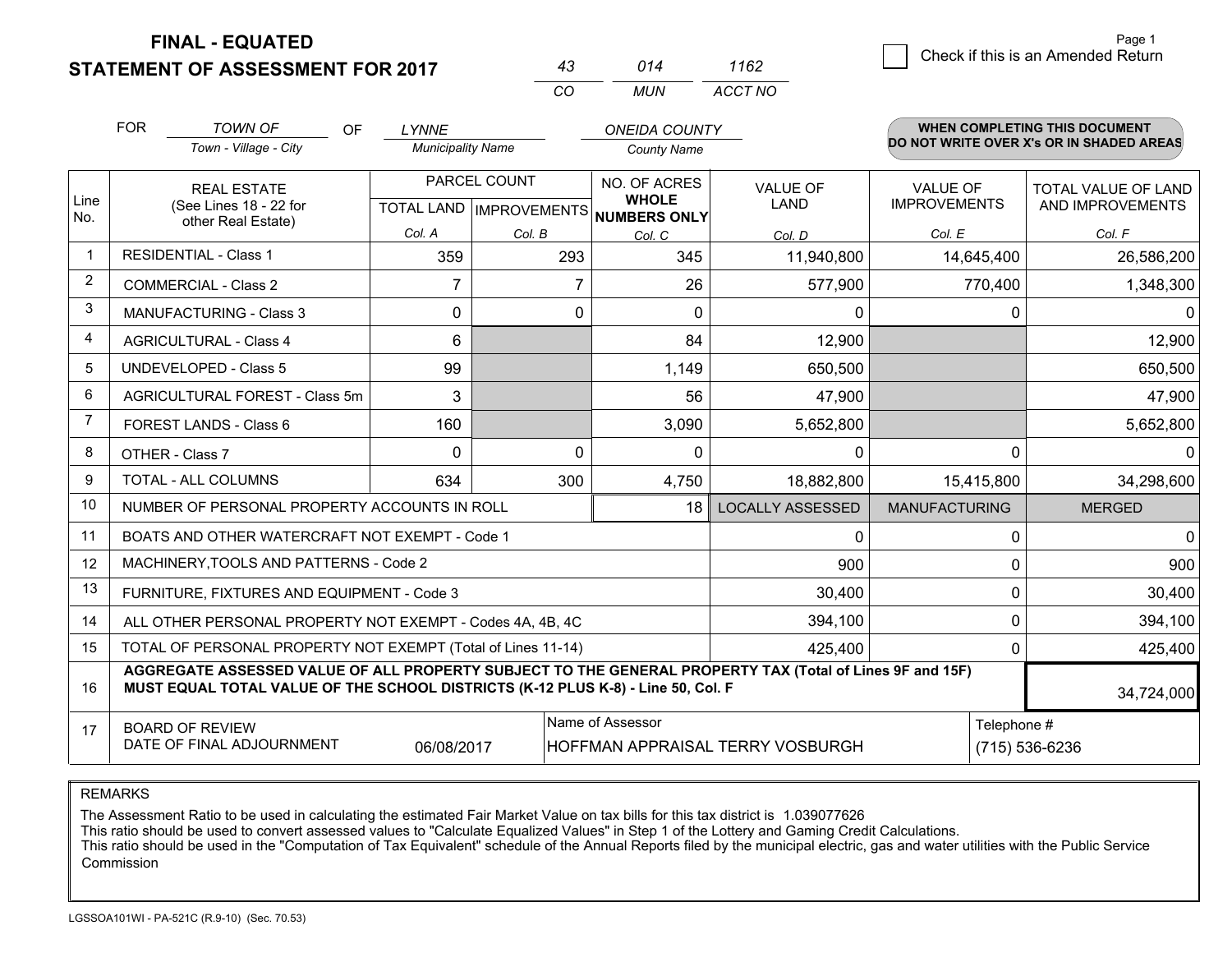*YEAR CO MUN ACCT NO* <sup>2017</sup> <sup>43</sup> <sup>014</sup> <sup>1162</sup>

Do not confuse FOREST LANDS (Line 7) with FOREST CROPS (in this section) - They are **NOT** the same

|    |                                                                                |                 | Private Forest Crop - Reg Class @ 10¢ per acre |                                                                  | Private Forest Crop - Reg Class @ \$2.52 per acre                  |                          |                                                                              |                                                                 |                    |                    |
|----|--------------------------------------------------------------------------------|-----------------|------------------------------------------------|------------------------------------------------------------------|--------------------------------------------------------------------|--------------------------|------------------------------------------------------------------------------|-----------------------------------------------------------------|--------------------|--------------------|
| 18 | (a) PARCELS                                                                    | (b) ACRES       |                                                | (c) ASSESSED VALUE                                               |                                                                    | (d) PARCELS              |                                                                              | (e) ACRES                                                       |                    | (f) ASSESSED VALUE |
|    |                                                                                |                 |                                                |                                                                  |                                                                    | 6                        |                                                                              | 245.28                                                          |                    | 474.800            |
|    |                                                                                |                 |                                                | Private Forest Crop - Special Class @ 20¢ per acre               |                                                                    |                          | Entered Before 2005 Managed Forest - Ferrous Mining CLOSED @ \$8.27 per acre |                                                                 |                    |                    |
| 19 | (a) PARCELS                                                                    | (b) ACRES       |                                                | (c) ASSESSED VALUE                                               |                                                                    | (d) PARCELS              |                                                                              | (e) ACRES                                                       |                    | (f) ASSESSED VALUE |
|    |                                                                                |                 |                                                |                                                                  |                                                                    |                          |                                                                              |                                                                 |                    |                    |
|    |                                                                                |                 |                                                | Entered Before 2005 Managed Forest - OPEN @ \$.79 per acre       |                                                                    |                          |                                                                              | Entered Before 2005 Managed Forest - CLOSED @ \$1.87 per acre   |                    |                    |
| 20 | (a) PARCELS                                                                    | (b) ACRES       |                                                | (c) ASSESSED VALUE                                               |                                                                    | (d) PARCELS              |                                                                              | (e) ACRES                                                       |                    | (f) ASSESSED VALUE |
|    | 28                                                                             | 1.051           |                                                | 1.786.700                                                        |                                                                    | 9                        |                                                                              | 334.74                                                          | 569,100            |                    |
|    | Entered After 2004 Managed Forest - OPEN @<br>\$2.14 per acre                  |                 |                                                |                                                                  | Entered After 2004 Managed Forest - CLOSED @ \$10.68 per acre      |                          |                                                                              |                                                                 |                    |                    |
| 21 | (a) PARCELS                                                                    | (b) ACRES       |                                                | (c) ASSESSED VALUE                                               |                                                                    | (d) PARCELS<br>(e) ACRES |                                                                              |                                                                 | (f) ASSESSED VALUE |                    |
|    |                                                                                |                 |                                                |                                                                  |                                                                    |                          |                                                                              |                                                                 |                    |                    |
|    |                                                                                | 266.72          |                                                |                                                                  | 25<br>453,400                                                      |                          |                                                                              | 830.72                                                          |                    | 1,563,800          |
| 22 | (a) County Forest Cropland Acres                                               |                 |                                                | (b) Federal Acres                                                | (c) State Acres                                                    |                          |                                                                              | (d) County (NOT FOREST CROP) Acres                              |                    | (e) Other Acres    |
|    | 34,541.31                                                                      |                 |                                                | 3,013.17                                                         |                                                                    |                          | 125.27                                                                       |                                                                 |                    | 130.72             |
|    |                                                                                |                 |                                                | Assessed Value of Omitted Property From Prior Years (Sec. 70.44) |                                                                    |                          |                                                                              | Assessed Value of Sec. 70.43 Corrections of Errors by Assessors |                    |                    |
| 23 |                                                                                | (a) REAL ESTATE |                                                | (b) PERSONAL                                                     |                                                                    |                          |                                                                              | (c1) REAL ESTATE                                                |                    | (c2) PERSONAL      |
|    |                                                                                |                 |                                                |                                                                  |                                                                    |                          |                                                                              |                                                                 |                    |                    |
|    | Manufacturing Equated Value of Omitted Property From Prior Years (Sec. 70.995) |                 |                                                |                                                                  | Mfg. Equated Value of Sec.70.43 Corrections of Errors by Assessors |                          |                                                                              |                                                                 |                    |                    |
|    | (d) REAL ESTATE                                                                |                 |                                                | (e) PERSONAL                                                     |                                                                    | (f1) REAL ESTATE         |                                                                              |                                                                 | (f2) PERSONAL      |                    |
|    |                                                                                |                 |                                                |                                                                  |                                                                    |                          |                                                                              |                                                                 |                    |                    |

## **SPECIAL DISTRICTS**

| Line<br>No. | Enter 6-digit<br><b>Special District</b> | <b>Account</b><br><b>Number</b> | <b>Special District Name</b> | <b>Locally Assessed Value</b><br>of Real Estate and | Mfg Value of Real Estate<br>and Personal Property | <b>Merged Value of</b><br><b>Real Estate and</b> |
|-------------|------------------------------------------|---------------------------------|------------------------------|-----------------------------------------------------|---------------------------------------------------|--------------------------------------------------|
|             | Code (Col. A)                            | (Col. B)                        | (Col. C)                     | Personal Property (Col. D)                          | (Col. E)                                          | Personal Property (Col. F)                       |
| 24          |                                          |                                 |                              |                                                     |                                                   |                                                  |
| 25          |                                          |                                 |                              |                                                     |                                                   |                                                  |
| 26          |                                          |                                 |                              |                                                     |                                                   |                                                  |
| 27          |                                          |                                 |                              |                                                     |                                                   |                                                  |
| 28          |                                          |                                 |                              |                                                     |                                                   |                                                  |
| 29          |                                          |                                 |                              |                                                     |                                                   |                                                  |
| 30          |                                          |                                 |                              |                                                     |                                                   |                                                  |
| 31          |                                          |                                 |                              |                                                     |                                                   |                                                  |
| 32          |                                          |                                 |                              |                                                     |                                                   |                                                  |
| 33          |                                          |                                 |                              |                                                     |                                                   |                                                  |
| 34          |                                          |                                 |                              |                                                     |                                                   |                                                  |
| 35          |                                          |                                 |                              |                                                     |                                                   |                                                  |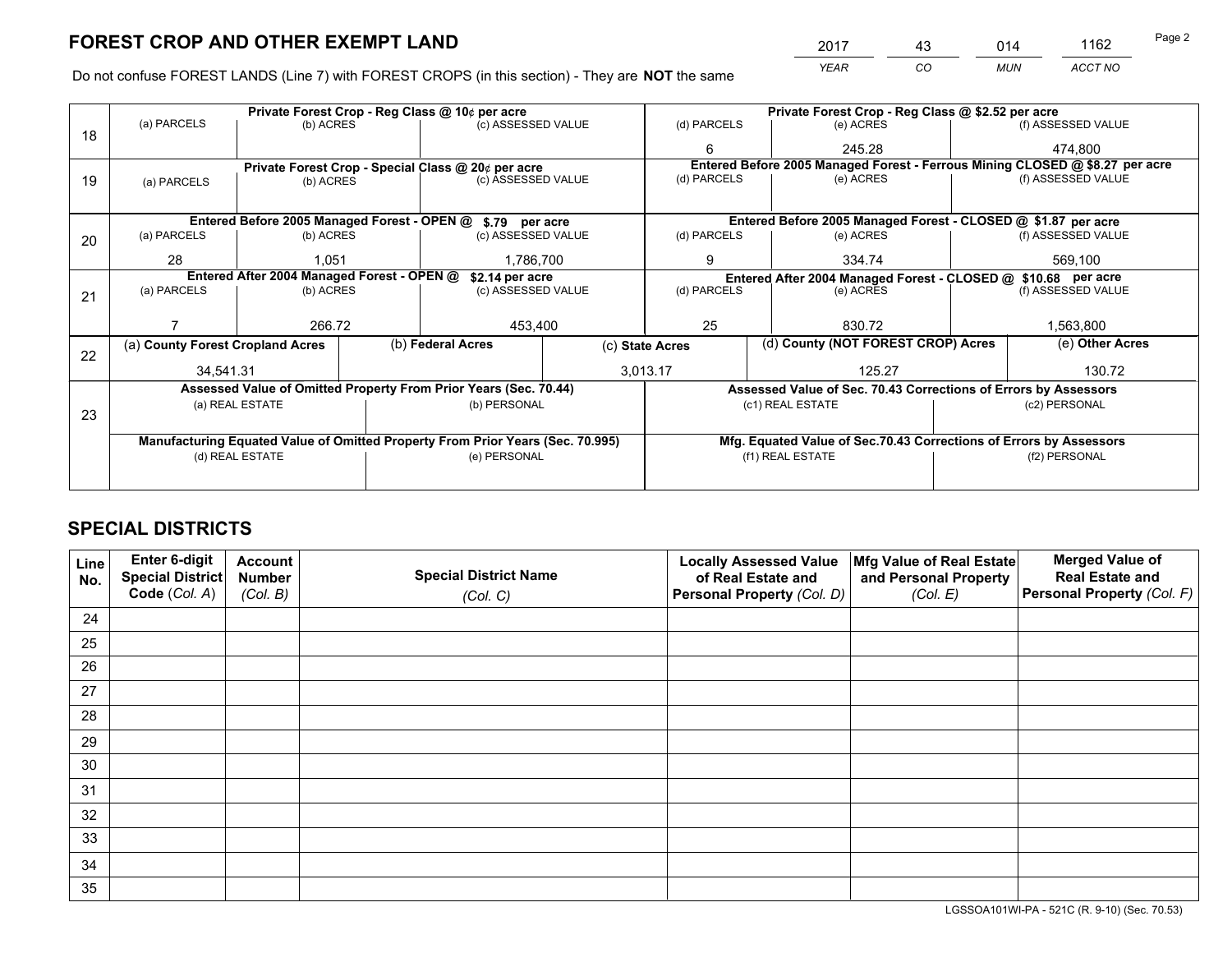|             |                                                          |                                             |                                                         | YEAR                                                                              | CO.<br><b>MUN</b>                                             | ACCT NO                                                                        |
|-------------|----------------------------------------------------------|---------------------------------------------|---------------------------------------------------------|-----------------------------------------------------------------------------------|---------------------------------------------------------------|--------------------------------------------------------------------------------|
| Line<br>No. | Enter 6-digit<br><b>School District</b><br>Code (Col. A) | <b>Account</b><br><b>Number</b><br>(Col. B) | <b>School District Name</b><br>(Col. C)                 | <b>Locally Assessed Value</b><br>of Real Estate and<br>Personal Property (Col. D) | Mfg Value of Real Estate<br>and Personal Property<br>(Col. E) | <b>Merged Value of</b><br><b>Real Estate and</b><br>Personal Property (Col. F) |
|             | A. SCHOOL DISTRICTS (K-8 and K-12)                       |                                             |                                                         |                                                                                   |                                                               |                                                                                |
| 36          | 504571                                                   | 0300                                        | <b>SCH D OF PRENTICE</b>                                | 34,724,000                                                                        |                                                               | 34,724,000                                                                     |
| 37          |                                                          |                                             |                                                         |                                                                                   |                                                               |                                                                                |
| 38          |                                                          |                                             |                                                         |                                                                                   |                                                               |                                                                                |
| 39          |                                                          |                                             |                                                         |                                                                                   |                                                               |                                                                                |
| 40          |                                                          |                                             |                                                         |                                                                                   |                                                               |                                                                                |
| 41          |                                                          |                                             |                                                         |                                                                                   |                                                               |                                                                                |
| 42          |                                                          |                                             |                                                         |                                                                                   |                                                               |                                                                                |
| 43          |                                                          |                                             |                                                         |                                                                                   |                                                               |                                                                                |
| 44          |                                                          |                                             |                                                         |                                                                                   |                                                               |                                                                                |
| 45<br>46    |                                                          |                                             |                                                         |                                                                                   |                                                               |                                                                                |
| 47          |                                                          |                                             |                                                         |                                                                                   |                                                               |                                                                                |
| 48          |                                                          |                                             |                                                         |                                                                                   |                                                               |                                                                                |
| 49          |                                                          |                                             |                                                         |                                                                                   |                                                               |                                                                                |
| 50          |                                                          |                                             | TOTAL ASSESSED VALUE OF SCHOOL DISTRICTS (K-8 and K-12) | 34,724,000                                                                        |                                                               | 34,724,000                                                                     |
|             | <b>UNION HIGH SCHOOL DISTRICTS</b><br><b>B.</b>          |                                             |                                                         |                                                                                   |                                                               |                                                                                |
| 51          |                                                          |                                             |                                                         |                                                                                   |                                                               |                                                                                |
| 52          |                                                          |                                             |                                                         |                                                                                   |                                                               |                                                                                |
| 53          |                                                          |                                             |                                                         |                                                                                   |                                                               |                                                                                |
| 54          |                                                          |                                             |                                                         |                                                                                   |                                                               |                                                                                |
| 55          |                                                          |                                             | TOTAL ASSESSED VALUE OF UNION HIGH SCHOOLS              |                                                                                   |                                                               |                                                                                |
|             | C.<br><b>TECHNICAL COLLEGE DISTRICTS</b>                 |                                             |                                                         |                                                                                   |                                                               |                                                                                |
| 56          | 001600                                                   | 0015                                        | NICOLET TECHNICAL COLLEGE<br><b>RHIN</b>                | 34,724,000                                                                        |                                                               | 34,724,000                                                                     |
| 57          |                                                          |                                             |                                                         |                                                                                   |                                                               |                                                                                |
| 58          |                                                          |                                             |                                                         |                                                                                   |                                                               |                                                                                |
| 59          |                                                          |                                             | TOTAL ASSESSED VALUE OF TECHNICAL COLLEGES              | 34,724,000                                                                        |                                                               | 34,724,000                                                                     |

43

014

 *I hereby certify, to the best of my knowledge and belief, this form is complete and correct.*

**SCHOOL DISTRICTS**

| Print name of preparer | Title                    |                | Date (MM/DD/CCYY) |
|------------------------|--------------------------|----------------|-------------------|
|                        |                          |                |                   |
| Signature of preparer  | Contact Telephone Number | E-mail address |                   |
|                        | $\overline{\phantom{0}}$ |                |                   |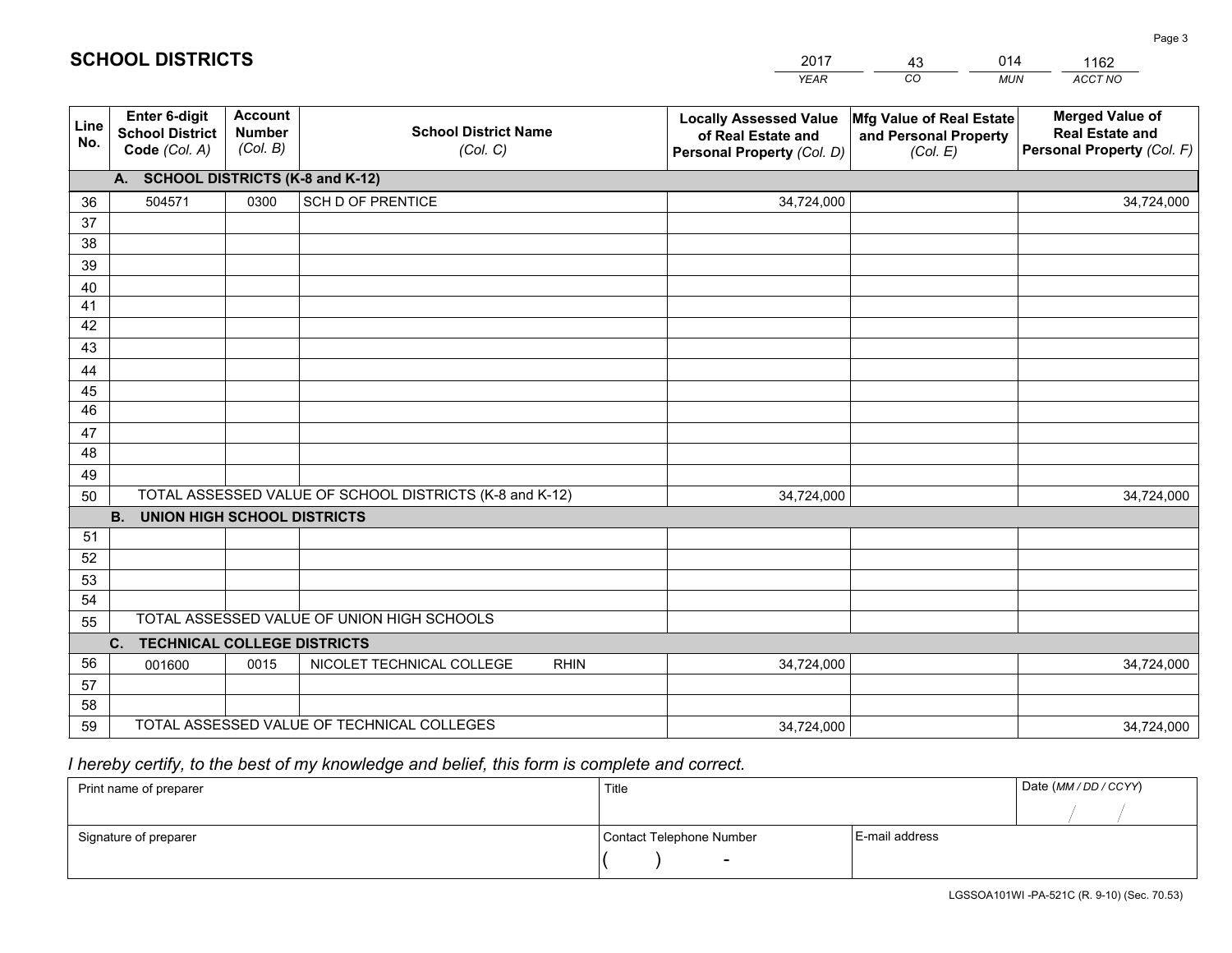#### **HIGHLIGHTS**

- 1. Complete the Statement of Assessment after the Board of Review. Reflect any changes made there.
- 2. Use black ink to complete.
- 3. Line 16 must equal Line 50, Col D.
- 4. Line 55 must equal the total of K-8 schools listed on lines 36-49. Do not include K-12 schools in this comparision.
- 5. Line 59, Col. D must equal Line 16.
- 6. Special District, School District and Technical College District values must include both real estate and personal property. Examples of Special districts are: town sanitary districts, public inland lake protection and rehabilitation districts, and metropolitan sewerage districts.
- 7. DO NOT INCLUDE Manufacturing property values.DOR will print these values on the final SOA.
- 8. Accuracy of this form is very important. The values reported directly affect the equalized value DOR calculates for school and special districts.

#### **Page 1:**

 If not prefilled, enter the tax year,county and municipal code,municipal type, municipal name and county name on the top of form.

Check the Amended box, if filing an amended / corrected SOA.

 Report the parcel count, acres and assessed value of taxable general property, total parcel count, (real and personal), total acres, and values from final figures set by the Board of Review.

- A. Real Estate land and improvements (buildings, etc.) is reported on lines 1 8, total line 9.
- B. Personal Property is reported on lines 11 14, Column D, total line 15.
- C. To complete this report, use the computer produced summary of the assessment roll that shows these amounts.
- D. Use whole numbers only.
- E. Add each line across and each column down to verify entries.

#### **Page 2:**

- A. Report Special Items (not subject to general property tax).
- 1. Private Forest Croplands and Managed Forest Lands are reported on lines 18,19, 20 and 21. Be sure to report assessed values **NOT** taxes.
- 2. You should have copies of the orders of entry, orders of withdrawal, etc., to update your assessment roll.
	- 3. Show hundredths of acres (e.g. 39.75).
- 4. Tax exempt lands are reported on line 22.
- 5. Omitted property and sec. 70.43, Wis. Stats., corrections of errors by assessor are reported on line 23. Report real estate and personal property separately. These should be for **prior years**, not something found on the current assessment roll after the board of review.
- B. Special District (Lines 24-35) Include the value of both real and personal property.

 The Department of Revenue (DOR) preprints much of the information regarding names and codes for schools, special districts,etc. If a district is not listed, enter the name and value only, DOR will enter the proper code.

### **Page 3 School Districts:**

Include the value of both real and personal property.

Report School District (regular, elementary, union high school, and technical college).

- 1. Regular (K-12) and Elementary (K-8) school values are reported on lines 36-49, total on line 50.
- 2. Union High School (UHS) (use only if elementary schools are listed on lines 36-49) are reported on lines 51-54. UHS total value (line 55) must equal to the total **elementary school** values reported on lines 36-49. Do notinclude K-12 schools in this comparison.
- 3. Technical College values are reported on lines 56-58, total on line 59.
- 4. Use the computer summary that shows these amounts to complete this report.

#### **This form is due the second Monday in June. File this report only after your Board of Review is complete.**

 *If you have questions: Return forms to:*

 Email: lgs@wisconsin.gov Wisconsin Department of RevenueCall:  $(608)$  266-2569 or  $(608)$  264-6892 Fax number: (608) 264-6887 PO Box 8971

Local Government Services Section 6-97 Madison WI 53708-8971

MARY KRUEGER<br>TOWN OF LYNNE TOWN OF LYNNE 5097 WILLOW RD 5097 WILLOW RD MARY KRUEGER

TRIPOLI, WI 54564 - 9703

**TRIPOLI, WI 54564** 

9703  $\mathbf{I}$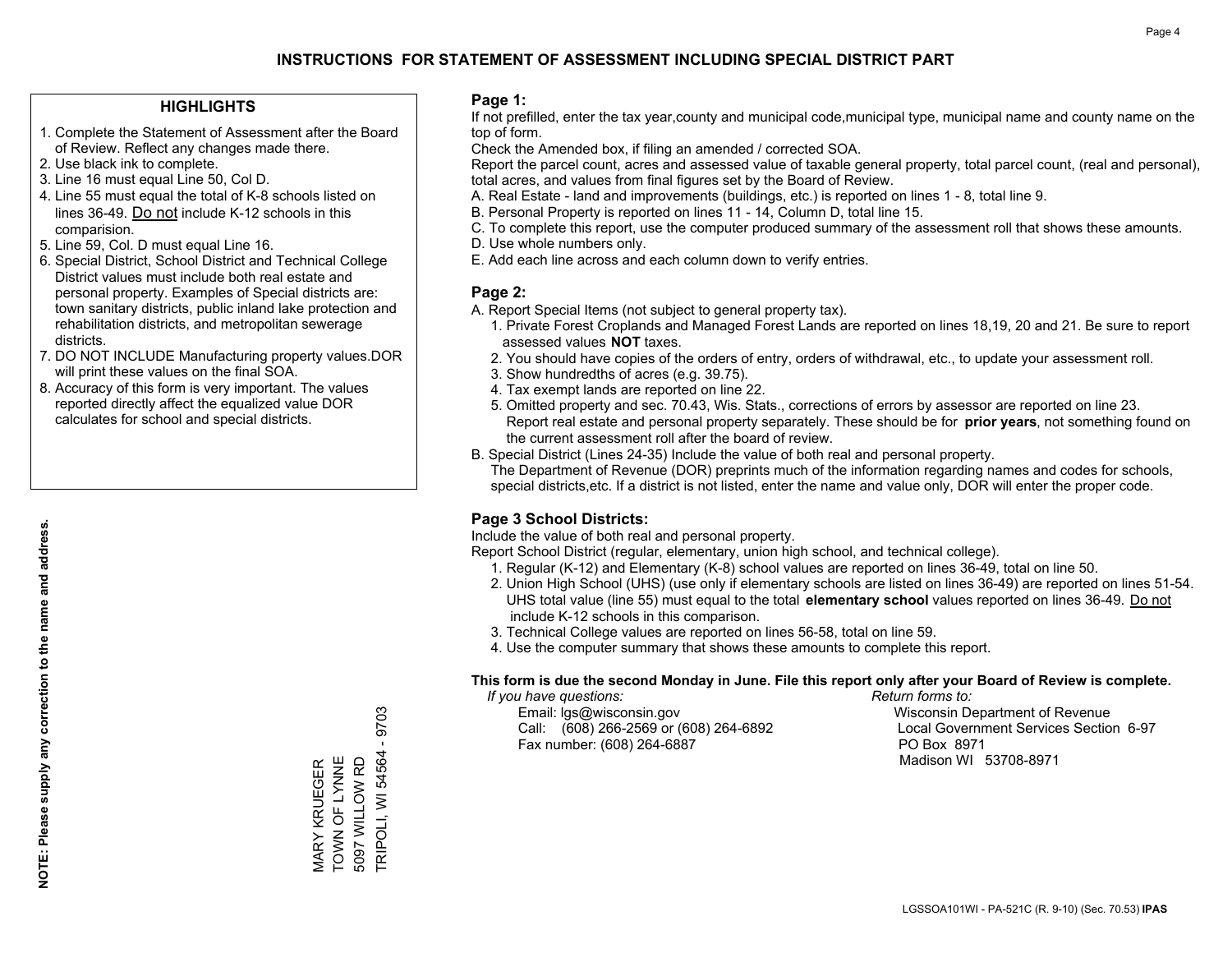**STATEMENT OF ASSESSMENT FOR 2017** 

|            | 016 | 1163    |
|------------|-----|---------|
| $\sqrt{2}$ | MUN | ACCT NO |

|                | <b>FOR</b><br><b>TOWN OF</b><br>OF<br><b>MINOCQUA</b>                                                                                                                                        |                                                              |                          |                           | <b>ONEIDA COUNTY</b>               |                         |                      | <b>WHEN COMPLETING THIS DOCUMENT</b>     |
|----------------|----------------------------------------------------------------------------------------------------------------------------------------------------------------------------------------------|--------------------------------------------------------------|--------------------------|---------------------------|------------------------------------|-------------------------|----------------------|------------------------------------------|
|                |                                                                                                                                                                                              | Town - Village - City                                        | <b>Municipality Name</b> |                           | <b>County Name</b>                 |                         |                      | DO NOT WRITE OVER X's OR IN SHADED AREAS |
|                |                                                                                                                                                                                              | <b>REAL ESTATE</b>                                           |                          | PARCEL COUNT              | NO. OF ACRES                       | <b>VALUE OF</b>         | <b>VALUE OF</b>      | TOTAL VALUE OF LAND                      |
| Line<br>No.    |                                                                                                                                                                                              | (See Lines 18 - 22 for<br>other Real Estate)                 |                          | TOTAL LAND   IMPROVEMENTS | <b>WHOLE</b><br>NUMBERS ONLY       | <b>LAND</b>             | <b>IMPROVEMENTS</b>  | AND IMPROVEMENTS                         |
|                |                                                                                                                                                                                              |                                                              | Col. A                   | Col. B                    | Col. C                             | Col. D                  | Col. E               | Col. F                                   |
| $\mathbf{1}$   |                                                                                                                                                                                              | <b>RESIDENTIAL - Class 1</b>                                 | 7,173                    | 4,702                     | 7,666                              | 570,301,600             | 652,619,000          | 1,222,920,600                            |
| $\overline{2}$ |                                                                                                                                                                                              | <b>COMMERCIAL - Class 2</b>                                  | 719                      | 506                       | 1,709                              | 72,062,200              | 147,994,700          | 220,056,900                              |
| 3              |                                                                                                                                                                                              | <b>MANUFACTURING - Class 3</b>                               | 9                        | 9                         | 10                                 | 349,300                 | 2,710,300            | 3,059,600                                |
| 4              |                                                                                                                                                                                              | <b>AGRICULTURAL - Class 4</b>                                | 12                       |                           | 133                                | 7,800                   |                      | 7,800                                    |
| 5              |                                                                                                                                                                                              | <b>UNDEVELOPED - Class 5</b>                                 | 426                      |                           | 6,829                              | 2,651,000               |                      | 2,651,000                                |
| 6              | AGRICULTURAL FOREST - Class 5m                                                                                                                                                               |                                                              | $\overline{2}$           |                           | 42                                 | 33,300                  |                      | 33,300                                   |
| 7              | FOREST LANDS - Class 6                                                                                                                                                                       |                                                              | 502                      |                           | 8,400                              | 17,948,500              |                      | 17,948,500                               |
| 8              |                                                                                                                                                                                              | OTHER - Class 7                                              | $\overline{2}$           |                           | $\overline{2}$                     | 7,500                   | 39,600               | 47,100                                   |
| 9              |                                                                                                                                                                                              | TOTAL - ALL COLUMNS                                          | 8,845                    | 5,218                     | 24,791                             | 663,361,200             | 803,363,600          | 1,466,724,800                            |
| 10             |                                                                                                                                                                                              | NUMBER OF PERSONAL PROPERTY ACCOUNTS IN ROLL                 |                          |                           | 595                                | <b>LOCALLY ASSESSED</b> | <b>MANUFACTURING</b> | <b>MERGED</b>                            |
| 11             |                                                                                                                                                                                              | BOATS AND OTHER WATERCRAFT NOT EXEMPT - Code 1               |                          |                           |                                    | 170,450                 | $\Omega$             | 170,450                                  |
| 12             |                                                                                                                                                                                              | MACHINERY, TOOLS AND PATTERNS - Code 2                       |                          |                           |                                    | 5,406,930               | 17,200               | 5,424,130                                |
| 13             |                                                                                                                                                                                              | FURNITURE, FIXTURES AND EQUIPMENT - Code 3                   |                          |                           |                                    | 8,547,840               | 104,800              | 8,652,640                                |
| 14             |                                                                                                                                                                                              | ALL OTHER PERSONAL PROPERTY NOT EXEMPT - Codes 4A, 4B, 4C    |                          |                           |                                    | 7,438,020               | 60,500               | 7,498,520                                |
| 15             |                                                                                                                                                                                              | TOTAL OF PERSONAL PROPERTY NOT EXEMPT (Total of Lines 11-14) |                          |                           |                                    | 21,563,240              | 182,500              | 21,745,740                               |
| 16             | AGGREGATE ASSESSED VALUE OF ALL PROPERTY SUBJECT TO THE GENERAL PROPERTY TAX (Total of Lines 9F and 15F)<br>MUST EQUAL TOTAL VALUE OF THE SCHOOL DISTRICTS (K-12 PLUS K-8) - Line 50, Col. F |                                                              |                          |                           |                                    |                         |                      | 1,488,470,540                            |
| 17             |                                                                                                                                                                                              | <b>BOARD OF REVIEW</b>                                       |                          |                           | Name of Assessor                   |                         | Telephone #          |                                          |
|                |                                                                                                                                                                                              | DATE OF FINAL ADJOURNMENT                                    | 08/10/2017               |                           | <b>BOWMAR APPRAISAL KITT KOSKI</b> |                         |                      | (715) 356-5296                           |

REMARKS

The Assessment Ratio to be used in calculating the estimated Fair Market Value on tax bills for this tax district is .955843009<br>This ratio should be used to convert assessed values to "Calculate Equalized Values" in Step 1 Commission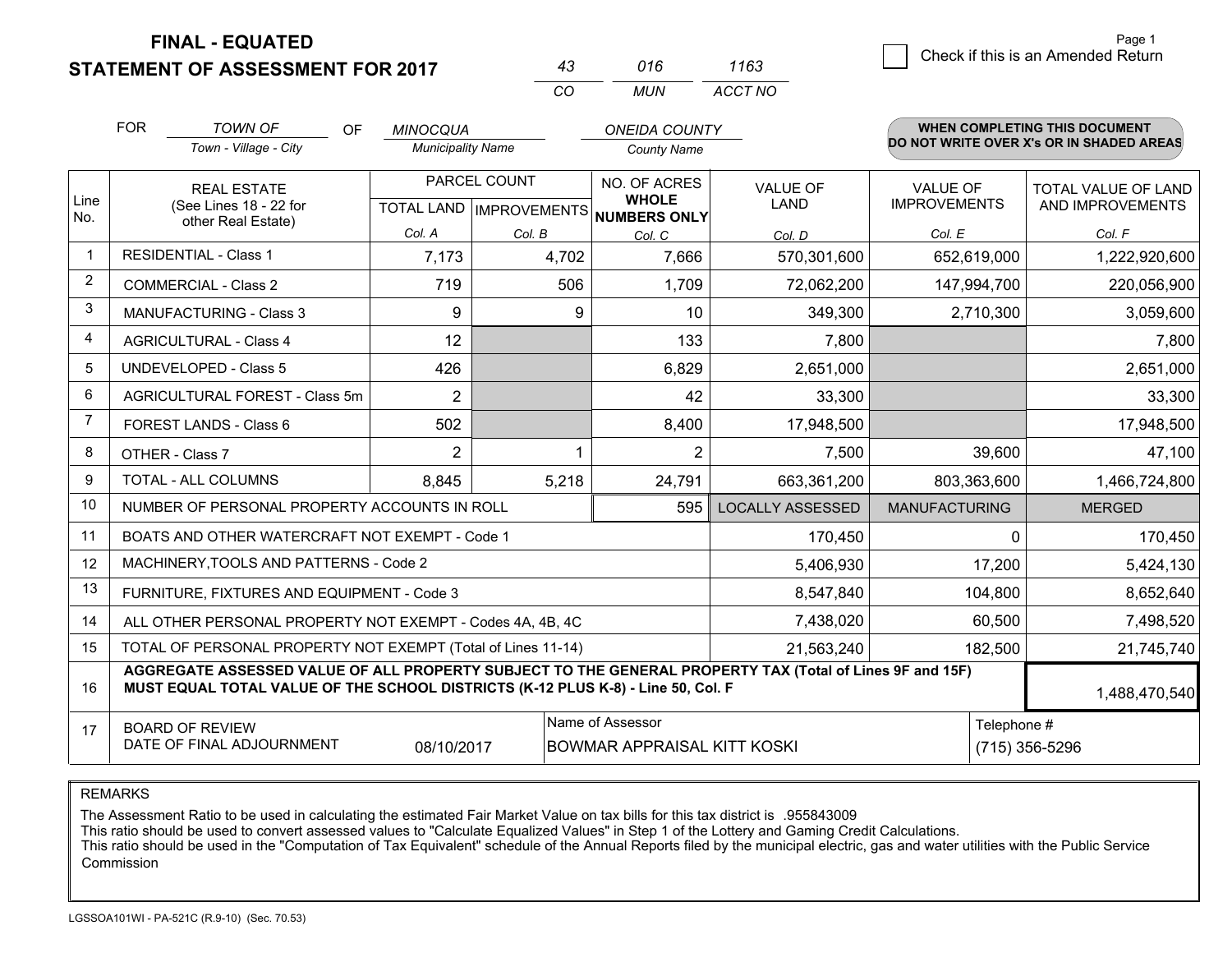*YEAR CO MUN ACCT NO* <sup>2017</sup> <sup>43</sup> <sup>016</sup> <sup>1163</sup>

Do not confuse FOREST LANDS (Line 7) with FOREST CROPS (in this section) - They are **NOT** the same

|    |                                                                                |                                             |  | Private Forest Crop - Reg Class @ 10¢ per acre                   |             |                                                               | Private Forest Crop - Reg Class @ \$2.52 per acre                            |  |                    |  |
|----|--------------------------------------------------------------------------------|---------------------------------------------|--|------------------------------------------------------------------|-------------|---------------------------------------------------------------|------------------------------------------------------------------------------|--|--------------------|--|
| 18 | (a) PARCELS                                                                    | (b) ACRES                                   |  | (c) ASSESSED VALUE                                               |             | (d) PARCELS                                                   | (e) ACRES                                                                    |  | (f) ASSESSED VALUE |  |
|    | 6                                                                              | 239.72                                      |  | 336.300                                                          |             | 27                                                            | 1.069.45                                                                     |  | 1.867.500          |  |
|    |                                                                                |                                             |  | Private Forest Crop - Special Class @ 20¢ per acre               |             |                                                               | Entered Before 2005 Managed Forest - Ferrous Mining CLOSED @ \$8.27 per acre |  |                    |  |
| 19 | (a) PARCELS                                                                    | (b) ACRES                                   |  | (c) ASSESSED VALUE                                               |             | (d) PARCELS                                                   | (e) ACRES                                                                    |  | (f) ASSESSED VALUE |  |
|    |                                                                                |                                             |  |                                                                  |             |                                                               |                                                                              |  |                    |  |
|    |                                                                                | Entered Before 2005 Managed Forest - OPEN @ |  | \$.79 per acre                                                   |             |                                                               | Entered Before 2005 Managed Forest - CLOSED @ \$1.87 per acre                |  |                    |  |
| 20 | (a) PARCELS                                                                    | (b) ACRES                                   |  | (c) ASSESSED VALUE                                               |             | (d) PARCELS                                                   | (e) ACRES                                                                    |  | (f) ASSESSED VALUE |  |
|    | 941                                                                            | 35,945.31                                   |  | 40,622,900                                                       |             | 116                                                           | 3,915.26                                                                     |  | 10,067,600         |  |
|    | Entered After 2004 Managed Forest - OPEN @<br>\$2.14 per acre                  |                                             |  |                                                                  |             | Entered After 2004 Managed Forest - CLOSED @ \$10.68 per acre |                                                                              |  |                    |  |
| 21 | (a) PARCELS                                                                    | (b) ACRES                                   |  | (c) ASSESSED VALUE                                               | (d) PARCELS |                                                               | (e) ACRES                                                                    |  | (f) ASSESSED VALUE |  |
|    |                                                                                |                                             |  |                                                                  |             |                                                               |                                                                              |  |                    |  |
|    | 50                                                                             | 1,733.44                                    |  | 2,331,000                                                        |             | 95<br>2,659.95                                                |                                                                              |  | 9,133,600          |  |
|    | (a) County Forest Cropland Acres                                               |                                             |  | (b) Federal Acres                                                |             | (d) County (NOT FOREST CROP) Acres<br>(c) State Acres         |                                                                              |  | (e) Other Acres    |  |
| 22 |                                                                                |                                             |  | 345.93                                                           |             | 16,675.27<br>37.29                                            |                                                                              |  | 1,074.8            |  |
|    |                                                                                |                                             |  | Assessed Value of Omitted Property From Prior Years (Sec. 70.44) |             |                                                               | Assessed Value of Sec. 70.43 Corrections of Errors by Assessors              |  |                    |  |
|    |                                                                                | (a) REAL ESTATE                             |  | (b) PERSONAL                                                     |             |                                                               | (c1) REAL ESTATE                                                             |  | (c2) PERSONAL      |  |
| 23 |                                                                                |                                             |  |                                                                  |             |                                                               |                                                                              |  |                    |  |
|    | Manufacturing Equated Value of Omitted Property From Prior Years (Sec. 70.995) |                                             |  |                                                                  |             |                                                               | Mfg. Equated Value of Sec.70.43 Corrections of Errors by Assessors           |  |                    |  |
|    |                                                                                | (d) REAL ESTATE                             |  | (e) PERSONAL                                                     |             | (f1) REAL ESTATE                                              |                                                                              |  | (f2) PERSONAL      |  |
|    |                                                                                |                                             |  |                                                                  |             |                                                               |                                                                              |  |                    |  |

## **SPECIAL DISTRICTS**

| <b>Line</b><br>No. | <b>Enter 6-digit</b><br><b>Special District</b><br>Code (Col. A) | <b>Account</b><br><b>Number</b><br>(Col. B) | <b>Special District Name</b><br>(Col. C) | <b>Locally Assessed Value</b><br>of Real Estate and<br>Personal Property (Col. D) | Mfg Value of Real Estate<br>and Personal Property<br>(Col. E) | <b>Merged Value of</b><br><b>Real Estate and</b><br>Personal Property (Col. F) |
|--------------------|------------------------------------------------------------------|---------------------------------------------|------------------------------------------|-----------------------------------------------------------------------------------|---------------------------------------------------------------|--------------------------------------------------------------------------------|
| 24                 | 437070                                                           | 0264                                        | LAKELAND SANITARY DISTRICT #1 (ONEIDA)   | 328,189,160                                                                       | 170,400                                                       | 328,359,560                                                                    |
| 25                 | 438030                                                           | 0266                                        | BEAR LAKE PRO & REHAB DISTRICT           | 21,561,500                                                                        |                                                               | 21,561,500                                                                     |
| 26                 |                                                                  |                                             |                                          |                                                                                   |                                                               |                                                                                |
| 27                 |                                                                  |                                             |                                          |                                                                                   |                                                               |                                                                                |
| 28                 |                                                                  |                                             |                                          |                                                                                   |                                                               |                                                                                |
| 29                 |                                                                  |                                             |                                          |                                                                                   |                                                               |                                                                                |
| 30                 |                                                                  |                                             |                                          |                                                                                   |                                                               |                                                                                |
| 31                 |                                                                  |                                             |                                          |                                                                                   |                                                               |                                                                                |
| 32                 |                                                                  |                                             |                                          |                                                                                   |                                                               |                                                                                |
| 33                 |                                                                  |                                             |                                          |                                                                                   |                                                               |                                                                                |
| 34                 |                                                                  |                                             |                                          |                                                                                   |                                                               |                                                                                |
| 35                 |                                                                  |                                             |                                          |                                                                                   |                                                               |                                                                                |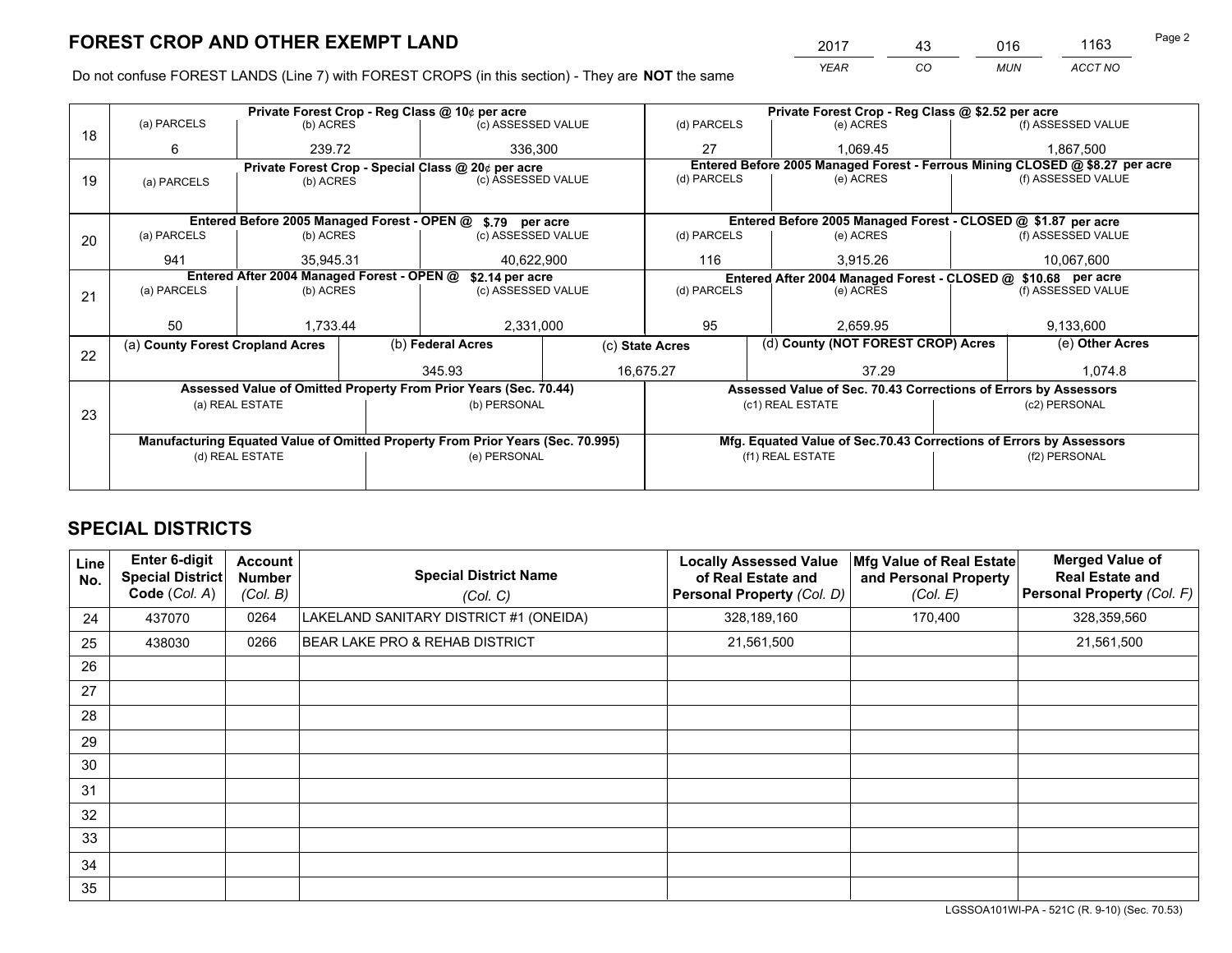|                 |                                                                 |                                             |                                                         | YEAR                                                                              | CO.<br><b>MUN</b>                                             | ACCT NO                                                                        |
|-----------------|-----------------------------------------------------------------|---------------------------------------------|---------------------------------------------------------|-----------------------------------------------------------------------------------|---------------------------------------------------------------|--------------------------------------------------------------------------------|
| Line<br>No.     | <b>Enter 6-digit</b><br><b>School District</b><br>Code (Col. A) | <b>Account</b><br><b>Number</b><br>(Col. B) | <b>School District Name</b><br>(Col. C)                 | <b>Locally Assessed Value</b><br>of Real Estate and<br>Personal Property (Col. D) | Mfg Value of Real Estate<br>and Personal Property<br>(Col. E) | <b>Merged Value of</b><br><b>Real Estate and</b><br>Personal Property (Col. F) |
|                 | A. SCHOOL DISTRICTS (K-8 and K-12)                              |                                             |                                                         |                                                                                   |                                                               |                                                                                |
| 36              | 433640                                                          | 0260                                        | SCH D OF MINOCQUA J 1                                   | 1,485,228,440                                                                     | 3,242,100                                                     | 1,488,470,540                                                                  |
| 37              |                                                                 |                                             |                                                         |                                                                                   |                                                               |                                                                                |
| 38              |                                                                 |                                             |                                                         |                                                                                   |                                                               |                                                                                |
| 39              |                                                                 |                                             |                                                         |                                                                                   |                                                               |                                                                                |
| 40              |                                                                 |                                             |                                                         |                                                                                   |                                                               |                                                                                |
| 41<br>42        |                                                                 |                                             |                                                         |                                                                                   |                                                               |                                                                                |
| 43              |                                                                 |                                             |                                                         |                                                                                   |                                                               |                                                                                |
| 44              |                                                                 |                                             |                                                         |                                                                                   |                                                               |                                                                                |
| 45              |                                                                 |                                             |                                                         |                                                                                   |                                                               |                                                                                |
| $\overline{46}$ |                                                                 |                                             |                                                         |                                                                                   |                                                               |                                                                                |
| 47              |                                                                 |                                             |                                                         |                                                                                   |                                                               |                                                                                |
| 48              |                                                                 |                                             |                                                         |                                                                                   |                                                               |                                                                                |
| 49              |                                                                 |                                             |                                                         |                                                                                   |                                                               |                                                                                |
| 50              |                                                                 |                                             | TOTAL ASSESSED VALUE OF SCHOOL DISTRICTS (K-8 and K-12) | 1,485,228,440                                                                     | 3,242,100                                                     | 1,488,470,540                                                                  |
|                 | <b>B.</b><br><b>UNION HIGH SCHOOL DISTRICTS</b>                 |                                             |                                                         |                                                                                   |                                                               |                                                                                |
| 51              | 433647                                                          | 0261                                        | UHS D OF LAKELAND UNION HIGH                            | 1,485,228,440                                                                     | 3,242,100                                                     | 1,488,470,540                                                                  |
| 52              |                                                                 |                                             |                                                         |                                                                                   |                                                               |                                                                                |
| 53<br>54        |                                                                 |                                             |                                                         |                                                                                   |                                                               |                                                                                |
| 55              |                                                                 |                                             | TOTAL ASSESSED VALUE OF UNION HIGH SCHOOLS              | 1,485,228,440                                                                     | 3,242,100                                                     | 1,488,470,540                                                                  |
|                 | C.<br><b>TECHNICAL COLLEGE DISTRICTS</b>                        |                                             |                                                         |                                                                                   |                                                               |                                                                                |
| 56              | 001600                                                          | 0015                                        | NICOLET TECHNICAL COLLEGE<br><b>RHIN</b>                | 1,485,228,440                                                                     | 3,242,100                                                     | 1,488,470,540                                                                  |
| 57              |                                                                 |                                             |                                                         |                                                                                   |                                                               |                                                                                |
| 58              |                                                                 |                                             |                                                         |                                                                                   |                                                               |                                                                                |
| 59              |                                                                 |                                             | TOTAL ASSESSED VALUE OF TECHNICAL COLLEGES              | 1,485,228,440                                                                     | 3,242,100                                                     | 1,488,470,540                                                                  |

43

016

 *I hereby certify, to the best of my knowledge and belief, this form is complete and correct.*

**SCHOOL DISTRICTS**

| Print name of preparer | Title                    |                | Date (MM / DD / CCYY) |
|------------------------|--------------------------|----------------|-----------------------|
|                        |                          |                |                       |
| Signature of preparer  | Contact Telephone Number | E-mail address |                       |
|                        | $\sim$                   |                |                       |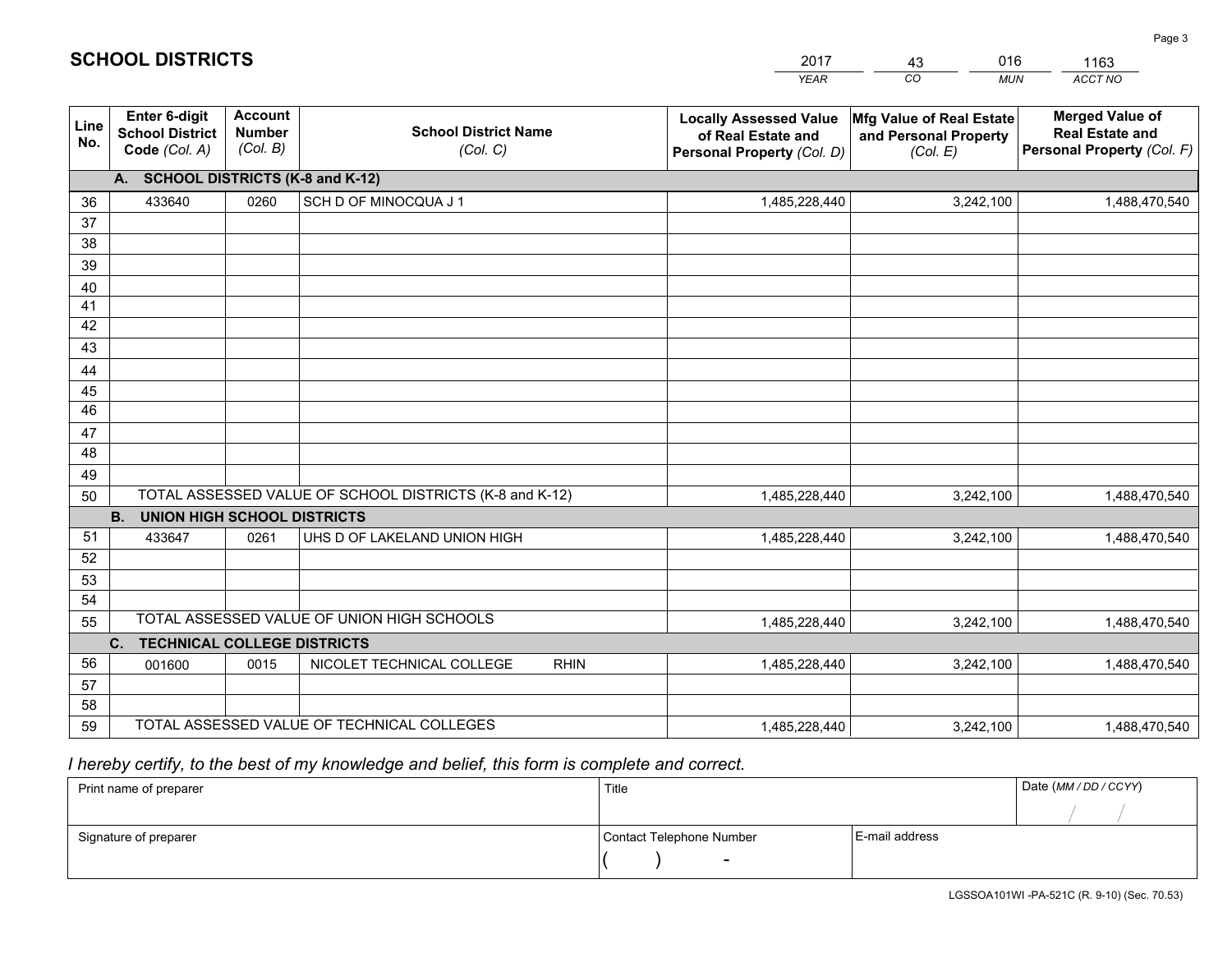#### **HIGHLIGHTS**

- 1. Complete the Statement of Assessment after the Board of Review. Reflect any changes made there.
- 2. Use black ink to complete.
- 3. Line 16 must equal Line 50, Col D.
- 4. Line 55 must equal the total of K-8 schools listed on lines 36-49. Do not include K-12 schools in this comparision.
- 5. Line 59, Col. D must equal Line 16.
- 6. Special District, School District and Technical College District values must include both real estate and personal property. Examples of Special districts are: town sanitary districts, public inland lake protection and rehabilitation districts, and metropolitan sewerage districts.
- 7. DO NOT INCLUDE Manufacturing property values.DOR will print these values on the final SOA.
- 8. Accuracy of this form is very important. The values reported directly affect the equalized value DOR calculates for school and special districts.

#### **Page 1:**

 If not prefilled, enter the tax year,county and municipal code,municipal type, municipal name and county name on the top of form.

Check the Amended box, if filing an amended / corrected SOA.

 Report the parcel count, acres and assessed value of taxable general property, total parcel count, (real and personal), total acres, and values from final figures set by the Board of Review.

- A. Real Estate land and improvements (buildings, etc.) is reported on lines 1 8, total line 9.
- B. Personal Property is reported on lines 11 14, Column D, total line 15.
- C. To complete this report, use the computer produced summary of the assessment roll that shows these amounts.
- D. Use whole numbers only.
- E. Add each line across and each column down to verify entries.

#### **Page 2:**

- A. Report Special Items (not subject to general property tax).
- 1. Private Forest Croplands and Managed Forest Lands are reported on lines 18,19, 20 and 21. Be sure to report assessed values **NOT** taxes.
- 2. You should have copies of the orders of entry, orders of withdrawal, etc., to update your assessment roll.
	- 3. Show hundredths of acres (e.g. 39.75).
- 4. Tax exempt lands are reported on line 22.
- 5. Omitted property and sec. 70.43, Wis. Stats., corrections of errors by assessor are reported on line 23. Report real estate and personal property separately. These should be for **prior years**, not something found on the current assessment roll after the board of review.
- B. Special District (Lines 24-35) Include the value of both real and personal property.

 The Department of Revenue (DOR) preprints much of the information regarding names and codes for schools, special districts,etc. If a district is not listed, enter the name and value only, DOR will enter the proper code.

### **Page 3 School Districts:**

Include the value of both real and personal property.

Report School District (regular, elementary, union high school, and technical college).

- 1. Regular (K-12) and Elementary (K-8) school values are reported on lines 36-49, total on line 50.
- 2. Union High School (UHS) (use only if elementary schools are listed on lines 36-49) are reported on lines 51-54. UHS total value (line 55) must equal to the total **elementary school** values reported on lines 36-49. Do notinclude K-12 schools in this comparison.
- 3. Technical College values are reported on lines 56-58, total on line 59.
- 4. Use the computer summary that shows these amounts to complete this report.

#### **This form is due the second Monday in June. File this report only after your Board of Review is complete.**

 *If you have questions: Return forms to:*

 Email: lgs@wisconsin.gov Wisconsin Department of RevenueCall:  $(608)$  266-2569 or  $(608)$  264-6892 Fax number: (608) 264-6887 PO Box 8971

Local Government Services Section 6-97 Madison WI 53708-8971

 $\prec$ 415 MENOMINEE ST STE A 415 MENOMINEE ST STE ROBEN HAGGART, CMC ROBEN HAGGART, CMC TOWN OF MINOCQUA **FOWN OF MINOCQUA** VIINOCQUA, WI 54548

MINOCQUA, WI 54548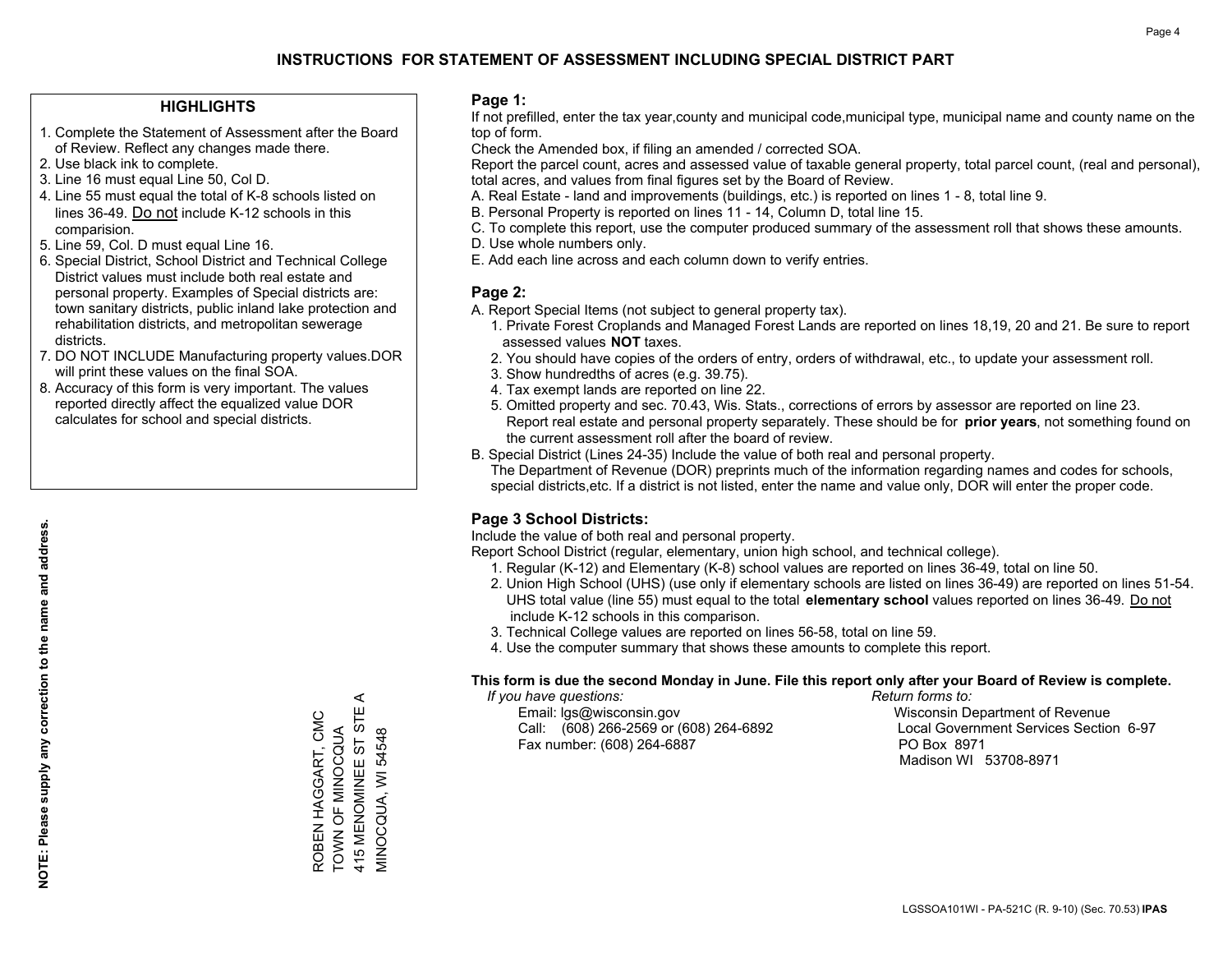#### **STATEMENT OF ASSESSMENT FOR 2017**

| 43. | 018 | 1164    |
|-----|-----|---------|
| cо  | MUN | ACCT NO |

|                | <b>FOR</b>                                                                                                                                                                                   | <b>TOWN OF</b><br>OF                              | <b>MONICO</b> |                           | <b>ONEIDA COUNTY</b>                |                         |                                          | <b>WHEN COMPLETING THIS DOCUMENT</b> |  |
|----------------|----------------------------------------------------------------------------------------------------------------------------------------------------------------------------------------------|---------------------------------------------------|---------------|---------------------------|-------------------------------------|-------------------------|------------------------------------------|--------------------------------------|--|
|                |                                                                                                                                                                                              | Town - Village - City<br><b>Municipality Name</b> |               |                           | <b>County Name</b>                  |                         | DO NOT WRITE OVER X's OR IN SHADED AREAS |                                      |  |
|                | <b>REAL ESTATE</b><br>(See Lines 18 - 22 for<br>other Real Estate)                                                                                                                           |                                                   | PARCEL COUNT  |                           | NO. OF ACRES                        | <b>VALUE OF</b>         | <b>VALUE OF</b>                          | TOTAL VALUE OF LAND                  |  |
| Line<br>No.    |                                                                                                                                                                                              |                                                   |               | TOTAL LAND   IMPROVEMENTS | <b>WHOLE</b><br><b>NUMBERS ONLY</b> | LAND                    | <b>IMPROVEMENTS</b>                      | AND IMPROVEMENTS                     |  |
|                |                                                                                                                                                                                              |                                                   | Col. A        | Col. B                    | Col. C                              | Col. D                  | Col. E                                   | Col. F                               |  |
| $\mathbf{1}$   |                                                                                                                                                                                              | <b>RESIDENTIAL - Class 1</b>                      | 382           | 247                       | 259                                 | 5,274,500               | 14,448,800                               | 19,723,300                           |  |
| $\overline{2}$ |                                                                                                                                                                                              | <b>COMMERCIAL - Class 2</b>                       | 12            | 10                        | 35                                  | 173,500                 | 1,012,600                                | 1,186,100                            |  |
| 3              |                                                                                                                                                                                              | <b>MANUFACTURING - Class 3</b>                    | $\Omega$      | $\Omega$                  | $\Omega$                            | $\Omega$                | $\Omega$                                 | ΩI                                   |  |
| 4              |                                                                                                                                                                                              | <b>AGRICULTURAL - Class 4</b>                     | 8             |                           | 89                                  | 12,400                  |                                          | 12,400                               |  |
| 5              |                                                                                                                                                                                              | <b>UNDEVELOPED - Class 5</b>                      | 105           |                           | 1,098                               | 380,400                 |                                          | 380,400                              |  |
| 6              |                                                                                                                                                                                              | AGRICULTURAL FOREST - Class 5m                    | 5             |                           | 44                                  | 43,400                  |                                          | 43,400                               |  |
| $\overline{7}$ | <b>FOREST LANDS - Class 6</b>                                                                                                                                                                |                                                   | 193           |                           | 3,169                               | 6,050,100               |                                          | 6,050,100                            |  |
| 8              | OTHER - Class 7                                                                                                                                                                              |                                                   | 3             | 3                         | 4                                   | 16,500                  | 458,500                                  | 475,000                              |  |
| 9              | TOTAL - ALL COLUMNS                                                                                                                                                                          |                                                   | 708           | 260                       | 4,698                               | 11,950,800              | 15,919,900                               | 27,870,700                           |  |
| 10             |                                                                                                                                                                                              | NUMBER OF PERSONAL PROPERTY ACCOUNTS IN ROLL      |               |                           | 25                                  | <b>LOCALLY ASSESSED</b> | <b>MANUFACTURING</b>                     | <b>MERGED</b>                        |  |
| 11             |                                                                                                                                                                                              | BOATS AND OTHER WATERCRAFT NOT EXEMPT - Code 1    |               | $\Omega$                  | $\Omega$                            | $\Omega$                |                                          |                                      |  |
| 12             |                                                                                                                                                                                              | MACHINERY, TOOLS AND PATTERNS - Code 2            |               |                           |                                     | 72,600                  | 56,000                                   | 128,600                              |  |
| 13             | FURNITURE, FIXTURES AND EQUIPMENT - Code 3                                                                                                                                                   |                                                   |               |                           |                                     |                         | $\Omega$                                 | 8,600                                |  |
| 14             | 74,200<br>500<br>ALL OTHER PERSONAL PROPERTY NOT EXEMPT - Codes 4A, 4B, 4C                                                                                                                   |                                                   |               |                           |                                     |                         |                                          | 74,700                               |  |
| 15             | TOTAL OF PERSONAL PROPERTY NOT EXEMPT (Total of Lines 11-14)<br>155,400                                                                                                                      |                                                   |               |                           |                                     |                         | 56,500                                   | 211,900                              |  |
| 16             | AGGREGATE ASSESSED VALUE OF ALL PROPERTY SUBJECT TO THE GENERAL PROPERTY TAX (Total of Lines 9F and 15F)<br>MUST EQUAL TOTAL VALUE OF THE SCHOOL DISTRICTS (K-12 PLUS K-8) - Line 50, Col. F |                                                   |               |                           |                                     |                         |                                          | 28,082,600                           |  |
| 17             | Name of Assessor<br><b>BOARD OF REVIEW</b><br>DATE OF FINAL ADJOURNMENT<br>06/19/2017<br>MICHAEL SCHNAUTZ ASSESSMENTS                                                                        |                                                   |               |                           |                                     | Telephone #             |                                          |                                      |  |
|                |                                                                                                                                                                                              |                                                   |               |                           |                                     | (715) 266-2409          |                                          |                                      |  |

REMARKS

The Assessment Ratio to be used in calculating the estimated Fair Market Value on tax bills for this tax district is 1.012350005

This ratio should be used to convert assessed values to "Calculate Equalized Values" in Step 1 of the Lottery and Gaming Credit Calculations.<br>This ratio should be used in the "Computation of Tax Equivalent" schedule of the Commission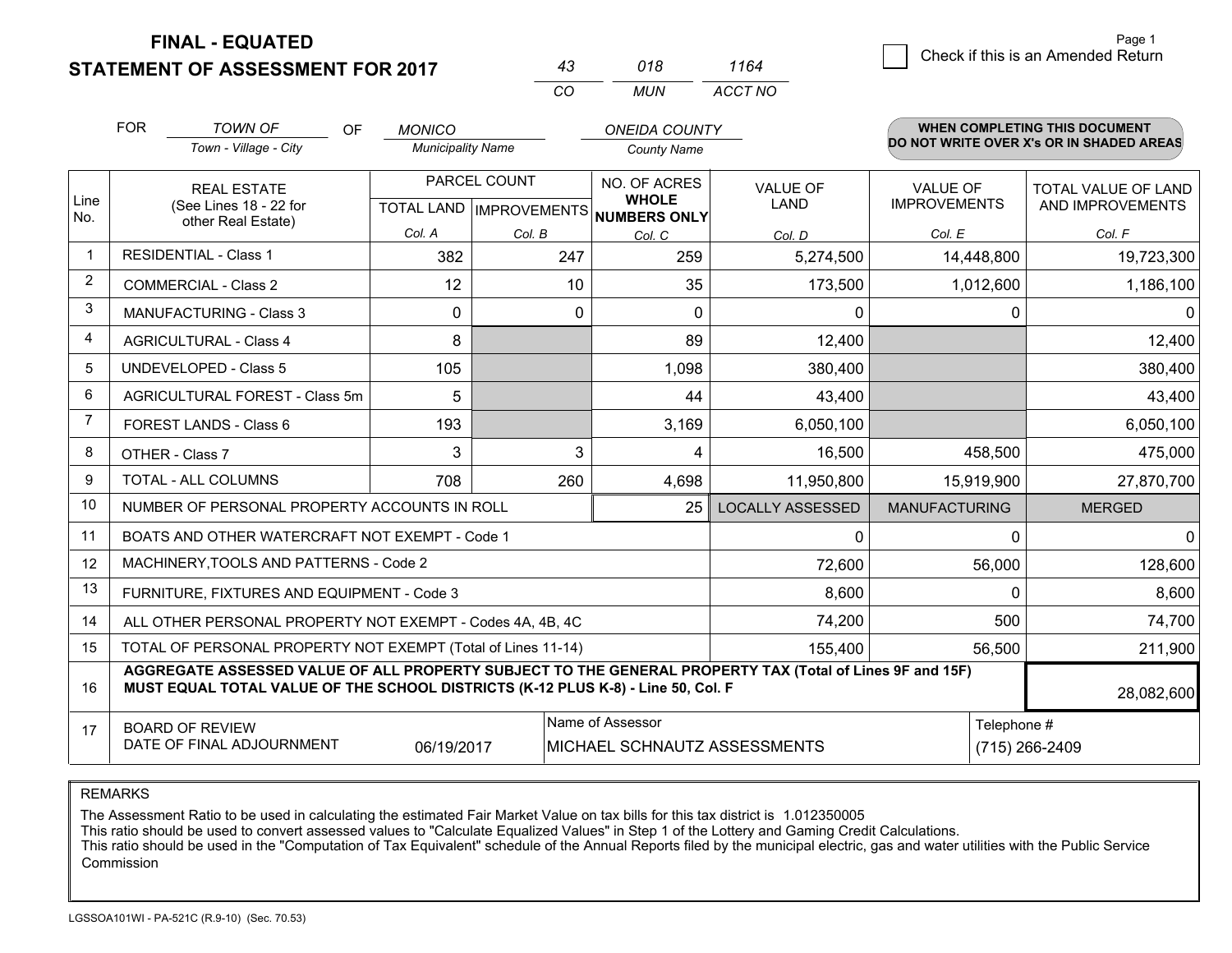*YEAR CO MUN ACCT NO* <sup>2017</sup> <sup>43</sup> <sup>018</sup> <sup>1164</sup>

Do not confuse FOREST LANDS (Line 7) with FOREST CROPS (in this section) - They are **NOT** the same

|    | Private Forest Crop - Reg Class @ 10¢ per acre                   |                                 |  |                                                                                |                                                                              | Private Forest Crop - Reg Class @ \$2.52 per acre               |  |                                                                    |                    |                    |
|----|------------------------------------------------------------------|---------------------------------|--|--------------------------------------------------------------------------------|------------------------------------------------------------------------------|-----------------------------------------------------------------|--|--------------------------------------------------------------------|--------------------|--------------------|
| 18 | (a) PARCELS<br>(b) ACRES                                         |                                 |  | (c) ASSESSED VALUE                                                             |                                                                              | (d) PARCELS                                                     |  | (e) ACRES                                                          |                    | (f) ASSESSED VALUE |
|    |                                                                  |                                 |  |                                                                                |                                                                              |                                                                 |  | 40                                                                 |                    | 68.000             |
|    | Private Forest Crop - Special Class @ 20¢ per acre               |                                 |  |                                                                                | Entered Before 2005 Managed Forest - Ferrous Mining CLOSED @ \$8.27 per acre |                                                                 |  |                                                                    |                    |                    |
| 19 | (a) PARCELS                                                      | (c) ASSESSED VALUE<br>(b) ACRES |  | (d) PARCELS                                                                    |                                                                              | (e) ACRES                                                       |  | (f) ASSESSED VALUE                                                 |                    |                    |
|    |                                                                  |                                 |  |                                                                                |                                                                              |                                                                 |  |                                                                    |                    |                    |
|    |                                                                  |                                 |  | Entered Before 2005 Managed Forest - OPEN @ \$.79 per acre                     |                                                                              |                                                                 |  | Entered Before 2005 Managed Forest - CLOSED @ \$1.87 per acre      |                    |                    |
| 20 | (a) PARCELS                                                      | (b) ACRES                       |  | (c) ASSESSED VALUE                                                             |                                                                              | (d) PARCELS                                                     |  | (e) ACRES                                                          |                    | (f) ASSESSED VALUE |
|    | 711                                                              | 28.623.32                       |  | 39,956,600                                                                     |                                                                              | 8<br>320                                                        |  |                                                                    | 455.500            |                    |
|    | Entered After 2004 Managed Forest - OPEN @<br>\$2.14 per acre    |                                 |  |                                                                                |                                                                              | Entered After 2004 Managed Forest - CLOSED @ \$10.68 per acre   |  |                                                                    |                    |                    |
| 21 | (a) PARCELS                                                      | (b) ACRES                       |  | (c) ASSESSED VALUE                                                             |                                                                              | (d) PARCELS<br>(e) ACRES                                        |  |                                                                    | (f) ASSESSED VALUE |                    |
|    |                                                                  |                                 |  |                                                                                |                                                                              |                                                                 |  |                                                                    |                    |                    |
|    |                                                                  |                                 |  |                                                                                |                                                                              |                                                                 |  | 191.8                                                              |                    | 338,900            |
| 22 | (a) County Forest Cropland Acres                                 |                                 |  | (b) Federal Acres                                                              | (c) State Acres                                                              |                                                                 |  | (d) County (NOT FOREST CROP) Acres                                 |                    | (e) Other Acres    |
|    |                                                                  |                                 |  |                                                                                | 317.39                                                                       |                                                                 |  | 35.69                                                              |                    | 104.98             |
|    | Assessed Value of Omitted Property From Prior Years (Sec. 70.44) |                                 |  |                                                                                |                                                                              | Assessed Value of Sec. 70.43 Corrections of Errors by Assessors |  |                                                                    |                    |                    |
| 23 | (a) REAL ESTATE                                                  |                                 |  | (b) PERSONAL                                                                   |                                                                              | (c1) REAL ESTATE                                                |  |                                                                    | (c2) PERSONAL      |                    |
|    |                                                                  |                                 |  |                                                                                |                                                                              |                                                                 |  |                                                                    |                    |                    |
|    |                                                                  |                                 |  | Manufacturing Equated Value of Omitted Property From Prior Years (Sec. 70.995) |                                                                              |                                                                 |  | Mfg. Equated Value of Sec.70.43 Corrections of Errors by Assessors |                    |                    |
|    |                                                                  | (d) REAL ESTATE                 |  | (e) PERSONAL                                                                   |                                                                              | (f1) REAL ESTATE                                                |  |                                                                    | (f2) PERSONAL      |                    |
|    |                                                                  |                                 |  |                                                                                |                                                                              |                                                                 |  |                                                                    |                    |                    |

## **SPECIAL DISTRICTS**

| Line<br>No. | Enter 6-digit<br><b>Special District</b> | <b>Account</b><br><b>Number</b> | <b>Special District Name</b> | <b>Locally Assessed Value</b><br>of Real Estate and | Mfg Value of Real Estate<br>and Personal Property | <b>Merged Value of</b><br><b>Real Estate and</b> |
|-------------|------------------------------------------|---------------------------------|------------------------------|-----------------------------------------------------|---------------------------------------------------|--------------------------------------------------|
|             | Code (Col. A)                            | (Col. B)                        | (Col. C)                     | Personal Property (Col. D)                          | (Col. E)                                          | Personal Property (Col. F)                       |
| 24          |                                          |                                 |                              |                                                     |                                                   |                                                  |
| 25          |                                          |                                 |                              |                                                     |                                                   |                                                  |
| 26          |                                          |                                 |                              |                                                     |                                                   |                                                  |
| 27          |                                          |                                 |                              |                                                     |                                                   |                                                  |
| 28          |                                          |                                 |                              |                                                     |                                                   |                                                  |
| 29          |                                          |                                 |                              |                                                     |                                                   |                                                  |
| 30          |                                          |                                 |                              |                                                     |                                                   |                                                  |
| 31          |                                          |                                 |                              |                                                     |                                                   |                                                  |
| 32          |                                          |                                 |                              |                                                     |                                                   |                                                  |
| 33          |                                          |                                 |                              |                                                     |                                                   |                                                  |
| 34          |                                          |                                 |                              |                                                     |                                                   |                                                  |
| 35          |                                          |                                 |                              |                                                     |                                                   |                                                  |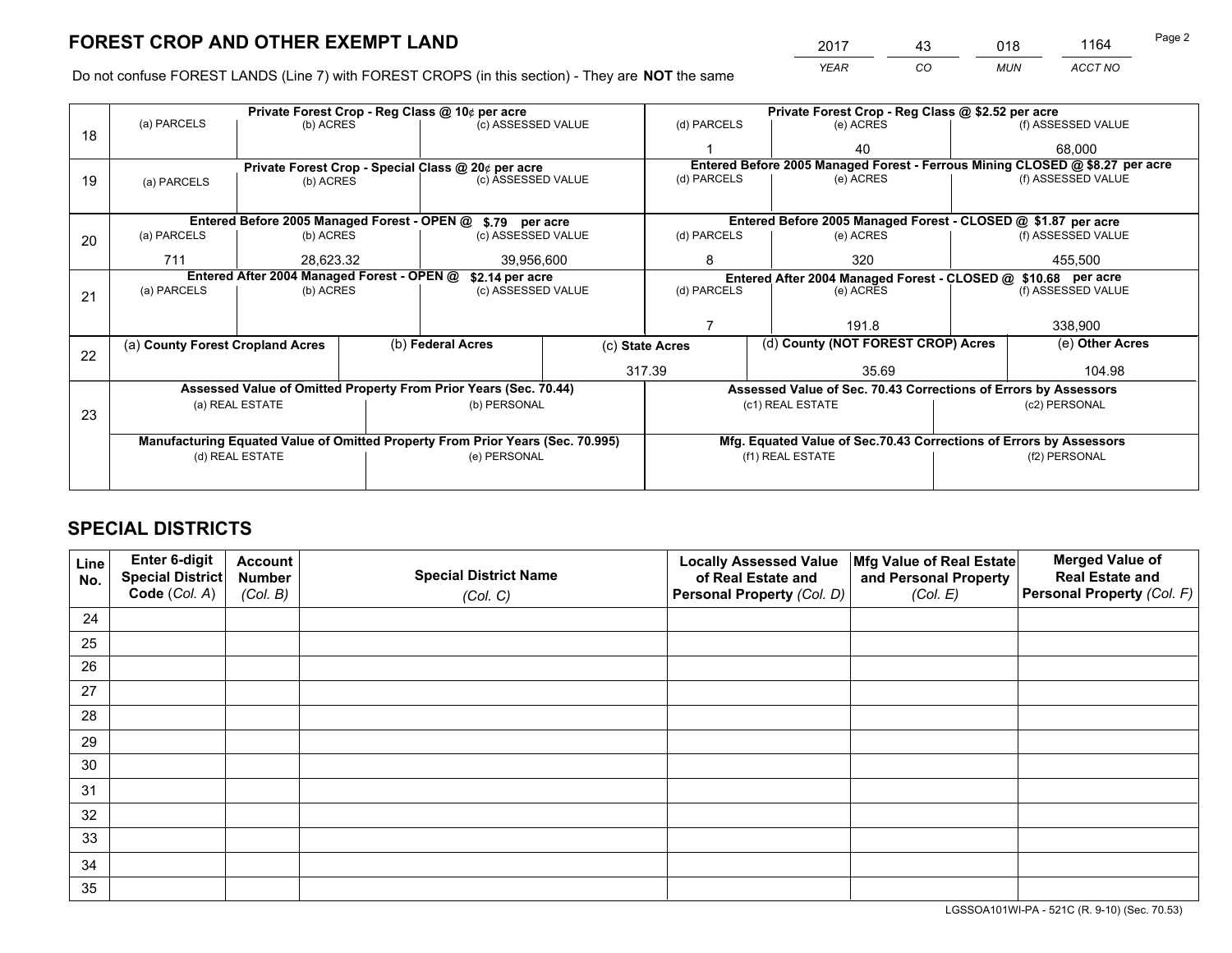|             |                                                                 |                                             |                                                         | <b>YEAR</b>                                                                       | CO<br><b>MUN</b>                                              | ACCT NO                                                                        |  |  |
|-------------|-----------------------------------------------------------------|---------------------------------------------|---------------------------------------------------------|-----------------------------------------------------------------------------------|---------------------------------------------------------------|--------------------------------------------------------------------------------|--|--|
| Line<br>No. | <b>Enter 6-digit</b><br><b>School District</b><br>Code (Col. A) | <b>Account</b><br><b>Number</b><br>(Col. B) | <b>School District Name</b><br>(Col. C)                 | <b>Locally Assessed Value</b><br>of Real Estate and<br>Personal Property (Col. D) | Mfg Value of Real Estate<br>and Personal Property<br>(Col. E) | <b>Merged Value of</b><br><b>Real Estate and</b><br>Personal Property (Col. F) |  |  |
|             | A. SCHOOL DISTRICTS (K-8 and K-12)                              |                                             |                                                         |                                                                                   |                                                               |                                                                                |  |  |
| 36          | 435733                                                          | 0263                                        | SCH D OF THREE LAKES                                    | 28,026,100                                                                        | 56,500                                                        | 28,082,600                                                                     |  |  |
| 37          |                                                                 |                                             |                                                         |                                                                                   |                                                               |                                                                                |  |  |
| 38          |                                                                 |                                             |                                                         |                                                                                   |                                                               |                                                                                |  |  |
| 39          |                                                                 |                                             |                                                         |                                                                                   |                                                               |                                                                                |  |  |
| 40          |                                                                 |                                             |                                                         |                                                                                   |                                                               |                                                                                |  |  |
| 41<br>42    |                                                                 |                                             |                                                         |                                                                                   |                                                               |                                                                                |  |  |
| 43          |                                                                 |                                             |                                                         |                                                                                   |                                                               |                                                                                |  |  |
| 44          |                                                                 |                                             |                                                         |                                                                                   |                                                               |                                                                                |  |  |
| 45          |                                                                 |                                             |                                                         |                                                                                   |                                                               |                                                                                |  |  |
| 46          |                                                                 |                                             |                                                         |                                                                                   |                                                               |                                                                                |  |  |
| 47          |                                                                 |                                             |                                                         |                                                                                   |                                                               |                                                                                |  |  |
| 48          |                                                                 |                                             |                                                         |                                                                                   |                                                               |                                                                                |  |  |
| 49          |                                                                 |                                             |                                                         |                                                                                   |                                                               |                                                                                |  |  |
| 50          |                                                                 |                                             | TOTAL ASSESSED VALUE OF SCHOOL DISTRICTS (K-8 and K-12) | 28,026,100                                                                        | 56,500                                                        | 28,082,600                                                                     |  |  |
|             | <b>B. UNION HIGH SCHOOL DISTRICTS</b>                           |                                             |                                                         |                                                                                   |                                                               |                                                                                |  |  |
| 51          |                                                                 |                                             |                                                         |                                                                                   |                                                               |                                                                                |  |  |
| 52          |                                                                 |                                             |                                                         |                                                                                   |                                                               |                                                                                |  |  |
| 53<br>54    |                                                                 |                                             |                                                         |                                                                                   |                                                               |                                                                                |  |  |
| 55          |                                                                 |                                             | TOTAL ASSESSED VALUE OF UNION HIGH SCHOOLS              |                                                                                   |                                                               |                                                                                |  |  |
|             | C.<br><b>TECHNICAL COLLEGE DISTRICTS</b>                        |                                             |                                                         |                                                                                   |                                                               |                                                                                |  |  |
| 56          | 001600                                                          | 0015                                        | NICOLET TECHNICAL COLLEGE<br><b>RHIN</b>                | 28,026,100                                                                        | 56,500                                                        | 28,082,600                                                                     |  |  |
| 57          |                                                                 |                                             |                                                         |                                                                                   |                                                               |                                                                                |  |  |
| 58          |                                                                 |                                             |                                                         |                                                                                   |                                                               |                                                                                |  |  |
| 59          |                                                                 |                                             | TOTAL ASSESSED VALUE OF TECHNICAL COLLEGES              | 28,026,100                                                                        | 56,500                                                        | 28,082,600                                                                     |  |  |

43

018

 *I hereby certify, to the best of my knowledge and belief, this form is complete and correct.*

**SCHOOL DISTRICTS**

| Print name of preparer | Title                    | Date (MM / DD / CCYY) |  |
|------------------------|--------------------------|-----------------------|--|
|                        |                          |                       |  |
| Signature of preparer  | Contact Telephone Number | E-mail address        |  |
|                        | $\overline{\phantom{a}}$ |                       |  |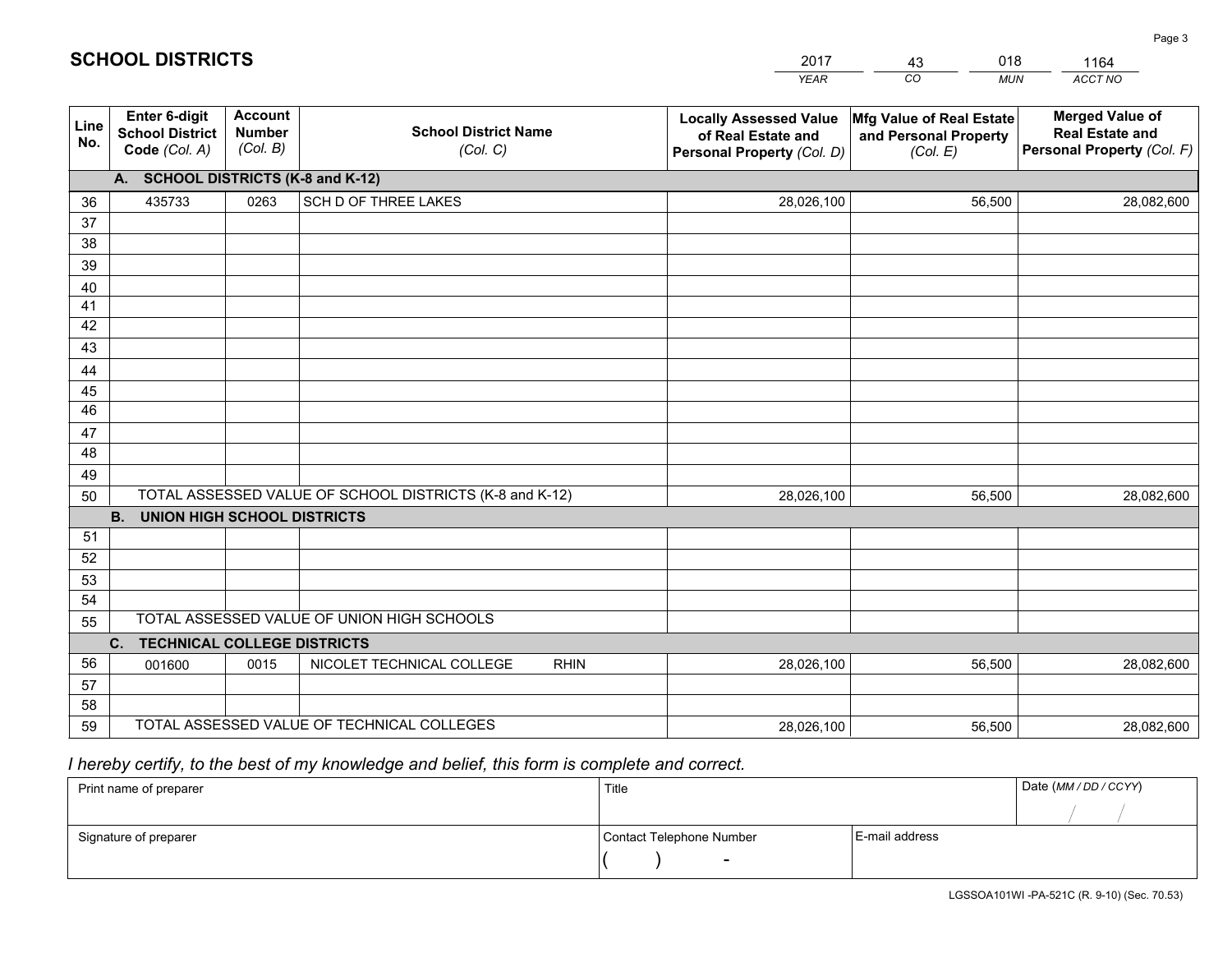#### **HIGHLIGHTS**

- 1. Complete the Statement of Assessment after the Board of Review. Reflect any changes made there.
- 2. Use black ink to complete.
- 3. Line 16 must equal Line 50, Col D.
- 4. Line 55 must equal the total of K-8 schools listed on lines 36-49. Do not include K-12 schools in this comparision.
- 5. Line 59, Col. D must equal Line 16.
- 6. Special District, School District and Technical College District values must include both real estate and personal property. Examples of Special districts are: town sanitary districts, public inland lake protection and rehabilitation districts, and metropolitan sewerage districts.
- 7. DO NOT INCLUDE Manufacturing property values.DOR will print these values on the final SOA.

BARBARA M HENDERSON TOWN OF MONICO 2333 FORREST ST

BARBARA M HENDERSON<br>TOWN OF MONICO

MONICO, WI 54501 - 7723

VIONICO, WI 54501 2333 FORREST ST

 $-7723$ 

 8. Accuracy of this form is very important. The values reported directly affect the equalized value DOR calculates for school and special districts.

#### **Page 1:**

 If not prefilled, enter the tax year,county and municipal code,municipal type, municipal name and county name on the top of form.

Check the Amended box, if filing an amended / corrected SOA.

 Report the parcel count, acres and assessed value of taxable general property, total parcel count, (real and personal), total acres, and values from final figures set by the Board of Review.

- A. Real Estate land and improvements (buildings, etc.) is reported on lines 1 8, total line 9.
- B. Personal Property is reported on lines 11 14, Column D, total line 15.
- C. To complete this report, use the computer produced summary of the assessment roll that shows these amounts.
- D. Use whole numbers only.
- E. Add each line across and each column down to verify entries.

#### **Page 2:**

- A. Report Special Items (not subject to general property tax).
- 1. Private Forest Croplands and Managed Forest Lands are reported on lines 18,19, 20 and 21. Be sure to report assessed values **NOT** taxes.
- 2. You should have copies of the orders of entry, orders of withdrawal, etc., to update your assessment roll.
	- 3. Show hundredths of acres (e.g. 39.75).
- 4. Tax exempt lands are reported on line 22.
- 5. Omitted property and sec. 70.43, Wis. Stats., corrections of errors by assessor are reported on line 23. Report real estate and personal property separately. These should be for **prior years**, not something found on the current assessment roll after the board of review.
- B. Special District (Lines 24-35) Include the value of both real and personal property.

 The Department of Revenue (DOR) preprints much of the information regarding names and codes for schools, special districts,etc. If a district is not listed, enter the name and value only, DOR will enter the proper code.

### **Page 3 School Districts:**

Include the value of both real and personal property.

Report School District (regular, elementary, union high school, and technical college).

- 1. Regular (K-12) and Elementary (K-8) school values are reported on lines 36-49, total on line 50.
- 2. Union High School (UHS) (use only if elementary schools are listed on lines 36-49) are reported on lines 51-54. UHS total value (line 55) must equal to the total **elementary school** values reported on lines 36-49. Do notinclude K-12 schools in this comparison.
- 3. Technical College values are reported on lines 56-58, total on line 59.
- 4. Use the computer summary that shows these amounts to complete this report.

#### **This form is due the second Monday in June. File this report only after your Board of Review is complete.**

 *If you have questions: Return forms to:*

 Email: lgs@wisconsin.gov Wisconsin Department of RevenueCall:  $(608)$  266-2569 or  $(608)$  264-6892 Fax number: (608) 264-6887 PO Box 8971

Local Government Services Section 6-97 Madison WI 53708-8971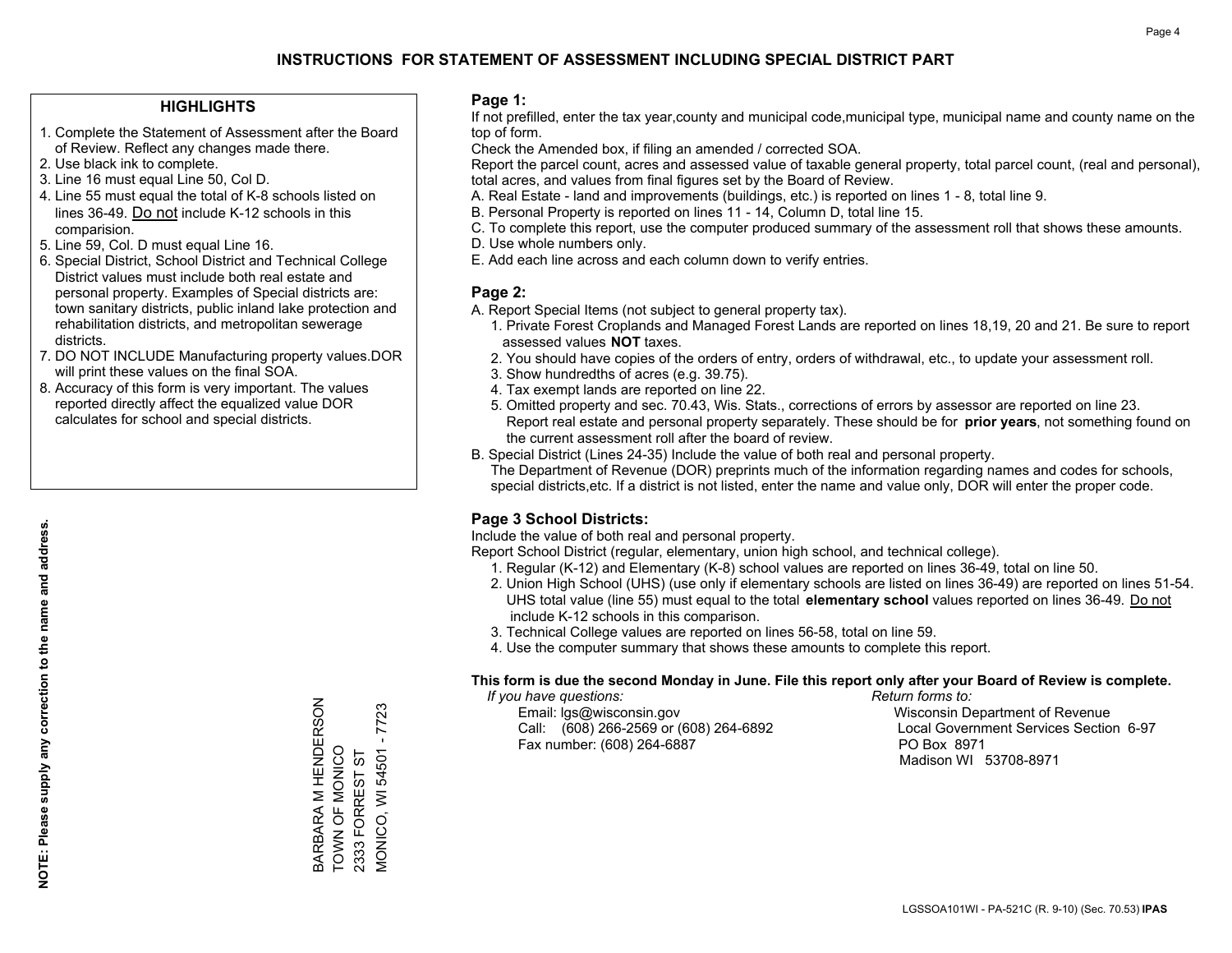## **STATEMENT OF ASSESSMENT FOR 2017**

| 43 | 020 | 1165    |
|----|-----|---------|
| cо | MUN | ACCT NO |

|             | <b>FOR</b><br><b>TOWN OF</b><br><b>OF</b><br>Town - Village - City                                                                                                                                          |                                                              | <b>NEWBOLD</b>           |                           | <b>ONEIDA COUNTY</b>                |                         |                      | <b>WHEN COMPLETING THIS DOCUMENT</b><br>DO NOT WRITE OVER X's OR IN SHADED AREAS |  |
|-------------|-------------------------------------------------------------------------------------------------------------------------------------------------------------------------------------------------------------|--------------------------------------------------------------|--------------------------|---------------------------|-------------------------------------|-------------------------|----------------------|----------------------------------------------------------------------------------|--|
|             |                                                                                                                                                                                                             |                                                              | <b>Municipality Name</b> |                           | <b>County Name</b>                  |                         |                      |                                                                                  |  |
|             | <b>REAL ESTATE</b>                                                                                                                                                                                          |                                                              | PARCEL COUNT             |                           | <b>NO. OF ACRES</b>                 | <b>VALUE OF</b>         | <b>VALUE OF</b>      | <b>TOTAL VALUE OF LAND</b>                                                       |  |
| Line<br>No. |                                                                                                                                                                                                             | (See Lines 18 - 22 for<br>other Real Estate)                 |                          | TOTAL LAND   IMPROVEMENTS | <b>WHOLE</b><br><b>NUMBERS ONLY</b> | <b>LAND</b>             | <b>IMPROVEMENTS</b>  | AND IMPROVEMENTS                                                                 |  |
|             |                                                                                                                                                                                                             |                                                              | Col. A                   | Col. B                    | Col. C                              | Col. D                  | Col. E               | Col. F                                                                           |  |
|             | <b>RESIDENTIAL - Class 1</b>                                                                                                                                                                                |                                                              | 3,086                    | 2,360                     | 7,028                               | 197,992,200             | 283,509,500          | 481,501,700                                                                      |  |
| 2           | <b>COMMERCIAL - Class 2</b>                                                                                                                                                                                 |                                                              | 60                       | 53                        | 162                                 | 4,216,800               | 8,334,300            | 12,551,100                                                                       |  |
| 3           |                                                                                                                                                                                                             | <b>MANUFACTURING - Class 3</b>                               | 0                        | 0                         | $\Omega$                            | 0                       | 0                    | $\Omega$                                                                         |  |
| 4           |                                                                                                                                                                                                             | <b>AGRICULTURAL - Class 4</b>                                | 28                       |                           | 675                                 | 81,700                  |                      | 81,700                                                                           |  |
| 5           | <b>UNDEVELOPED - Class 5</b>                                                                                                                                                                                |                                                              | 369                      |                           | 4,645                               | 1,499,200               |                      | 1,499,200                                                                        |  |
| 6           |                                                                                                                                                                                                             | AGRICULTURAL FOREST - Class 5m                               | 8                        |                           | 138                                 | 119,500                 |                      | 119,500                                                                          |  |
| 7           | FOREST LANDS - Class 6                                                                                                                                                                                      |                                                              | 503                      |                           | 8,911                               | 18,604,800              |                      | 18,604,800                                                                       |  |
| 8           | OTHER - Class 7                                                                                                                                                                                             |                                                              | 9                        | 9                         | 118                                 | 73,500                  | 2,158,600            | 2,232,100                                                                        |  |
| 9           | TOTAL - ALL COLUMNS                                                                                                                                                                                         |                                                              | 4,063                    | 2,422                     | 21,677                              | 222,587,700             | 294,002,400          | 516,590,100                                                                      |  |
| 10          |                                                                                                                                                                                                             | NUMBER OF PERSONAL PROPERTY ACCOUNTS IN ROLL                 |                          |                           | 86                                  | <b>LOCALLY ASSESSED</b> | <b>MANUFACTURING</b> | <b>MERGED</b>                                                                    |  |
| 11          |                                                                                                                                                                                                             | BOATS AND OTHER WATERCRAFT NOT EXEMPT - Code 1               |                          |                           |                                     | 82,700                  | $\mathbf 0$          | 82,700                                                                           |  |
| 12          |                                                                                                                                                                                                             | MACHINERY, TOOLS AND PATTERNS - Code 2                       |                          |                           |                                     | 948,200                 | $\Omega$             | 948,200                                                                          |  |
| 13          |                                                                                                                                                                                                             | FURNITURE, FIXTURES AND EQUIPMENT - Code 3                   |                          |                           |                                     | 355,500                 | $\Omega$             | 355,500                                                                          |  |
| 14          |                                                                                                                                                                                                             | ALL OTHER PERSONAL PROPERTY NOT EXEMPT - Codes 4A, 4B, 4C    |                          |                           |                                     | 299,200                 |                      | 0<br>299,200                                                                     |  |
| 15          |                                                                                                                                                                                                             | TOTAL OF PERSONAL PROPERTY NOT EXEMPT (Total of Lines 11-14) |                          |                           |                                     | 1,685,600               |                      | 0<br>1,685,600                                                                   |  |
| 16          | AGGREGATE ASSESSED VALUE OF ALL PROPERTY SUBJECT TO THE GENERAL PROPERTY TAX (Total of Lines 9F and 15F)<br>MUST EQUAL TOTAL VALUE OF THE SCHOOL DISTRICTS (K-12 PLUS K-8) - Line 50, Col. F<br>518,275,700 |                                                              |                          |                           |                                     |                         |                      |                                                                                  |  |
| 17          | Name of Assessor<br><b>BOARD OF REVIEW</b><br>DATE OF FINAL ADJOURNMENT<br>08/15/2017<br>PETERSON APPRAISAL MIKE MUELVER                                                                                    |                                                              |                          |                           |                                     |                         |                      | Telephone #<br>(715) 369-2952                                                    |  |

REMARKS

The Assessment Ratio to be used in calculating the estimated Fair Market Value on tax bills for this tax district is 1.019683189<br>This ratio should be used to convert assessed values to "Calculate Equalized Values" in Step Commission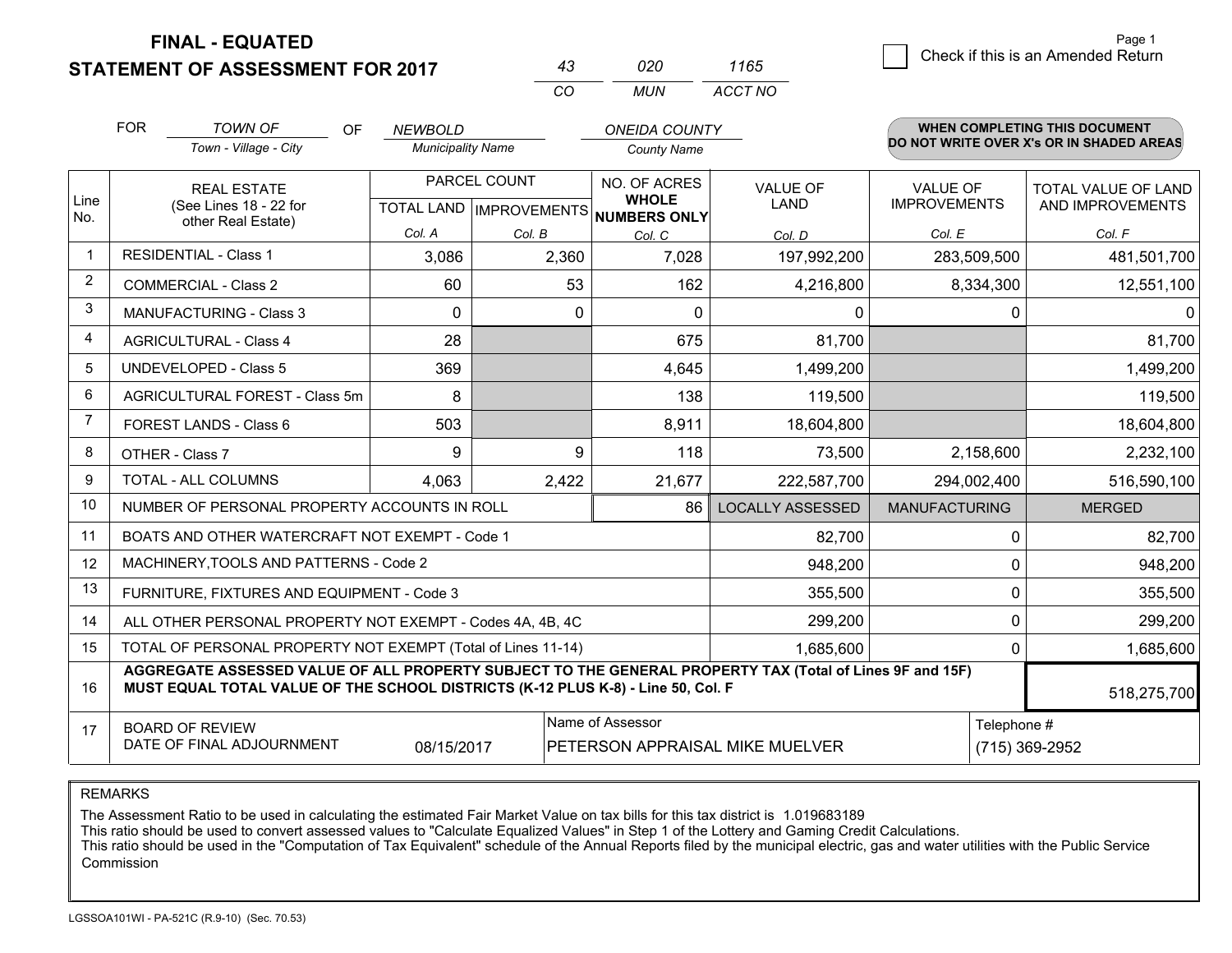*YEAR CO MUN ACCT NO* <sup>2017</sup> <sup>43</sup> <sup>020</sup> <sup>1165</sup> Page 2

Do not confuse FOREST LANDS (Line 7) with FOREST CROPS (in this section) - They are **NOT** the same

|    |                                                               |                 |  | Private Forest Crop - Reg Class @ 10¢ per acre                                 |                 | Private Forest Crop - Reg Class @ \$2.52 per acre |                                                                    |  |                                                                              |  |
|----|---------------------------------------------------------------|-----------------|--|--------------------------------------------------------------------------------|-----------------|---------------------------------------------------|--------------------------------------------------------------------|--|------------------------------------------------------------------------------|--|
| 18 | (a) PARCELS                                                   | (b) ACRES       |  | (c) ASSESSED VALUE                                                             |                 | (d) PARCELS                                       | (e) ACRES                                                          |  | (f) ASSESSED VALUE                                                           |  |
|    | 4                                                             | 62.6            |  | 137,300                                                                        |                 |                                                   |                                                                    |  |                                                                              |  |
|    |                                                               |                 |  | Private Forest Crop - Special Class @ 20¢ per acre                             |                 |                                                   |                                                                    |  | Entered Before 2005 Managed Forest - Ferrous Mining CLOSED @ \$8.27 per acre |  |
| 19 | (a) PARCELS                                                   | (b) ACRES       |  | (c) ASSESSED VALUE                                                             |                 | (d) PARCELS                                       | (e) ACRES                                                          |  | (f) ASSESSED VALUE                                                           |  |
|    |                                                               |                 |  |                                                                                |                 |                                                   |                                                                    |  |                                                                              |  |
|    |                                                               |                 |  | Entered Before 2005 Managed Forest - OPEN @ \$.79 per acre                     |                 |                                                   | Entered Before 2005 Managed Forest - CLOSED @ \$1.87 per acre      |  |                                                                              |  |
| 20 | (a) PARCELS                                                   | (b) ACRES       |  | (c) ASSESSED VALUE                                                             |                 | (d) PARCELS                                       | (e) ACRES                                                          |  | (f) ASSESSED VALUE                                                           |  |
|    | 23                                                            | 711             |  | 1,418,400                                                                      |                 | 36                                                | 1.109.58                                                           |  | 2,515,500                                                                    |  |
|    | Entered After 2004 Managed Forest - OPEN @<br>\$2.14 per acre |                 |  |                                                                                |                 |                                                   | Entered After 2004 Managed Forest - CLOSED @ \$10.68 per acre      |  |                                                                              |  |
| 21 | (a) PARCELS                                                   | (b) ACRES       |  | (c) ASSESSED VALUE                                                             | (d) PARCELS     |                                                   | (e) ACRES                                                          |  | (f) ASSESSED VALUE                                                           |  |
|    |                                                               |                 |  |                                                                                |                 |                                                   |                                                                    |  |                                                                              |  |
|    | 9                                                             | 261.51          |  | 671,300                                                                        |                 | 68                                                | 1.733.86                                                           |  | 4,168,000                                                                    |  |
| 22 | (a) County Forest Cropland Acres                              |                 |  | (b) Federal Acres                                                              | (c) State Acres |                                                   | (d) County (NOT FOREST CROP) Acres                                 |  | (e) Other Acres                                                              |  |
|    |                                                               |                 |  |                                                                                |                 | 25,133.05                                         | 217.46                                                             |  | 1,313.15                                                                     |  |
|    |                                                               |                 |  | Assessed Value of Omitted Property From Prior Years (Sec. 70.44)               |                 |                                                   | Assessed Value of Sec. 70.43 Corrections of Errors by Assessors    |  |                                                                              |  |
|    |                                                               | (a) REAL ESTATE |  | (b) PERSONAL                                                                   |                 |                                                   | (c1) REAL ESTATE                                                   |  | (c2) PERSONAL                                                                |  |
| 23 |                                                               |                 |  |                                                                                |                 |                                                   |                                                                    |  |                                                                              |  |
|    |                                                               |                 |  | Manufacturing Equated Value of Omitted Property From Prior Years (Sec. 70.995) |                 |                                                   | Mfg. Equated Value of Sec.70.43 Corrections of Errors by Assessors |  |                                                                              |  |
|    |                                                               | (d) REAL ESTATE |  | (e) PERSONAL                                                                   |                 | (f1) REAL ESTATE                                  |                                                                    |  | (f2) PERSONAL                                                                |  |
|    |                                                               |                 |  |                                                                                |                 |                                                   |                                                                    |  |                                                                              |  |

## **SPECIAL DISTRICTS**

| Line<br>No. | Enter 6-digit<br>Special District | <b>Account</b><br><b>Number</b> | <b>Special District Name</b> | <b>Locally Assessed Value</b><br>of Real Estate and | Mfg Value of Real Estate<br>and Personal Property | <b>Merged Value of</b><br><b>Real Estate and</b> |
|-------------|-----------------------------------|---------------------------------|------------------------------|-----------------------------------------------------|---------------------------------------------------|--------------------------------------------------|
|             | Code (Col. A)                     | (Col. B)                        | (Col. C)                     | Personal Property (Col. D)                          | (Col. E)                                          | Personal Property (Col. F)                       |
| 24          |                                   |                                 |                              |                                                     |                                                   |                                                  |
| 25          |                                   |                                 |                              |                                                     |                                                   |                                                  |
| 26          |                                   |                                 |                              |                                                     |                                                   |                                                  |
| 27          |                                   |                                 |                              |                                                     |                                                   |                                                  |
| 28          |                                   |                                 |                              |                                                     |                                                   |                                                  |
| 29          |                                   |                                 |                              |                                                     |                                                   |                                                  |
| 30          |                                   |                                 |                              |                                                     |                                                   |                                                  |
| 31          |                                   |                                 |                              |                                                     |                                                   |                                                  |
| 32          |                                   |                                 |                              |                                                     |                                                   |                                                  |
| 33          |                                   |                                 |                              |                                                     |                                                   |                                                  |
| 34          |                                   |                                 |                              |                                                     |                                                   |                                                  |
| 35          |                                   |                                 |                              |                                                     |                                                   |                                                  |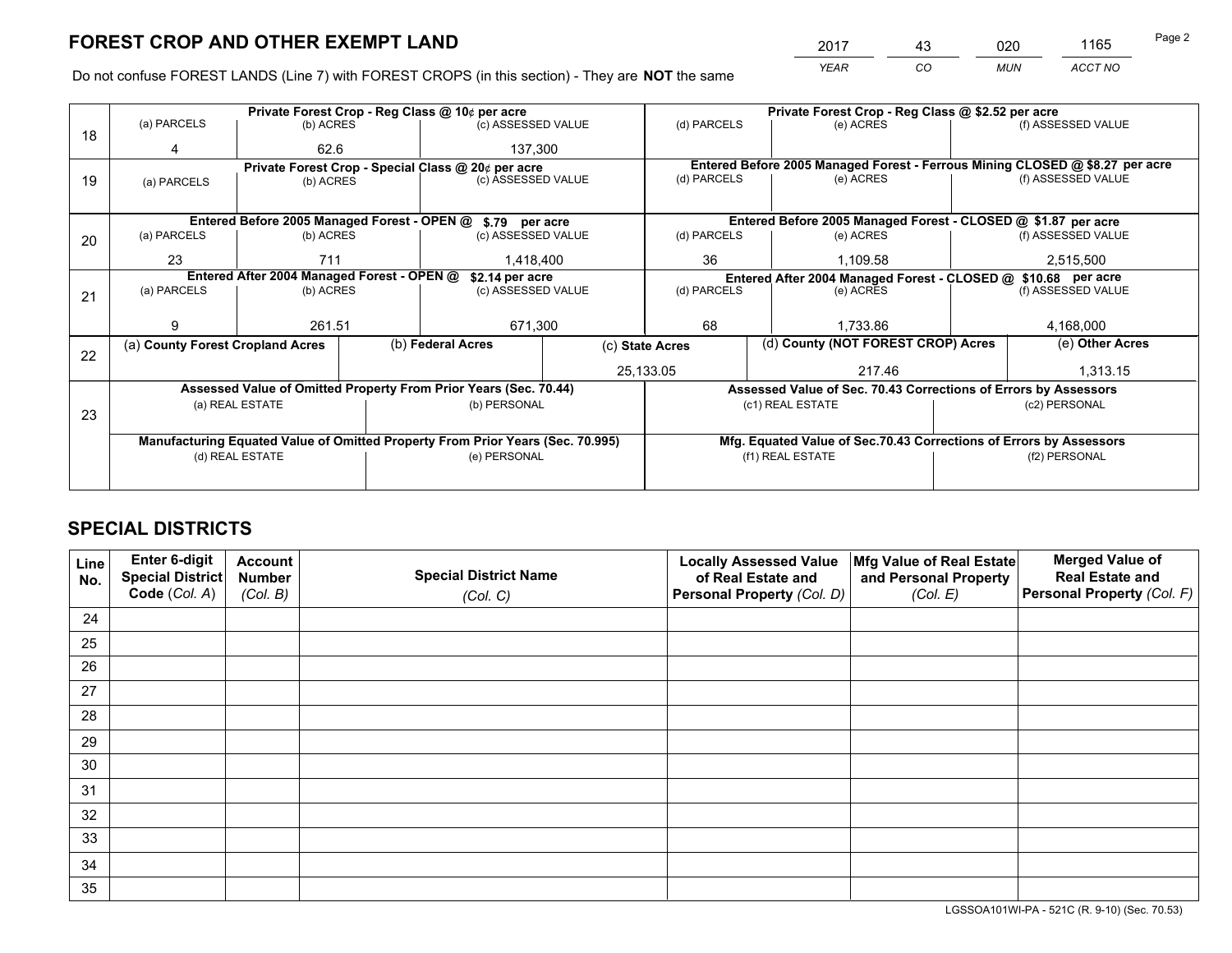|             |                                                          |                                             |                                                         | <b>YEAR</b>                                                                       | CO<br><b>MUN</b>                                              | ACCT NO                                                                        |  |  |  |  |  |
|-------------|----------------------------------------------------------|---------------------------------------------|---------------------------------------------------------|-----------------------------------------------------------------------------------|---------------------------------------------------------------|--------------------------------------------------------------------------------|--|--|--|--|--|
| Line<br>No. | Enter 6-digit<br><b>School District</b><br>Code (Col. A) | <b>Account</b><br><b>Number</b><br>(Col. B) | <b>School District Name</b><br>(Col. C)                 | <b>Locally Assessed Value</b><br>of Real Estate and<br>Personal Property (Col. D) | Mfg Value of Real Estate<br>and Personal Property<br>(Col. E) | <b>Merged Value of</b><br><b>Real Estate and</b><br>Personal Property (Col. F) |  |  |  |  |  |
|             | A. SCHOOL DISTRICTS (K-8 and K-12)                       |                                             |                                                         |                                                                                   |                                                               |                                                                                |  |  |  |  |  |
| 36          | 434781                                                   | 0262                                        | <b>SCH D OF RHINELANDER</b>                             | 407,333,500                                                                       |                                                               | 407,333,500                                                                    |  |  |  |  |  |
| 37          | 631526                                                   | 0372                                        | SCH D OF NORTHLAND PINES (EAGLE RIVER)                  | 110,942,200                                                                       |                                                               | 110,942,200                                                                    |  |  |  |  |  |
| 38          |                                                          |                                             |                                                         |                                                                                   |                                                               |                                                                                |  |  |  |  |  |
| 39          |                                                          |                                             |                                                         |                                                                                   |                                                               |                                                                                |  |  |  |  |  |
| 40          |                                                          |                                             |                                                         |                                                                                   |                                                               |                                                                                |  |  |  |  |  |
| 41          |                                                          |                                             |                                                         |                                                                                   |                                                               |                                                                                |  |  |  |  |  |
| 42          |                                                          |                                             |                                                         |                                                                                   |                                                               |                                                                                |  |  |  |  |  |
| 43          |                                                          |                                             |                                                         |                                                                                   |                                                               |                                                                                |  |  |  |  |  |
| 44<br>45    |                                                          |                                             |                                                         |                                                                                   |                                                               |                                                                                |  |  |  |  |  |
| 46          |                                                          |                                             |                                                         |                                                                                   |                                                               |                                                                                |  |  |  |  |  |
| 47          |                                                          |                                             |                                                         |                                                                                   |                                                               |                                                                                |  |  |  |  |  |
| 48          |                                                          |                                             |                                                         |                                                                                   |                                                               |                                                                                |  |  |  |  |  |
| 49          |                                                          |                                             |                                                         |                                                                                   |                                                               |                                                                                |  |  |  |  |  |
| 50          |                                                          |                                             | TOTAL ASSESSED VALUE OF SCHOOL DISTRICTS (K-8 and K-12) | 518,275,700                                                                       |                                                               | 518,275,700                                                                    |  |  |  |  |  |
|             | <b>B.</b><br><b>UNION HIGH SCHOOL DISTRICTS</b>          |                                             |                                                         |                                                                                   |                                                               |                                                                                |  |  |  |  |  |
| 51          |                                                          |                                             |                                                         |                                                                                   |                                                               |                                                                                |  |  |  |  |  |
| 52          |                                                          |                                             |                                                         |                                                                                   |                                                               |                                                                                |  |  |  |  |  |
| 53          |                                                          |                                             |                                                         |                                                                                   |                                                               |                                                                                |  |  |  |  |  |
| 54          |                                                          |                                             |                                                         |                                                                                   |                                                               |                                                                                |  |  |  |  |  |
| 55          |                                                          |                                             | TOTAL ASSESSED VALUE OF UNION HIGH SCHOOLS              |                                                                                   |                                                               |                                                                                |  |  |  |  |  |
|             | C.<br><b>TECHNICAL COLLEGE DISTRICTS</b>                 |                                             |                                                         |                                                                                   |                                                               |                                                                                |  |  |  |  |  |
| 56          | 001600                                                   | 0015                                        | NICOLET TECHNICAL COLLEGE<br><b>RHIN</b>                | 518,275,700                                                                       |                                                               | 518,275,700                                                                    |  |  |  |  |  |
| 57          |                                                          |                                             |                                                         |                                                                                   |                                                               |                                                                                |  |  |  |  |  |
| 58          |                                                          |                                             |                                                         |                                                                                   |                                                               |                                                                                |  |  |  |  |  |
| 59          |                                                          |                                             | TOTAL ASSESSED VALUE OF TECHNICAL COLLEGES              | 518,275,700                                                                       |                                                               | 518,275,700                                                                    |  |  |  |  |  |

 *I hereby certify, to the best of my knowledge and belief, this form is complete and correct.*

| Print name of preparer | Title                    |                | Date (MM/DD/CCYY) |
|------------------------|--------------------------|----------------|-------------------|
|                        |                          |                |                   |
| Signature of preparer  | Contact Telephone Number | E-mail address |                   |
|                        | $\overline{\phantom{0}}$ |                |                   |

| <b>SCHOOL DISTRICTS</b> |  |  |  |  |  |  |  |
|-------------------------|--|--|--|--|--|--|--|
|-------------------------|--|--|--|--|--|--|--|

201743020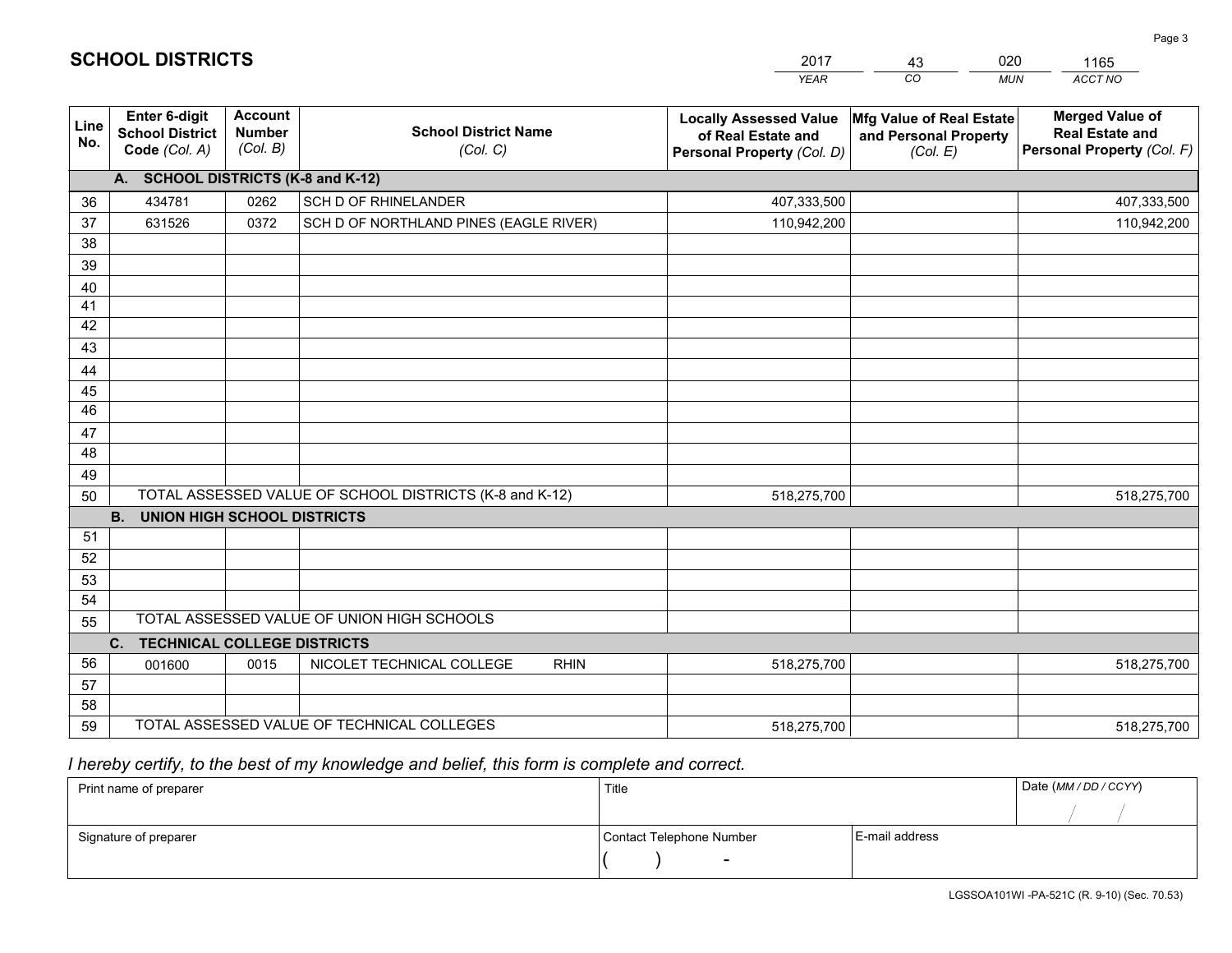### **HIGHLIGHTS**

- 1. Complete the Statement of Assessment after the Board of Review. Reflect any changes made there.
- 2. Use black ink to complete.
- 3. Line 16 must equal Line 50, Col D.
- 4. Line 55 must equal the total of K-8 schools listed on lines 36-49. Do not include K-12 schools in this comparision.
- 5. Line 59, Col. D must equal Line 16.
- 6. Special District, School District and Technical College District values must include both real estate and personal property. Examples of Special districts are: town sanitary districts, public inland lake protection and rehabilitation districts, and metropolitan sewerage districts.
- 7. DO NOT INCLUDE Manufacturing property values.DOR will print these values on the final SOA.
- 8. Accuracy of this form is very important. The values reported directly affect the equalized value DOR calculates for school and special districts.

#### **Page 1:**

 If not prefilled, enter the tax year,county and municipal code,municipal type, municipal name and county name on the top of form.

Check the Amended box, if filing an amended / corrected SOA.

 Report the parcel count, acres and assessed value of taxable general property, total parcel count, (real and personal), total acres, and values from final figures set by the Board of Review.

- A. Real Estate land and improvements (buildings, etc.) is reported on lines 1 8, total line 9.
- B. Personal Property is reported on lines 11 14, Column D, total line 15.
- C. To complete this report, use the computer produced summary of the assessment roll that shows these amounts.
- D. Use whole numbers only.
- E. Add each line across and each column down to verify entries.

### **Page 2:**

- A. Report Special Items (not subject to general property tax).
- 1. Private Forest Croplands and Managed Forest Lands are reported on lines 18,19, 20 and 21. Be sure to report assessed values **NOT** taxes.
- 2. You should have copies of the orders of entry, orders of withdrawal, etc., to update your assessment roll.
	- 3. Show hundredths of acres (e.g. 39.75).
- 4. Tax exempt lands are reported on line 22.
- 5. Omitted property and sec. 70.43, Wis. Stats., corrections of errors by assessor are reported on line 23. Report real estate and personal property separately. These should be for **prior years**, not something found on the current assessment roll after the board of review.
- B. Special District (Lines 24-35) Include the value of both real and personal property.

 The Department of Revenue (DOR) preprints much of the information regarding names and codes for schools, special districts,etc. If a district is not listed, enter the name and value only, DOR will enter the proper code.

## **Page 3 School Districts:**

Include the value of both real and personal property.

Report School District (regular, elementary, union high school, and technical college).

- 1. Regular (K-12) and Elementary (K-8) school values are reported on lines 36-49, total on line 50.
- 2. Union High School (UHS) (use only if elementary schools are listed on lines 36-49) are reported on lines 51-54. UHS total value (line 55) must equal to the total **elementary school** values reported on lines 36-49. Do notinclude K-12 schools in this comparison.
- 3. Technical College values are reported on lines 56-58, total on line 59.
- 4. Use the computer summary that shows these amounts to complete this report.

#### **This form is due the second Monday in June. File this report only after your Board of Review is complete.**

 *If you have questions: Return forms to:*

 Email: lgs@wisconsin.gov Wisconsin Department of RevenueCall:  $(608)$  266-2569 or  $(608)$  264-6892 Fax number: (608) 264-6887 PO Box 8971

Local Government Services Section 6-97 Madison WI 53708-8971

54501 KIMBERLEE GAUTHIER<br>TOWN OF NEWBOLD KIMBERLEE GAUTHIER TOWN OF NEWBOLD RHINELANDER, WI 6105 POINT DRIVE 6105 POINT DRIVE

RHINELANDER, WI 54501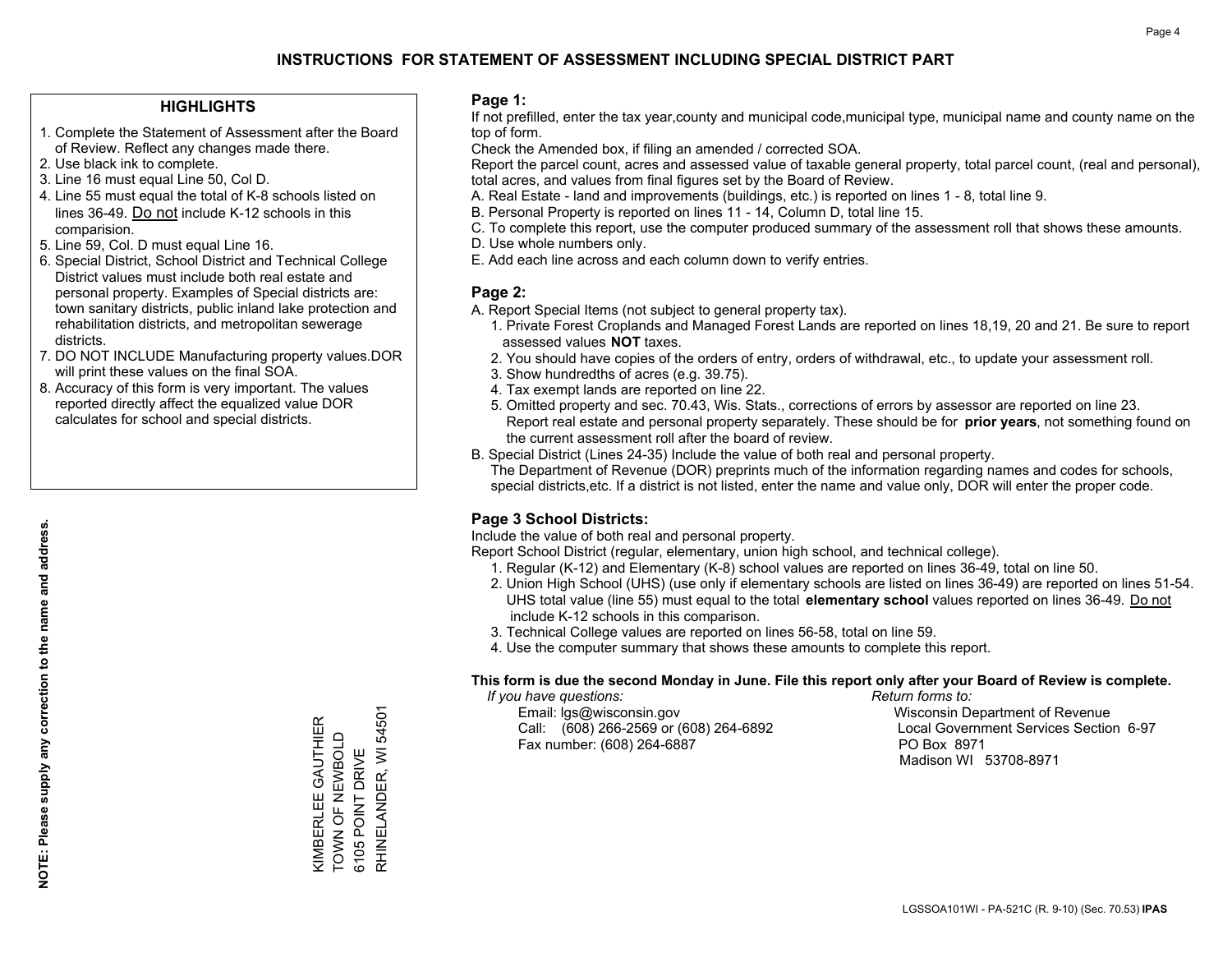## **STATEMENT OF ASSESSMENT FOR 2017**

|          | 022. | 1166    |
|----------|------|---------|
| $\cdots$ | MUN  | ACCT NO |

|                | <b>FOR</b><br><b>TOWN OF</b><br><b>OF</b><br>Town - Village - City                                                                                                                                          |                                                              | <b>NOKOMIS</b><br><b>Municipality Name</b>           |         | <b>ONEIDA COUNTY</b><br><b>County Name</b> |                                | <b>WHEN COMPLETING THIS DOCUMENT</b><br>DO NOT WRITE OVER X's OR IN SHADED AREAS |                                                |  |
|----------------|-------------------------------------------------------------------------------------------------------------------------------------------------------------------------------------------------------------|--------------------------------------------------------------|------------------------------------------------------|---------|--------------------------------------------|--------------------------------|----------------------------------------------------------------------------------|------------------------------------------------|--|
| Line<br>No.    | <b>REAL ESTATE</b><br>(See Lines 18 - 22 for                                                                                                                                                                |                                                              | PARCEL COUNT<br>TOTAL LAND IMPROVEMENTS NUMBERS ONLY |         | NO. OF ACRES<br><b>WHOLE</b>               | <b>VALUE OF</b><br><b>LAND</b> | <b>VALUE OF</b><br><b>IMPROVEMENTS</b>                                           | <b>TOTAL VALUE OF LAND</b><br>AND IMPROVEMENTS |  |
|                |                                                                                                                                                                                                             | other Real Estate)                                           | Col. A                                               | Col. B  | Col. C                                     | Col. D                         | Col. E                                                                           | Col. F                                         |  |
| $\mathbf 1$    |                                                                                                                                                                                                             | <b>RESIDENTIAL - Class 1</b>                                 | 1,645                                                | 1,223   | 3,372                                      | 76,410,200                     | 128,394,500                                                                      | 204,804,700                                    |  |
| 2              |                                                                                                                                                                                                             | <b>COMMERCIAL - Class 2</b>                                  | 49                                                   | 45      | 143                                        | 2,577,600                      | 4,568,700                                                                        | 7,146,300                                      |  |
| 3              |                                                                                                                                                                                                             | <b>MANUFACTURING - Class 3</b>                               | $\Omega$                                             | 0       | $\Omega$                                   | $\mathbf 0$                    | $\Omega$                                                                         | 0                                              |  |
| 4              |                                                                                                                                                                                                             | <b>AGRICULTURAL - Class 4</b>                                | 8                                                    |         | 199                                        | 25,200                         |                                                                                  | 25,200                                         |  |
| 5              |                                                                                                                                                                                                             | <b>UNDEVELOPED - Class 5</b>                                 | 75                                                   |         | 980                                        | 312,300                        |                                                                                  | 312,300                                        |  |
| 6              |                                                                                                                                                                                                             | AGRICULTURAL FOREST - Class 5m                               | $\overline{7}$                                       |         | 71                                         | 53,500                         |                                                                                  | 53,500                                         |  |
| $\overline{7}$ |                                                                                                                                                                                                             | FOREST LANDS - Class 6                                       | 105                                                  |         | 2,197                                      | 3,535,000                      |                                                                                  | 3,535,000                                      |  |
| 8              |                                                                                                                                                                                                             | OTHER - Class 7                                              | 3                                                    | 3       | 15                                         | 48,400                         | 355,400                                                                          | 403,800                                        |  |
| 9              |                                                                                                                                                                                                             | TOTAL - ALL COLUMNS                                          | 1,892                                                | 1,271   | 6,977                                      | 82,962,200                     | 133,318,600                                                                      | 216,280,800                                    |  |
| 10             |                                                                                                                                                                                                             | NUMBER OF PERSONAL PROPERTY ACCOUNTS IN ROLL                 |                                                      |         | 49                                         | <b>LOCALLY ASSESSED</b>        | <b>MANUFACTURING</b>                                                             | <b>MERGED</b>                                  |  |
| 11             |                                                                                                                                                                                                             | BOATS AND OTHER WATERCRAFT NOT EXEMPT - Code 1               |                                                      |         |                                            | 290                            | 0                                                                                | 290                                            |  |
| 12             |                                                                                                                                                                                                             | MACHINERY, TOOLS AND PATTERNS - Code 2                       |                                                      |         |                                            | 252,090                        | 0                                                                                | 252,090                                        |  |
| 13             |                                                                                                                                                                                                             | FURNITURE, FIXTURES AND EQUIPMENT - Code 3                   |                                                      |         |                                            | 142,620                        | 0                                                                                | 142,620                                        |  |
| 14             |                                                                                                                                                                                                             | ALL OTHER PERSONAL PROPERTY NOT EXEMPT - Codes 4A, 4B, 4C    |                                                      |         |                                            | 68,780                         | 0                                                                                | 68,780                                         |  |
| 15             |                                                                                                                                                                                                             | TOTAL OF PERSONAL PROPERTY NOT EXEMPT (Total of Lines 11-14) |                                                      | 463,780 | 0                                          | 463,780                        |                                                                                  |                                                |  |
| 16             | AGGREGATE ASSESSED VALUE OF ALL PROPERTY SUBJECT TO THE GENERAL PROPERTY TAX (Total of Lines 9F and 15F)<br>MUST EQUAL TOTAL VALUE OF THE SCHOOL DISTRICTS (K-12 PLUS K-8) - Line 50, Col. F<br>216,744,580 |                                                              |                                                      |         |                                            |                                |                                                                                  |                                                |  |
| 17             | Name of Assessor<br>Telephone #<br><b>BOARD OF REVIEW</b><br>DATE OF FINAL ADJOURNMENT<br>08/01/2017<br>KITT KOSKI-BOWMAR APPRAISAL                                                                         |                                                              |                                                      |         |                                            |                                |                                                                                  | (715) 356-5296                                 |  |

REMARKS

The Assessment Ratio to be used in calculating the estimated Fair Market Value on tax bills for this tax district is .96982561<br>This ratio should be used to convert assessed values to "Calculate Equalized Values" in Step 1 Commission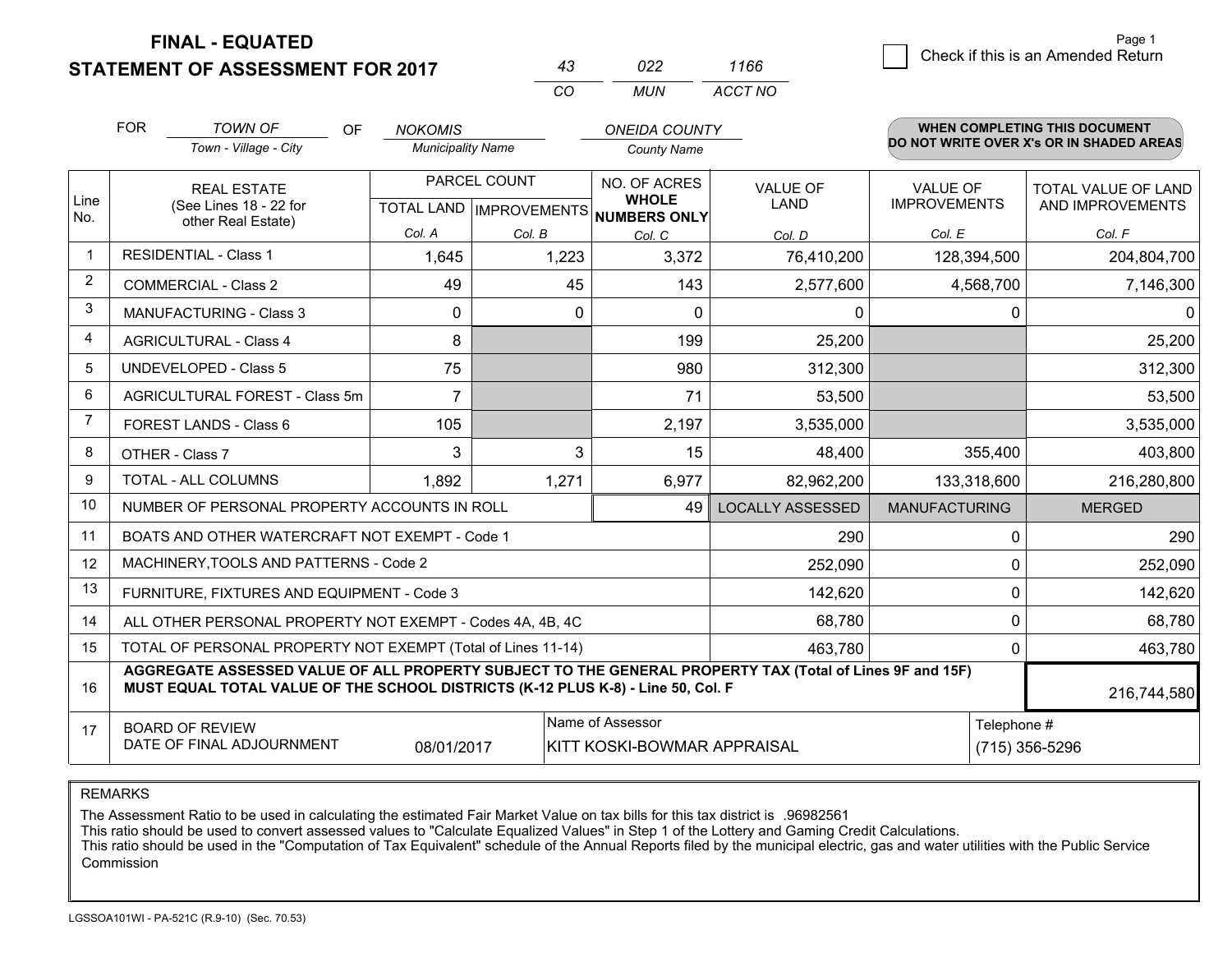*YEAR CO MUN ACCT NO* <sup>2017</sup> <sup>43</sup> <sup>022</sup> <sup>1166</sup> Page 2

Do not confuse FOREST LANDS (Line 7) with FOREST CROPS (in this section) - They are **NOT** the same

|    |                                                               |                 |  | Private Forest Crop - Reg Class @ 10¢ per acre                                 |                 |                  | Private Forest Crop - Reg Class @ \$2.52 per acre                  |  |                                                                              |  |
|----|---------------------------------------------------------------|-----------------|--|--------------------------------------------------------------------------------|-----------------|------------------|--------------------------------------------------------------------|--|------------------------------------------------------------------------------|--|
| 18 | (a) PARCELS                                                   | (b) ACRES       |  | (c) ASSESSED VALUE                                                             |                 | (d) PARCELS      | (e) ACRES                                                          |  | (f) ASSESSED VALUE                                                           |  |
|    | 9                                                             | 360             |  | 465.600                                                                        |                 | 24               | 960.26                                                             |  | 1,058,700                                                                    |  |
|    |                                                               |                 |  | Private Forest Crop - Special Class @ 20¢ per acre                             |                 |                  |                                                                    |  | Entered Before 2005 Managed Forest - Ferrous Mining CLOSED @ \$8.27 per acre |  |
| 19 | (a) PARCELS                                                   | (b) ACRES       |  | (c) ASSESSED VALUE                                                             |                 | (d) PARCELS      | (e) ACRES                                                          |  | (f) ASSESSED VALUE                                                           |  |
|    |                                                               |                 |  |                                                                                |                 |                  |                                                                    |  |                                                                              |  |
|    |                                                               |                 |  | Entered Before 2005 Managed Forest - OPEN @ \$.79 per acre                     |                 |                  | Entered Before 2005 Managed Forest - CLOSED @ \$1.87 per acre      |  |                                                                              |  |
| 20 | (a) PARCELS                                                   | (b) ACRES       |  | (c) ASSESSED VALUE                                                             |                 | (d) PARCELS      | (e) ACRES                                                          |  | (f) ASSESSED VALUE                                                           |  |
|    | 76                                                            | 2.916.8         |  | 3,345,100                                                                      | 27              |                  | 963.16                                                             |  | 1,171,600                                                                    |  |
|    | Entered After 2004 Managed Forest - OPEN @<br>\$2.14 per acre |                 |  |                                                                                |                 |                  | Entered After 2004 Managed Forest - CLOSED @ \$10.68 per acre      |  |                                                                              |  |
| 21 | (a) PARCELS                                                   | (b) ACRES       |  | (c) ASSESSED VALUE                                                             | (d) PARCELS     |                  | (e) ACRES                                                          |  | (f) ASSESSED VALUE                                                           |  |
|    |                                                               |                 |  |                                                                                |                 |                  |                                                                    |  |                                                                              |  |
|    | 17                                                            | 633.86          |  | 825,100                                                                        |                 | 19               | 803.81                                                             |  | 1,083,200                                                                    |  |
| 22 | (a) County Forest Cropland Acres                              |                 |  | (b) Federal Acres                                                              | (c) State Acres |                  | (d) County (NOT FOREST CROP) Acres                                 |  | (e) Other Acres                                                              |  |
|    | 1,149.4                                                       |                 |  |                                                                                |                 | 4,294.85         | 7.54                                                               |  | 442.08                                                                       |  |
|    |                                                               |                 |  | Assessed Value of Omitted Property From Prior Years (Sec. 70.44)               |                 |                  | Assessed Value of Sec. 70.43 Corrections of Errors by Assessors    |  |                                                                              |  |
|    |                                                               | (a) REAL ESTATE |  | (b) PERSONAL                                                                   |                 |                  | (c1) REAL ESTATE                                                   |  | (c2) PERSONAL                                                                |  |
| 23 |                                                               |                 |  |                                                                                |                 |                  |                                                                    |  |                                                                              |  |
|    |                                                               |                 |  | Manufacturing Equated Value of Omitted Property From Prior Years (Sec. 70.995) |                 |                  | Mfg. Equated Value of Sec.70.43 Corrections of Errors by Assessors |  |                                                                              |  |
|    |                                                               | (d) REAL ESTATE |  | (e) PERSONAL                                                                   |                 | (f1) REAL ESTATE |                                                                    |  | (f2) PERSONAL                                                                |  |
|    |                                                               |                 |  |                                                                                |                 |                  |                                                                    |  |                                                                              |  |

## **SPECIAL DISTRICTS**

| Line<br>No. | Enter 6-digit<br>Special District<br>Code (Col. A) | <b>Account</b><br><b>Number</b><br>(Col. B) | <b>Special District Name</b><br>(Col. C) | <b>Locally Assessed Value</b><br>of Real Estate and<br>Personal Property (Col. D) | Mfg Value of Real Estate<br>and Personal Property<br>(Col. E) | <b>Merged Value of</b><br><b>Real Estate and</b><br>Personal Property (Col. F) |
|-------------|----------------------------------------------------|---------------------------------------------|------------------------------------------|-----------------------------------------------------------------------------------|---------------------------------------------------------------|--------------------------------------------------------------------------------|
| 24          | 438060                                             | 0599                                        | LAKE NOKOMIS LAKE DISTRICT               | 132,592,270                                                                       |                                                               | 132,592,270                                                                    |
| 25          |                                                    |                                             |                                          |                                                                                   |                                                               |                                                                                |
| 26          |                                                    |                                             |                                          |                                                                                   |                                                               |                                                                                |
| 27          |                                                    |                                             |                                          |                                                                                   |                                                               |                                                                                |
| 28          |                                                    |                                             |                                          |                                                                                   |                                                               |                                                                                |
| 29          |                                                    |                                             |                                          |                                                                                   |                                                               |                                                                                |
| 30          |                                                    |                                             |                                          |                                                                                   |                                                               |                                                                                |
| 31          |                                                    |                                             |                                          |                                                                                   |                                                               |                                                                                |
| 32          |                                                    |                                             |                                          |                                                                                   |                                                               |                                                                                |
| 33          |                                                    |                                             |                                          |                                                                                   |                                                               |                                                                                |
| 34          |                                                    |                                             |                                          |                                                                                   |                                                               |                                                                                |
| 35          |                                                    |                                             |                                          |                                                                                   |                                                               |                                                                                |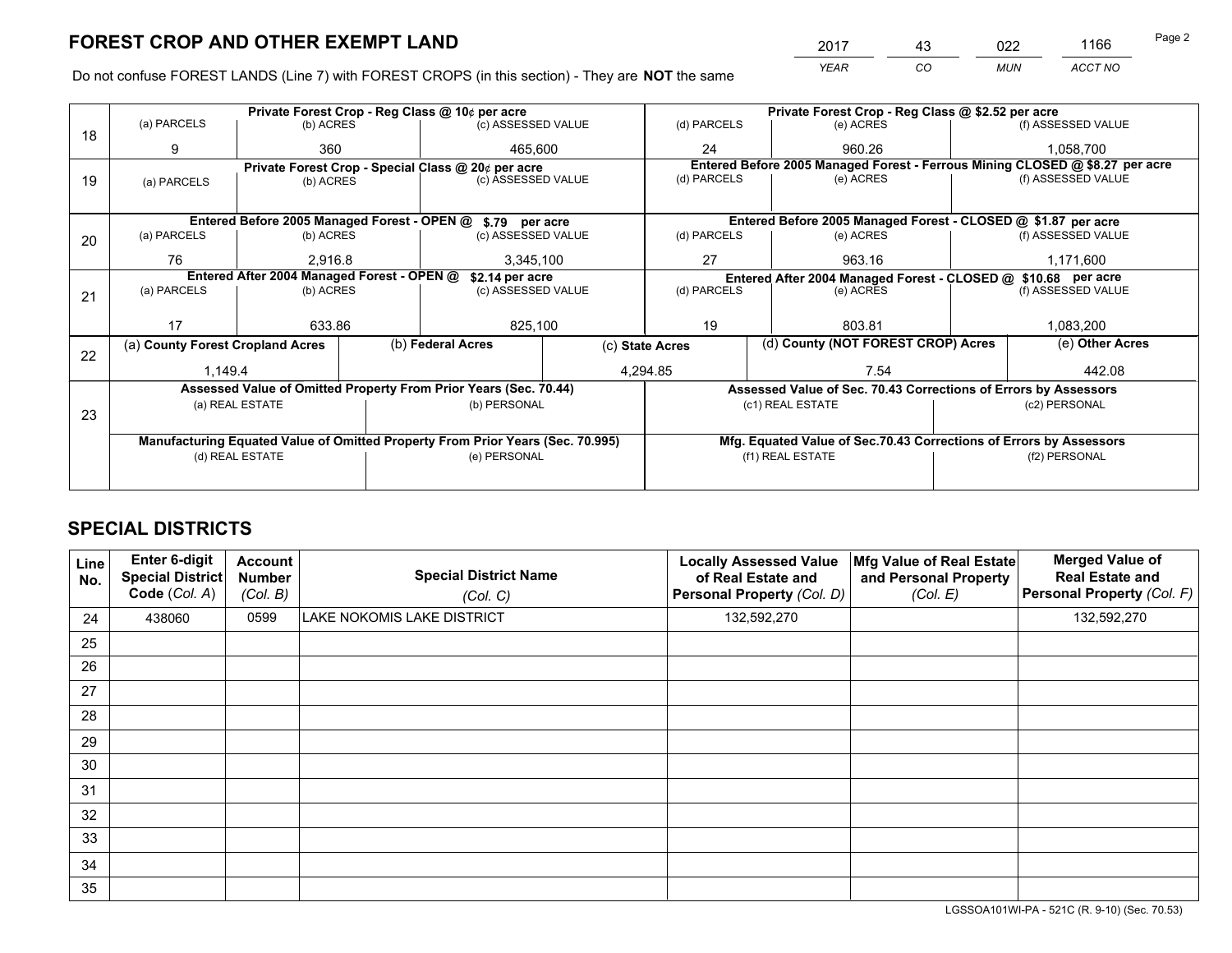|             |                                                          |                                             |                                                         | <b>YEAR</b>                                                                       | CO<br><b>MUN</b>                                              | ACCT NO                                                                        |
|-------------|----------------------------------------------------------|---------------------------------------------|---------------------------------------------------------|-----------------------------------------------------------------------------------|---------------------------------------------------------------|--------------------------------------------------------------------------------|
| Line<br>No. | Enter 6-digit<br><b>School District</b><br>Code (Col. A) | <b>Account</b><br><b>Number</b><br>(Col. B) | <b>School District Name</b><br>(Col. C)                 | <b>Locally Assessed Value</b><br>of Real Estate and<br>Personal Property (Col. D) | Mfg Value of Real Estate<br>and Personal Property<br>(Col. E) | <b>Merged Value of</b><br><b>Real Estate and</b><br>Personal Property (Col. F) |
|             | A. SCHOOL DISTRICTS (K-8 and K-12)                       |                                             |                                                         |                                                                                   |                                                               |                                                                                |
| 36          | 355754                                                   | 0208                                        | SCH D OF TOMAHAWK                                       | 216,744,580                                                                       |                                                               | 216,744,580                                                                    |
| 37          |                                                          |                                             |                                                         |                                                                                   |                                                               |                                                                                |
| 38          |                                                          |                                             |                                                         |                                                                                   |                                                               |                                                                                |
| 39          |                                                          |                                             |                                                         |                                                                                   |                                                               |                                                                                |
| 40          |                                                          |                                             |                                                         |                                                                                   |                                                               |                                                                                |
| 41          |                                                          |                                             |                                                         |                                                                                   |                                                               |                                                                                |
| 42          |                                                          |                                             |                                                         |                                                                                   |                                                               |                                                                                |
| 43          |                                                          |                                             |                                                         |                                                                                   |                                                               |                                                                                |
| 44<br>45    |                                                          |                                             |                                                         |                                                                                   |                                                               |                                                                                |
| 46          |                                                          |                                             |                                                         |                                                                                   |                                                               |                                                                                |
| 47          |                                                          |                                             |                                                         |                                                                                   |                                                               |                                                                                |
| 48          |                                                          |                                             |                                                         |                                                                                   |                                                               |                                                                                |
| 49          |                                                          |                                             |                                                         |                                                                                   |                                                               |                                                                                |
| 50          |                                                          |                                             | TOTAL ASSESSED VALUE OF SCHOOL DISTRICTS (K-8 and K-12) | 216,744,580                                                                       |                                                               | 216,744,580                                                                    |
|             | <b>B.</b><br><b>UNION HIGH SCHOOL DISTRICTS</b>          |                                             |                                                         |                                                                                   |                                                               |                                                                                |
| 51          |                                                          |                                             |                                                         |                                                                                   |                                                               |                                                                                |
| 52          |                                                          |                                             |                                                         |                                                                                   |                                                               |                                                                                |
| 53          |                                                          |                                             |                                                         |                                                                                   |                                                               |                                                                                |
| 54          |                                                          |                                             |                                                         |                                                                                   |                                                               |                                                                                |
| 55          |                                                          |                                             | TOTAL ASSESSED VALUE OF UNION HIGH SCHOOLS              |                                                                                   |                                                               |                                                                                |
|             | C.<br><b>TECHNICAL COLLEGE DISTRICTS</b>                 |                                             |                                                         |                                                                                   |                                                               |                                                                                |
| 56          | 001600                                                   | 0015                                        | NICOLET TECHNICAL COLLEGE<br><b>RHIN</b>                | 216,744,580                                                                       |                                                               | 216,744,580                                                                    |
| 57          |                                                          |                                             |                                                         |                                                                                   |                                                               |                                                                                |
| 58          |                                                          |                                             | TOTAL ASSESSED VALUE OF TECHNICAL COLLEGES              |                                                                                   |                                                               |                                                                                |
| 59          |                                                          |                                             |                                                         | 216,744,580                                                                       |                                                               | 216,744,580                                                                    |

43

022

 *I hereby certify, to the best of my knowledge and belief, this form is complete and correct.*

**SCHOOL DISTRICTS**

| Print name of preparer | Title                    |                | Date (MM/DD/CCYY) |
|------------------------|--------------------------|----------------|-------------------|
|                        |                          |                |                   |
| Signature of preparer  | Contact Telephone Number | E-mail address |                   |
|                        | $\sim$                   |                |                   |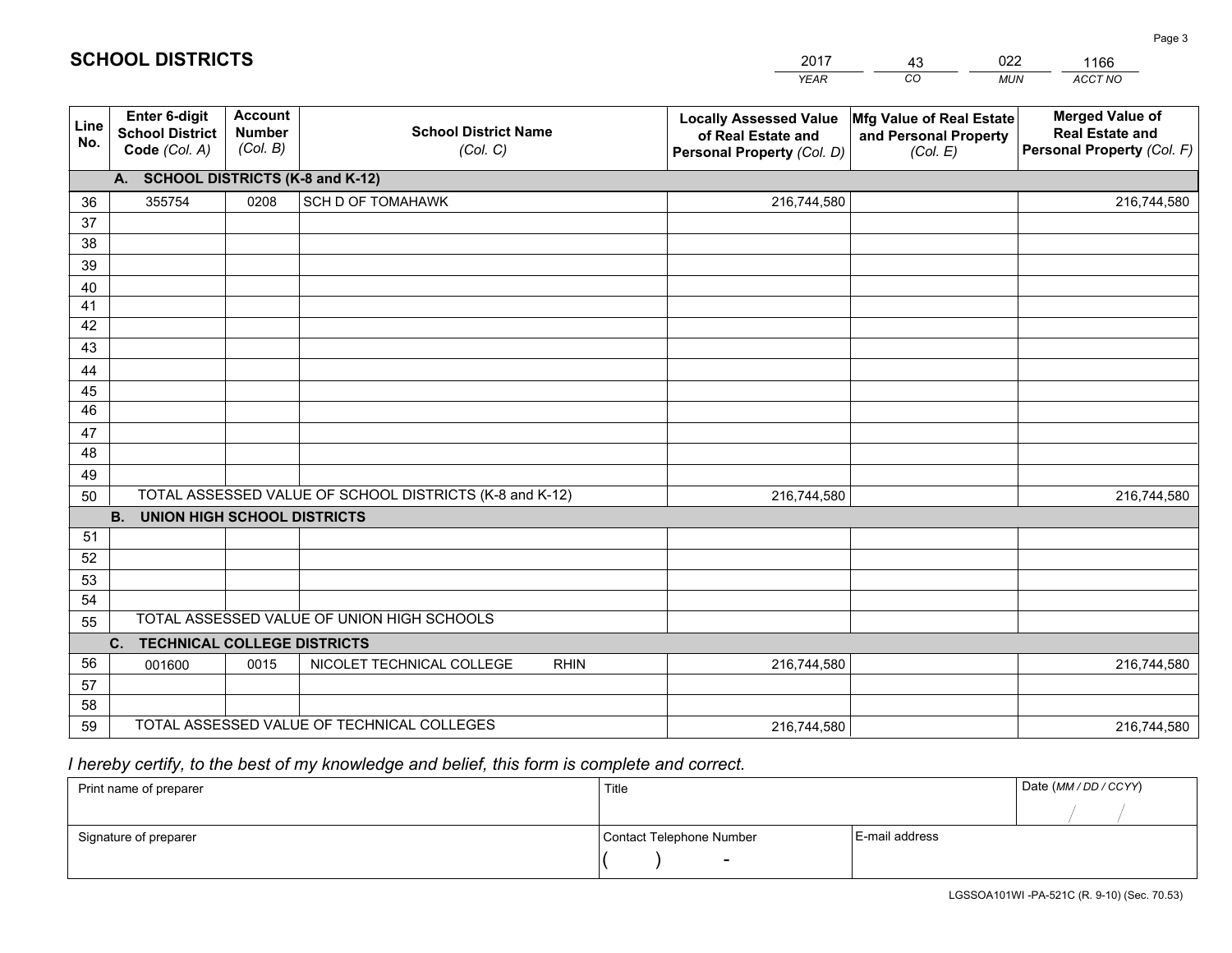### **HIGHLIGHTS**

- 1. Complete the Statement of Assessment after the Board of Review. Reflect any changes made there.
- 2. Use black ink to complete.
- 3. Line 16 must equal Line 50, Col D.
- 4. Line 55 must equal the total of K-8 schools listed on lines 36-49. Do not include K-12 schools in this comparision.
- 5. Line 59, Col. D must equal Line 16.
- 6. Special District, School District and Technical College District values must include both real estate and personal property. Examples of Special districts are: town sanitary districts, public inland lake protection and rehabilitation districts, and metropolitan sewerage districts.
- 7. DO NOT INCLUDE Manufacturing property values.DOR will print these values on the final SOA.
- 8. Accuracy of this form is very important. The values reported directly affect the equalized value DOR calculates for school and special districts.

#### **Page 1:**

 If not prefilled, enter the tax year,county and municipal code,municipal type, municipal name and county name on the top of form.

Check the Amended box, if filing an amended / corrected SOA.

 Report the parcel count, acres and assessed value of taxable general property, total parcel count, (real and personal), total acres, and values from final figures set by the Board of Review.

- A. Real Estate land and improvements (buildings, etc.) is reported on lines 1 8, total line 9.
- B. Personal Property is reported on lines 11 14, Column D, total line 15.
- C. To complete this report, use the computer produced summary of the assessment roll that shows these amounts.
- D. Use whole numbers only.
- E. Add each line across and each column down to verify entries.

## **Page 2:**

- A. Report Special Items (not subject to general property tax).
- 1. Private Forest Croplands and Managed Forest Lands are reported on lines 18,19, 20 and 21. Be sure to report assessed values **NOT** taxes.
- 2. You should have copies of the orders of entry, orders of withdrawal, etc., to update your assessment roll.
	- 3. Show hundredths of acres (e.g. 39.75).
- 4. Tax exempt lands are reported on line 22.
- 5. Omitted property and sec. 70.43, Wis. Stats., corrections of errors by assessor are reported on line 23. Report real estate and personal property separately. These should be for **prior years**, not something found on the current assessment roll after the board of review.
- B. Special District (Lines 24-35) Include the value of both real and personal property.

 The Department of Revenue (DOR) preprints much of the information regarding names and codes for schools, special districts,etc. If a district is not listed, enter the name and value only, DOR will enter the proper code.

## **Page 3 School Districts:**

Include the value of both real and personal property.

Report School District (regular, elementary, union high school, and technical college).

- 1. Regular (K-12) and Elementary (K-8) school values are reported on lines 36-49, total on line 50.
- 2. Union High School (UHS) (use only if elementary schools are listed on lines 36-49) are reported on lines 51-54. UHS total value (line 55) must equal to the total **elementary school** values reported on lines 36-49. Do notinclude K-12 schools in this comparison.
- 3. Technical College values are reported on lines 56-58, total on line 59.
- 4. Use the computer summary that shows these amounts to complete this report.

#### **This form is due the second Monday in June. File this report only after your Board of Review is complete.**

 *If you have questions: Return forms to:*

 Email: lgs@wisconsin.gov Wisconsin Department of RevenueCall:  $(608)$  266-2569 or  $(608)$  264-6892 Fax number: (608) 264-6887 PO Box 8971

Local Government Services Section 6-97 Madison WI 53708-8971

 $-9314$ TOMAHAWK, WI 54487 - 9314 9854 BUCKHORN ROAD 9854 BUCKHORN ROAD TOMAHAWK, WI 54487 WENDY SMITH<br>TOWN OF NOKOMIS TOWN OF NOKOMIS WENDY SMITH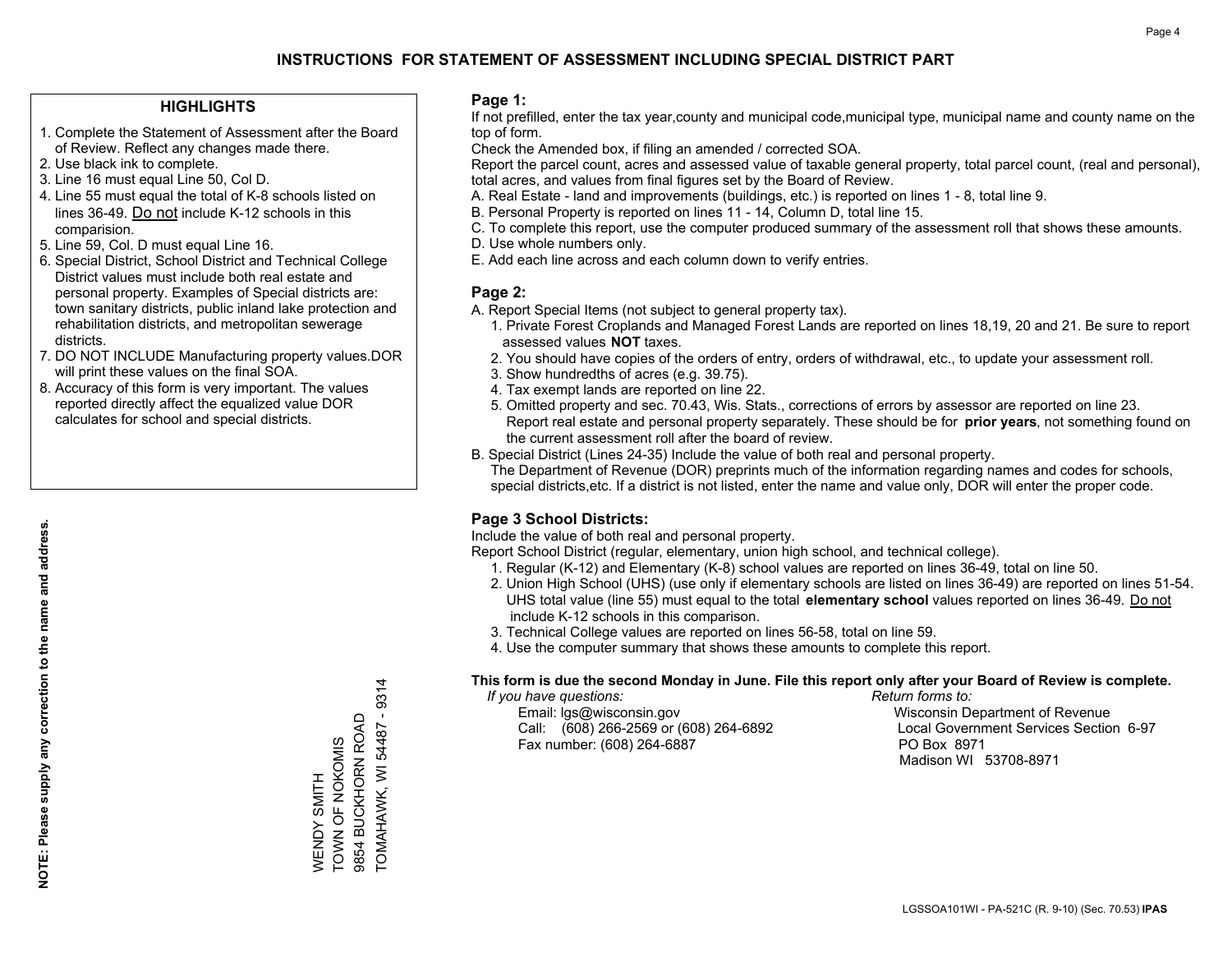## **STATEMENT OF ASSESSMENT FOR 2017**

|          | N24  | 1167    |
|----------|------|---------|
| $\cdots$ | MUN. | ACCT NO |

|                | <b>FOR</b><br><b>TOWN OF</b><br>Town - Village - City                                                                                                                                        | <b>OF</b> | PELICAN<br><b>Municipality Name</b> |                                                                     | <b>ONEIDA COUNTY</b><br><b>County Name</b> |                         |                                        | <b>WHEN COMPLETING THIS DOCUMENT</b><br>DO NOT WRITE OVER X's OR IN SHADED AREAS |
|----------------|----------------------------------------------------------------------------------------------------------------------------------------------------------------------------------------------|-----------|-------------------------------------|---------------------------------------------------------------------|--------------------------------------------|-------------------------|----------------------------------------|----------------------------------------------------------------------------------|
| Line<br>No.    | <b>REAL ESTATE</b><br>(See Lines 18 - 22 for<br>other Real Estate)                                                                                                                           |           |                                     | PARCEL COUNT<br>NO. OF ACRES<br>TOTAL LAND MPROVEMENTS NUMBERS ONLY |                                            | <b>VALUE OF</b><br>LAND | <b>VALUE OF</b><br><b>IMPROVEMENTS</b> | <b>TOTAL VALUE OF LAND</b><br>AND IMPROVEMENTS                                   |
|                |                                                                                                                                                                                              |           | Col. A                              | Col. B                                                              | Col. C                                     | Col. D                  | Col. E                                 | Col. F                                                                           |
| $\mathbf{1}$   | <b>RESIDENTIAL - Class 1</b>                                                                                                                                                                 |           | 2,247                               | 1,661                                                               | 4,241                                      | 95,542,800              | 165,003,500                            | 260,546,300                                                                      |
| $\overline{2}$ | <b>COMMERCIAL - Class 2</b>                                                                                                                                                                  |           | 117                                 | 77                                                                  | 393                                        | 6,108,100               | 12,463,600                             | 18,571,700                                                                       |
| 3              | <b>MANUFACTURING - Class 3</b>                                                                                                                                                               |           | 4                                   | 4                                                                   | 36                                         | 120,600                 | 711,000                                | 831,600                                                                          |
| $\overline{4}$ | <b>AGRICULTURAL - Class 4</b>                                                                                                                                                                |           | 27                                  |                                                                     | 352                                        | 45,300                  |                                        | 45,300                                                                           |
| 5              | UNDEVELOPED - Class 5                                                                                                                                                                        |           | 412                                 |                                                                     | 5,605                                      | 1,660,800               |                                        | 1,660,800                                                                        |
| 6              | AGRICULTURAL FOREST - Class 5m                                                                                                                                                               |           | 4                                   |                                                                     | 37                                         | 34,700                  |                                        | 34,700                                                                           |
| $\overline{7}$ | FOREST LANDS - Class 6                                                                                                                                                                       |           | 467                                 |                                                                     | 8,115                                      | 16,057,900              |                                        | 16,057,900                                                                       |
| 8              | OTHER - Class 7                                                                                                                                                                              |           | $\overline{2}$                      | $\overline{2}$                                                      | 3                                          | 15,000                  | 633,900                                | 648,900                                                                          |
| 9              | TOTAL - ALL COLUMNS                                                                                                                                                                          |           | 3,280                               | 1,744                                                               | 18,782                                     | 119,585,200             | 178,812,000                            | 298,397,200                                                                      |
| 10             | NUMBER OF PERSONAL PROPERTY ACCOUNTS IN ROLL                                                                                                                                                 |           |                                     |                                                                     | 149                                        | <b>LOCALLY ASSESSED</b> | <b>MANUFACTURING</b>                   | <b>MERGED</b>                                                                    |
| 11             | BOATS AND OTHER WATERCRAFT NOT EXEMPT - Code 1                                                                                                                                               |           |                                     |                                                                     |                                            | 23,800                  | $\Omega$                               | 23,800                                                                           |
| 12             | MACHINERY, TOOLS AND PATTERNS - Code 2                                                                                                                                                       |           |                                     |                                                                     |                                            | 8,973,000               | 105,800                                | 9,078,800                                                                        |
| 13             | FURNITURE, FIXTURES AND EQUIPMENT - Code 3                                                                                                                                                   |           |                                     |                                                                     |                                            | 865,000                 | 5,100                                  | 870,100                                                                          |
| 14             | ALL OTHER PERSONAL PROPERTY NOT EXEMPT - Codes 4A, 4B, 4C                                                                                                                                    |           | 1,321,500                           | 24,200                                                              | 1,345,700                                  |                         |                                        |                                                                                  |
| 15             | TOTAL OF PERSONAL PROPERTY NOT EXEMPT (Total of Lines 11-14)<br>11,183,300                                                                                                                   |           |                                     |                                                                     |                                            |                         | 135,100                                | 11,318,400                                                                       |
| 16             | AGGREGATE ASSESSED VALUE OF ALL PROPERTY SUBJECT TO THE GENERAL PROPERTY TAX (Total of Lines 9F and 15F)<br>MUST EQUAL TOTAL VALUE OF THE SCHOOL DISTRICTS (K-12 PLUS K-8) - Line 50, Col. F |           |                                     |                                                                     |                                            |                         | 309,715,600                            |                                                                                  |
| 17             | Name of Assessor<br>Telephone #<br><b>BOARD OF REVIEW</b><br>DATE OF FINAL ADJOURNMENT<br>SUMMITT ASSESSMENTS<br>(715) 275-4001<br>07/28/2017                                                |           |                                     |                                                                     |                                            |                         |                                        |                                                                                  |

REMARKS

The Assessment Ratio to be used in calculating the estimated Fair Market Value on tax bills for this tax district is 1.019229252<br>This ratio should be used to convert assessed values to "Calculate Equalized Values" in Step Commission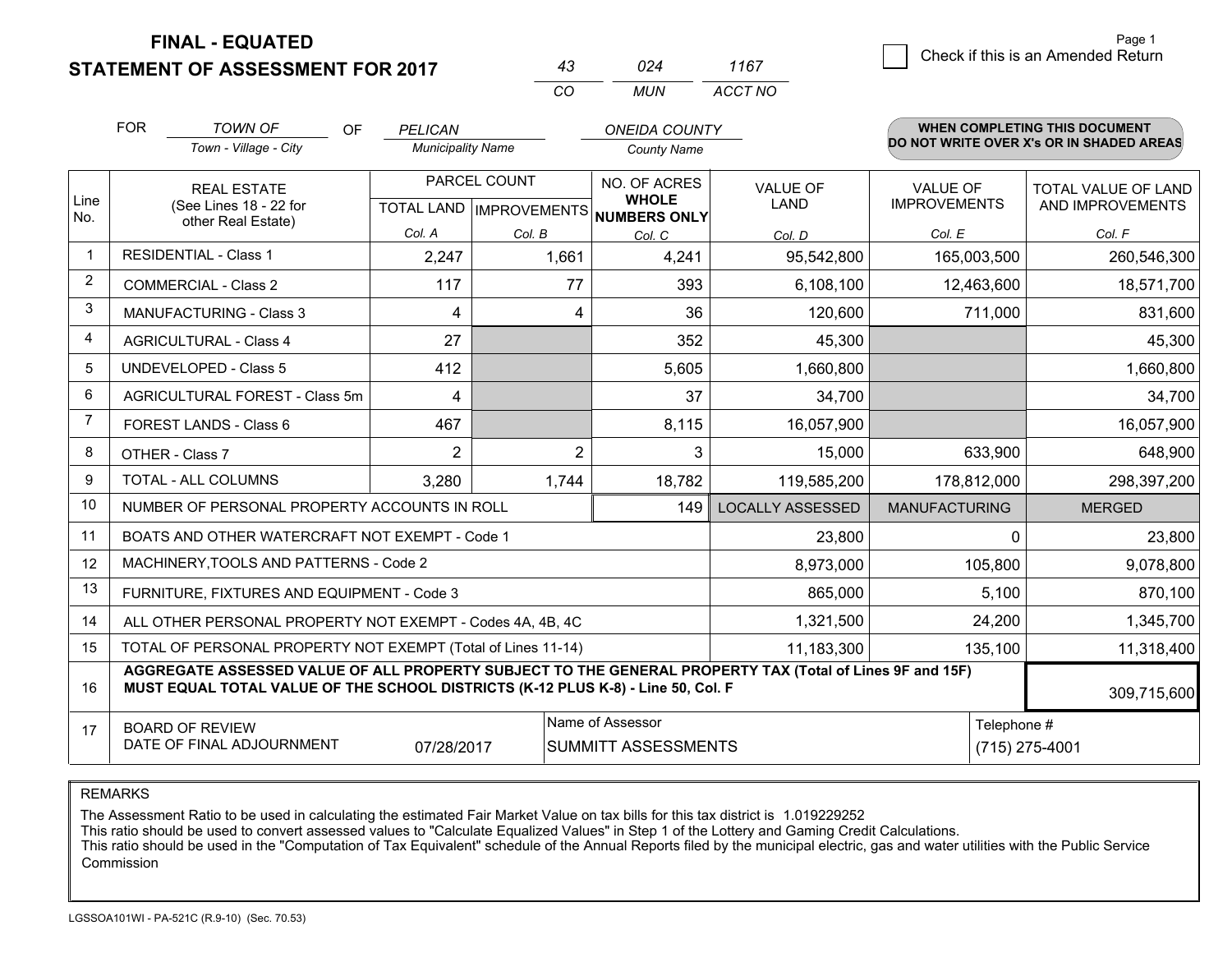*YEAR CO MUN ACCT NO* <sup>2017</sup> <sup>43</sup> <sup>024</sup> <sup>1167</sup>

Do not confuse FOREST LANDS (Line 7) with FOREST CROPS (in this section) - They are **NOT** the same

|    |                                                                                |                                 |  | Private Forest Crop - Reg Class @ 10¢ per acre                   |                 | Private Forest Crop - Reg Class @ \$2.52 per acre             |                                                                              |               |                    |  |
|----|--------------------------------------------------------------------------------|---------------------------------|--|------------------------------------------------------------------|-----------------|---------------------------------------------------------------|------------------------------------------------------------------------------|---------------|--------------------|--|
| 18 | (a) PARCELS                                                                    | (b) ACRES                       |  | (c) ASSESSED VALUE                                               |                 | (d) PARCELS                                                   | (e) ACRES                                                                    |               | (f) ASSESSED VALUE |  |
|    |                                                                                |                                 |  |                                                                  |                 |                                                               |                                                                              |               |                    |  |
|    |                                                                                |                                 |  | Private Forest Crop - Special Class @ 20¢ per acre               |                 |                                                               | Entered Before 2005 Managed Forest - Ferrous Mining CLOSED @ \$8.27 per acre |               |                    |  |
| 19 | (a) PARCELS                                                                    | (b) ACRES                       |  | (c) ASSESSED VALUE                                               |                 | (d) PARCELS                                                   | (e) ACRES                                                                    |               | (f) ASSESSED VALUE |  |
|    |                                                                                |                                 |  |                                                                  |                 |                                                               |                                                                              |               |                    |  |
|    |                                                                                |                                 |  | Entered Before 2005 Managed Forest - OPEN @ \$.79 per acre       |                 |                                                               | Entered Before 2005 Managed Forest - CLOSED @ \$1.87 per acre                |               |                    |  |
| 20 | (a) PARCELS                                                                    | (b) ACRES                       |  | (c) ASSESSED VALUE                                               |                 | (d) PARCELS                                                   | (e) ACRES                                                                    |               | (f) ASSESSED VALUE |  |
|    | 124                                                                            | 4.864.68                        |  | 5,624,300                                                        |                 | 88<br>2.914.35                                                |                                                                              | 5,040,600     |                    |  |
|    | Entered After 2004 Managed Forest - OPEN @                                     |                                 |  | \$2.14 per acre                                                  |                 | Entered After 2004 Managed Forest - CLOSED @ \$10.68 per acre |                                                                              |               |                    |  |
| 21 | (a) PARCELS                                                                    | (b) ACRES                       |  | (c) ASSESSED VALUE                                               | (d) PARCELS     |                                                               | (e) ACRES                                                                    |               | (f) ASSESSED VALUE |  |
|    |                                                                                |                                 |  |                                                                  |                 |                                                               |                                                                              |               |                    |  |
|    | g                                                                              | 308.55                          |  | 779,100                                                          |                 | 40                                                            | 1.072.33                                                                     |               | 2,102,700          |  |
| 22 | (a) County Forest Cropland Acres                                               |                                 |  | (b) Federal Acres                                                | (c) State Acres |                                                               | (d) County (NOT FOREST CROP) Acres                                           |               | (e) Other Acres    |  |
|    | 156.5                                                                          |                                 |  | 918.28<br>40                                                     |                 | 105.84                                                        |                                                                              |               | 695.95             |  |
|    |                                                                                |                                 |  | Assessed Value of Omitted Property From Prior Years (Sec. 70.44) |                 |                                                               | Assessed Value of Sec. 70.43 Corrections of Errors by Assessors              |               |                    |  |
| 23 |                                                                                | (a) REAL ESTATE                 |  | (b) PERSONAL                                                     |                 |                                                               | (c1) REAL ESTATE                                                             |               | (c2) PERSONAL      |  |
|    |                                                                                |                                 |  |                                                                  |                 |                                                               |                                                                              |               |                    |  |
|    | Manufacturing Equated Value of Omitted Property From Prior Years (Sec. 70.995) |                                 |  |                                                                  |                 |                                                               | Mfg. Equated Value of Sec.70.43 Corrections of Errors by Assessors           |               |                    |  |
|    |                                                                                | (d) REAL ESTATE<br>(e) PERSONAL |  |                                                                  |                 | (f1) REAL ESTATE                                              |                                                                              | (f2) PERSONAL |                    |  |
|    |                                                                                |                                 |  |                                                                  |                 |                                                               |                                                                              |               |                    |  |

## **SPECIAL DISTRICTS**

| Line<br>No. | Enter 6-digit<br><b>Special District</b> | <b>Account</b><br><b>Number</b> | <b>Special District Name</b> | <b>Locally Assessed Value</b><br>of Real Estate and | Mfg Value of Real Estate<br>and Personal Property | <b>Merged Value of</b><br><b>Real Estate and</b> |
|-------------|------------------------------------------|---------------------------------|------------------------------|-----------------------------------------------------|---------------------------------------------------|--------------------------------------------------|
|             | Code (Col. A)                            | (Col. B)                        | (Col. C)                     | Personal Property (Col. D)                          | (Col. E)                                          | Personal Property (Col. F)                       |
| 24          |                                          |                                 |                              |                                                     |                                                   |                                                  |
| 25          |                                          |                                 |                              |                                                     |                                                   |                                                  |
| 26          |                                          |                                 |                              |                                                     |                                                   |                                                  |
| 27          |                                          |                                 |                              |                                                     |                                                   |                                                  |
| 28          |                                          |                                 |                              |                                                     |                                                   |                                                  |
| 29          |                                          |                                 |                              |                                                     |                                                   |                                                  |
| 30          |                                          |                                 |                              |                                                     |                                                   |                                                  |
| 31          |                                          |                                 |                              |                                                     |                                                   |                                                  |
| 32          |                                          |                                 |                              |                                                     |                                                   |                                                  |
| 33          |                                          |                                 |                              |                                                     |                                                   |                                                  |
| 34          |                                          |                                 |                              |                                                     |                                                   |                                                  |
| 35          |                                          |                                 |                              |                                                     |                                                   |                                                  |

LGSSOA101WI-PA - 521C (R. 9-10) (Sec. 70.53)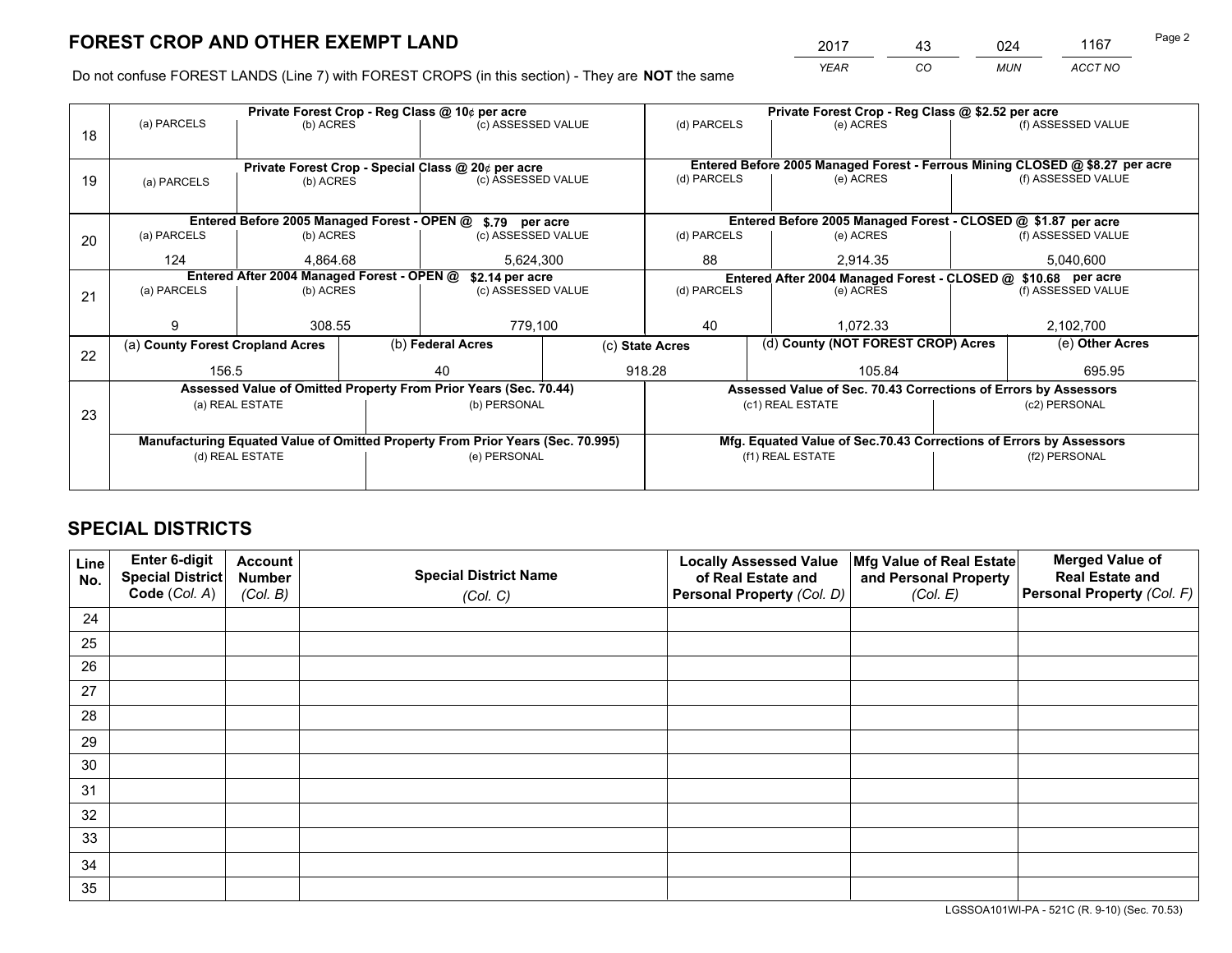|             |                                                          |                                             |                                                         | <b>YEAR</b>                                                                       | CO<br><b>MUN</b>                                              | ACCT NO                                                                        |
|-------------|----------------------------------------------------------|---------------------------------------------|---------------------------------------------------------|-----------------------------------------------------------------------------------|---------------------------------------------------------------|--------------------------------------------------------------------------------|
| Line<br>No. | Enter 6-digit<br><b>School District</b><br>Code (Col. A) | <b>Account</b><br><b>Number</b><br>(Col. B) | <b>School District Name</b><br>(Col. C)                 | <b>Locally Assessed Value</b><br>of Real Estate and<br>Personal Property (Col. D) | Mfg Value of Real Estate<br>and Personal Property<br>(Col. E) | <b>Merged Value of</b><br><b>Real Estate and</b><br>Personal Property (Col. F) |
|             | A. SCHOOL DISTRICTS (K-8 and K-12)                       |                                             |                                                         |                                                                                   |                                                               |                                                                                |
| 36          | 434781                                                   | 0262                                        | SCH D OF RHINELANDER                                    | 308,748,900                                                                       | 966,700                                                       | 309,715,600                                                                    |
| 37          |                                                          |                                             |                                                         |                                                                                   |                                                               |                                                                                |
| 38          |                                                          |                                             |                                                         |                                                                                   |                                                               |                                                                                |
| 39          |                                                          |                                             |                                                         |                                                                                   |                                                               |                                                                                |
| 40          |                                                          |                                             |                                                         |                                                                                   |                                                               |                                                                                |
| 41<br>42    |                                                          |                                             |                                                         |                                                                                   |                                                               |                                                                                |
| 43          |                                                          |                                             |                                                         |                                                                                   |                                                               |                                                                                |
| 44          |                                                          |                                             |                                                         |                                                                                   |                                                               |                                                                                |
| 45          |                                                          |                                             |                                                         |                                                                                   |                                                               |                                                                                |
| 46          |                                                          |                                             |                                                         |                                                                                   |                                                               |                                                                                |
| 47          |                                                          |                                             |                                                         |                                                                                   |                                                               |                                                                                |
| 48          |                                                          |                                             |                                                         |                                                                                   |                                                               |                                                                                |
| 49          |                                                          |                                             |                                                         |                                                                                   |                                                               |                                                                                |
| 50          |                                                          |                                             | TOTAL ASSESSED VALUE OF SCHOOL DISTRICTS (K-8 and K-12) | 308,748,900                                                                       | 966,700                                                       | 309,715,600                                                                    |
|             | <b>B.</b><br><b>UNION HIGH SCHOOL DISTRICTS</b>          |                                             |                                                         |                                                                                   |                                                               |                                                                                |
| 51          |                                                          |                                             |                                                         |                                                                                   |                                                               |                                                                                |
| 52          |                                                          |                                             |                                                         |                                                                                   |                                                               |                                                                                |
| 53<br>54    |                                                          |                                             |                                                         |                                                                                   |                                                               |                                                                                |
| 55          |                                                          |                                             | TOTAL ASSESSED VALUE OF UNION HIGH SCHOOLS              |                                                                                   |                                                               |                                                                                |
|             | C.<br><b>TECHNICAL COLLEGE DISTRICTS</b>                 |                                             |                                                         |                                                                                   |                                                               |                                                                                |
| 56          | 001600                                                   | 0015                                        | NICOLET TECHNICAL COLLEGE<br><b>RHIN</b>                | 308,748,900                                                                       | 966,700                                                       | 309,715,600                                                                    |
| 57          |                                                          |                                             |                                                         |                                                                                   |                                                               |                                                                                |
| 58          |                                                          |                                             |                                                         |                                                                                   |                                                               |                                                                                |
| 59          |                                                          |                                             | TOTAL ASSESSED VALUE OF TECHNICAL COLLEGES              | 308,748,900                                                                       | 966,700                                                       | 309,715,600                                                                    |

43

024

 *I hereby certify, to the best of my knowledge and belief, this form is complete and correct.*

**SCHOOL DISTRICTS**

| Print name of preparer | Title                    |                | Date (MM/DD/CCYY) |
|------------------------|--------------------------|----------------|-------------------|
|                        |                          |                |                   |
| Signature of preparer  | Contact Telephone Number | E-mail address |                   |
|                        | $\overline{\phantom{a}}$ |                |                   |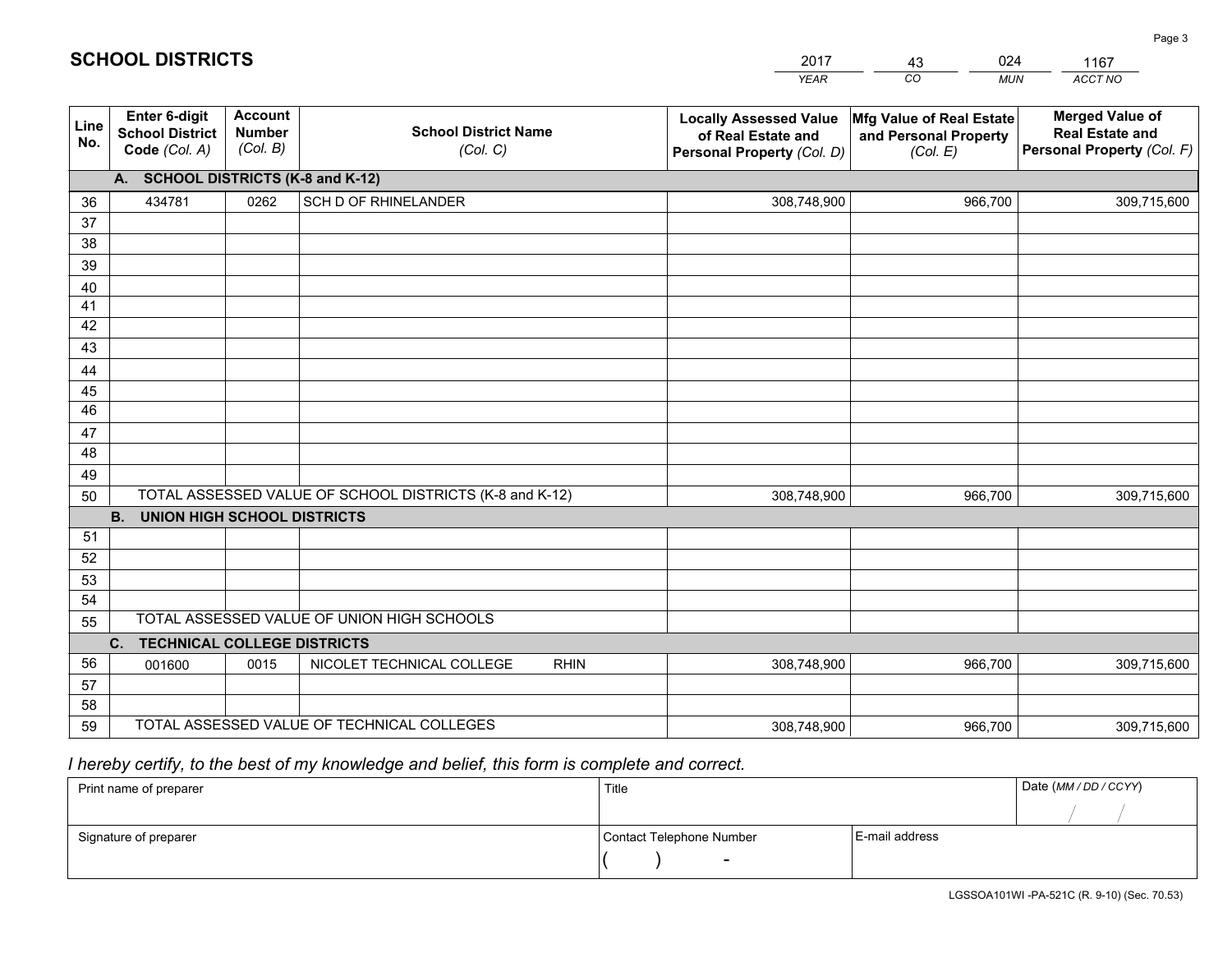### **HIGHLIGHTS**

- 1. Complete the Statement of Assessment after the Board of Review. Reflect any changes made there.
- 2. Use black ink to complete.
- 3. Line 16 must equal Line 50, Col D.
- 4. Line 55 must equal the total of K-8 schools listed on lines 36-49. Do not include K-12 schools in this comparision.
- 5. Line 59, Col. D must equal Line 16.
- 6. Special District, School District and Technical College District values must include both real estate and personal property. Examples of Special districts are: town sanitary districts, public inland lake protection and rehabilitation districts, and metropolitan sewerage districts.
- 7. DO NOT INCLUDE Manufacturing property values.DOR will print these values on the final SOA.

KENNETH GARDNER TOWN OF PELICAN 5019 LASSIG RD

KENNETH GARDNER<br>TOWN OF PELICAN

5019 LASSIG RD

RHINELANDER, WI 54501 - 9207

RHINELANDER, WI 54501 - 9207

 8. Accuracy of this form is very important. The values reported directly affect the equalized value DOR calculates for school and special districts.

#### **Page 1:**

 If not prefilled, enter the tax year,county and municipal code,municipal type, municipal name and county name on the top of form.

Check the Amended box, if filing an amended / corrected SOA.

 Report the parcel count, acres and assessed value of taxable general property, total parcel count, (real and personal), total acres, and values from final figures set by the Board of Review.

- A. Real Estate land and improvements (buildings, etc.) is reported on lines 1 8, total line 9.
- B. Personal Property is reported on lines 11 14, Column D, total line 15.
- C. To complete this report, use the computer produced summary of the assessment roll that shows these amounts.
- D. Use whole numbers only.
- E. Add each line across and each column down to verify entries.

#### **Page 2:**

- A. Report Special Items (not subject to general property tax).
- 1. Private Forest Croplands and Managed Forest Lands are reported on lines 18,19, 20 and 21. Be sure to report assessed values **NOT** taxes.
- 2. You should have copies of the orders of entry, orders of withdrawal, etc., to update your assessment roll.
	- 3. Show hundredths of acres (e.g. 39.75).
- 4. Tax exempt lands are reported on line 22.
- 5. Omitted property and sec. 70.43, Wis. Stats., corrections of errors by assessor are reported on line 23. Report real estate and personal property separately. These should be for **prior years**, not something found on the current assessment roll after the board of review.
- B. Special District (Lines 24-35) Include the value of both real and personal property.
- The Department of Revenue (DOR) preprints much of the information regarding names and codes for schools, special districts,etc. If a district is not listed, enter the name and value only, DOR will enter the proper code.

## **Page 3 School Districts:**

Include the value of both real and personal property.

Report School District (regular, elementary, union high school, and technical college).

- 1. Regular (K-12) and Elementary (K-8) school values are reported on lines 36-49, total on line 50.
- 2. Union High School (UHS) (use only if elementary schools are listed on lines 36-49) are reported on lines 51-54. UHS total value (line 55) must equal to the total **elementary school** values reported on lines 36-49. Do notinclude K-12 schools in this comparison.
- 3. Technical College values are reported on lines 56-58, total on line 59.
- 4. Use the computer summary that shows these amounts to complete this report.

#### **This form is due the second Monday in June. File this report only after your Board of Review is complete.**

 *If you have questions: Return forms to:*

 Email: lgs@wisconsin.gov Wisconsin Department of RevenueCall:  $(608)$  266-2569 or  $(608)$  264-6892 Fax number: (608) 264-6887 PO Box 8971

Local Government Services Section 6-97 Madison WI 53708-8971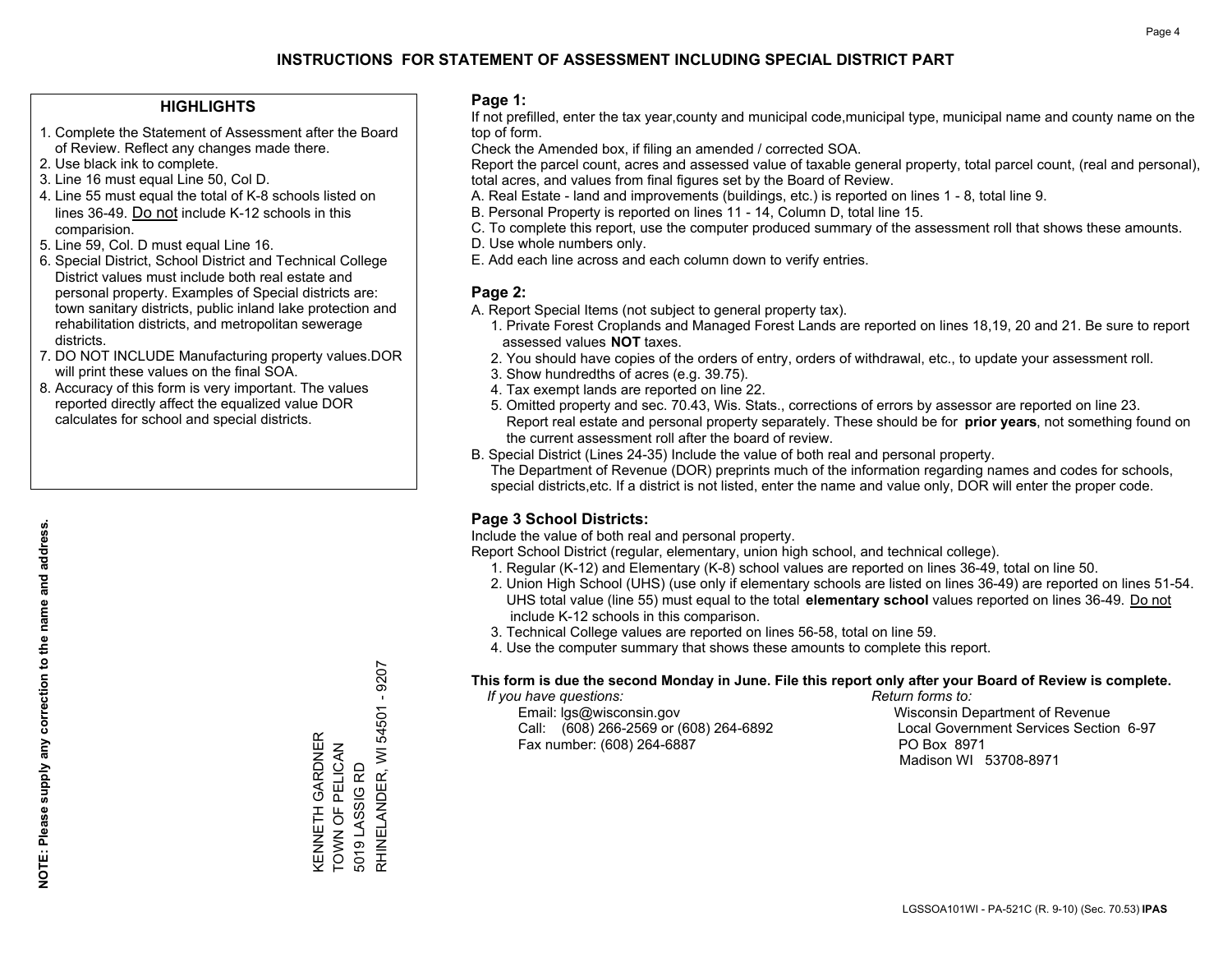## **STATEMENT OF ASSESSMENT FOR 2017**

|    | 026 | 1168    |
|----|-----|---------|
| ΓO | MUN | ACCT NO |

|                | <b>FOR</b>                                                                                                                                                                                   | <b>TOWN OF</b><br>OF<br>Town - Village - City  | PIEHL<br><b>Municipality Name</b> |              | <b>ONEIDA COUNTY</b><br><b>County Name</b>      |                         |                               | <b>WHEN COMPLETING THIS DOCUMENT</b><br>DO NOT WRITE OVER X's OR IN SHADED AREAS |
|----------------|----------------------------------------------------------------------------------------------------------------------------------------------------------------------------------------------|------------------------------------------------|-----------------------------------|--------------|-------------------------------------------------|-------------------------|-------------------------------|----------------------------------------------------------------------------------|
| Line           |                                                                                                                                                                                              | <b>REAL ESTATE</b>                             |                                   | PARCEL COUNT | NO. OF ACRES<br><b>VALUE OF</b><br><b>WHOLE</b> |                         | <b>VALUE OF</b>               | TOTAL VALUE OF LAND                                                              |
| No.            |                                                                                                                                                                                              | (See Lines 18 - 22 for<br>other Real Estate)   | Col. A                            | Col. B       | TOTAL LAND IMPROVEMENTS NUMBERS ONLY<br>Col. C  | <b>LAND</b><br>Col. D   | <b>IMPROVEMENTS</b><br>Col. E | AND IMPROVEMENTS<br>Col. F                                                       |
| -1             |                                                                                                                                                                                              | <b>RESIDENTIAL - Class 1</b>                   | 123                               | 106          | 227                                             | 3,247,400               | 6,769,700                     | 10,017,100                                                                       |
| 2              |                                                                                                                                                                                              | <b>COMMERCIAL - Class 2</b>                    | $\overline{7}$                    | 4            | 18                                              | 88,300                  | 122,400                       | 210,700                                                                          |
| 3              |                                                                                                                                                                                              | <b>MANUFACTURING - Class 3</b>                 | $\Omega$                          | $\Omega$     | $\Omega$                                        | 0                       | $\Omega$                      | $\Omega$                                                                         |
| 4              |                                                                                                                                                                                              | <b>AGRICULTURAL - Class 4</b>                  | $\Omega$                          |              | $\mathbf{0}$                                    | 0                       |                               | $\Omega$                                                                         |
| 5              |                                                                                                                                                                                              | UNDEVELOPED - Class 5                          | 91                                |              | 1,609                                           | 677,500                 |                               | 677,500                                                                          |
| 6              | AGRICULTURAL FOREST - Class 5m                                                                                                                                                               |                                                | $\Omega$                          |              | $\Omega$                                        | 0                       |                               | $\Omega$                                                                         |
| $\overline{7}$ |                                                                                                                                                                                              | FOREST LANDS - Class 6                         | 145                               |              | 2,788                                           | 5,144,500               |                               | 5,144,500                                                                        |
| 8              |                                                                                                                                                                                              | OTHER - Class 7                                | $\Omega$                          | $\Omega$     | $\Omega$                                        | 0                       | $\Omega$                      | <sup>n</sup>                                                                     |
| 9              |                                                                                                                                                                                              | TOTAL - ALL COLUMNS                            | 366                               | 110          | 4,642                                           | 9,157,700               | 6,892,100                     | 16,049,800                                                                       |
| 10             |                                                                                                                                                                                              | NUMBER OF PERSONAL PROPERTY ACCOUNTS IN ROLL   |                                   |              | 9                                               | <b>LOCALLY ASSESSED</b> | <b>MANUFACTURING</b>          | <b>MERGED</b>                                                                    |
| 11             |                                                                                                                                                                                              | BOATS AND OTHER WATERCRAFT NOT EXEMPT - Code 1 |                                   |              |                                                 | $\Omega$                | $\Omega$                      | $\Omega$                                                                         |
| 12             |                                                                                                                                                                                              | MACHINERY, TOOLS AND PATTERNS - Code 2         |                                   |              |                                                 | 1,400                   | 0                             | 1,400                                                                            |
| 13             |                                                                                                                                                                                              | FURNITURE, FIXTURES AND EQUIPMENT - Code 3     |                                   |              |                                                 | 1,000                   | $\mathbf 0$                   | 1,000                                                                            |
| 14             | 72,100<br>ALL OTHER PERSONAL PROPERTY NOT EXEMPT - Codes 4A, 4B, 4C                                                                                                                          |                                                |                                   |              |                                                 |                         |                               | 72,100                                                                           |
| 15             | TOTAL OF PERSONAL PROPERTY NOT EXEMPT (Total of Lines 11-14)<br>74,500                                                                                                                       |                                                |                                   |              |                                                 |                         | 0                             | 74,500                                                                           |
| 16             | AGGREGATE ASSESSED VALUE OF ALL PROPERTY SUBJECT TO THE GENERAL PROPERTY TAX (Total of Lines 9F and 15F)<br>MUST EQUAL TOTAL VALUE OF THE SCHOOL DISTRICTS (K-12 PLUS K-8) - Line 50, Col. F |                                                |                                   |              |                                                 |                         | 16,124,300                    |                                                                                  |
| 17             | Name of Assessor<br><b>BOARD OF REVIEW</b><br>DATE OF FINAL ADJOURNMENT<br>07/20/2017<br>PETERSON APPRAISAL                                                                                  |                                                |                                   |              |                                                 | Telephone #             | (715) 369-2952                |                                                                                  |

REMARKS

The Assessment Ratio to be used in calculating the estimated Fair Market Value on tax bills for this tax district is 1.017999646

This ratio should be used to convert assessed values to "Calculate Equalized Values" in Step 1 of the Lottery and Gaming Credit Calculations.<br>This ratio should be used in the "Computation of Tax Equivalent" schedule of the Commission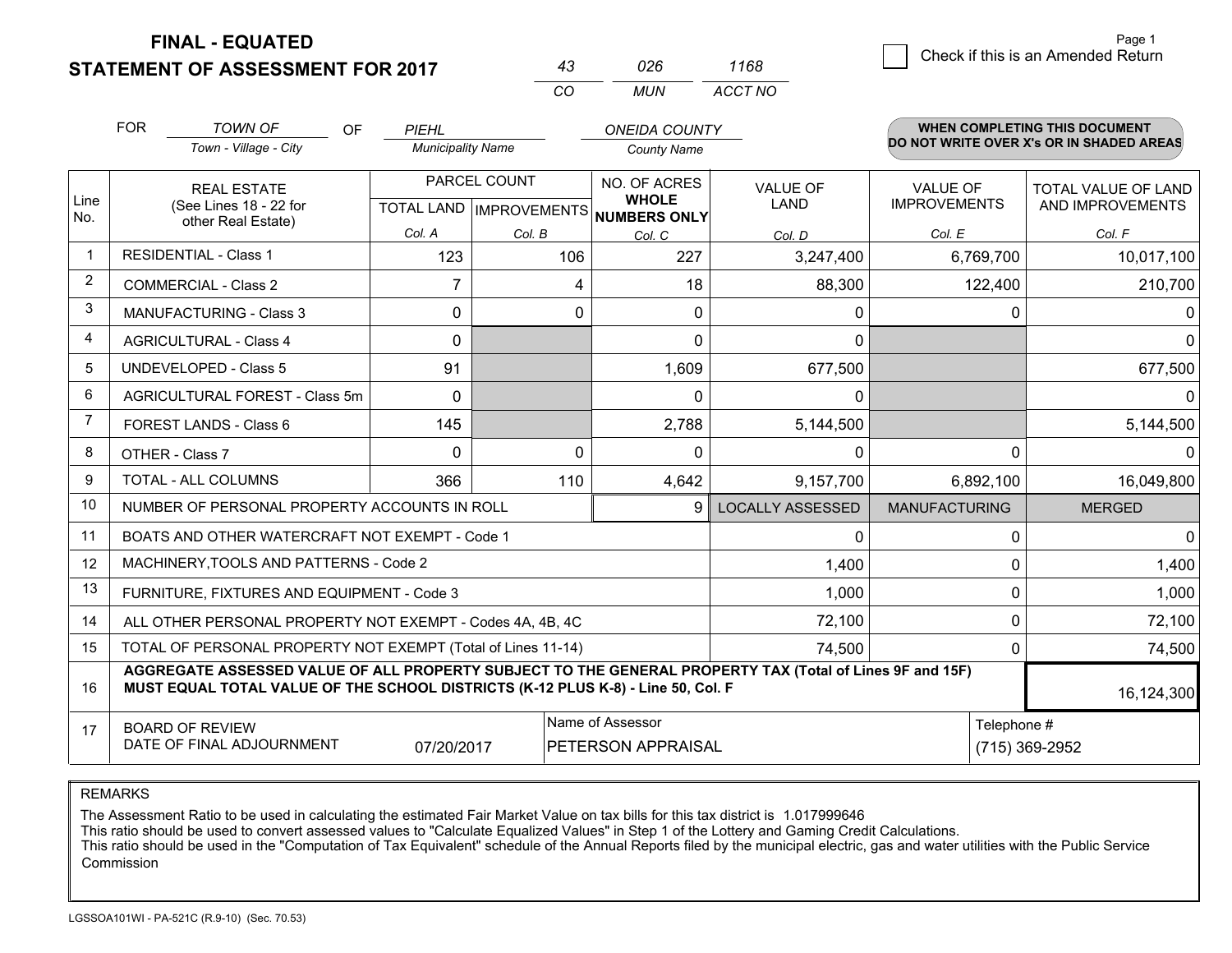*YEAR CO MUN ACCT NO* <sup>2017</sup> <sup>43</sup> <sup>026</sup> <sup>1168</sup>

Do not confuse FOREST LANDS (Line 7) with FOREST CROPS (in this section) - They are **NOT** the same

|    |                                                                                |                                            |  | Private Forest Crop - Reg Class @ 10¢ per acre                   |             | Private Forest Crop - Reg Class @ \$2.52 per acre |                                                                              |  |                    |  |
|----|--------------------------------------------------------------------------------|--------------------------------------------|--|------------------------------------------------------------------|-------------|---------------------------------------------------|------------------------------------------------------------------------------|--|--------------------|--|
| 18 | (a) PARCELS                                                                    | (b) ACRES                                  |  | (c) ASSESSED VALUE                                               |             | (d) PARCELS                                       | (e) ACRES                                                                    |  | (f) ASSESSED VALUE |  |
|    |                                                                                |                                            |  |                                                                  |             |                                                   |                                                                              |  |                    |  |
|    |                                                                                |                                            |  | Private Forest Crop - Special Class @ 20¢ per acre               |             |                                                   | Entered Before 2005 Managed Forest - Ferrous Mining CLOSED @ \$8.27 per acre |  |                    |  |
| 19 | (a) PARCELS                                                                    | (b) ACRES                                  |  | (c) ASSESSED VALUE                                               |             | (d) PARCELS                                       | (e) ACRES                                                                    |  | (f) ASSESSED VALUE |  |
|    |                                                                                |                                            |  |                                                                  |             |                                                   |                                                                              |  |                    |  |
|    |                                                                                |                                            |  | Entered Before 2005 Managed Forest - OPEN @ \$.79 per acre       |             |                                                   | Entered Before 2005 Managed Forest - CLOSED @ \$1.87 per acre                |  |                    |  |
| 20 | (a) PARCELS                                                                    | (b) ACRES                                  |  | (c) ASSESSED VALUE                                               |             | (d) PARCELS                                       | (e) ACRES                                                                    |  | (f) ASSESSED VALUE |  |
|    | 350                                                                            | 14.047.85                                  |  | 18,794,700                                                       |             | 19                                                | 726.84                                                                       |  | 1,145,800          |  |
|    |                                                                                | Entered After 2004 Managed Forest - OPEN @ |  | \$2.14 per acre                                                  |             |                                                   | Entered After 2004 Managed Forest - CLOSED @ \$10.68 per acre                |  |                    |  |
| 21 | (a) PARCELS                                                                    | (b) ACRES                                  |  | (c) ASSESSED VALUE                                               | (d) PARCELS |                                                   | (e) ACRES                                                                    |  | (f) ASSESSED VALUE |  |
|    |                                                                                |                                            |  |                                                                  |             |                                                   |                                                                              |  |                    |  |
|    |                                                                                | 31.7                                       |  | 57,600                                                           |             | 158<br>4                                          |                                                                              |  | 359,800            |  |
| 22 | (a) County Forest Cropland Acres                                               |                                            |  | (b) Federal Acres                                                |             | (c) State Acres                                   | (d) County (NOT FOREST CROP) Acres                                           |  | (e) Other Acres    |  |
|    |                                                                                |                                            |  |                                                                  | 3,405.62    |                                                   |                                                                              |  | 54.43              |  |
|    |                                                                                |                                            |  | Assessed Value of Omitted Property From Prior Years (Sec. 70.44) |             |                                                   | Assessed Value of Sec. 70.43 Corrections of Errors by Assessors              |  |                    |  |
| 23 |                                                                                | (a) REAL ESTATE                            |  | (b) PERSONAL                                                     |             |                                                   | (c1) REAL ESTATE                                                             |  | (c2) PERSONAL      |  |
|    |                                                                                |                                            |  |                                                                  |             |                                                   |                                                                              |  |                    |  |
|    | Manufacturing Equated Value of Omitted Property From Prior Years (Sec. 70.995) |                                            |  |                                                                  |             |                                                   | Mfg. Equated Value of Sec.70.43 Corrections of Errors by Assessors           |  |                    |  |
|    |                                                                                | (d) REAL ESTATE                            |  | (e) PERSONAL                                                     |             | (f1) REAL ESTATE                                  |                                                                              |  | (f2) PERSONAL      |  |
|    |                                                                                |                                            |  |                                                                  |             |                                                   |                                                                              |  |                    |  |

## **SPECIAL DISTRICTS**

| Line<br>No. | Enter 6-digit<br>Special District<br>Code (Col. A) | <b>Account</b><br><b>Number</b> | <b>Special District Name</b> | <b>Locally Assessed Value</b><br>of Real Estate and | Mfg Value of Real Estate<br>and Personal Property | <b>Merged Value of</b><br><b>Real Estate and</b><br>Personal Property (Col. F) |
|-------------|----------------------------------------------------|---------------------------------|------------------------------|-----------------------------------------------------|---------------------------------------------------|--------------------------------------------------------------------------------|
|             |                                                    | (Col. B)                        | (Col. C)                     | Personal Property (Col. D)                          | (Col. E)                                          |                                                                                |
| 24          |                                                    |                                 |                              |                                                     |                                                   |                                                                                |
| 25          |                                                    |                                 |                              |                                                     |                                                   |                                                                                |
| 26          |                                                    |                                 |                              |                                                     |                                                   |                                                                                |
| 27          |                                                    |                                 |                              |                                                     |                                                   |                                                                                |
| 28          |                                                    |                                 |                              |                                                     |                                                   |                                                                                |
| 29          |                                                    |                                 |                              |                                                     |                                                   |                                                                                |
| 30          |                                                    |                                 |                              |                                                     |                                                   |                                                                                |
| 31          |                                                    |                                 |                              |                                                     |                                                   |                                                                                |
| 32          |                                                    |                                 |                              |                                                     |                                                   |                                                                                |
| 33          |                                                    |                                 |                              |                                                     |                                                   |                                                                                |
| 34          |                                                    |                                 |                              |                                                     |                                                   |                                                                                |
| 35          |                                                    |                                 |                              |                                                     |                                                   |                                                                                |

LGSSOA101WI-PA - 521C (R. 9-10) (Sec. 70.53)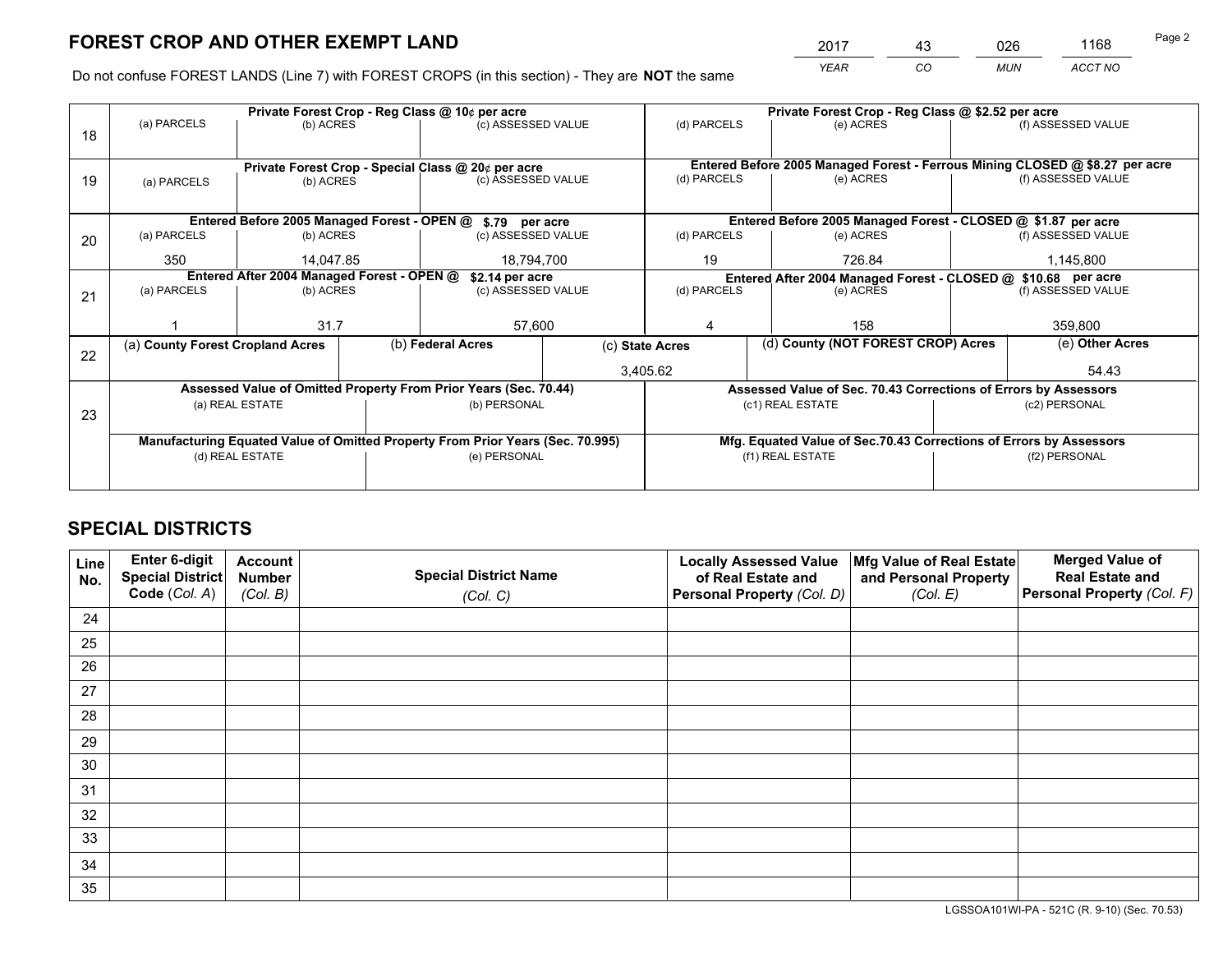|             |                                                          |                                             |                                                         | <b>YEAR</b>                                                                       | CO<br><b>MUN</b>                                              | ACCT NO                                                                        |
|-------------|----------------------------------------------------------|---------------------------------------------|---------------------------------------------------------|-----------------------------------------------------------------------------------|---------------------------------------------------------------|--------------------------------------------------------------------------------|
| Line<br>No. | Enter 6-digit<br><b>School District</b><br>Code (Col. A) | <b>Account</b><br><b>Number</b><br>(Col. B) | <b>School District Name</b><br>(Col. C)                 | <b>Locally Assessed Value</b><br>of Real Estate and<br>Personal Property (Col. D) | Mfg Value of Real Estate<br>and Personal Property<br>(Col. E) | <b>Merged Value of</b><br><b>Real Estate and</b><br>Personal Property (Col. F) |
|             | A. SCHOOL DISTRICTS (K-8 and K-12)                       |                                             |                                                         |                                                                                   |                                                               |                                                                                |
| 36          | 435733                                                   | 0263                                        | SCH D OF THREE LAKES                                    | 16,124,300                                                                        |                                                               | 16,124,300                                                                     |
| 37          |                                                          |                                             |                                                         |                                                                                   |                                                               |                                                                                |
| 38          |                                                          |                                             |                                                         |                                                                                   |                                                               |                                                                                |
| 39          |                                                          |                                             |                                                         |                                                                                   |                                                               |                                                                                |
| 40          |                                                          |                                             |                                                         |                                                                                   |                                                               |                                                                                |
| 41          |                                                          |                                             |                                                         |                                                                                   |                                                               |                                                                                |
| 42          |                                                          |                                             |                                                         |                                                                                   |                                                               |                                                                                |
| 43          |                                                          |                                             |                                                         |                                                                                   |                                                               |                                                                                |
| 44          |                                                          |                                             |                                                         |                                                                                   |                                                               |                                                                                |
| 45<br>46    |                                                          |                                             |                                                         |                                                                                   |                                                               |                                                                                |
|             |                                                          |                                             |                                                         |                                                                                   |                                                               |                                                                                |
| 47<br>48    |                                                          |                                             |                                                         |                                                                                   |                                                               |                                                                                |
| 49          |                                                          |                                             |                                                         |                                                                                   |                                                               |                                                                                |
| 50          |                                                          |                                             | TOTAL ASSESSED VALUE OF SCHOOL DISTRICTS (K-8 and K-12) | 16,124,300                                                                        |                                                               | 16,124,300                                                                     |
|             | <b>B.</b><br><b>UNION HIGH SCHOOL DISTRICTS</b>          |                                             |                                                         |                                                                                   |                                                               |                                                                                |
| 51          |                                                          |                                             |                                                         |                                                                                   |                                                               |                                                                                |
| 52          |                                                          |                                             |                                                         |                                                                                   |                                                               |                                                                                |
| 53          |                                                          |                                             |                                                         |                                                                                   |                                                               |                                                                                |
| 54          |                                                          |                                             |                                                         |                                                                                   |                                                               |                                                                                |
| 55          |                                                          |                                             | TOTAL ASSESSED VALUE OF UNION HIGH SCHOOLS              |                                                                                   |                                                               |                                                                                |
|             | C.<br><b>TECHNICAL COLLEGE DISTRICTS</b>                 |                                             |                                                         |                                                                                   |                                                               |                                                                                |
| 56          | 001600                                                   | 0015                                        | NICOLET TECHNICAL COLLEGE<br><b>RHIN</b>                | 16,124,300                                                                        |                                                               | 16,124,300                                                                     |
| 57          |                                                          |                                             |                                                         |                                                                                   |                                                               |                                                                                |
| 58          |                                                          |                                             |                                                         |                                                                                   |                                                               |                                                                                |
| 59          |                                                          |                                             | TOTAL ASSESSED VALUE OF TECHNICAL COLLEGES              | 16,124,300                                                                        |                                                               | 16,124,300                                                                     |

43

026

 *I hereby certify, to the best of my knowledge and belief, this form is complete and correct.*

**SCHOOL DISTRICTS**

| Print name of preparer | Title                    | Date (MM/DD/CCYY) |  |
|------------------------|--------------------------|-------------------|--|
|                        |                          |                   |  |
| Signature of preparer  | Contact Telephone Number | E-mail address    |  |
|                        | $\overline{\phantom{a}}$ |                   |  |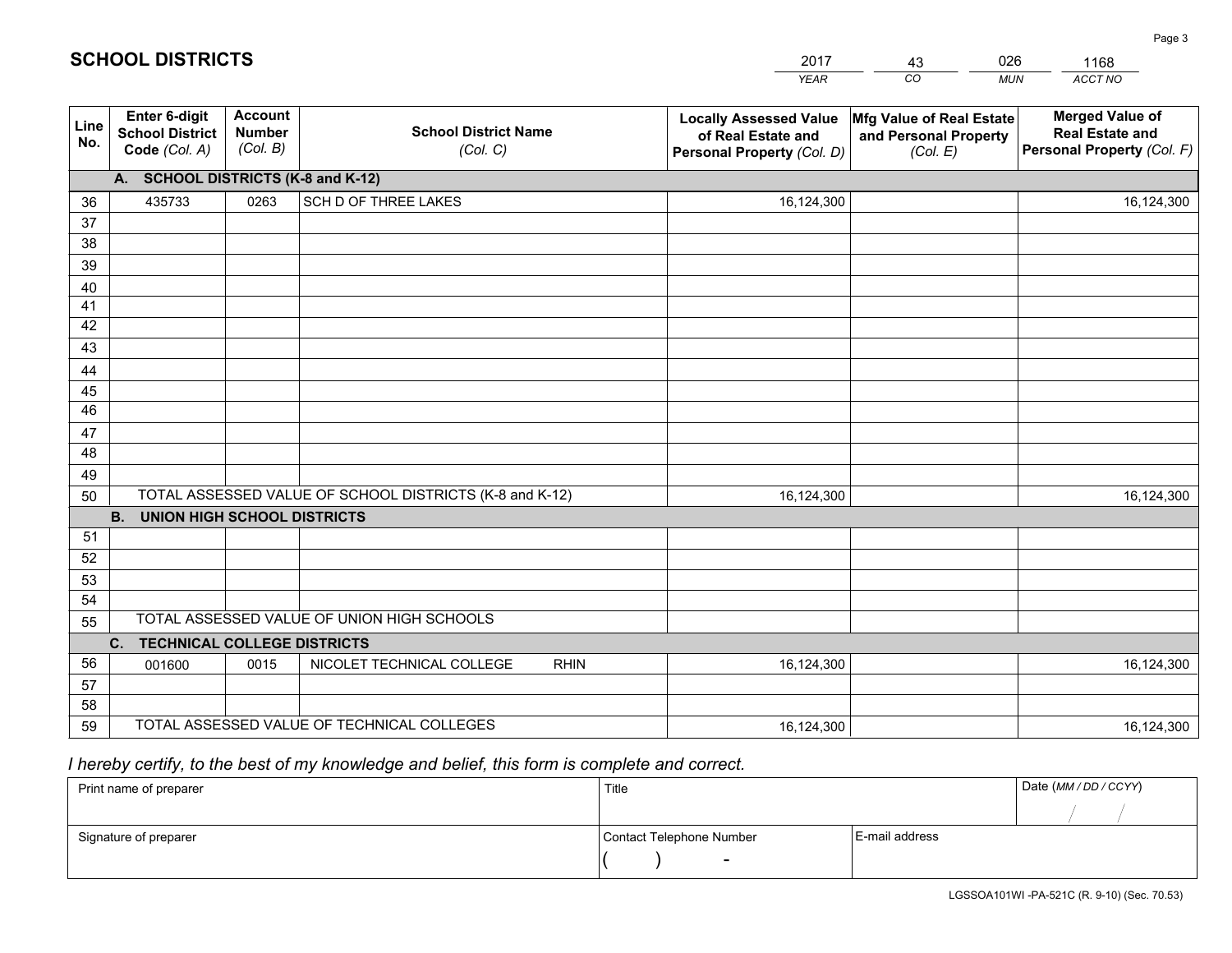### **HIGHLIGHTS**

- 1. Complete the Statement of Assessment after the Board of Review. Reflect any changes made there.
- 2. Use black ink to complete.
- 3. Line 16 must equal Line 50, Col D.
- 4. Line 55 must equal the total of K-8 schools listed on lines 36-49. Do not include K-12 schools in this comparision.
- 5. Line 59, Col. D must equal Line 16.
- 6. Special District, School District and Technical College District values must include both real estate and personal property. Examples of Special districts are: town sanitary districts, public inland lake protection and rehabilitation districts, and metropolitan sewerage districts.
- 7. DO NOT INCLUDE Manufacturing property values.DOR will print these values on the final SOA.
- 8. Accuracy of this form is very important. The values reported directly affect the equalized value DOR calculates for school and special districts.

#### **Page 1:**

 If not prefilled, enter the tax year,county and municipal code,municipal type, municipal name and county name on the top of form.

Check the Amended box, if filing an amended / corrected SOA.

 Report the parcel count, acres and assessed value of taxable general property, total parcel count, (real and personal), total acres, and values from final figures set by the Board of Review.

- A. Real Estate land and improvements (buildings, etc.) is reported on lines 1 8, total line 9.
- B. Personal Property is reported on lines 11 14, Column D, total line 15.
- C. To complete this report, use the computer produced summary of the assessment roll that shows these amounts.
- D. Use whole numbers only.
- E. Add each line across and each column down to verify entries.

### **Page 2:**

- A. Report Special Items (not subject to general property tax).
- 1. Private Forest Croplands and Managed Forest Lands are reported on lines 18,19, 20 and 21. Be sure to report assessed values **NOT** taxes.
- 2. You should have copies of the orders of entry, orders of withdrawal, etc., to update your assessment roll.
	- 3. Show hundredths of acres (e.g. 39.75).
- 4. Tax exempt lands are reported on line 22.
- 5. Omitted property and sec. 70.43, Wis. Stats., corrections of errors by assessor are reported on line 23. Report real estate and personal property separately. These should be for **prior years**, not something found on the current assessment roll after the board of review.
- B. Special District (Lines 24-35) Include the value of both real and personal property.

 The Department of Revenue (DOR) preprints much of the information regarding names and codes for schools, special districts,etc. If a district is not listed, enter the name and value only, DOR will enter the proper code.

## **Page 3 School Districts:**

Include the value of both real and personal property.

Report School District (regular, elementary, union high school, and technical college).

- 1. Regular (K-12) and Elementary (K-8) school values are reported on lines 36-49, total on line 50.
- 2. Union High School (UHS) (use only if elementary schools are listed on lines 36-49) are reported on lines 51-54. UHS total value (line 55) must equal to the total **elementary school** values reported on lines 36-49. Do notinclude K-12 schools in this comparison.
- 3. Technical College values are reported on lines 56-58, total on line 59.
- 4. Use the computer summary that shows these amounts to complete this report.

#### **This form is due the second Monday in June. File this report only after your Board of Review is complete.**

 *If you have questions: Return forms to:*

 Email: lgs@wisconsin.gov Wisconsin Department of RevenueCall:  $(608)$  266-2569 or  $(608)$  264-6892 Fax number: (608) 264-6887 PO Box 8971

Local Government Services Section 6-97 Madison WI 53708-8971

RHINELANDER, WI 54501 RHINELANDER, WI 54501 1415 TOWN HALL RD 1415 TOWN HALL RD TOWN OF PIEHL TOWN OF PIEHL *JACANT* VACANT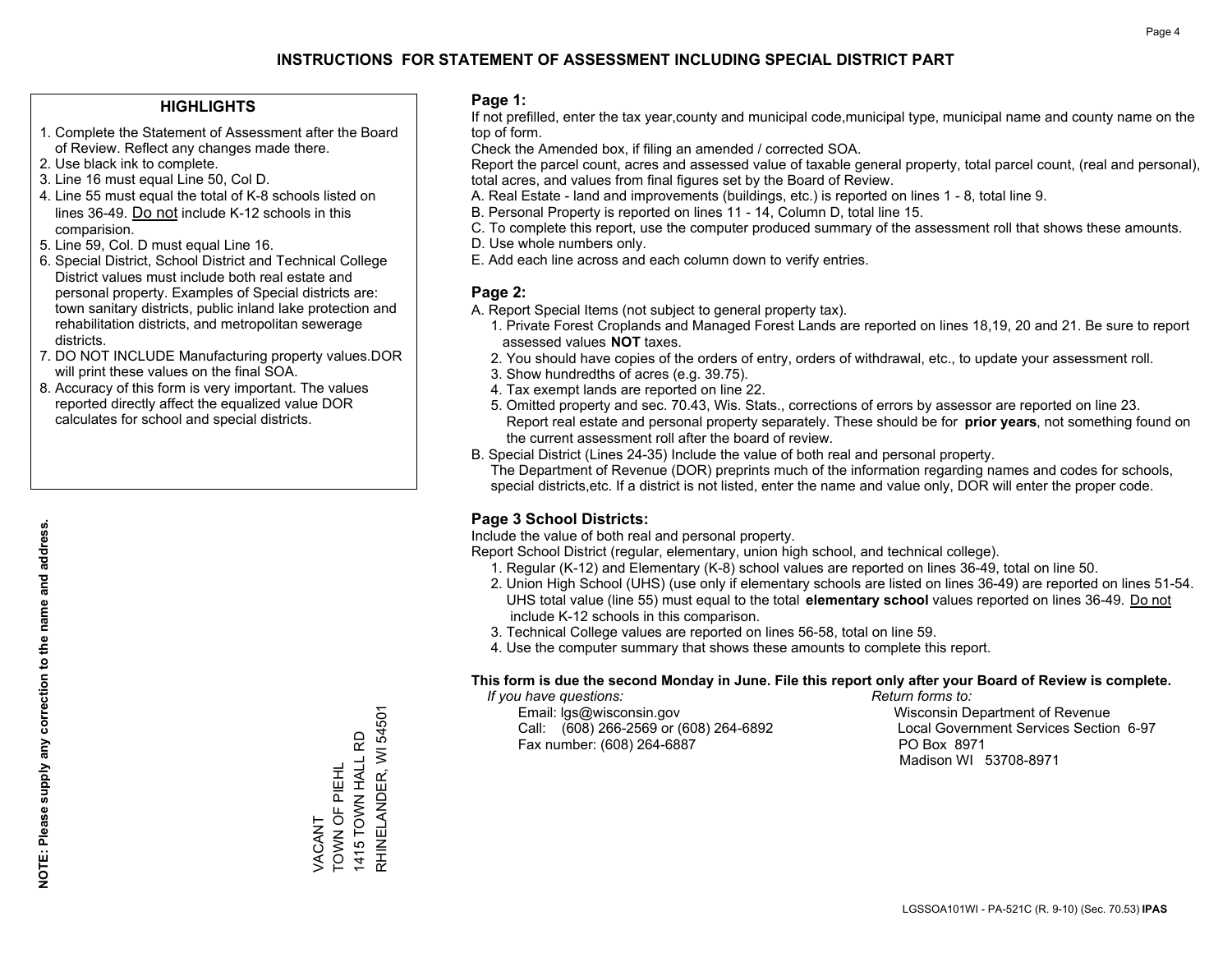## **STATEMENT OF ASSESSMENT FOR 2017**

| 43  | 028 | 1169    |
|-----|-----|---------|
| rn. | MUN | ACCT NO |

|             | <b>FOR</b>                                                                                                                                                                                   | <b>TOWN OF</b><br><b>OF</b>                                  | <b>PINE LAKE</b>         |                           | <b>ONEIDA COUNTY</b>         |                         |                      | <b>WHEN COMPLETING THIS DOCUMENT</b><br>DO NOT WRITE OVER X's OR IN SHADED AREAS |  |
|-------------|----------------------------------------------------------------------------------------------------------------------------------------------------------------------------------------------|--------------------------------------------------------------|--------------------------|---------------------------|------------------------------|-------------------------|----------------------|----------------------------------------------------------------------------------|--|
|             |                                                                                                                                                                                              | Town - Village - City                                        | <b>Municipality Name</b> |                           | <b>County Name</b>           |                         |                      |                                                                                  |  |
|             |                                                                                                                                                                                              | <b>REAL ESTATE</b>                                           |                          | PARCEL COUNT              | NO. OF ACRES                 | VALUE OF                | <b>VALUE OF</b>      | TOTAL VALUE OF LAND                                                              |  |
| Line<br>No. |                                                                                                                                                                                              | (See Lines 18 - 22 for<br>other Real Estate)                 |                          | TOTAL LAND   IMPROVEMENTS | <b>WHOLE</b><br>NUMBERS ONLY | <b>LAND</b>             | <b>IMPROVEMENTS</b>  | AND IMPROVEMENTS                                                                 |  |
|             |                                                                                                                                                                                              |                                                              | Col. A                   | Col. B                    | Col. C                       | Col. D                  | Col. E               | Col. F                                                                           |  |
|             |                                                                                                                                                                                              | <b>RESIDENTIAL - Class 1</b>                                 | 1,935                    | 1,558                     | 4,095                        | 101,103,800             | 172,730,100          | 273,833,900                                                                      |  |
| 2           |                                                                                                                                                                                              | <b>COMMERCIAL - Class 2</b>                                  | 54                       | 41                        | 372                          | 3,888,500               | 6,554,300            | 10,442,800                                                                       |  |
| 3           |                                                                                                                                                                                              | <b>MANUFACTURING - Class 3</b>                               |                          |                           | $\overline{7}$               | 11,300                  | 885,500              | 896,800                                                                          |  |
| 4           |                                                                                                                                                                                              | <b>AGRICULTURAL - Class 4</b>                                | 8                        |                           | 117                          | 12,200                  |                      | 12,200                                                                           |  |
| 5           |                                                                                                                                                                                              | UNDEVELOPED - Class 5                                        | 235                      |                           | 2,587                        | 824,900                 |                      | 824,900                                                                          |  |
| 6           |                                                                                                                                                                                              | AGRICULTURAL FOREST - Class 5m                               | $\overline{2}$           |                           | 31                           | 34,200                  |                      | 34,200                                                                           |  |
| 7           |                                                                                                                                                                                              | FOREST LANDS - Class 6                                       | 315                      |                           | 6,362                        | 12,779,300              |                      | 12,779,300                                                                       |  |
| 8           |                                                                                                                                                                                              | OTHER - Class 7                                              |                          |                           |                              | 12,000                  | 147,900              | 159,900                                                                          |  |
| 9           |                                                                                                                                                                                              | TOTAL - ALL COLUMNS                                          | 2,551                    | 1,601                     | 13,572                       | 118,666,200             | 180,317,800          | 298,984,000                                                                      |  |
| 10          |                                                                                                                                                                                              | NUMBER OF PERSONAL PROPERTY ACCOUNTS IN ROLL                 |                          |                           | 141                          | <b>LOCALLY ASSESSED</b> | <b>MANUFACTURING</b> | <b>MERGED</b>                                                                    |  |
| 11          |                                                                                                                                                                                              | BOATS AND OTHER WATERCRAFT NOT EXEMPT - Code 1               |                          |                           |                              | 8,500                   | 0                    | 8,500                                                                            |  |
| 12          |                                                                                                                                                                                              | MACHINERY, TOOLS AND PATTERNS - Code 2                       |                          |                           |                              | 265,000                 | $\Omega$             | 265,000                                                                          |  |
| 13          |                                                                                                                                                                                              | FURNITURE, FIXTURES AND EQUIPMENT - Code 3                   |                          |                           |                              | 255,800                 | 12,500               | 268,300                                                                          |  |
| 14          |                                                                                                                                                                                              | ALL OTHER PERSONAL PROPERTY NOT EXEMPT - Codes 4A, 4B, 4C    |                          |                           |                              | 423,500                 | 27,200               | 450,700                                                                          |  |
| 15          |                                                                                                                                                                                              | TOTAL OF PERSONAL PROPERTY NOT EXEMPT (Total of Lines 11-14) |                          |                           |                              | 952,800                 | 39,700               | 992,500                                                                          |  |
| 16          | AGGREGATE ASSESSED VALUE OF ALL PROPERTY SUBJECT TO THE GENERAL PROPERTY TAX (Total of Lines 9F and 15F)<br>MUST EQUAL TOTAL VALUE OF THE SCHOOL DISTRICTS (K-12 PLUS K-8) - Line 50, Col. F |                                                              |                          |                           |                              |                         |                      | 299,976,500                                                                      |  |
| 17          | Name of Assessor<br><b>BOARD OF REVIEW</b><br>DATE OF FINAL ADJOURNMENT<br>08/24/2017<br><b>ACCURATE APPRAISALS, LLC</b>                                                                     |                                                              |                          |                           |                              | Telephone #             | (800) 770-3927       |                                                                                  |  |

REMARKS

The Assessment Ratio to be used in calculating the estimated Fair Market Value on tax bills for this tax district is .990580147

This ratio should be used to convert assessed values to "Calculate Equalized Values" in Step 1 of the Lottery and Gaming Credit Calculations.<br>This ratio should be used in the "Computation of Tax Equivalent" schedule of the Commission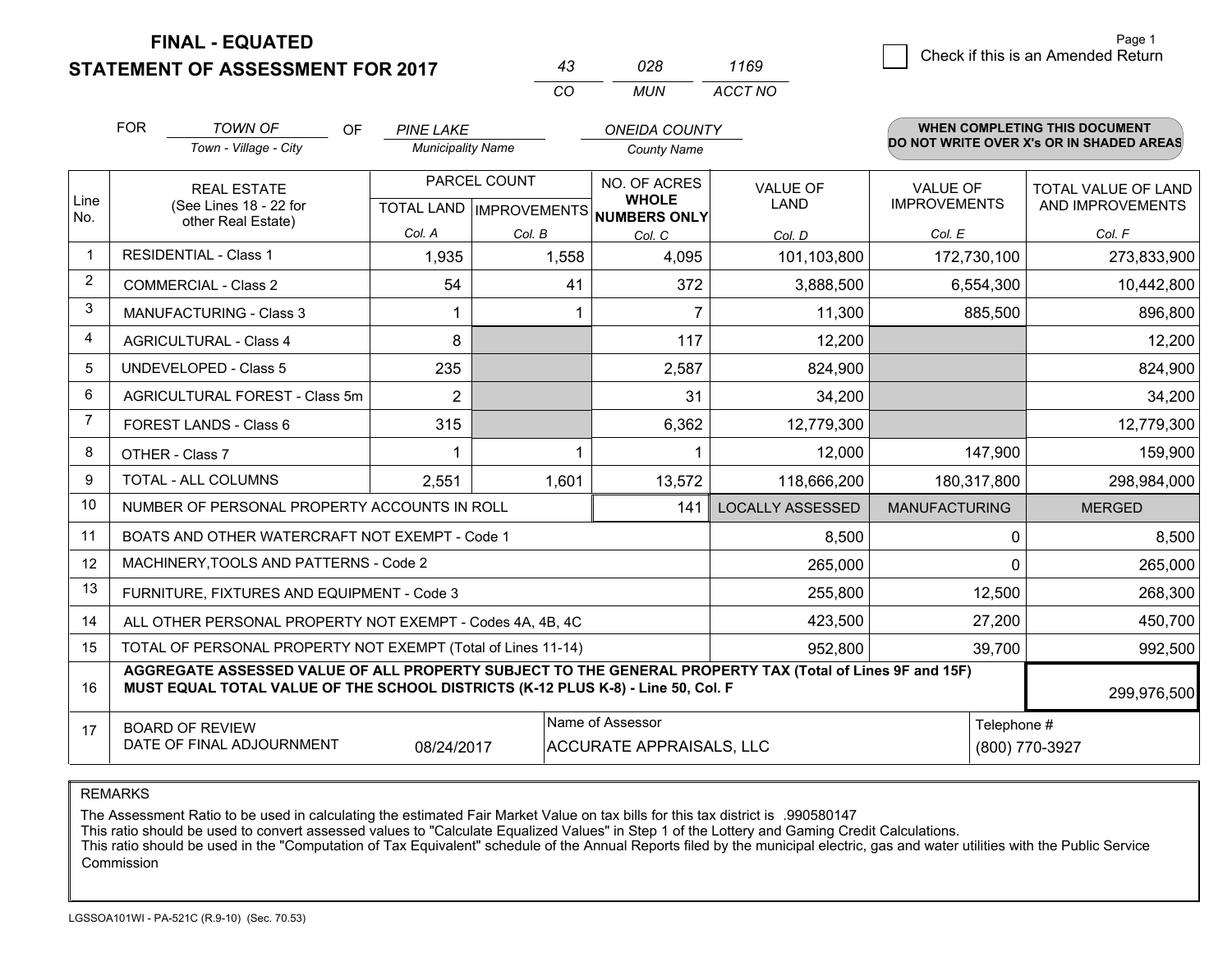*YEAR CO MUN ACCT NO* <sup>2017</sup> <sup>43</sup> <sup>028</sup> <sup>1169</sup> Page 2

Do not confuse FOREST LANDS (Line 7) with FOREST CROPS (in this section) - They are **NOT** the same

|    |                                                               |                                 |  | Private Forest Crop - Reg Class @ 10¢ per acre                                 |                 |                  | Private Forest Crop - Reg Class @ \$2.52 per acre                  |           |                    |                                                                              |  |
|----|---------------------------------------------------------------|---------------------------------|--|--------------------------------------------------------------------------------|-----------------|------------------|--------------------------------------------------------------------|-----------|--------------------|------------------------------------------------------------------------------|--|
| 18 | (a) PARCELS                                                   | (b) ACRES                       |  | (c) ASSESSED VALUE                                                             |                 | (d) PARCELS      | (e) ACRES                                                          |           |                    | (f) ASSESSED VALUE                                                           |  |
|    | 4                                                             | 160                             |  | 321,600                                                                        |                 | 5                | 202.79                                                             |           |                    | 478.300                                                                      |  |
|    |                                                               |                                 |  | Private Forest Crop - Special Class @ 20¢ per acre                             |                 |                  |                                                                    |           |                    | Entered Before 2005 Managed Forest - Ferrous Mining CLOSED @ \$8.27 per acre |  |
| 19 | (a) PARCELS                                                   | (c) ASSESSED VALUE<br>(b) ACRES |  |                                                                                | (d) PARCELS     | (e) ACRES        |                                                                    |           | (f) ASSESSED VALUE |                                                                              |  |
|    |                                                               |                                 |  |                                                                                |                 |                  |                                                                    |           |                    |                                                                              |  |
|    |                                                               |                                 |  | Entered Before 2005 Managed Forest - OPEN @ \$.79 per acre                     |                 |                  | Entered Before 2005 Managed Forest - CLOSED @ \$1.87 per acre      |           |                    |                                                                              |  |
| 20 | (a) PARCELS                                                   | (b) ACRES                       |  | (c) ASSESSED VALUE                                                             |                 | (d) PARCELS      | (e) ACRES                                                          |           |                    | (f) ASSESSED VALUE                                                           |  |
|    | 164                                                           | 6.506.65                        |  | 14,513,700                                                                     |                 | 54               | 1.417.78                                                           |           |                    | 3,989,900                                                                    |  |
|    | Entered After 2004 Managed Forest - OPEN @<br>\$2.14 per acre |                                 |  |                                                                                |                 |                  | Entered After 2004 Managed Forest - CLOSED @ \$10.68 per acre      |           |                    |                                                                              |  |
| 21 | (a) PARCELS                                                   | (b) ACRES                       |  | (c) ASSESSED VALUE                                                             |                 | (d) PARCELS      |                                                                    | (e) ACRES |                    | (f) ASSESSED VALUE                                                           |  |
|    |                                                               |                                 |  |                                                                                |                 |                  |                                                                    |           |                    |                                                                              |  |
|    | 2                                                             | 52.3                            |  | 115,500                                                                        |                 | 41               | 1.206.37                                                           |           |                    | 2,849,500                                                                    |  |
| 22 | (a) County Forest Cropland Acres                              |                                 |  | (b) Federal Acres                                                              | (c) State Acres |                  | (d) County (NOT FOREST CROP) Acres                                 |           |                    | (e) Other Acres                                                              |  |
|    |                                                               |                                 |  |                                                                                |                 | 152.73           |                                                                    | 103.92    |                    | 1,652.93                                                                     |  |
|    |                                                               |                                 |  | Assessed Value of Omitted Property From Prior Years (Sec. 70.44)               |                 |                  | Assessed Value of Sec. 70.43 Corrections of Errors by Assessors    |           |                    |                                                                              |  |
|    |                                                               | (a) REAL ESTATE                 |  | (b) PERSONAL                                                                   |                 |                  | (c1) REAL ESTATE                                                   |           |                    | (c2) PERSONAL                                                                |  |
| 23 |                                                               |                                 |  |                                                                                |                 |                  |                                                                    |           |                    |                                                                              |  |
|    |                                                               |                                 |  | Manufacturing Equated Value of Omitted Property From Prior Years (Sec. 70.995) |                 |                  | Mfg. Equated Value of Sec.70.43 Corrections of Errors by Assessors |           |                    |                                                                              |  |
|    |                                                               | (d) REAL ESTATE                 |  | (e) PERSONAL                                                                   |                 | (f1) REAL ESTATE |                                                                    |           | (f2) PERSONAL      |                                                                              |  |
|    |                                                               |                                 |  |                                                                                |                 |                  |                                                                    |           |                    |                                                                              |  |

## **SPECIAL DISTRICTS**

| Line<br>No. | Enter 6-digit<br>Special District | <b>Account</b><br><b>Number</b> | <b>Special District Name</b> | <b>Locally Assessed Value</b><br>of Real Estate and | Mfg Value of Real Estate<br>and Personal Property | <b>Merged Value of</b><br><b>Real Estate and</b> |
|-------------|-----------------------------------|---------------------------------|------------------------------|-----------------------------------------------------|---------------------------------------------------|--------------------------------------------------|
|             | Code (Col. A)                     | (Col. B)                        | (Col. C)                     | Personal Property (Col. D)                          | (Col. E)                                          | Personal Property (Col. F)                       |
| 24          |                                   |                                 |                              |                                                     |                                                   |                                                  |
| 25          |                                   |                                 |                              |                                                     |                                                   |                                                  |
| 26          |                                   |                                 |                              |                                                     |                                                   |                                                  |
| 27          |                                   |                                 |                              |                                                     |                                                   |                                                  |
| 28          |                                   |                                 |                              |                                                     |                                                   |                                                  |
| 29          |                                   |                                 |                              |                                                     |                                                   |                                                  |
| 30          |                                   |                                 |                              |                                                     |                                                   |                                                  |
| 31          |                                   |                                 |                              |                                                     |                                                   |                                                  |
| 32          |                                   |                                 |                              |                                                     |                                                   |                                                  |
| 33          |                                   |                                 |                              |                                                     |                                                   |                                                  |
| 34          |                                   |                                 |                              |                                                     |                                                   |                                                  |
| 35          |                                   |                                 |                              |                                                     |                                                   |                                                  |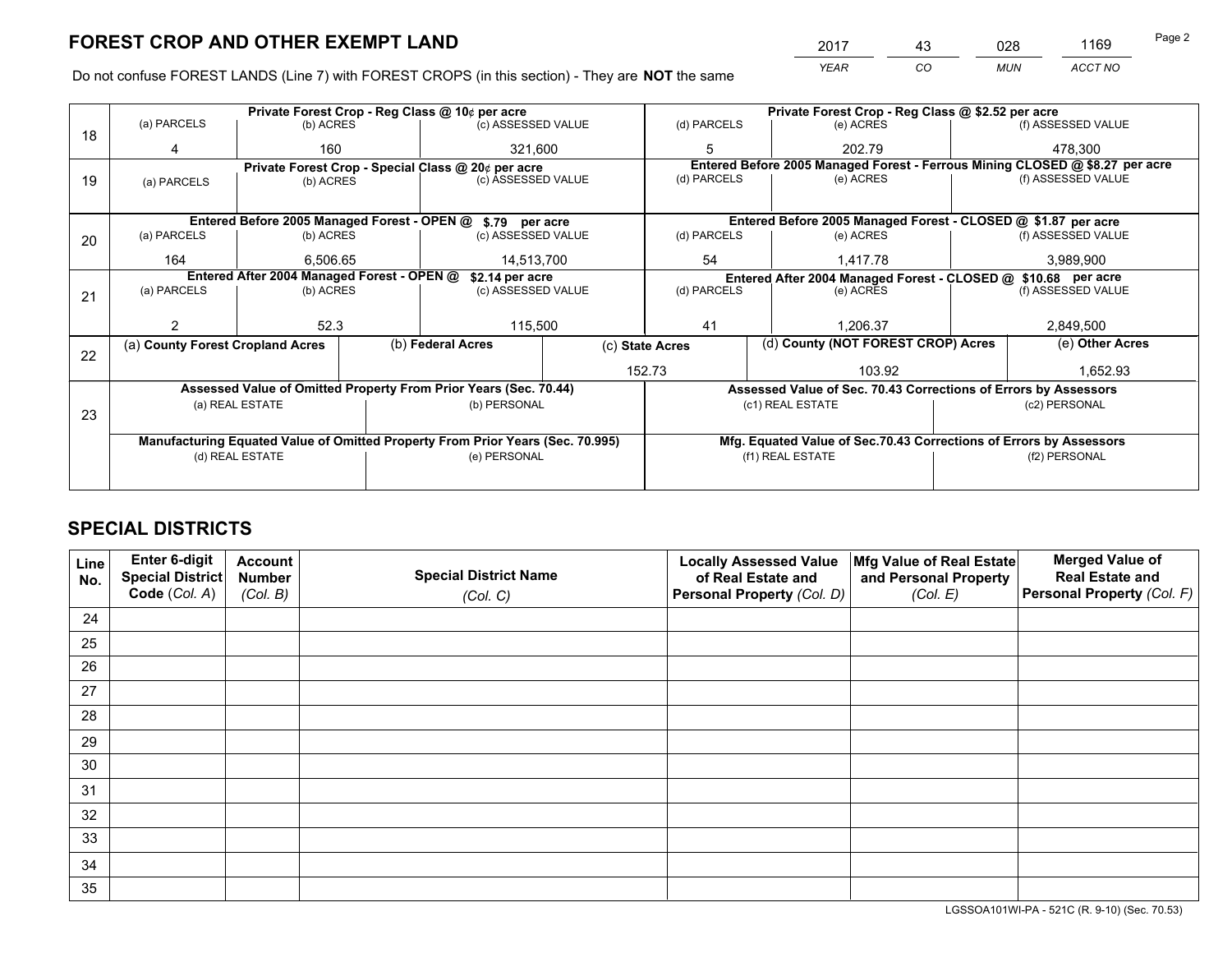|             |                                                                 |                                             |                                                         | <b>YEAR</b>                                                                       | CO<br><b>MUN</b>                                              | ACCT NO                                                                        |
|-------------|-----------------------------------------------------------------|---------------------------------------------|---------------------------------------------------------|-----------------------------------------------------------------------------------|---------------------------------------------------------------|--------------------------------------------------------------------------------|
| Line<br>No. | <b>Enter 6-digit</b><br><b>School District</b><br>Code (Col. A) | <b>Account</b><br><b>Number</b><br>(Col. B) | <b>School District Name</b><br>(Col. C)                 | <b>Locally Assessed Value</b><br>of Real Estate and<br>Personal Property (Col. D) | Mfg Value of Real Estate<br>and Personal Property<br>(Col. E) | <b>Merged Value of</b><br><b>Real Estate and</b><br>Personal Property (Col. F) |
|             | A. SCHOOL DISTRICTS (K-8 and K-12)                              |                                             |                                                         |                                                                                   |                                                               |                                                                                |
| 36          | 434781                                                          | 0262                                        | SCH D OF RHINELANDER                                    | 299,040,000                                                                       | 936,500                                                       | 299,976,500                                                                    |
| 37          |                                                                 |                                             |                                                         |                                                                                   |                                                               |                                                                                |
| 38          |                                                                 |                                             |                                                         |                                                                                   |                                                               |                                                                                |
| 39          |                                                                 |                                             |                                                         |                                                                                   |                                                               |                                                                                |
| 40          |                                                                 |                                             |                                                         |                                                                                   |                                                               |                                                                                |
| 41          |                                                                 |                                             |                                                         |                                                                                   |                                                               |                                                                                |
| 42          |                                                                 |                                             |                                                         |                                                                                   |                                                               |                                                                                |
| 43          |                                                                 |                                             |                                                         |                                                                                   |                                                               |                                                                                |
| 44          |                                                                 |                                             |                                                         |                                                                                   |                                                               |                                                                                |
| 45<br>46    |                                                                 |                                             |                                                         |                                                                                   |                                                               |                                                                                |
| 47          |                                                                 |                                             |                                                         |                                                                                   |                                                               |                                                                                |
| 48          |                                                                 |                                             |                                                         |                                                                                   |                                                               |                                                                                |
| 49          |                                                                 |                                             |                                                         |                                                                                   |                                                               |                                                                                |
| 50          |                                                                 |                                             | TOTAL ASSESSED VALUE OF SCHOOL DISTRICTS (K-8 and K-12) | 299,040,000                                                                       | 936,500                                                       | 299,976,500                                                                    |
|             | <b>B.</b><br><b>UNION HIGH SCHOOL DISTRICTS</b>                 |                                             |                                                         |                                                                                   |                                                               |                                                                                |
| 51          |                                                                 |                                             |                                                         |                                                                                   |                                                               |                                                                                |
| 52          |                                                                 |                                             |                                                         |                                                                                   |                                                               |                                                                                |
| 53          |                                                                 |                                             |                                                         |                                                                                   |                                                               |                                                                                |
| 54          |                                                                 |                                             |                                                         |                                                                                   |                                                               |                                                                                |
| 55          |                                                                 |                                             | TOTAL ASSESSED VALUE OF UNION HIGH SCHOOLS              |                                                                                   |                                                               |                                                                                |
|             | C.<br><b>TECHNICAL COLLEGE DISTRICTS</b>                        |                                             |                                                         |                                                                                   |                                                               |                                                                                |
| 56          | 001600                                                          | 0015                                        | NICOLET TECHNICAL COLLEGE<br><b>RHIN</b>                | 299,040,000                                                                       | 936,500                                                       | 299,976,500                                                                    |
| 57          |                                                                 |                                             |                                                         |                                                                                   |                                                               |                                                                                |
| 58          |                                                                 |                                             |                                                         |                                                                                   |                                                               |                                                                                |
| 59          |                                                                 |                                             | TOTAL ASSESSED VALUE OF TECHNICAL COLLEGES              | 299,040,000                                                                       | 936,500                                                       | 299,976,500                                                                    |

43

028

1169

 *I hereby certify, to the best of my knowledge and belief, this form is complete and correct.*

**SCHOOL DISTRICTS**

| Print name of preparer | Title                    | Date (MM / DD / CCYY) |  |
|------------------------|--------------------------|-----------------------|--|
|                        |                          |                       |  |
| Signature of preparer  | Contact Telephone Number | E-mail address        |  |
|                        | $\sim$                   |                       |  |

Page 3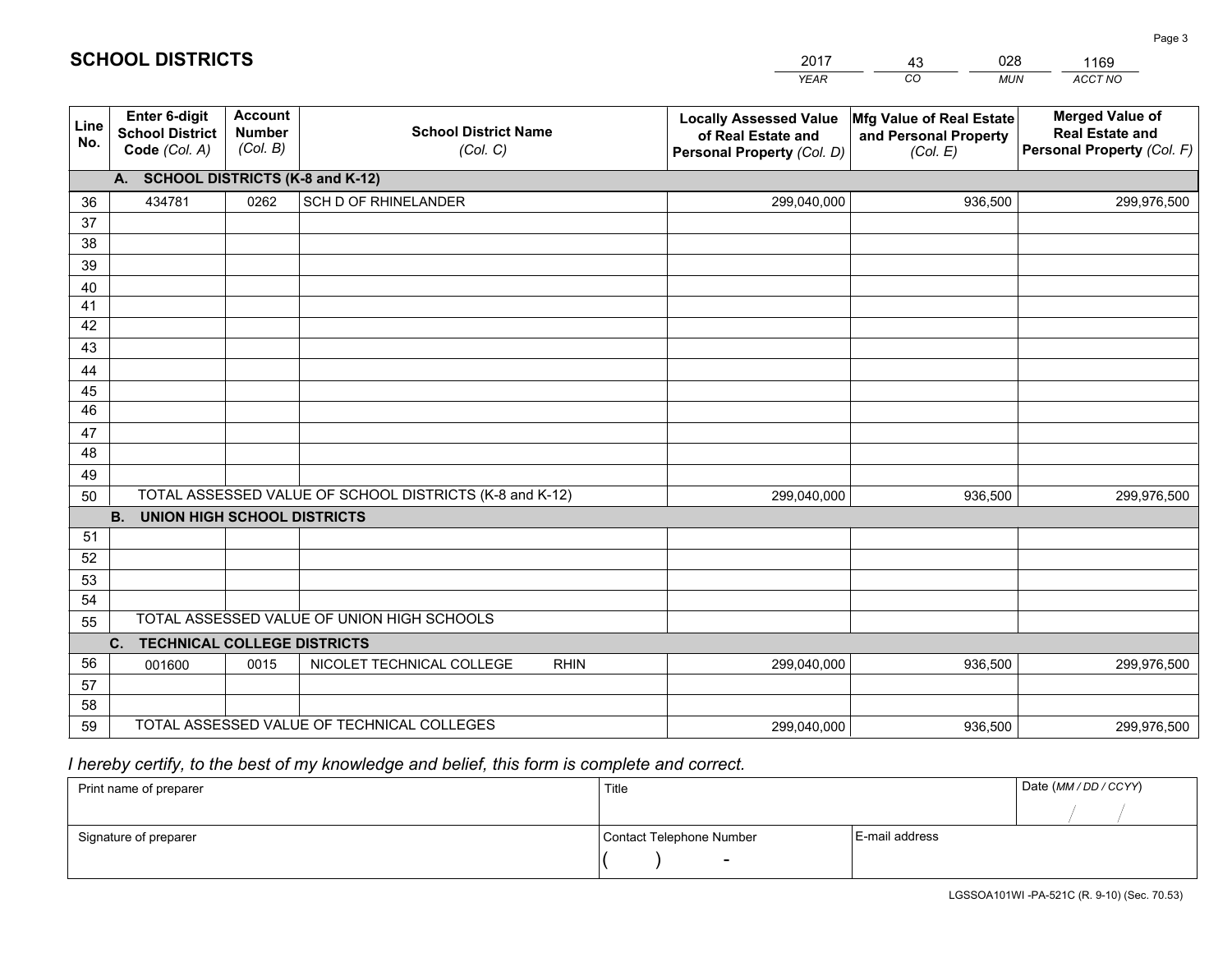### **HIGHLIGHTS**

- 1. Complete the Statement of Assessment after the Board of Review. Reflect any changes made there.
- 2. Use black ink to complete.
- 3. Line 16 must equal Line 50, Col D.
- 4. Line 55 must equal the total of K-8 schools listed on lines 36-49. Do not include K-12 schools in this comparision.
- 5. Line 59, Col. D must equal Line 16.
- 6. Special District, School District and Technical College District values must include both real estate and personal property. Examples of Special districts are: town sanitary districts, public inland lake protection and rehabilitation districts, and metropolitan sewerage districts.
- 7. DO NOT INCLUDE Manufacturing property values.DOR will print these values on the final SOA.

CINDY SKINNER TOWN OF PINE LAKE 4305 HIGHLANDER RD RHINELANDER, WI 54501

RHINELANDER, WI 54501 4305 HIGHLANDER RD CINDY SKINNER<br>TOWN OF PINE LAKE

 8. Accuracy of this form is very important. The values reported directly affect the equalized value DOR calculates for school and special districts.

#### **Page 1:**

 If not prefilled, enter the tax year,county and municipal code,municipal type, municipal name and county name on the top of form.

Check the Amended box, if filing an amended / corrected SOA.

 Report the parcel count, acres and assessed value of taxable general property, total parcel count, (real and personal), total acres, and values from final figures set by the Board of Review.

- A. Real Estate land and improvements (buildings, etc.) is reported on lines 1 8, total line 9.
- B. Personal Property is reported on lines 11 14, Column D, total line 15.
- C. To complete this report, use the computer produced summary of the assessment roll that shows these amounts.
- D. Use whole numbers only.
- E. Add each line across and each column down to verify entries.

## **Page 2:**

- A. Report Special Items (not subject to general property tax).
- 1. Private Forest Croplands and Managed Forest Lands are reported on lines 18,19, 20 and 21. Be sure to report assessed values **NOT** taxes.
- 2. You should have copies of the orders of entry, orders of withdrawal, etc., to update your assessment roll.
	- 3. Show hundredths of acres (e.g. 39.75).
- 4. Tax exempt lands are reported on line 22.
- 5. Omitted property and sec. 70.43, Wis. Stats., corrections of errors by assessor are reported on line 23. Report real estate and personal property separately. These should be for **prior years**, not something found on the current assessment roll after the board of review.
- B. Special District (Lines 24-35) Include the value of both real and personal property.

 The Department of Revenue (DOR) preprints much of the information regarding names and codes for schools, special districts,etc. If a district is not listed, enter the name and value only, DOR will enter the proper code.

## **Page 3 School Districts:**

Include the value of both real and personal property.

Report School District (regular, elementary, union high school, and technical college).

- 1. Regular (K-12) and Elementary (K-8) school values are reported on lines 36-49, total on line 50.
- 2. Union High School (UHS) (use only if elementary schools are listed on lines 36-49) are reported on lines 51-54. UHS total value (line 55) must equal to the total **elementary school** values reported on lines 36-49. Do notinclude K-12 schools in this comparison.
- 3. Technical College values are reported on lines 56-58, total on line 59.
- 4. Use the computer summary that shows these amounts to complete this report.

#### **This form is due the second Monday in June. File this report only after your Board of Review is complete.**

 *If you have questions: Return forms to:*

 Email: lgs@wisconsin.gov Wisconsin Department of RevenueCall:  $(608)$  266-2569 or  $(608)$  264-6892 Fax number: (608) 264-6887 PO Box 8971

Local Government Services Section 6-97 Madison WI 53708-8971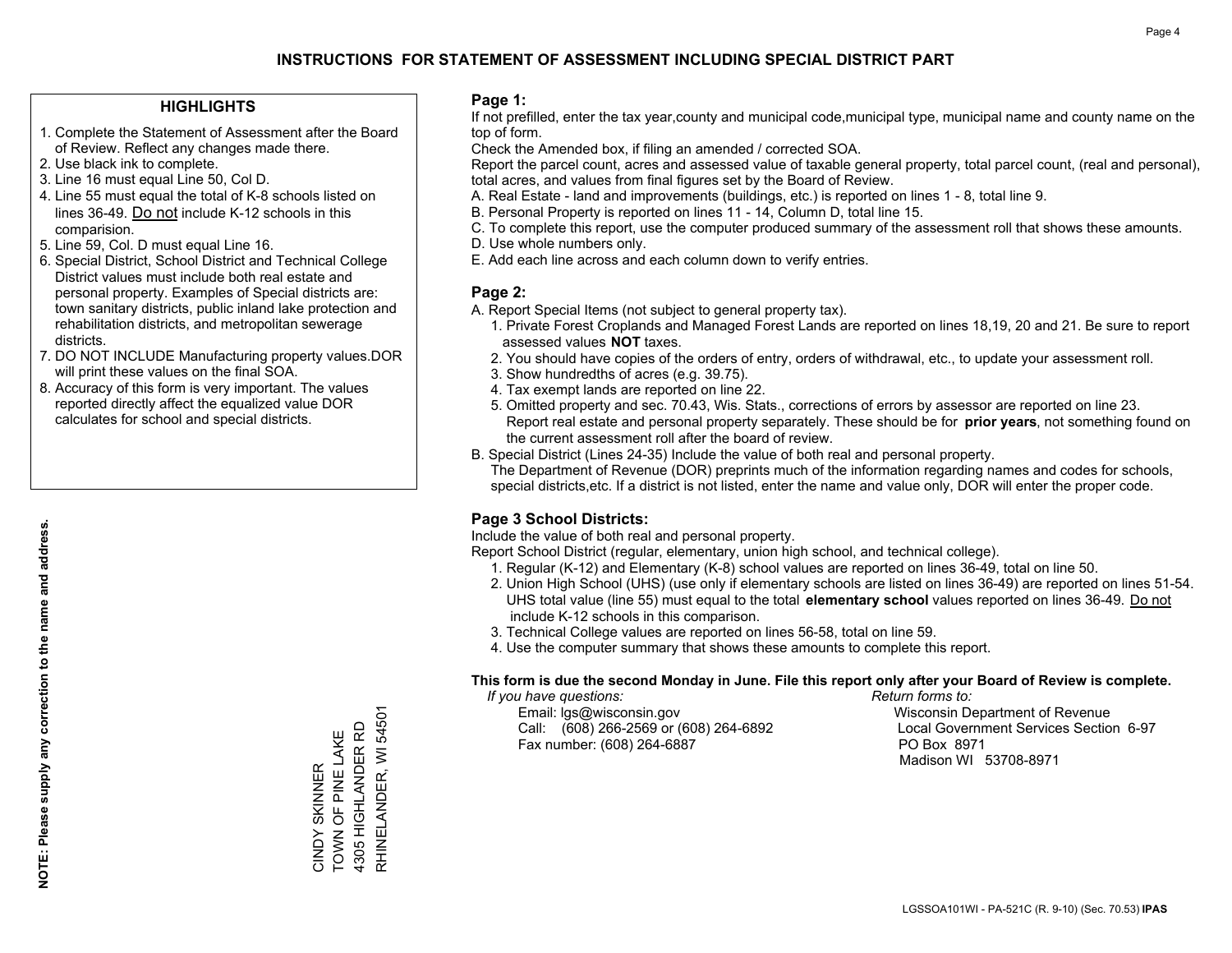**STATEMENT OF ASSESSMENT FOR 2017** 

| 43 | กาก | 1170    |
|----|-----|---------|
| cо | MUN | ACCT NO |

|             | <b>FOR</b><br><b>TOWN OF</b><br>OF<br>Town - Village - City                                                                                                                                  | <b>SCHOEPKE</b><br><b>Municipality Name</b> |          | <b>ONEIDA COUNTY</b><br><b>County Name</b>                 |                                |                                        | <b>WHEN COMPLETING THIS DOCUMENT</b><br>DO NOT WRITE OVER X's OR IN SHADED AREAS |
|-------------|----------------------------------------------------------------------------------------------------------------------------------------------------------------------------------------------|---------------------------------------------|----------|------------------------------------------------------------|--------------------------------|----------------------------------------|----------------------------------------------------------------------------------|
| Line<br>No. | <b>REAL ESTATE</b><br>(See Lines 18 - 22 for                                                                                                                                                 | PARCEL COUNT<br>TOTAL LAND   IMPROVEMENTS   |          | <b>NO. OF ACRES</b><br><b>WHOLE</b><br><b>NUMBERS ONLY</b> | <b>VALUE OF</b><br><b>LAND</b> | <b>VALUE OF</b><br><b>IMPROVEMENTS</b> | <b>TOTAL VALUE OF LAND</b><br>AND IMPROVEMENTS                                   |
|             | other Real Estate)                                                                                                                                                                           | Col. A                                      | Col. B   | Col. C                                                     | Col. D                         | Col. E                                 | Col. F                                                                           |
|             | <b>RESIDENTIAL - Class 1</b>                                                                                                                                                                 | 654                                         | 572      | 1,034                                                      | 54,994,000                     | 51,178,300                             | 106,172,300                                                                      |
| 2           | <b>COMMERCIAL - Class 2</b>                                                                                                                                                                  | 21                                          | 20       | 47                                                         | 2,554,000                      | 2,792,800                              | 5,346,800                                                                        |
| 3           | <b>MANUFACTURING - Class 3</b>                                                                                                                                                               | $\Omega$                                    | $\Omega$ | $\Omega$                                                   | $\mathbf{0}$                   | $\Omega$                               | $\Omega$                                                                         |
| 4           | <b>AGRICULTURAL - Class 4</b>                                                                                                                                                                | 58                                          |          | 920                                                        | 132,900                        |                                        | 132,900                                                                          |
| 5           | <b>UNDEVELOPED - Class 5</b>                                                                                                                                                                 | 253                                         |          | 3,073                                                      | 1,190,700                      |                                        | 1,190,700                                                                        |
| 6           | AGRICULTURAL FOREST - Class 5m                                                                                                                                                               | 25                                          |          | 273                                                        | 267,000                        |                                        | 267,000                                                                          |
|             | FOREST LANDS - Class 6                                                                                                                                                                       | 266                                         |          | 4,838                                                      | 8,427,600                      |                                        | 8,427,600                                                                        |
| 8           | OTHER - Class 7                                                                                                                                                                              | 10                                          | 10       | 16                                                         | 108,800                        | 431,200                                | 540,000                                                                          |
| 9           | TOTAL - ALL COLUMNS                                                                                                                                                                          | 1,287                                       | 602      | 10,201                                                     | 67,675,000                     | 54,402,300                             | 122,077,300                                                                      |
| 10          | NUMBER OF PERSONAL PROPERTY ACCOUNTS IN ROLL                                                                                                                                                 |                                             |          | 118                                                        | <b>LOCALLY ASSESSED</b>        | <b>MANUFACTURING</b>                   | <b>MERGED</b>                                                                    |
| 11          | BOATS AND OTHER WATERCRAFT NOT EXEMPT - Code 1                                                                                                                                               |                                             |          |                                                            | 300                            | 0                                      | 300                                                                              |
| 12          | MACHINERY, TOOLS AND PATTERNS - Code 2                                                                                                                                                       |                                             |          |                                                            | 77,700                         | 38,700                                 | 116,400                                                                          |
| 13          | FURNITURE, FIXTURES AND EQUIPMENT - Code 3                                                                                                                                                   |                                             |          |                                                            | 83,400                         | 300                                    | 83,700                                                                           |
| 14          | ALL OTHER PERSONAL PROPERTY NOT EXEMPT - Codes 4A, 4B, 4C                                                                                                                                    |                                             |          |                                                            | 199,000                        | 100                                    | 199,100                                                                          |
| 15          | TOTAL OF PERSONAL PROPERTY NOT EXEMPT (Total of Lines 11-14)                                                                                                                                 |                                             |          |                                                            | 360,400                        | 39,100                                 | 399,500                                                                          |
| 16          | AGGREGATE ASSESSED VALUE OF ALL PROPERTY SUBJECT TO THE GENERAL PROPERTY TAX (Total of Lines 9F and 15F)<br>MUST EQUAL TOTAL VALUE OF THE SCHOOL DISTRICTS (K-12 PLUS K-8) - Line 50, Col. F |                                             |          |                                                            |                                |                                        | 122,476,800                                                                      |
| 17          | Name of Assessor<br><b>BOARD OF REVIEW</b><br>DATE OF FINAL ADJOURNMENT<br><b>ASSOCIATED APPRAISAL</b><br>05/13/2017                                                                         |                                             |          |                                                            |                                | Telephone #                            | (800) 721-4157                                                                   |

REMARKS

The Assessment Ratio to be used in calculating the estimated Fair Market Value on tax bills for this tax district is 1.015155485

This ratio should be used to convert assessed values to "Calculate Equalized Values" in Step 1 of the Lottery and Gaming Credit Calculations.<br>This ratio should be used in the "Computation of Tax Equivalent" schedule of the Commission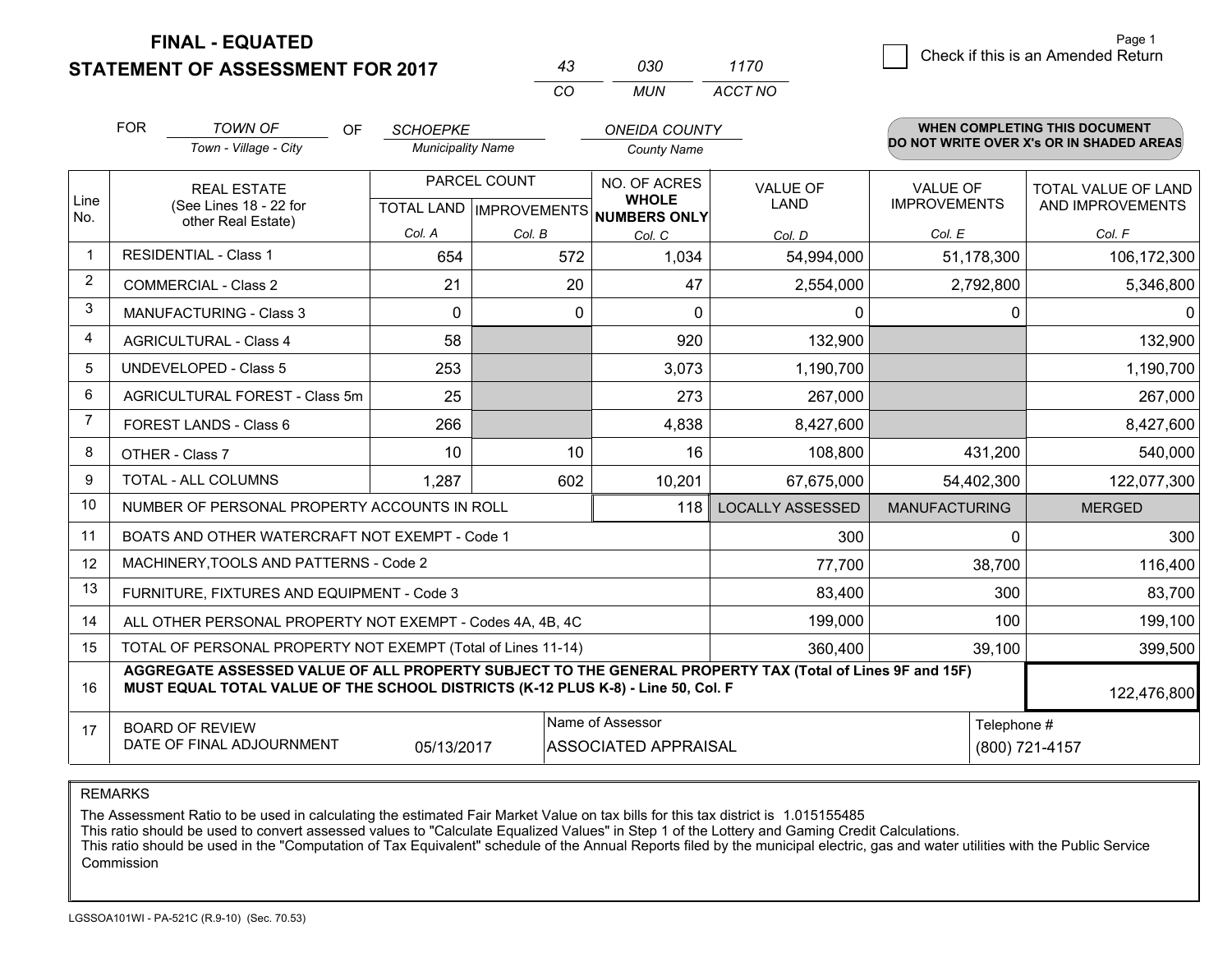*YEAR CO MUN ACCT NO* <u>2017 - 43 030 1170</u>

Do not confuse FOREST LANDS (Line 7) with FOREST CROPS (in this section) - They are **NOT** the same

|    |                                  |                                            |  | Private Forest Crop - Reg Class @ 10¢ per acre                                 |                                   |                                                                                     | Private Forest Crop - Reg Class @ \$2.52 per acre                  |  |                                                                              |  |
|----|----------------------------------|--------------------------------------------|--|--------------------------------------------------------------------------------|-----------------------------------|-------------------------------------------------------------------------------------|--------------------------------------------------------------------|--|------------------------------------------------------------------------------|--|
| 18 | (a) PARCELS                      | (b) ACRES                                  |  | (c) ASSESSED VALUE                                                             |                                   | (d) PARCELS                                                                         | (e) ACRES                                                          |  | (f) ASSESSED VALUE                                                           |  |
|    |                                  |                                            |  |                                                                                |                                   |                                                                                     |                                                                    |  |                                                                              |  |
|    |                                  |                                            |  | Private Forest Crop - Special Class @ 20¢ per acre                             |                                   |                                                                                     |                                                                    |  | Entered Before 2005 Managed Forest - Ferrous Mining CLOSED @ \$8.27 per acre |  |
| 19 | (a) PARCELS                      | (b) ACRES                                  |  | (c) ASSESSED VALUE                                                             |                                   | (d) PARCELS                                                                         | (e) ACRES                                                          |  | (f) ASSESSED VALUE                                                           |  |
|    |                                  |                                            |  |                                                                                |                                   |                                                                                     |                                                                    |  |                                                                              |  |
|    |                                  |                                            |  | Entered Before 2005 Managed Forest - OPEN @ \$.79 per acre                     |                                   |                                                                                     | Entered Before 2005 Managed Forest - CLOSED @ \$1.87 per acre      |  |                                                                              |  |
| 20 | (a) PARCELS                      | (b) ACRES                                  |  | (c) ASSESSED VALUE                                                             |                                   | (d) PARCELS                                                                         | (e) ACRES                                                          |  | (f) ASSESSED VALUE                                                           |  |
|    | 358                              | 14.210.48                                  |  | 22,162,800                                                                     |                                   | 34                                                                                  | 1.219.55                                                           |  | 2,310,800                                                                    |  |
|    |                                  | Entered After 2004 Managed Forest - OPEN @ |  | \$2.14 per acre                                                                |                                   | Entered After 2004 Managed Forest - CLOSED @ \$10.68 per acre<br>(f) ASSESSED VALUE |                                                                    |  |                                                                              |  |
| 21 | (a) PARCELS                      | (b) ACRES                                  |  |                                                                                | (d) PARCELS<br>(c) ASSESSED VALUE |                                                                                     | (e) ACRES                                                          |  |                                                                              |  |
|    |                                  |                                            |  |                                                                                |                                   |                                                                                     |                                                                    |  |                                                                              |  |
|    | 16                               | 695.78                                     |  | 1,042,300                                                                      |                                   | 24                                                                                  | 1.062.2                                                            |  | 1,975,100                                                                    |  |
| 22 | (a) County Forest Cropland Acres |                                            |  | (b) Federal Acres                                                              | (c) State Acres                   |                                                                                     | (d) County (NOT FOREST CROP) Acres                                 |  | (e) Other Acres                                                              |  |
|    |                                  |                                            |  |                                                                                |                                   | 1,165.61                                                                            | 50.5                                                               |  | 269.57                                                                       |  |
|    |                                  |                                            |  | Assessed Value of Omitted Property From Prior Years (Sec. 70.44)               |                                   |                                                                                     | Assessed Value of Sec. 70.43 Corrections of Errors by Assessors    |  |                                                                              |  |
| 23 |                                  | (a) REAL ESTATE                            |  | (b) PERSONAL                                                                   |                                   |                                                                                     | (c1) REAL ESTATE                                                   |  | (c2) PERSONAL                                                                |  |
|    |                                  |                                            |  |                                                                                |                                   |                                                                                     |                                                                    |  |                                                                              |  |
|    |                                  |                                            |  | Manufacturing Equated Value of Omitted Property From Prior Years (Sec. 70.995) |                                   |                                                                                     | Mfg. Equated Value of Sec.70.43 Corrections of Errors by Assessors |  |                                                                              |  |
|    | (d) REAL ESTATE                  |                                            |  | (e) PERSONAL                                                                   |                                   | (f1) REAL ESTATE                                                                    |                                                                    |  | (f2) PERSONAL                                                                |  |
|    |                                  |                                            |  |                                                                                |                                   |                                                                                     |                                                                    |  |                                                                              |  |

## **SPECIAL DISTRICTS**

| Line<br>No. | <b>Enter 6-digit</b><br><b>Special District</b><br>Code (Col. A) | <b>Account</b><br><b>Number</b><br>(Col. B) | <b>Special District Name</b><br>(Col. C) | <b>Locally Assessed Value</b><br>of Real Estate and<br>Personal Property (Col. D) | Mfg Value of Real Estate<br>and Personal Property<br>(Col. E) | <b>Merged Value of</b><br><b>Real Estate and</b><br>Personal Property (Col. F) |
|-------------|------------------------------------------------------------------|---------------------------------------------|------------------------------------------|-----------------------------------------------------------------------------------|---------------------------------------------------------------|--------------------------------------------------------------------------------|
| 24          | 348080                                                           | 0205                                        | POST LAKES PROT & REHAB DISTRICT         | 16,301,000                                                                        |                                                               | 16,301,000                                                                     |
| 25          |                                                                  |                                             |                                          |                                                                                   |                                                               |                                                                                |
| 26          |                                                                  |                                             |                                          |                                                                                   |                                                               |                                                                                |
| 27          |                                                                  |                                             |                                          |                                                                                   |                                                               |                                                                                |
| 28          |                                                                  |                                             |                                          |                                                                                   |                                                               |                                                                                |
| 29          |                                                                  |                                             |                                          |                                                                                   |                                                               |                                                                                |
| 30          |                                                                  |                                             |                                          |                                                                                   |                                                               |                                                                                |
| 31          |                                                                  |                                             |                                          |                                                                                   |                                                               |                                                                                |
| 32          |                                                                  |                                             |                                          |                                                                                   |                                                               |                                                                                |
| 33          |                                                                  |                                             |                                          |                                                                                   |                                                               |                                                                                |
| 34          |                                                                  |                                             |                                          |                                                                                   |                                                               |                                                                                |
| 35          |                                                                  |                                             |                                          |                                                                                   |                                                               |                                                                                |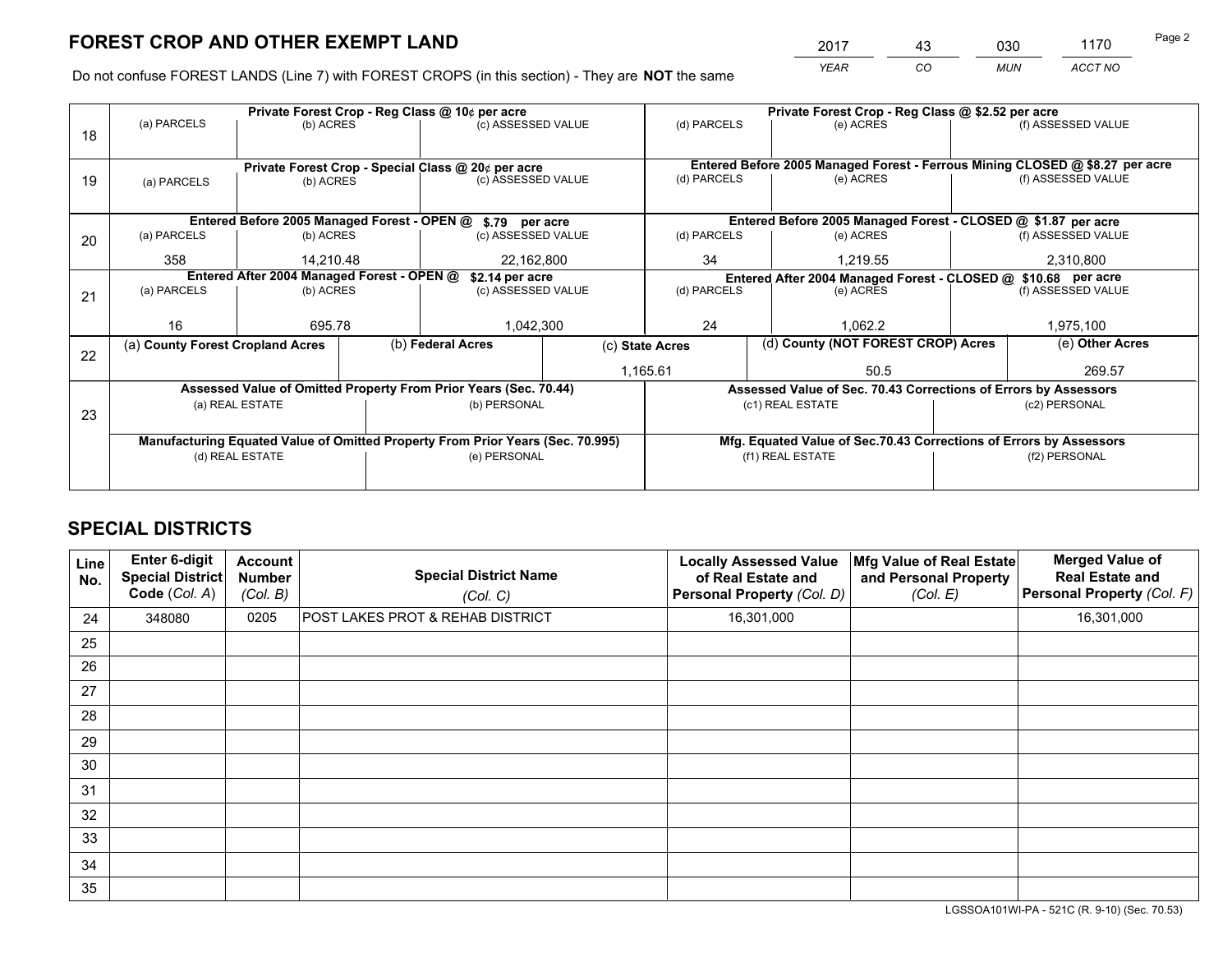|             |                                                                 |                                             |                                                         | <b>YEAR</b>                                                                       | CO<br><b>MUN</b>                                              | ACCT NO                                                                        |
|-------------|-----------------------------------------------------------------|---------------------------------------------|---------------------------------------------------------|-----------------------------------------------------------------------------------|---------------------------------------------------------------|--------------------------------------------------------------------------------|
| Line<br>No. | <b>Enter 6-digit</b><br><b>School District</b><br>Code (Col. A) | <b>Account</b><br><b>Number</b><br>(Col. B) | <b>School District Name</b><br>(Col. C)                 | <b>Locally Assessed Value</b><br>of Real Estate and<br>Personal Property (Col. D) | Mfg Value of Real Estate<br>and Personal Property<br>(Col. E) | <b>Merged Value of</b><br><b>Real Estate and</b><br>Personal Property (Col. F) |
|             | A. SCHOOL DISTRICTS (K-8 and K-12)                              |                                             |                                                         |                                                                                   |                                                               |                                                                                |
| 36          | 341582                                                          | 0205                                        | SCH D OF ELCHO                                          | 122,437,700                                                                       | 39,100                                                        | 122,476,800                                                                    |
| 37          |                                                                 |                                             |                                                         |                                                                                   |                                                               |                                                                                |
| 38          |                                                                 |                                             |                                                         |                                                                                   |                                                               |                                                                                |
| 39          |                                                                 |                                             |                                                         |                                                                                   |                                                               |                                                                                |
| 40          |                                                                 |                                             |                                                         |                                                                                   |                                                               |                                                                                |
| 41<br>42    |                                                                 |                                             |                                                         |                                                                                   |                                                               |                                                                                |
| 43          |                                                                 |                                             |                                                         |                                                                                   |                                                               |                                                                                |
| 44          |                                                                 |                                             |                                                         |                                                                                   |                                                               |                                                                                |
| 45          |                                                                 |                                             |                                                         |                                                                                   |                                                               |                                                                                |
| 46          |                                                                 |                                             |                                                         |                                                                                   |                                                               |                                                                                |
| 47          |                                                                 |                                             |                                                         |                                                                                   |                                                               |                                                                                |
| 48          |                                                                 |                                             |                                                         |                                                                                   |                                                               |                                                                                |
| 49          |                                                                 |                                             |                                                         |                                                                                   |                                                               |                                                                                |
| 50          |                                                                 |                                             | TOTAL ASSESSED VALUE OF SCHOOL DISTRICTS (K-8 and K-12) | 122,437,700                                                                       | 39,100                                                        | 122,476,800                                                                    |
|             | <b>B.</b><br>UNION HIGH SCHOOL DISTRICTS                        |                                             |                                                         |                                                                                   |                                                               |                                                                                |
| 51          |                                                                 |                                             |                                                         |                                                                                   |                                                               |                                                                                |
| 52          |                                                                 |                                             |                                                         |                                                                                   |                                                               |                                                                                |
| 53          |                                                                 |                                             |                                                         |                                                                                   |                                                               |                                                                                |
| 54          |                                                                 |                                             |                                                         |                                                                                   |                                                               |                                                                                |
| 55          |                                                                 |                                             | TOTAL ASSESSED VALUE OF UNION HIGH SCHOOLS              |                                                                                   |                                                               |                                                                                |
|             | C.<br><b>TECHNICAL COLLEGE DISTRICTS</b>                        |                                             |                                                         |                                                                                   |                                                               |                                                                                |
| 56          | 001600                                                          | 0015                                        | NICOLET TECHNICAL COLLEGE<br><b>RHIN</b>                | 122,437,700                                                                       | 39,100                                                        | 122,476,800                                                                    |
| 57<br>58    |                                                                 |                                             |                                                         |                                                                                   |                                                               |                                                                                |
| 59          |                                                                 |                                             | TOTAL ASSESSED VALUE OF TECHNICAL COLLEGES              | 122,437,700                                                                       | 39,100                                                        | 122,476,800                                                                    |
|             |                                                                 |                                             |                                                         |                                                                                   |                                                               |                                                                                |

43

030

 *I hereby certify, to the best of my knowledge and belief, this form is complete and correct.*

**SCHOOL DISTRICTS**

| Print name of preparer | Title                    |                | Date (MM / DD / CCYY) |
|------------------------|--------------------------|----------------|-----------------------|
|                        |                          |                |                       |
| Signature of preparer  | Contact Telephone Number | E-mail address |                       |
|                        | $\overline{\phantom{0}}$ |                |                       |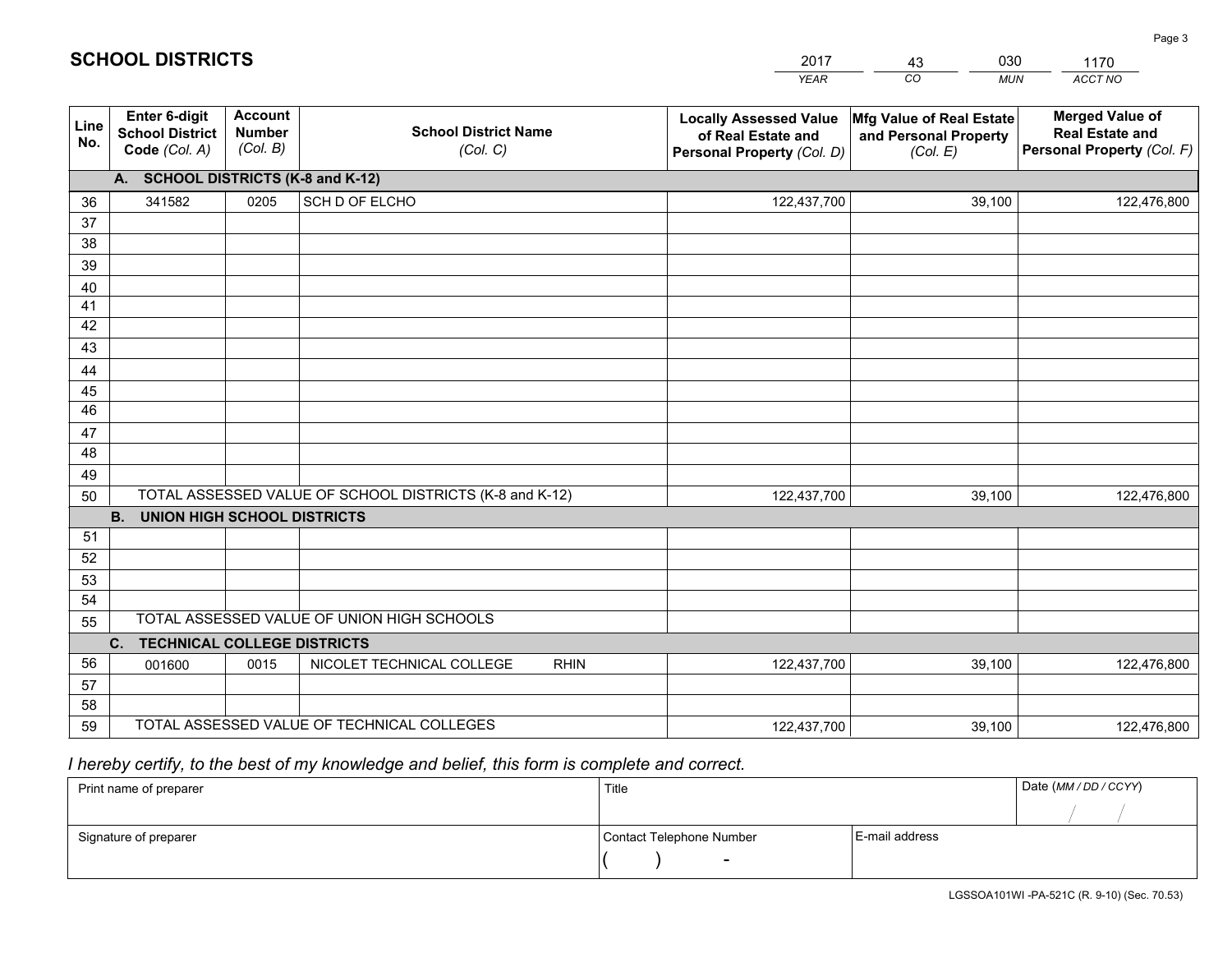### **HIGHLIGHTS**

- 1. Complete the Statement of Assessment after the Board of Review. Reflect any changes made there.
- 2. Use black ink to complete.
- 3. Line 16 must equal Line 50, Col D.
- 4. Line 55 must equal the total of K-8 schools listed on lines 36-49. Do not include K-12 schools in this comparision.
- 5. Line 59, Col. D must equal Line 16.
- 6. Special District, School District and Technical College District values must include both real estate and personal property. Examples of Special districts are: town sanitary districts, public inland lake protection and rehabilitation districts, and metropolitan sewerage districts.
- 7. DO NOT INCLUDE Manufacturing property values.DOR will print these values on the final SOA.

KAREN HAGEDORN TOWN OF SCHOEPKE

KAREN HAGEDORN<br>TOWN OF SCHOEPKI

Ш

P.O. BOX 56

P.O. BOX 56

PELICAN LAKE, WI 54463 - 0056

PELICAN LAKE, WI 54463 - 0056

 8. Accuracy of this form is very important. The values reported directly affect the equalized value DOR calculates for school and special districts.

#### **Page 1:**

 If not prefilled, enter the tax year,county and municipal code,municipal type, municipal name and county name on the top of form.

Check the Amended box, if filing an amended / corrected SOA.

 Report the parcel count, acres and assessed value of taxable general property, total parcel count, (real and personal), total acres, and values from final figures set by the Board of Review.

- A. Real Estate land and improvements (buildings, etc.) is reported on lines 1 8, total line 9.
- B. Personal Property is reported on lines 11 14, Column D, total line 15.
- C. To complete this report, use the computer produced summary of the assessment roll that shows these amounts.
- D. Use whole numbers only.
- E. Add each line across and each column down to verify entries.

#### **Page 2:**

- A. Report Special Items (not subject to general property tax).
- 1. Private Forest Croplands and Managed Forest Lands are reported on lines 18,19, 20 and 21. Be sure to report assessed values **NOT** taxes.
- 2. You should have copies of the orders of entry, orders of withdrawal, etc., to update your assessment roll.
	- 3. Show hundredths of acres (e.g. 39.75).
- 4. Tax exempt lands are reported on line 22.
- 5. Omitted property and sec. 70.43, Wis. Stats., corrections of errors by assessor are reported on line 23. Report real estate and personal property separately. These should be for **prior years**, not something found on the current assessment roll after the board of review.
- B. Special District (Lines 24-35) Include the value of both real and personal property.
- The Department of Revenue (DOR) preprints much of the information regarding names and codes for schools, special districts,etc. If a district is not listed, enter the name and value only, DOR will enter the proper code.

## **Page 3 School Districts:**

Include the value of both real and personal property.

Report School District (regular, elementary, union high school, and technical college).

- 1. Regular (K-12) and Elementary (K-8) school values are reported on lines 36-49, total on line 50.
- 2. Union High School (UHS) (use only if elementary schools are listed on lines 36-49) are reported on lines 51-54. UHS total value (line 55) must equal to the total **elementary school** values reported on lines 36-49. Do notinclude K-12 schools in this comparison.
- 3. Technical College values are reported on lines 56-58, total on line 59.
- 4. Use the computer summary that shows these amounts to complete this report.

#### **This form is due the second Monday in June. File this report only after your Board of Review is complete.**

 *If you have questions: Return forms to:*

 Email: lgs@wisconsin.gov Wisconsin Department of RevenueCall:  $(608)$  266-2569 or  $(608)$  264-6892 Fax number: (608) 264-6887 PO Box 8971

Local Government Services Section 6-97 Madison WI 53708-8971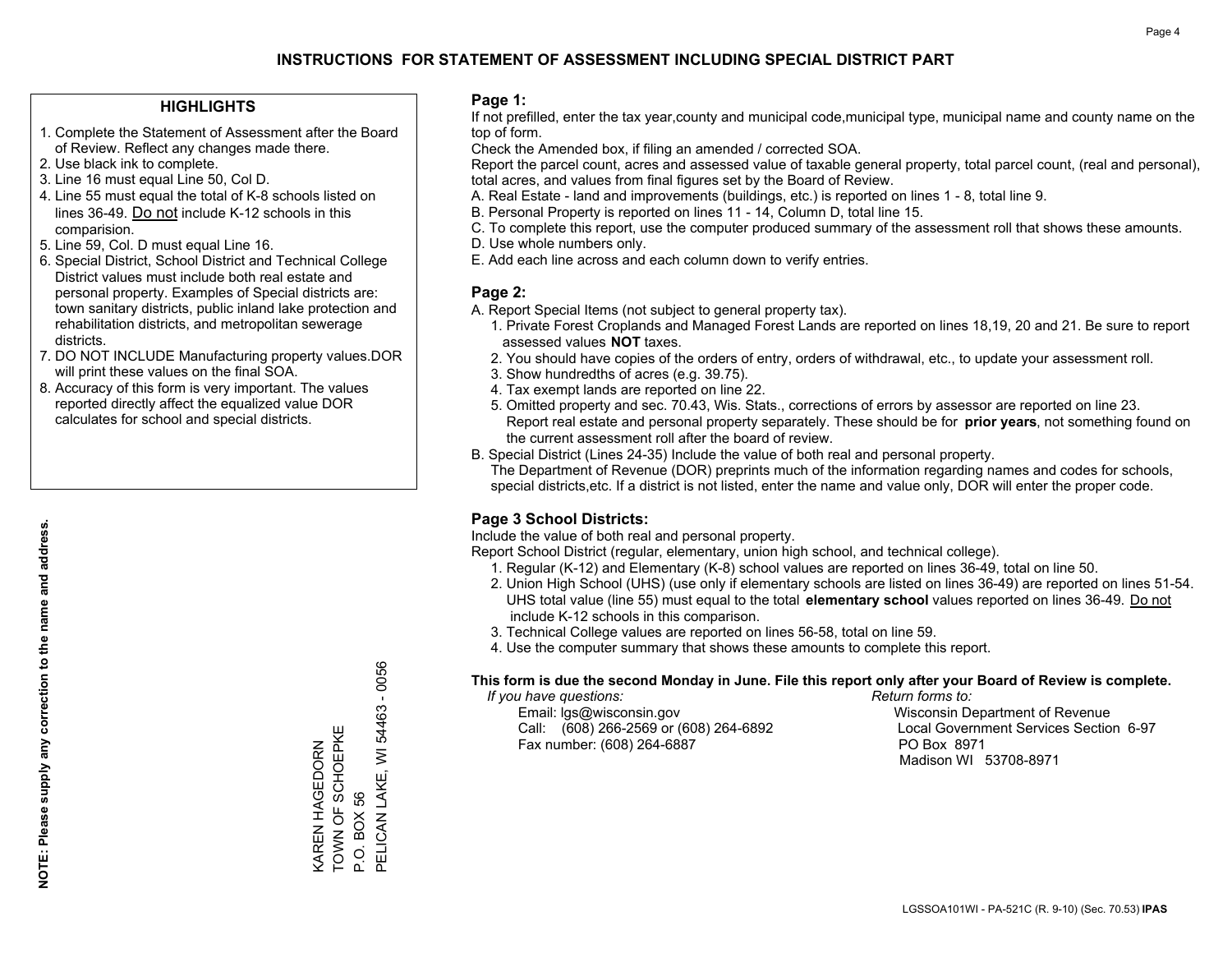## **STATEMENT OF ASSESSMENT FOR 2017**

|          | ุกจว | 1171    |
|----------|------|---------|
| $\alpha$ | MUN  | ACCT NO |

|                | <b>FOR</b>                                                                                                                                     | <b>TOWN OF</b><br><b>OF</b>                                                                                                                                                                  | <b>STELLA</b>            |                           | <b>ONEIDA COUNTY</b>         |                         |                      | <b>WHEN COMPLETING THIS DOCUMENT</b><br>DO NOT WRITE OVER X's OR IN SHADED AREAS |
|----------------|------------------------------------------------------------------------------------------------------------------------------------------------|----------------------------------------------------------------------------------------------------------------------------------------------------------------------------------------------|--------------------------|---------------------------|------------------------------|-------------------------|----------------------|----------------------------------------------------------------------------------|
|                |                                                                                                                                                | Town - Village - City                                                                                                                                                                        | <b>Municipality Name</b> |                           | <b>County Name</b>           |                         |                      |                                                                                  |
|                |                                                                                                                                                | <b>REAL ESTATE</b>                                                                                                                                                                           |                          | PARCEL COUNT              | NO. OF ACRES                 | <b>VALUE OF</b>         | <b>VALUE OF</b>      | <b>TOTAL VALUE OF LAND</b>                                                       |
| Line<br>No.    |                                                                                                                                                | (See Lines 18 - 22 for<br>other Real Estate)                                                                                                                                                 |                          | TOTAL LAND   IMPROVEMENTS | <b>WHOLE</b><br>NUMBERS ONLY | <b>LAND</b>             | <b>IMPROVEMENTS</b>  | AND IMPROVEMENTS                                                                 |
|                |                                                                                                                                                |                                                                                                                                                                                              | Col. A                   | Col. B                    | Col. C                       | Col. D                  | Col. E               | Col. F                                                                           |
| 1              |                                                                                                                                                | <b>RESIDENTIAL - Class 1</b>                                                                                                                                                                 | 496                      | 377                       | 1,218                        | 20,806,500              | 39,893,600           | 60,700,100                                                                       |
| $\overline{2}$ |                                                                                                                                                | <b>COMMERCIAL - Class 2</b>                                                                                                                                                                  | 23                       | 16                        | 158                          | 2,490,500               | 6,393,000            | 8,883,500                                                                        |
| 3              |                                                                                                                                                | <b>MANUFACTURING - Class 3</b>                                                                                                                                                               | $\Omega$                 | 0                         | $\Omega$                     | 0                       |                      | $\Omega$<br>$\mathbf{0}$                                                         |
| $\overline{4}$ |                                                                                                                                                | <b>AGRICULTURAL - Class 4</b>                                                                                                                                                                | 190                      |                           | 4,114                        | 641,900                 |                      | 641,900                                                                          |
| 5              |                                                                                                                                                | <b>UNDEVELOPED - Class 5</b>                                                                                                                                                                 | 320                      |                           | 4,183                        | 1,347,800               |                      | 1,347,800                                                                        |
| 6              |                                                                                                                                                | AGRICULTURAL FOREST - Class 5m                                                                                                                                                               | 101                      |                           | 1,051                        | 1,153,100               |                      | 1,153,100                                                                        |
| $\overline{7}$ |                                                                                                                                                | FOREST LANDS - Class 6                                                                                                                                                                       | 249                      |                           | 3,815                        | 9,742,900               |                      | 9,742,900                                                                        |
| 8              | OTHER - Class 7                                                                                                                                |                                                                                                                                                                                              | 18                       | 18                        | 24                           | 85,800                  | 1,925,400            | 2,011,200                                                                        |
| 9              |                                                                                                                                                | <b>TOTAL - ALL COLUMNS</b>                                                                                                                                                                   | 1,397                    | 411                       | 14,563                       | 36,268,500              | 48,212,000           | 84,480,500                                                                       |
| 10             |                                                                                                                                                | NUMBER OF PERSONAL PROPERTY ACCOUNTS IN ROLL                                                                                                                                                 |                          |                           | 58                           | <b>LOCALLY ASSESSED</b> | <b>MANUFACTURING</b> | <b>MERGED</b>                                                                    |
| 11             |                                                                                                                                                | BOATS AND OTHER WATERCRAFT NOT EXEMPT - Code 1                                                                                                                                               |                          |                           |                              | 127,008                 |                      | $\Omega$<br>127,008                                                              |
| 12             |                                                                                                                                                | MACHINERY, TOOLS AND PATTERNS - Code 2                                                                                                                                                       |                          |                           |                              | 1,092,019               |                      | 1,092,019<br>$\Omega$                                                            |
| 13             |                                                                                                                                                | FURNITURE, FIXTURES AND EQUIPMENT - Code 3                                                                                                                                                   |                          |                           |                              | 84,240                  | 100                  | 84,340                                                                           |
| 14             |                                                                                                                                                | ALL OTHER PERSONAL PROPERTY NOT EXEMPT - Codes 4A, 4B, 4C                                                                                                                                    |                          |                           |                              | 670,838                 | 600                  | 671,438                                                                          |
| 15             |                                                                                                                                                | TOTAL OF PERSONAL PROPERTY NOT EXEMPT (Total of Lines 11-14)                                                                                                                                 |                          |                           |                              | 1,974,105               | 700                  | 1,974,805                                                                        |
| 16             |                                                                                                                                                | AGGREGATE ASSESSED VALUE OF ALL PROPERTY SUBJECT TO THE GENERAL PROPERTY TAX (Total of Lines 9F and 15F)<br>MUST EQUAL TOTAL VALUE OF THE SCHOOL DISTRICTS (K-12 PLUS K-8) - Line 50, Col. F |                          |                           |                              |                         |                      | 86,455,305                                                                       |
| 17             | Name of Assessor<br>Telephone #<br><b>BOARD OF REVIEW</b><br>DATE OF FINAL ADJOURNMENT<br><b>TODD ANDERSON</b><br>05/11/2017<br>(715) 845-2022 |                                                                                                                                                                                              |                          |                           |                              |                         |                      |                                                                                  |

REMARKS

The Assessment Ratio to be used in calculating the estimated Fair Market Value on tax bills for this tax district is 1.127091984<br>This ratio should be used to convert assessed values to "Calculate Equalized Values" in Step Commission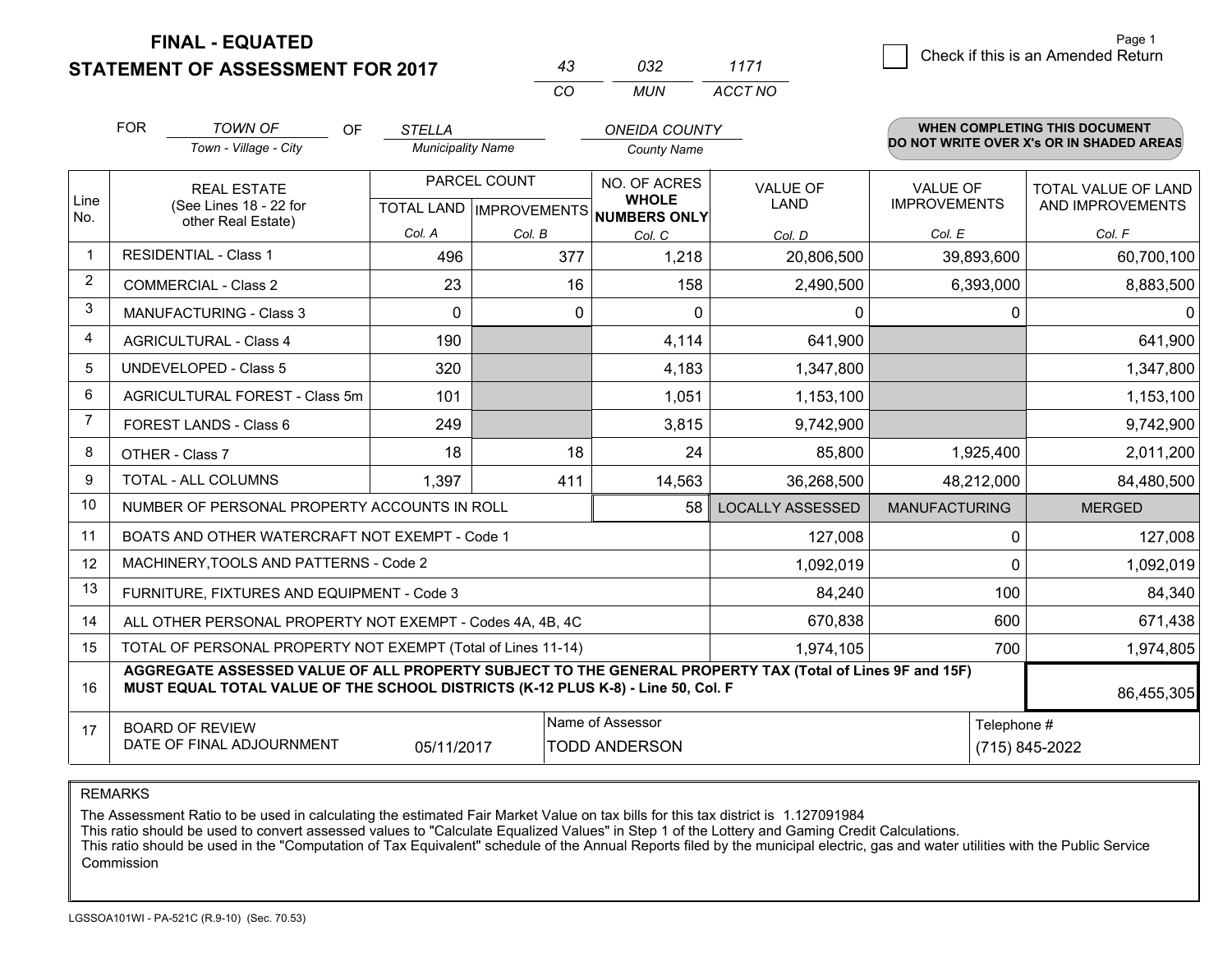*YEAR CO MUN ACCT NO* 2017 43 032 1171

Do not confuse FOREST LANDS (Line 7) with FOREST CROPS (in this section) - They are **NOT** the same

|    |                                  |                                                    |  | Private Forest Crop - Reg Class @ 10¢ per acre                                 |                    | Private Forest Crop - Reg Class @ \$2.52 per acre             |                |                                                                    |           |                                                                              |
|----|----------------------------------|----------------------------------------------------|--|--------------------------------------------------------------------------------|--------------------|---------------------------------------------------------------|----------------|--------------------------------------------------------------------|-----------|------------------------------------------------------------------------------|
| 18 | (a) PARCELS                      | (b) ACRES                                          |  | (c) ASSESSED VALUE                                                             |                    | (d) PARCELS                                                   |                | (e) ACRES                                                          |           | (f) ASSESSED VALUE                                                           |
|    |                                  |                                                    |  |                                                                                |                    |                                                               |                | 40                                                                 |           | 49,500                                                                       |
|    |                                  | Private Forest Crop - Special Class @ 20¢ per acre |  |                                                                                |                    | (d) PARCELS                                                   |                |                                                                    |           | Entered Before 2005 Managed Forest - Ferrous Mining CLOSED @ \$8.27 per acre |
| 19 | (a) PARCELS                      | (b) ACRES                                          |  |                                                                                | (c) ASSESSED VALUE |                                                               |                | (e) ACRES                                                          |           | (f) ASSESSED VALUE                                                           |
|    |                                  |                                                    |  |                                                                                |                    |                                                               |                |                                                                    |           |                                                                              |
|    |                                  |                                                    |  | Entered Before 2005 Managed Forest - OPEN @ \$.79 per acre                     |                    |                                                               |                | Entered Before 2005 Managed Forest - CLOSED @ \$1.87 per acre      |           |                                                                              |
| 20 | (a) PARCELS                      | (b) ACRES                                          |  |                                                                                | (c) ASSESSED VALUE |                                                               | (d) PARCELS    | (e) ACRES                                                          |           | (f) ASSESSED VALUE                                                           |
|    | 81                               | 3,188.77                                           |  |                                                                                | 5,231,600          |                                                               | 62<br>2,181.86 |                                                                    | 3,699,300 |                                                                              |
|    |                                  | Entered After 2004 Managed Forest - OPEN @         |  | \$2.14 per acre                                                                |                    | Entered After 2004 Managed Forest - CLOSED @ \$10.68 per acre |                |                                                                    |           |                                                                              |
| 21 | (a) PARCELS                      | (b) ACRES                                          |  | (c) ASSESSED VALUE                                                             |                    | (d) PARCELS                                                   |                | (e) ACRES                                                          |           | (f) ASSESSED VALUE                                                           |
|    |                                  |                                                    |  |                                                                                |                    |                                                               |                |                                                                    |           |                                                                              |
|    |                                  | 88.93                                              |  | 176,600                                                                        |                    | 42<br>1.242.19                                                |                | 1,908,500                                                          |           |                                                                              |
|    | (a) County Forest Cropland Acres |                                                    |  | (b) Federal Acres                                                              |                    | (d) County (NOT FOREST CROP) Acres<br>(c) State Acres         |                |                                                                    |           | (e) Other Acres                                                              |
| 22 |                                  |                                                    |  | .06                                                                            |                    | 449.42                                                        |                | 6.76                                                               |           | 55.72                                                                        |
|    |                                  |                                                    |  | Assessed Value of Omitted Property From Prior Years (Sec. 70.44)               |                    |                                                               |                | Assessed Value of Sec. 70.43 Corrections of Errors by Assessors    |           |                                                                              |
|    |                                  | (a) REAL ESTATE                                    |  | (b) PERSONAL                                                                   |                    |                                                               |                | (c1) REAL ESTATE                                                   |           | (c2) PERSONAL                                                                |
| 23 |                                  |                                                    |  |                                                                                |                    |                                                               |                |                                                                    |           |                                                                              |
|    |                                  |                                                    |  |                                                                                |                    |                                                               |                |                                                                    |           |                                                                              |
|    |                                  |                                                    |  | Manufacturing Equated Value of Omitted Property From Prior Years (Sec. 70.995) |                    |                                                               |                | Mfg. Equated Value of Sec.70.43 Corrections of Errors by Assessors |           |                                                                              |
|    |                                  | (d) REAL ESTATE                                    |  | (e) PERSONAL                                                                   |                    |                                                               |                | (f1) REAL ESTATE                                                   |           | (f2) PERSONAL                                                                |
|    |                                  |                                                    |  |                                                                                |                    |                                                               |                |                                                                    |           |                                                                              |

## **SPECIAL DISTRICTS**

| Line<br>No. | Enter 6-digit<br>Special District<br>Code (Col. A) | <b>Account</b><br><b>Number</b> | <b>Special District Name</b> | <b>Locally Assessed Value</b><br>of Real Estate and | Mfg Value of Real Estate<br>and Personal Property | <b>Merged Value of</b><br><b>Real Estate and</b><br>Personal Property (Col. F) |
|-------------|----------------------------------------------------|---------------------------------|------------------------------|-----------------------------------------------------|---------------------------------------------------|--------------------------------------------------------------------------------|
|             |                                                    | (Col. B)                        | (Col. C)                     | Personal Property (Col. D)                          | (Col. E)                                          |                                                                                |
| 24          |                                                    |                                 |                              |                                                     |                                                   |                                                                                |
| 25          |                                                    |                                 |                              |                                                     |                                                   |                                                                                |
| 26          |                                                    |                                 |                              |                                                     |                                                   |                                                                                |
| 27          |                                                    |                                 |                              |                                                     |                                                   |                                                                                |
| 28          |                                                    |                                 |                              |                                                     |                                                   |                                                                                |
| 29          |                                                    |                                 |                              |                                                     |                                                   |                                                                                |
| 30          |                                                    |                                 |                              |                                                     |                                                   |                                                                                |
| 31          |                                                    |                                 |                              |                                                     |                                                   |                                                                                |
| 32          |                                                    |                                 |                              |                                                     |                                                   |                                                                                |
| 33          |                                                    |                                 |                              |                                                     |                                                   |                                                                                |
| 34          |                                                    |                                 |                              |                                                     |                                                   |                                                                                |
| 35          |                                                    |                                 |                              |                                                     |                                                   |                                                                                |

LGSSOA101WI-PA - 521C (R. 9-10) (Sec. 70.53)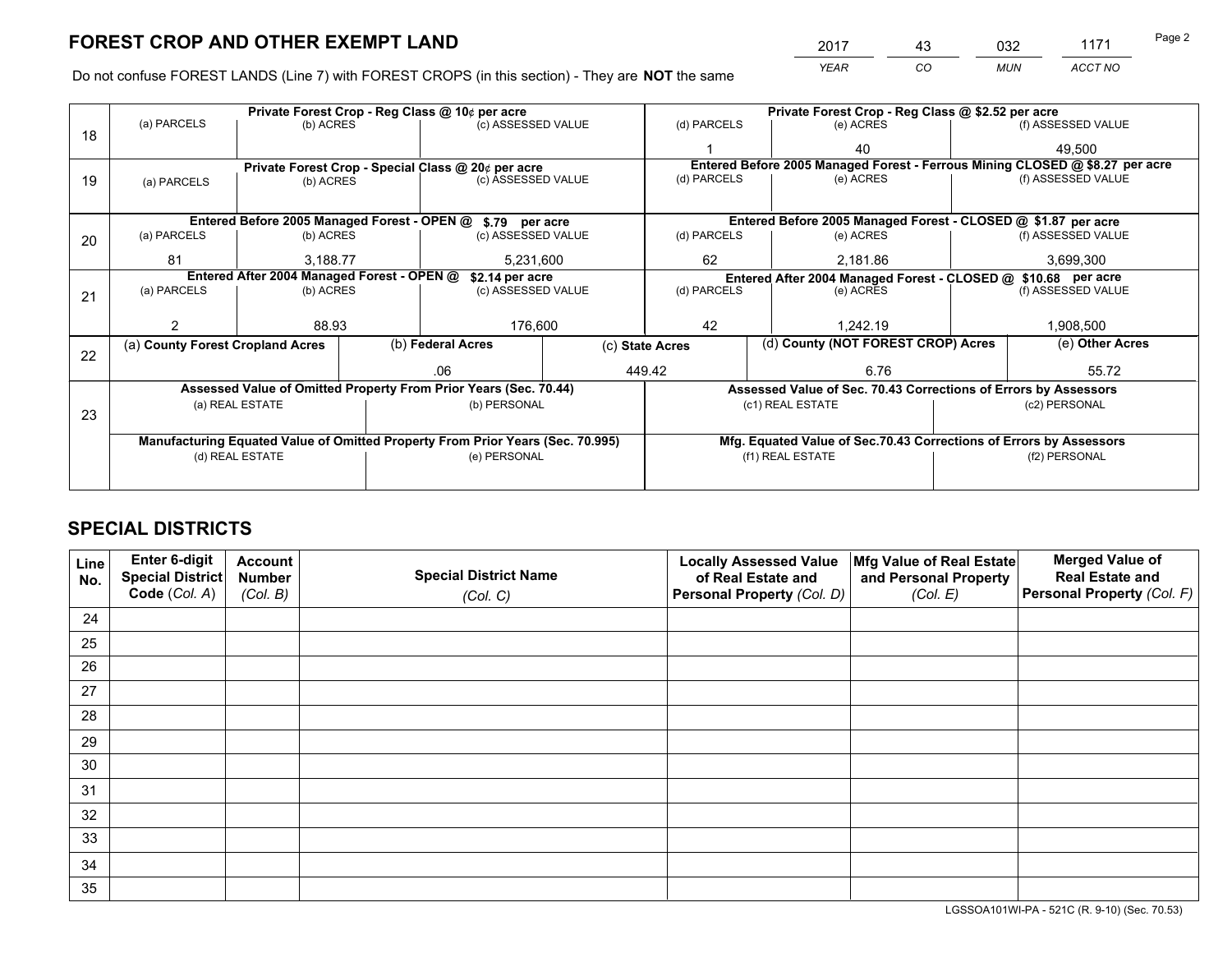|             |                                                                 |                                             |                                                         | <b>YEAR</b>                                                                       | CO<br><b>MUN</b>                                              | <b>ACCT NO</b>                                                                 |
|-------------|-----------------------------------------------------------------|---------------------------------------------|---------------------------------------------------------|-----------------------------------------------------------------------------------|---------------------------------------------------------------|--------------------------------------------------------------------------------|
| Line<br>No. | <b>Enter 6-digit</b><br><b>School District</b><br>Code (Col. A) | <b>Account</b><br><b>Number</b><br>(Col. B) | <b>School District Name</b><br>(Col. C)                 | <b>Locally Assessed Value</b><br>of Real Estate and<br>Personal Property (Col. D) | Mfg Value of Real Estate<br>and Personal Property<br>(Col. E) | <b>Merged Value of</b><br><b>Real Estate and</b><br>Personal Property (Col. F) |
|             | A. SCHOOL DISTRICTS (K-8 and K-12)                              |                                             |                                                         |                                                                                   |                                                               |                                                                                |
| 36          | 434781                                                          | 0262                                        | SCH D OF RHINELANDER                                    | 83,914,605                                                                        | 700                                                           | 83,915,305                                                                     |
| 37          | 435733                                                          | 0263                                        | SCH D OF THREE LAKES                                    | 2,540,000                                                                         |                                                               | 2,540,000                                                                      |
| 38          |                                                                 |                                             |                                                         |                                                                                   |                                                               |                                                                                |
| 39          |                                                                 |                                             |                                                         |                                                                                   |                                                               |                                                                                |
| 40          |                                                                 |                                             |                                                         |                                                                                   |                                                               |                                                                                |
| 41          |                                                                 |                                             |                                                         |                                                                                   |                                                               |                                                                                |
| 42          |                                                                 |                                             |                                                         |                                                                                   |                                                               |                                                                                |
| 43          |                                                                 |                                             |                                                         |                                                                                   |                                                               |                                                                                |
| 44<br>45    |                                                                 |                                             |                                                         |                                                                                   |                                                               |                                                                                |
| 46          |                                                                 |                                             |                                                         |                                                                                   |                                                               |                                                                                |
| 47          |                                                                 |                                             |                                                         |                                                                                   |                                                               |                                                                                |
| 48          |                                                                 |                                             |                                                         |                                                                                   |                                                               |                                                                                |
| 49          |                                                                 |                                             |                                                         |                                                                                   |                                                               |                                                                                |
| 50          |                                                                 |                                             | TOTAL ASSESSED VALUE OF SCHOOL DISTRICTS (K-8 and K-12) | 86,454,605                                                                        | 700                                                           | 86,455,305                                                                     |
|             | <b>B.</b><br><b>UNION HIGH SCHOOL DISTRICTS</b>                 |                                             |                                                         |                                                                                   |                                                               |                                                                                |
| 51          |                                                                 |                                             |                                                         |                                                                                   |                                                               |                                                                                |
| 52          |                                                                 |                                             |                                                         |                                                                                   |                                                               |                                                                                |
| 53          |                                                                 |                                             |                                                         |                                                                                   |                                                               |                                                                                |
| 54          |                                                                 |                                             |                                                         |                                                                                   |                                                               |                                                                                |
| 55          |                                                                 |                                             | TOTAL ASSESSED VALUE OF UNION HIGH SCHOOLS              |                                                                                   |                                                               |                                                                                |
|             | C.<br><b>TECHNICAL COLLEGE DISTRICTS</b>                        |                                             |                                                         |                                                                                   |                                                               |                                                                                |
| 56          | 001600                                                          | 0015                                        | NICOLET TECHNICAL COLLEGE<br><b>RHIN</b>                | 86,454,605                                                                        | 700                                                           | 86,455,305                                                                     |
| 57          |                                                                 |                                             |                                                         |                                                                                   |                                                               |                                                                                |
| 58          |                                                                 |                                             |                                                         |                                                                                   |                                                               |                                                                                |
| 59          |                                                                 |                                             | TOTAL ASSESSED VALUE OF TECHNICAL COLLEGES              | 86,454,605                                                                        | 700                                                           | 86,455,305                                                                     |

43

032

 *I hereby certify, to the best of my knowledge and belief, this form is complete and correct.*

**SCHOOL DISTRICTS**

| Print name of preparer | Title                    |                | Date (MM / DD / CCYY) |
|------------------------|--------------------------|----------------|-----------------------|
|                        |                          |                |                       |
| Signature of preparer  | Contact Telephone Number | E-mail address |                       |
|                        | $\sim$                   |                |                       |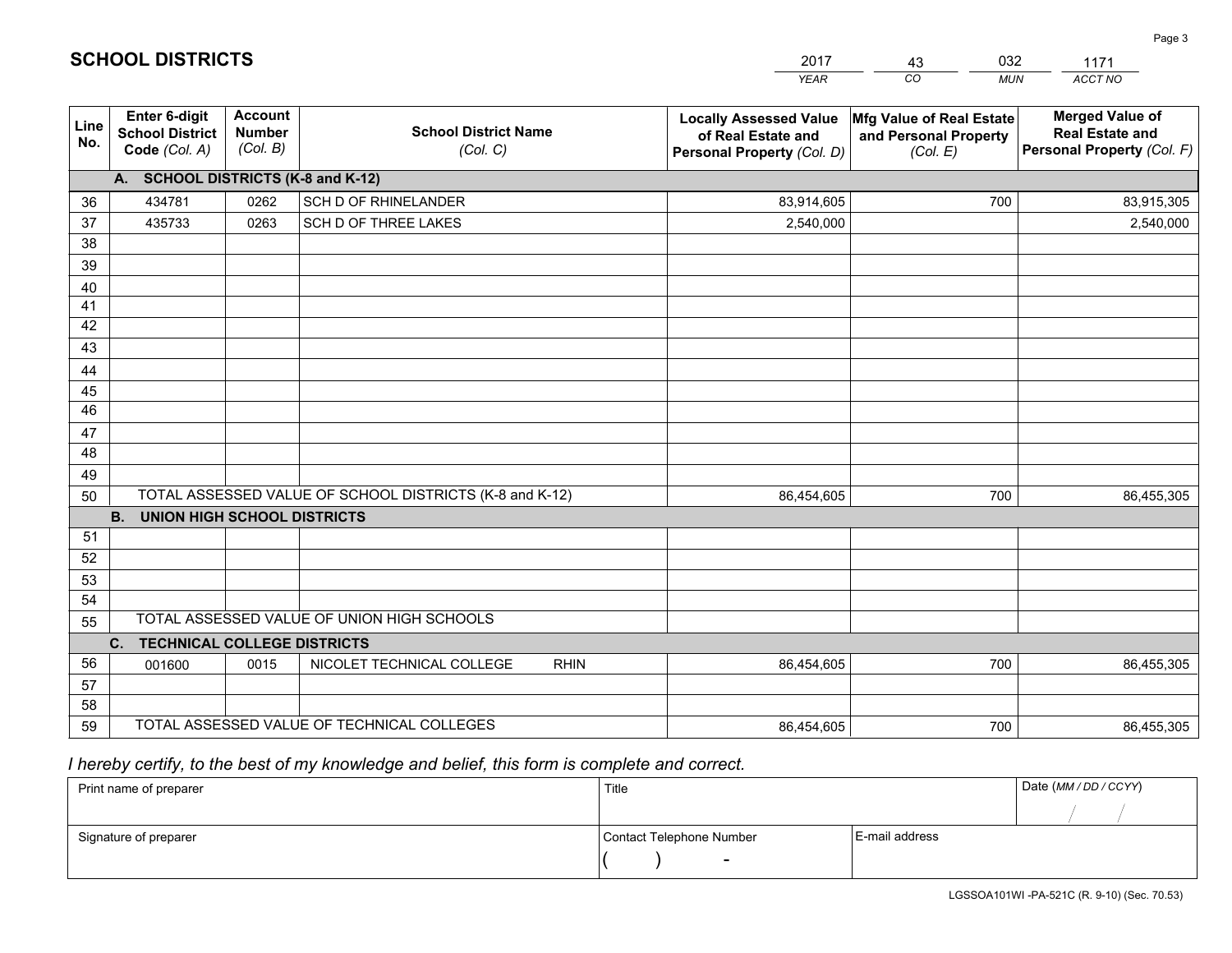### **HIGHLIGHTS**

- 1. Complete the Statement of Assessment after the Board of Review. Reflect any changes made there.
- 2. Use black ink to complete.
- 3. Line 16 must equal Line 50, Col D.
- 4. Line 55 must equal the total of K-8 schools listed on lines 36-49. Do not include K-12 schools in this comparision.
- 5. Line 59, Col. D must equal Line 16.
- 6. Special District, School District and Technical College District values must include both real estate and personal property. Examples of Special districts are: town sanitary districts, public inland lake protection and rehabilitation districts, and metropolitan sewerage districts.
- 7. DO NOT INCLUDE Manufacturing property values.DOR will print these values on the final SOA.
- 8. Accuracy of this form is very important. The values reported directly affect the equalized value DOR calculates for school and special districts.

#### **Page 1:**

 If not prefilled, enter the tax year,county and municipal code,municipal type, municipal name and county name on the top of form.

Check the Amended box, if filing an amended / corrected SOA.

 Report the parcel count, acres and assessed value of taxable general property, total parcel count, (real and personal), total acres, and values from final figures set by the Board of Review.

- A. Real Estate land and improvements (buildings, etc.) is reported on lines 1 8, total line 9.
- B. Personal Property is reported on lines 11 14, Column D, total line 15.
- C. To complete this report, use the computer produced summary of the assessment roll that shows these amounts.
- D. Use whole numbers only.
- E. Add each line across and each column down to verify entries.

## **Page 2:**

- A. Report Special Items (not subject to general property tax).
- 1. Private Forest Croplands and Managed Forest Lands are reported on lines 18,19, 20 and 21. Be sure to report assessed values **NOT** taxes.
- 2. You should have copies of the orders of entry, orders of withdrawal, etc., to update your assessment roll.
	- 3. Show hundredths of acres (e.g. 39.75).
- 4. Tax exempt lands are reported on line 22.
- 5. Omitted property and sec. 70.43, Wis. Stats., corrections of errors by assessor are reported on line 23. Report real estate and personal property separately. These should be for **prior years**, not something found on the current assessment roll after the board of review.
- B. Special District (Lines 24-35) Include the value of both real and personal property.

 The Department of Revenue (DOR) preprints much of the information regarding names and codes for schools, special districts,etc. If a district is not listed, enter the name and value only, DOR will enter the proper code.

## **Page 3 School Districts:**

Include the value of both real and personal property.

Report School District (regular, elementary, union high school, and technical college).

- 1. Regular (K-12) and Elementary (K-8) school values are reported on lines 36-49, total on line 50.
- 2. Union High School (UHS) (use only if elementary schools are listed on lines 36-49) are reported on lines 51-54. UHS total value (line 55) must equal to the total **elementary school** values reported on lines 36-49. Do notinclude K-12 schools in this comparison.
- 3. Technical College values are reported on lines 56-58, total on line 59.
- 4. Use the computer summary that shows these amounts to complete this report.

#### **This form is due the second Monday in June. File this report only after your Board of Review is complete.**

 *If you have questions: Return forms to:*

 Email: lgs@wisconsin.gov Wisconsin Department of RevenueCall:  $(608)$  266-2569 or  $(608)$  264-6892 Fax number: (608) 264-6887 PO Box 8971

Local Government Services Section 6-97 Madison WI 53708-8971

RHINELANDER, WI 54501 RHINELANDER, WI 54501 2191 SPRING DRIVE 2191 SPRING DRIVE TOWN OF STELLA AMY ZDROIK<br>TOWN OF STELLA AMY ZDROIK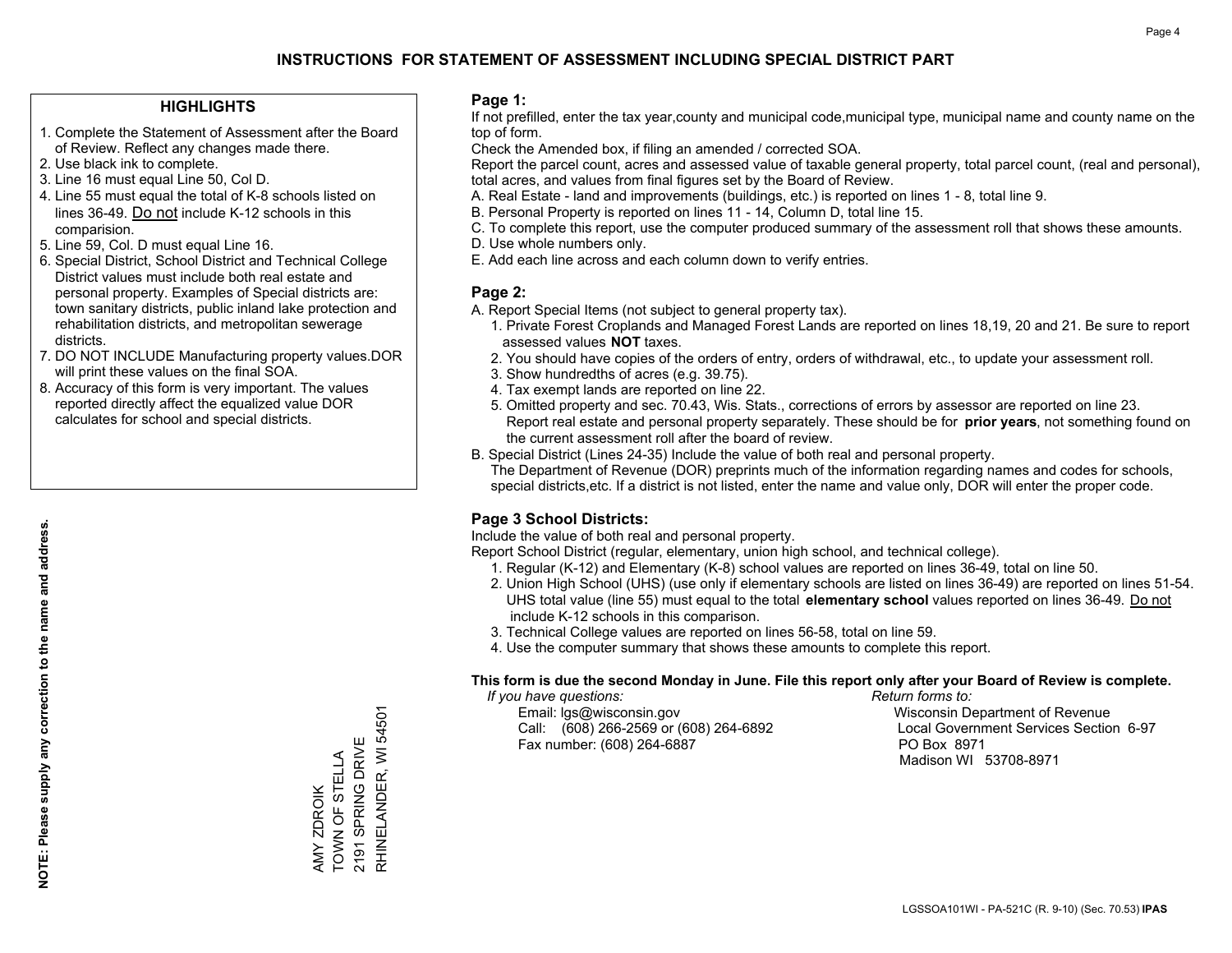**STATEMENT OF ASSESSMENT FOR 2017** 

| 43 | กจ⊿ | 1172    |
|----|-----|---------|
| (  | MUN | ACCT NO |

|                | <b>FOR</b>                                                                                                                | <b>TOWN OF</b><br>Town - Village - City                                          | <b>OF</b> | <b>SUGAR CAMP</b><br><b>Municipality Name</b> |                                                     |    | <b>ONEIDA COUNTY</b><br><b>County Name</b> |                                                                                                          |                                        |             | <b>WHEN COMPLETING THIS DOCUMENT</b><br>DO NOT WRITE OVER X's OR IN SHADED AREAS |
|----------------|---------------------------------------------------------------------------------------------------------------------------|----------------------------------------------------------------------------------|-----------|-----------------------------------------------|-----------------------------------------------------|----|--------------------------------------------|----------------------------------------------------------------------------------------------------------|----------------------------------------|-------------|----------------------------------------------------------------------------------|
| Line<br>No.    |                                                                                                                           | <b>REAL ESTATE</b><br>(See Lines 18 - 22 for<br>other Real Estate)               |           |                                               | PARCEL COUNT<br>TOTAL LAND MPROVEMENTS NUMBERS ONLY |    | NO. OF ACRES<br><b>WHOLE</b>               | <b>VALUE OF</b><br><b>LAND</b>                                                                           | <b>VALUE OF</b><br><b>IMPROVEMENTS</b> |             | <b>TOTAL VALUE OF LAND</b><br>AND IMPROVEMENTS                                   |
|                |                                                                                                                           |                                                                                  |           | Col. A                                        | Col. B                                              |    | Col. C                                     | Col. D                                                                                                   | Col. E                                 |             | Col. F                                                                           |
| $\mathbf 1$    | <b>RESIDENTIAL - Class 1</b>                                                                                              |                                                                                  |           | 2,035                                         | 1,622                                               |    | 4,454                                      | 166,083,700                                                                                              |                                        | 182,975,500 | 349,059,200                                                                      |
| 2              | <b>COMMERCIAL - Class 2</b>                                                                                               |                                                                                  |           | 26                                            |                                                     | 20 | 60                                         | 791,600                                                                                                  |                                        | 3,206,600   | 3,998,200                                                                        |
| 3              |                                                                                                                           | MANUFACTURING - Class 3                                                          |           | 3                                             |                                                     |    | 42                                         | 105,400                                                                                                  |                                        | 167,100     | 272,500                                                                          |
| $\overline{4}$ | <b>AGRICULTURAL - Class 4</b>                                                                                             |                                                                                  |           | 133                                           |                                                     |    | 2,745                                      | 234,000                                                                                                  |                                        |             | 234,000                                                                          |
| 5              | <b>UNDEVELOPED - Class 5</b>                                                                                              |                                                                                  |           | 669                                           |                                                     |    | 7,986                                      | 3,823,200                                                                                                |                                        |             | 3,823,200                                                                        |
| 6              | AGRICULTURAL FOREST - Class 5m                                                                                            |                                                                                  |           | 80                                            |                                                     |    | 1,445                                      | 1,572,800                                                                                                |                                        |             | 1,572,800                                                                        |
| $\overline{7}$ | FOREST LANDS - Class 6                                                                                                    |                                                                                  |           | 662                                           |                                                     |    | 13,020                                     | 32,156,900                                                                                               |                                        |             | 32,156,900                                                                       |
| 8              | OTHER - Class 7                                                                                                           |                                                                                  |           | 26                                            |                                                     | 24 | 34                                         | 375,000                                                                                                  |                                        | 1,417,800   | 1,792,800                                                                        |
| 9              | TOTAL - ALL COLUMNS                                                                                                       |                                                                                  |           | 3,634                                         | 1,667                                               |    | 29,786                                     | 205,142,600                                                                                              |                                        | 187,767,000 | 392,909,600                                                                      |
| 10             |                                                                                                                           | NUMBER OF PERSONAL PROPERTY ACCOUNTS IN ROLL                                     |           |                                               |                                                     |    | 102                                        | <b>LOCALLY ASSESSED</b>                                                                                  | <b>MANUFACTURING</b>                   |             | <b>MERGED</b>                                                                    |
| 11             |                                                                                                                           | BOATS AND OTHER WATERCRAFT NOT EXEMPT - Code 1                                   |           |                                               |                                                     |    |                                            | 101,600                                                                                                  |                                        | $\Omega$    | 101,600                                                                          |
| 12             |                                                                                                                           | MACHINERY, TOOLS AND PATTERNS - Code 2                                           |           |                                               |                                                     |    |                                            | 3,093,900                                                                                                |                                        | 530,200     | 3,624,100                                                                        |
| 13             |                                                                                                                           | FURNITURE, FIXTURES AND EQUIPMENT - Code 3                                       |           |                                               |                                                     |    |                                            | 239,400                                                                                                  |                                        | 6,700       | 246,100                                                                          |
| 14             |                                                                                                                           | ALL OTHER PERSONAL PROPERTY NOT EXEMPT - Codes 4A, 4B, 4C                        |           |                                               |                                                     |    |                                            | 813,700                                                                                                  |                                        | 1,100       | 814,800                                                                          |
| 15             |                                                                                                                           | TOTAL OF PERSONAL PROPERTY NOT EXEMPT (Total of Lines 11-14)                     |           |                                               |                                                     |    |                                            | 4,248,600                                                                                                |                                        | 538,000     | 4,786,600                                                                        |
| 16             |                                                                                                                           | MUST EQUAL TOTAL VALUE OF THE SCHOOL DISTRICTS (K-12 PLUS K-8) - Line 50, Col. F |           |                                               |                                                     |    |                                            | AGGREGATE ASSESSED VALUE OF ALL PROPERTY SUBJECT TO THE GENERAL PROPERTY TAX (Total of Lines 9F and 15F) |                                        |             | 397,696,200                                                                      |
| 17             | Name of Assessor<br><b>BOARD OF REVIEW</b><br>DATE OF FINAL ADJOURNMENT<br>08/21/2017<br><b>B.A. PAULS AND ASSOCIATES</b> |                                                                                  |           |                                               |                                                     |    |                                            | Telephone #                                                                                              | (715) 848-9300                         |             |                                                                                  |

REMARKS

The Assessment Ratio to be used in calculating the estimated Fair Market Value on tax bills for this tax district is 1.037712224

This ratio should be used to convert assessed values to "Calculate Equalized Values" in Step 1 of the Lottery and Gaming Credit Calculations.<br>This ratio should be used in the "Computation of Tax Equivalent" schedule of the Commission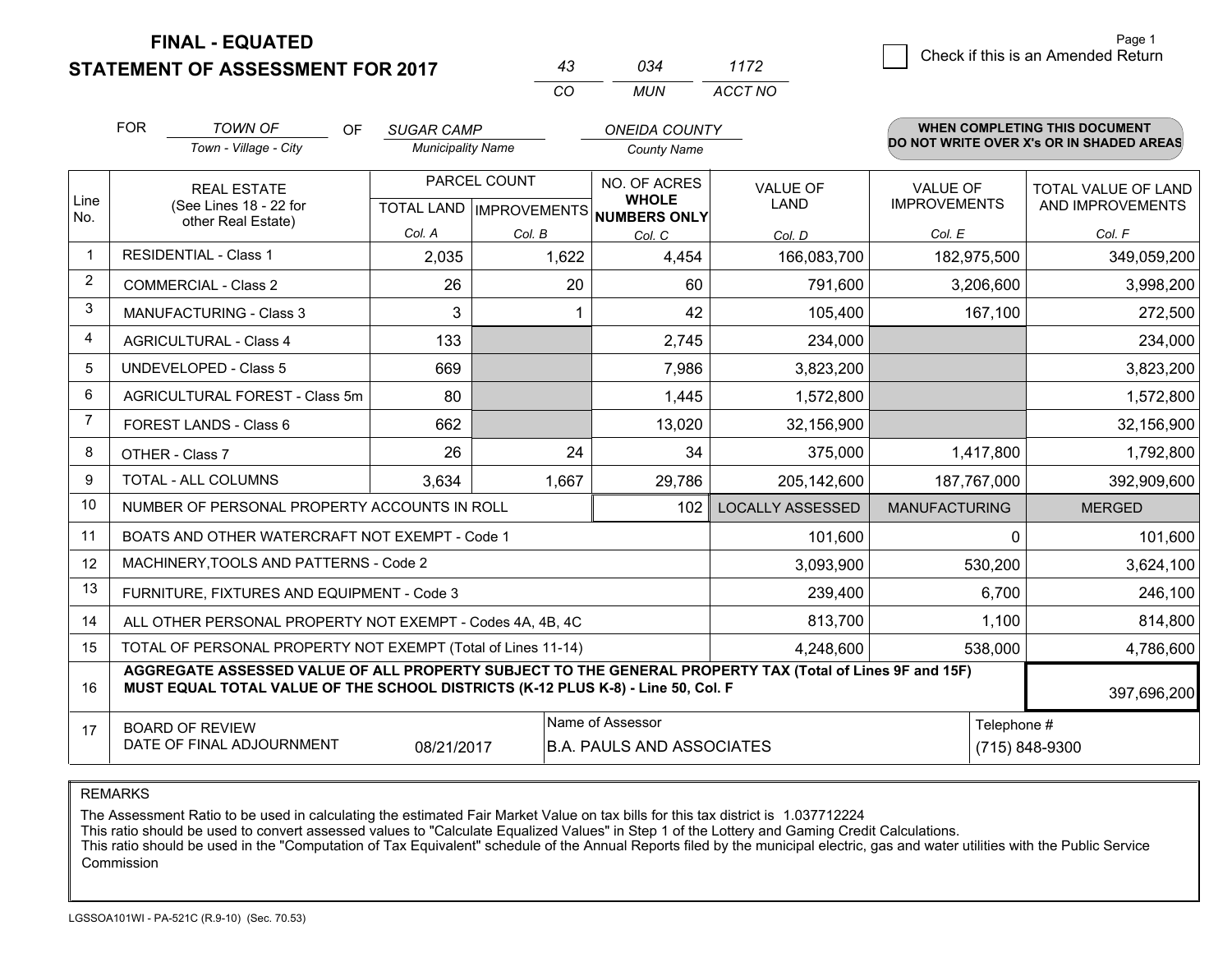*YEAR CO MUN ACCT NO* 2017 43 034 1172 Page 2

Do not confuse FOREST LANDS (Line 7) with FOREST CROPS (in this section) - They are **NOT** the same

|    |                                  |                                            |                                                    | Private Forest Crop - Reg Class @ 10¢ per acre                                 |    | Private Forest Crop - Reg Class @ \$2.52 per acre             |                                                                              |                                                                    |                    |                    |  |
|----|----------------------------------|--------------------------------------------|----------------------------------------------------|--------------------------------------------------------------------------------|----|---------------------------------------------------------------|------------------------------------------------------------------------------|--------------------------------------------------------------------|--------------------|--------------------|--|
| 18 | (a) PARCELS                      | (b) ACRES                                  |                                                    | (c) ASSESSED VALUE                                                             |    | (d) PARCELS                                                   |                                                                              | (e) ACRES                                                          |                    | (f) ASSESSED VALUE |  |
|    |                                  |                                            |                                                    | 15                                                                             |    | 600                                                           |                                                                              | 958,000                                                            |                    |                    |  |
|    |                                  |                                            | Private Forest Crop - Special Class @ 20¢ per acre |                                                                                |    |                                                               | Entered Before 2005 Managed Forest - Ferrous Mining CLOSED @ \$8.27 per acre |                                                                    |                    |                    |  |
| 19 | (a) PARCELS                      | (b) ACRES                                  |                                                    | (c) ASSESSED VALUE                                                             |    | (d) PARCELS                                                   |                                                                              | (e) ACRES                                                          |                    | (f) ASSESSED VALUE |  |
|    |                                  |                                            |                                                    |                                                                                |    |                                                               |                                                                              |                                                                    |                    |                    |  |
|    |                                  |                                            |                                                    | Entered Before 2005 Managed Forest - OPEN @ \$.79 per acre                     |    |                                                               |                                                                              | Entered Before 2005 Managed Forest - CLOSED @ \$1.87 per acre      |                    |                    |  |
| 20 | (a) PARCELS                      | (b) ACRES                                  |                                                    | (c) ASSESSED VALUE                                                             |    | (d) PARCELS                                                   |                                                                              | (e) ACRES                                                          |                    | (f) ASSESSED VALUE |  |
|    | 88                               | 3,513.96                                   |                                                    | 7,805,500                                                                      |    | 73                                                            | 2,226.27                                                                     |                                                                    | 7,135,600          |                    |  |
|    |                                  | Entered After 2004 Managed Forest - OPEN @ |                                                    | \$2.14 per acre                                                                |    | Entered After 2004 Managed Forest - CLOSED @ \$10.68 per acre |                                                                              |                                                                    |                    |                    |  |
| 21 | (a) PARCELS                      | (b) ACRES                                  |                                                    | (c) ASSESSED VALUE                                                             |    | (d) PARCELS                                                   |                                                                              | (e) ACRES                                                          | (f) ASSESSED VALUE |                    |  |
|    |                                  |                                            |                                                    |                                                                                |    |                                                               |                                                                              |                                                                    |                    |                    |  |
|    | 14                               | 367.82                                     |                                                    | 859,600                                                                        | 91 |                                                               |                                                                              | 3.054.72                                                           |                    | 7,331,800          |  |
| 22 | (a) County Forest Cropland Acres |                                            |                                                    | (b) Federal Acres                                                              |    | (d) County (NOT FOREST CROP) Acres<br>(c) State Acres         |                                                                              |                                                                    | (e) Other Acres    |                    |  |
|    |                                  |                                            |                                                    |                                                                                |    | 15,892.37                                                     |                                                                              | 7.62                                                               |                    | 345.17             |  |
|    |                                  |                                            |                                                    | Assessed Value of Omitted Property From Prior Years (Sec. 70.44)               |    |                                                               |                                                                              | Assessed Value of Sec. 70.43 Corrections of Errors by Assessors    |                    |                    |  |
|    |                                  | (a) REAL ESTATE                            |                                                    | (b) PERSONAL                                                                   |    |                                                               |                                                                              | (c1) REAL ESTATE                                                   |                    | (c2) PERSONAL      |  |
| 23 |                                  |                                            |                                                    |                                                                                |    |                                                               |                                                                              |                                                                    |                    |                    |  |
|    |                                  |                                            |                                                    | Manufacturing Equated Value of Omitted Property From Prior Years (Sec. 70.995) |    |                                                               |                                                                              | Mfg. Equated Value of Sec.70.43 Corrections of Errors by Assessors |                    |                    |  |
|    |                                  | (d) REAL ESTATE                            |                                                    | (e) PERSONAL                                                                   |    |                                                               |                                                                              | (f1) REAL ESTATE                                                   |                    | (f2) PERSONAL      |  |
|    |                                  |                                            |                                                    |                                                                                |    |                                                               |                                                                              |                                                                    |                    |                    |  |

## **SPECIAL DISTRICTS**

| Line<br>No. | Enter 6-digit<br>Special District<br>Code (Col. A) | <b>Account</b><br><b>Number</b><br>(Col. B) | <b>Special District Name</b><br>(Col. C) | <b>Locally Assessed Value</b><br>of Real Estate and<br>Personal Property (Col. D) | Mfg Value of Real Estate<br>and Personal Property<br>(Col. E) | <b>Merged Value of</b><br><b>Real Estate and</b><br>Personal Property (Col. F) |
|-------------|----------------------------------------------------|---------------------------------------------|------------------------------------------|-----------------------------------------------------------------------------------|---------------------------------------------------------------|--------------------------------------------------------------------------------|
| 24          | 438050                                             | 0268                                        | THUNDER LAKE PRO & REHAB DISTRICT        | 980,700                                                                           |                                                               | 980,700                                                                        |
| 25          |                                                    |                                             |                                          |                                                                                   |                                                               |                                                                                |
| 26          |                                                    |                                             |                                          |                                                                                   |                                                               |                                                                                |
| 27          |                                                    |                                             |                                          |                                                                                   |                                                               |                                                                                |
| 28          |                                                    |                                             |                                          |                                                                                   |                                                               |                                                                                |
| 29          |                                                    |                                             |                                          |                                                                                   |                                                               |                                                                                |
| 30          |                                                    |                                             |                                          |                                                                                   |                                                               |                                                                                |
| 31          |                                                    |                                             |                                          |                                                                                   |                                                               |                                                                                |
| 32          |                                                    |                                             |                                          |                                                                                   |                                                               |                                                                                |
| 33          |                                                    |                                             |                                          |                                                                                   |                                                               |                                                                                |
| 34          |                                                    |                                             |                                          |                                                                                   |                                                               |                                                                                |
| 35          |                                                    |                                             |                                          |                                                                                   |                                                               |                                                                                |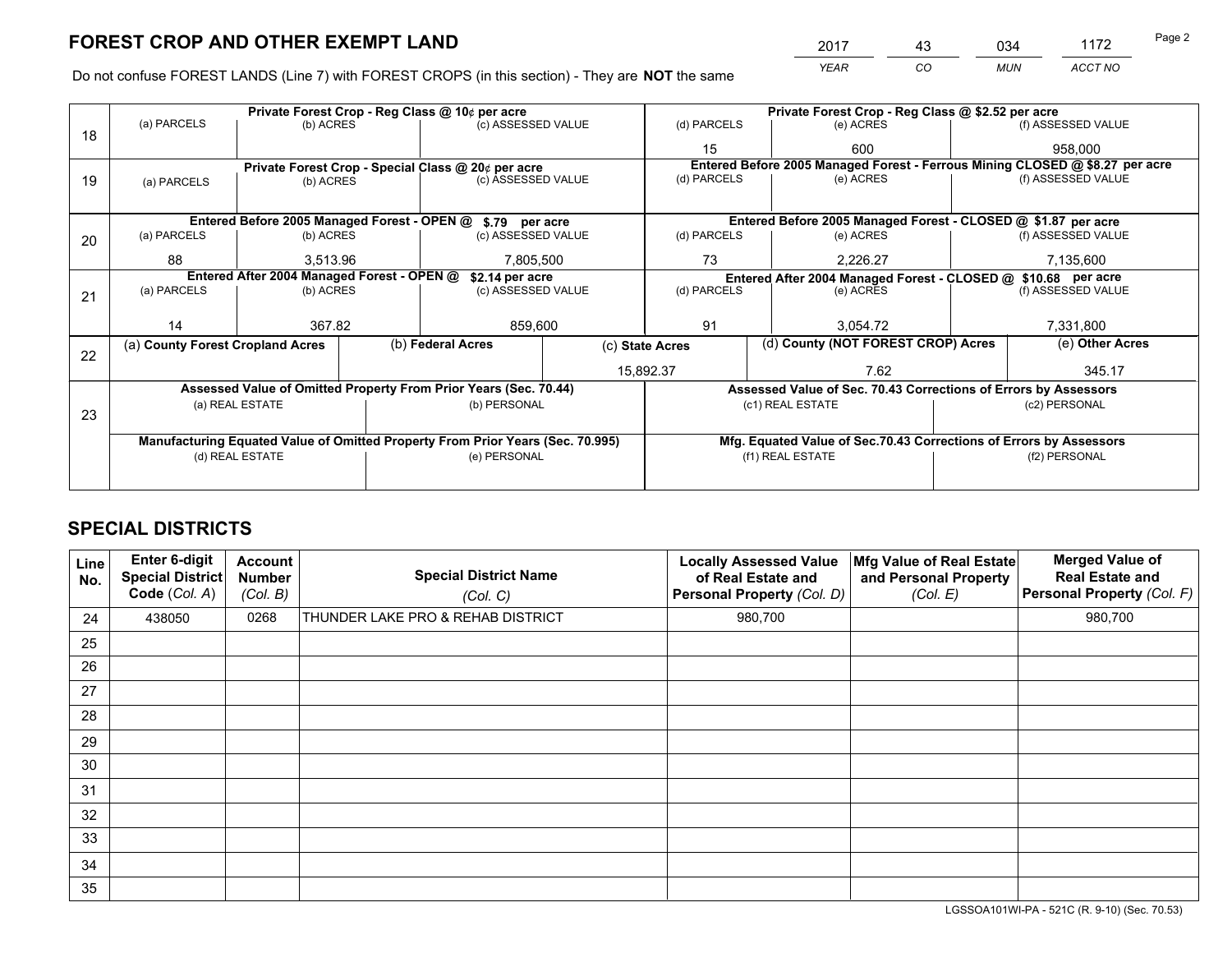| <b>Account</b><br><b>Enter 6-digit</b><br><b>Locally Assessed Value</b><br>Mfg Value of Real Estate<br>Line<br><b>Number</b><br><b>School District Name</b><br><b>School District</b><br>of Real Estate and<br>and Personal Property | <b>Merged Value of</b><br><b>Real Estate and</b> |
|--------------------------------------------------------------------------------------------------------------------------------------------------------------------------------------------------------------------------------------|--------------------------------------------------|
| No.<br>(Col. B)<br>Code (Col. A)<br>Personal Property (Col. F)<br>(Col. C)<br>Personal Property (Col. D)<br>(Col. E)                                                                                                                 |                                                  |
| A. SCHOOL DISTRICTS (K-8 and K-12)                                                                                                                                                                                                   |                                                  |
| <b>SCH D OF THREE LAKES</b><br>0263<br>435733<br>396,885,700<br>810,500<br>36                                                                                                                                                        | 397,696,200                                      |
| 37                                                                                                                                                                                                                                   |                                                  |
| 38                                                                                                                                                                                                                                   |                                                  |
| 39                                                                                                                                                                                                                                   |                                                  |
| 40                                                                                                                                                                                                                                   |                                                  |
| 41<br>42                                                                                                                                                                                                                             |                                                  |
| 43                                                                                                                                                                                                                                   |                                                  |
| 44                                                                                                                                                                                                                                   |                                                  |
| 45                                                                                                                                                                                                                                   |                                                  |
| 46                                                                                                                                                                                                                                   |                                                  |
| 47                                                                                                                                                                                                                                   |                                                  |
| 48                                                                                                                                                                                                                                   |                                                  |
| 49                                                                                                                                                                                                                                   |                                                  |
| TOTAL ASSESSED VALUE OF SCHOOL DISTRICTS (K-8 and K-12)<br>50<br>810,500<br>396,885,700                                                                                                                                              | 397,696,200                                      |
| <b>B.</b><br><b>UNION HIGH SCHOOL DISTRICTS</b>                                                                                                                                                                                      |                                                  |
| 51                                                                                                                                                                                                                                   |                                                  |
| 52                                                                                                                                                                                                                                   |                                                  |
| 53                                                                                                                                                                                                                                   |                                                  |
| 54<br>TOTAL ASSESSED VALUE OF UNION HIGH SCHOOLS                                                                                                                                                                                     |                                                  |
| 55                                                                                                                                                                                                                                   |                                                  |
| C.<br><b>TECHNICAL COLLEGE DISTRICTS</b><br>56<br>NICOLET TECHNICAL COLLEGE<br><b>RHIN</b><br>0015<br>396,885,700<br>810,500<br>001600                                                                                               | 397,696,200                                      |
| 57                                                                                                                                                                                                                                   |                                                  |
| 58                                                                                                                                                                                                                                   |                                                  |
| TOTAL ASSESSED VALUE OF TECHNICAL COLLEGES<br>59<br>396,885,700<br>810,500                                                                                                                                                           | 397,696,200                                      |

43

034

 *I hereby certify, to the best of my knowledge and belief, this form is complete and correct.*

**SCHOOL DISTRICTS**

| Print name of preparer | Title                    |                | Date (MM/DD/CCYY) |
|------------------------|--------------------------|----------------|-------------------|
|                        |                          |                |                   |
| Signature of preparer  | Contact Telephone Number | E-mail address |                   |
|                        | $\overline{\phantom{a}}$ |                |                   |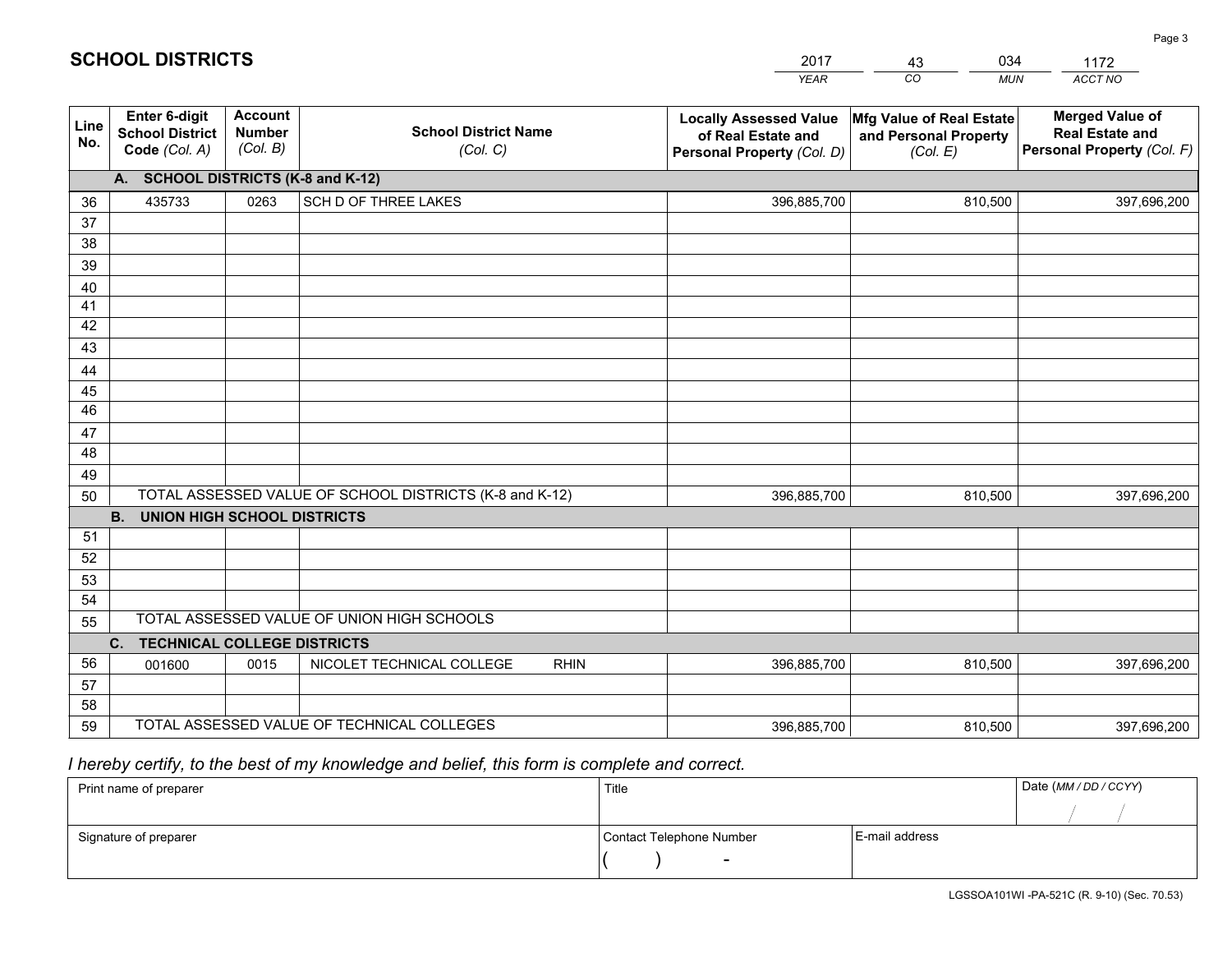### **HIGHLIGHTS**

- 1. Complete the Statement of Assessment after the Board of Review. Reflect any changes made there.
- 2. Use black ink to complete.
- 3. Line 16 must equal Line 50, Col D.
- 4. Line 55 must equal the total of K-8 schools listed on lines 36-49. Do not include K-12 schools in this comparision.
- 5. Line 59, Col. D must equal Line 16.
- 6. Special District, School District and Technical College District values must include both real estate and personal property. Examples of Special districts are: town sanitary districts, public inland lake protection and rehabilitation districts, and metropolitan sewerage districts.
- 7. DO NOT INCLUDE Manufacturing property values.DOR will print these values on the final SOA.

MELISSA WICK

TOWN OF SUGAR CAMP

MELISSA WICK<br>TOWN OF SUGAR CAMP

8110 CAMP ROAD EAGLE RIVER, WI 54521

EAGLE RIVER, WI 54521 8110 CAMP ROAD

 8. Accuracy of this form is very important. The values reported directly affect the equalized value DOR calculates for school and special districts.

#### **Page 1:**

 If not prefilled, enter the tax year,county and municipal code,municipal type, municipal name and county name on the top of form.

Check the Amended box, if filing an amended / corrected SOA.

 Report the parcel count, acres and assessed value of taxable general property, total parcel count, (real and personal), total acres, and values from final figures set by the Board of Review.

- A. Real Estate land and improvements (buildings, etc.) is reported on lines 1 8, total line 9.
- B. Personal Property is reported on lines 11 14, Column D, total line 15.
- C. To complete this report, use the computer produced summary of the assessment roll that shows these amounts.
- D. Use whole numbers only.
- E. Add each line across and each column down to verify entries.

## **Page 2:**

- A. Report Special Items (not subject to general property tax).
- 1. Private Forest Croplands and Managed Forest Lands are reported on lines 18,19, 20 and 21. Be sure to report assessed values **NOT** taxes.
- 2. You should have copies of the orders of entry, orders of withdrawal, etc., to update your assessment roll.
	- 3. Show hundredths of acres (e.g. 39.75).
- 4. Tax exempt lands are reported on line 22.
- 5. Omitted property and sec. 70.43, Wis. Stats., corrections of errors by assessor are reported on line 23. Report real estate and personal property separately. These should be for **prior years**, not something found on the current assessment roll after the board of review.
- B. Special District (Lines 24-35) Include the value of both real and personal property.

 The Department of Revenue (DOR) preprints much of the information regarding names and codes for schools, special districts,etc. If a district is not listed, enter the name and value only, DOR will enter the proper code.

## **Page 3 School Districts:**

Include the value of both real and personal property.

Report School District (regular, elementary, union high school, and technical college).

- 1. Regular (K-12) and Elementary (K-8) school values are reported on lines 36-49, total on line 50.
- 2. Union High School (UHS) (use only if elementary schools are listed on lines 36-49) are reported on lines 51-54. UHS total value (line 55) must equal to the total **elementary school** values reported on lines 36-49. Do notinclude K-12 schools in this comparison.
- 3. Technical College values are reported on lines 56-58, total on line 59.
- 4. Use the computer summary that shows these amounts to complete this report.

#### **This form is due the second Monday in June. File this report only after your Board of Review is complete.**

 *If you have questions: Return forms to:*

 Email: lgs@wisconsin.gov Wisconsin Department of RevenueCall:  $(608)$  266-2569 or  $(608)$  264-6892 Fax number: (608) 264-6887 PO Box 8971

Local Government Services Section 6-97 Madison WI 53708-8971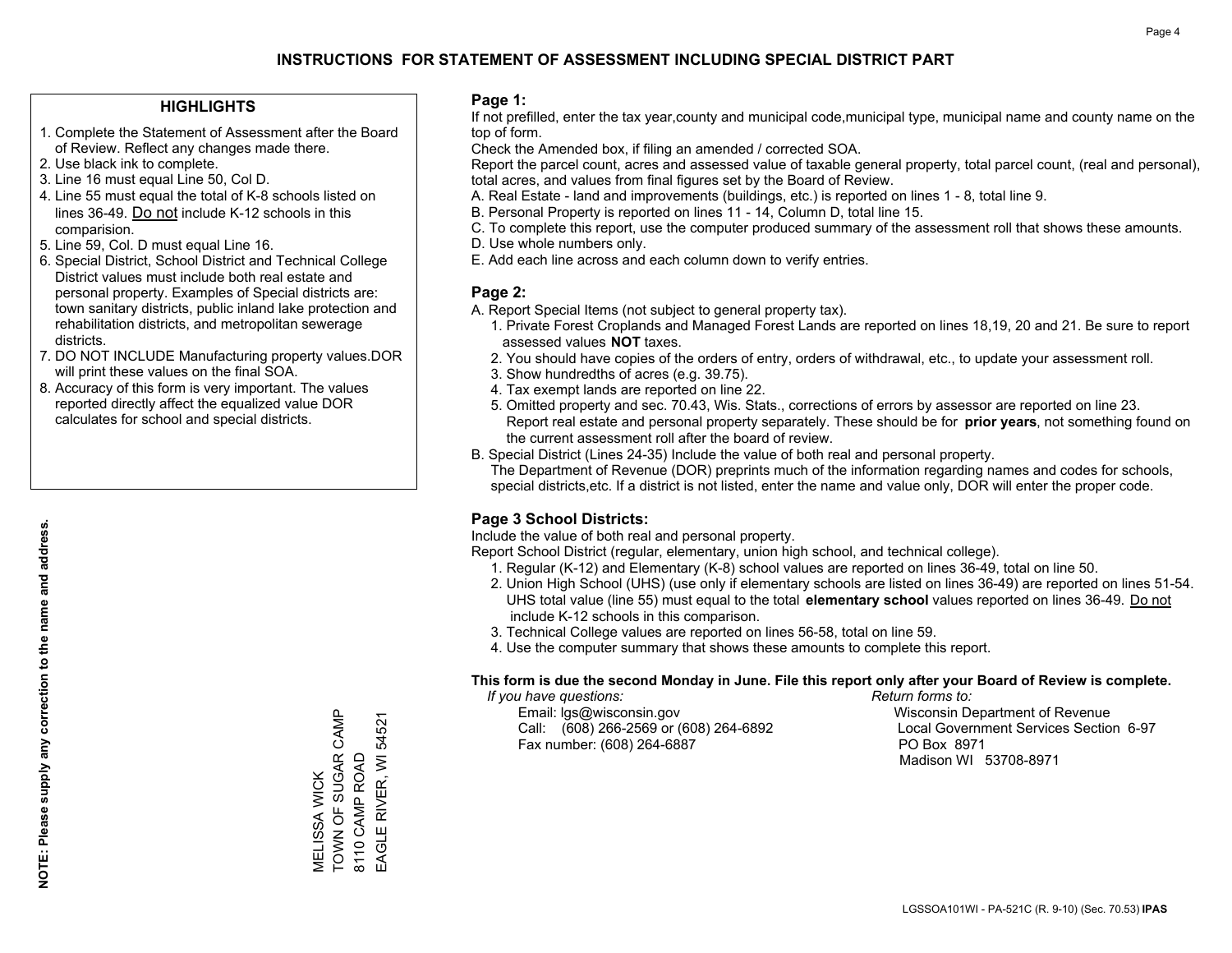**STATEMENT OF ASSESSMENT FOR 2017** 

| 43 | 036 | 1173    |
|----|-----|---------|
| cо | MUN | ACCT NO |

|                | <b>FOR</b><br><b>TOWN OF</b><br><b>ONEIDA COUNTY</b><br>OF.<br><b>THREE LAKES</b><br>Town - Village - City<br><b>Municipality Name</b><br><b>County Name</b>                                 |                |                | WHEN COMPLETING THIS DOCUMENT<br>DO NOT WRITE OVER X's OR IN SHADED AREAS |                         |                                        |                                         |
|----------------|----------------------------------------------------------------------------------------------------------------------------------------------------------------------------------------------|----------------|----------------|---------------------------------------------------------------------------|-------------------------|----------------------------------------|-----------------------------------------|
| Line           | PARCEL COUNT<br><b>REAL ESTATE</b><br>(See Lines 18 - 22 for<br>TOTAL LAND MPROVEMENTS NUMBERS ONLY                                                                                          |                |                | NO. OF ACRES<br><b>WHOLE</b>                                              | VALUE OF<br><b>LAND</b> | <b>VALUE OF</b><br><b>IMPROVEMENTS</b> | TOTAL VALUE OF LAND<br>AND IMPROVEMENTS |
| No.            | other Real Estate)                                                                                                                                                                           | Col. A         | Col. B         | Col. C                                                                    | Col. D                  | Col. E                                 | Col. F                                  |
| $\mathbf 1$    | <b>RESIDENTIAL - Class 1</b>                                                                                                                                                                 | 4,545          | 3,131          | 5,664                                                                     | 499,754,300             | 390,585,900                            | 890,340,200                             |
| 2              | <b>COMMERCIAL - Class 2</b>                                                                                                                                                                  | 163            | 131            | 376                                                                       | 9,573,600               | 18,231,100                             | 27,804,700                              |
| 3              | MANUFACTURING - Class 3                                                                                                                                                                      | $\overline{2}$ | $\overline{2}$ | 5                                                                         | 62,400                  | 493,700                                | 556,100                                 |
| 4              | <b>AGRICULTURAL - Class 4</b>                                                                                                                                                                | 82             |                | 1,726                                                                     | 176,200                 |                                        | 176,200                                 |
| 5              | UNDEVELOPED - Class 5                                                                                                                                                                        | 468            |                | 7,321                                                                     | 2,065,800               |                                        | 2,065,800                               |
| 6              | AGRICULTURAL FOREST - Class 5m                                                                                                                                                               | 53             |                | 739                                                                       | 837,300                 |                                        | 837,300                                 |
| $\overline{7}$ | FOREST LANDS - Class 6                                                                                                                                                                       | 541            |                | 10,174                                                                    | 20,477,900              |                                        | 20,477,900                              |
| 8              | OTHER - Class 7                                                                                                                                                                              | 37             | 37             | 220                                                                       | 259,700                 | 3,064,900                              | 3,324,600                               |
| $\mathbf{Q}$   | TOTAL - ALL COLUMNS                                                                                                                                                                          | 5,891          | 3,301          | 26,225                                                                    | 533,207,200             | 412,375,600                            | 945,582,800                             |
| 10             | NUMBER OF PERSONAL PROPERTY ACCOUNTS IN ROLL                                                                                                                                                 |                |                | 205                                                                       | <b>LOCALLY ASSESSED</b> | <b>MANUFACTURING</b>                   | <b>MERGED</b>                           |
| 11             | BOATS AND OTHER WATERCRAFT NOT EXEMPT - Code 1                                                                                                                                               |                |                |                                                                           | 19,800                  | $\Omega$                               | 19,800                                  |
| 12             | MACHINERY, TOOLS AND PATTERNS - Code 2                                                                                                                                                       |                |                |                                                                           | 741,500                 | 14,200                                 | 755,700                                 |
| 13             | FURNITURE, FIXTURES AND EQUIPMENT - Code 3                                                                                                                                                   | 119,000        | 864,300        |                                                                           |                         |                                        |                                         |
| 14             | 4,617,100<br>55,900<br>ALL OTHER PERSONAL PROPERTY NOT EXEMPT - Codes 4A, 4B, 4C                                                                                                             |                |                |                                                                           |                         |                                        |                                         |
| 15             | TOTAL OF PERSONAL PROPERTY NOT EXEMPT (Total of Lines 11-14)                                                                                                                                 | 189,100        | 6,312,800      |                                                                           |                         |                                        |                                         |
| 16             | AGGREGATE ASSESSED VALUE OF ALL PROPERTY SUBJECT TO THE GENERAL PROPERTY TAX (Total of Lines 9F and 15F)<br>MUST EQUAL TOTAL VALUE OF THE SCHOOL DISTRICTS (K-12 PLUS K-8) - Line 50, Col. F |                |                |                                                                           |                         |                                        | 951,895,600                             |
| 17             | Name of Assessor<br><b>BOARD OF REVIEW</b><br>DATE OF FINAL ADJOURNMENT<br>10/26/2017<br><b>BOWMAR APPRAISAL</b>                                                                             |                |                |                                                                           |                         | Telephone #                            | (920) 733-5369                          |

REMARKS

The Assessment Ratio to be used in calculating the estimated Fair Market Value on tax bills for this tax district is 1.024900718

This ratio should be used to convert assessed values to "Calculate Equalized Values" in Step 1 of the Lottery and Gaming Credit Calculations.<br>This ratio should be used in the "Computation of Tax Equivalent" schedule of the Commission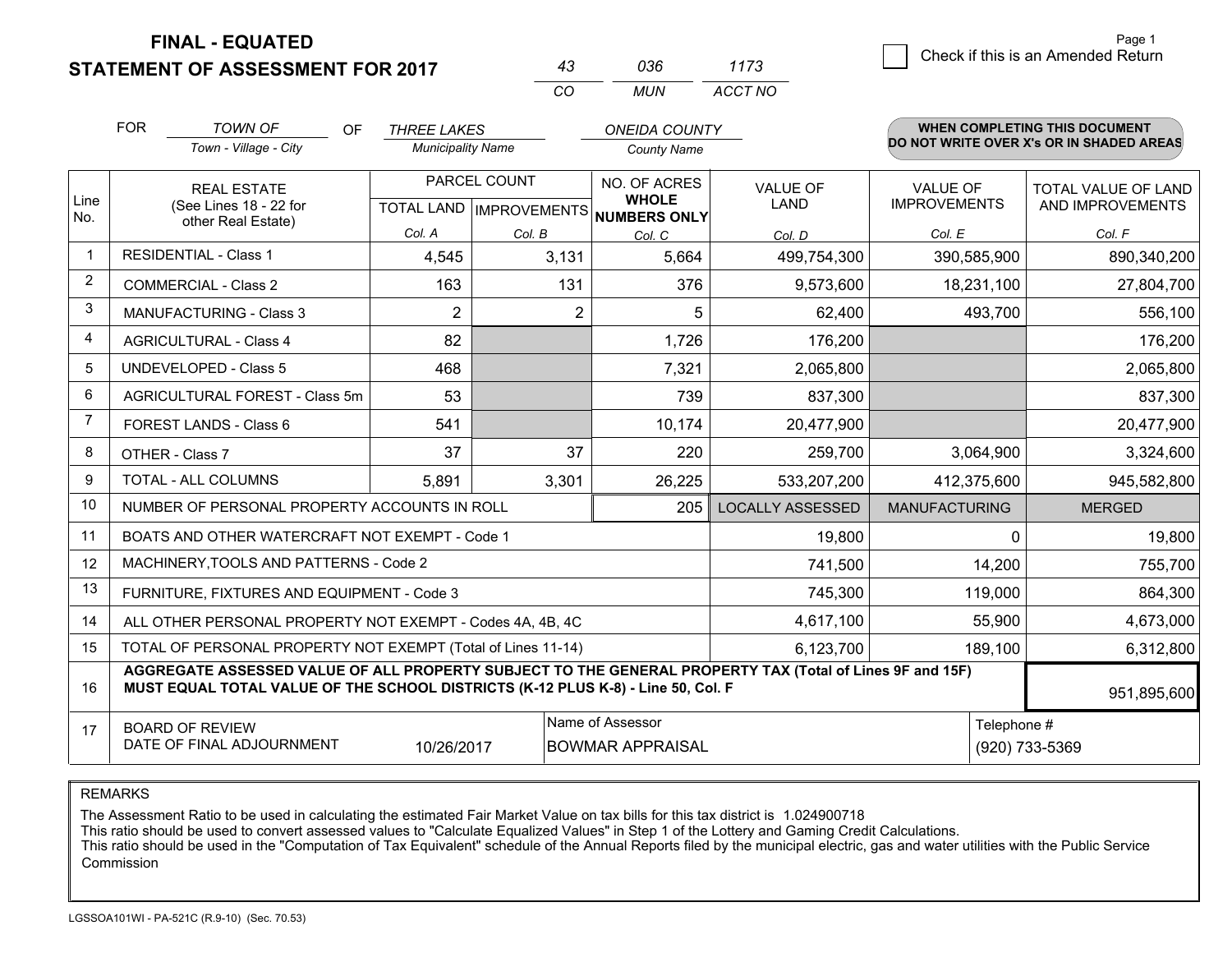*YEAR CO MUN ACCT NO* <u>2017 - 43 036 1173</u>

Do not confuse FOREST LANDS (Line 7) with FOREST CROPS (in this section) - They are **NOT** the same

|    |                                                                                |                 |             | Private Forest Crop - Reg Class @ 10¢ per acre             |                                                               | Private Forest Crop - Reg Class @ \$2.52 per acre                            |                    |                                    |                    |                                                               |
|----|--------------------------------------------------------------------------------|-----------------|-------------|------------------------------------------------------------|---------------------------------------------------------------|------------------------------------------------------------------------------|--------------------|------------------------------------|--------------------|---------------------------------------------------------------|
| 18 | (a) PARCELS                                                                    | (b) ACRES       |             | (c) ASSESSED VALUE                                         |                                                               | (d) PARCELS                                                                  |                    | (e) ACRES                          |                    | (f) ASSESSED VALUE                                            |
|    |                                                                                |                 |             |                                                            |                                                               |                                                                              |                    | 180                                |                    | 377,300                                                       |
|    |                                                                                |                 |             | Private Forest Crop - Special Class @ 20¢ per acre         |                                                               | Entered Before 2005 Managed Forest - Ferrous Mining CLOSED @ \$8.27 per acre |                    |                                    |                    |                                                               |
| 19 | (c) ASSESSED VALUE<br>(b) ACRES<br>(a) PARCELS                                 |                 | (d) PARCELS |                                                            | (e) ACRES                                                     |                                                                              | (f) ASSESSED VALUE |                                    |                    |                                                               |
|    |                                                                                |                 |             |                                                            |                                                               |                                                                              |                    |                                    |                    |                                                               |
|    |                                                                                |                 |             | Entered Before 2005 Managed Forest - OPEN @ \$.79 per acre |                                                               |                                                                              |                    |                                    |                    | Entered Before 2005 Managed Forest - CLOSED @ \$1.87 per acre |
| 20 | (a) PARCELS                                                                    | (b) ACRES       |             | (c) ASSESSED VALUE                                         |                                                               | (d) PARCELS<br>(e) ACRES                                                     |                    |                                    |                    | (f) ASSESSED VALUE                                            |
|    | 33                                                                             | 1.183.51        |             | 1,795,700                                                  |                                                               | 28                                                                           |                    | 589.53                             |                    | 1,855,200                                                     |
|    | Entered After 2004 Managed Forest - OPEN @<br>\$2.14 per acre                  |                 |             |                                                            | Entered After 2004 Managed Forest - CLOSED @ \$10.68 per acre |                                                                              |                    |                                    |                    |                                                               |
| 21 | (a) PARCELS                                                                    | (b) ACRES       |             | (c) ASSESSED VALUE                                         |                                                               | (d) PARCELS<br>(e) ACRES                                                     |                    |                                    | (f) ASSESSED VALUE |                                                               |
|    |                                                                                |                 |             |                                                            |                                                               |                                                                              |                    |                                    |                    |                                                               |
|    | 45                                                                             | 1,626.19        |             | 2,527,400                                                  |                                                               | 72                                                                           |                    | 2,130.01                           |                    | 4,463,700                                                     |
|    | (a) County Forest Cropland Acres                                               |                 |             | (b) Federal Acres                                          |                                                               | (c) State Acres                                                              |                    | (d) County (NOT FOREST CROP) Acres |                    | (e) Other Acres                                               |
| 22 |                                                                                |                 |             | 10.533.82                                                  | 4,283.02                                                      |                                                                              |                    | 39.6                               |                    | 764.39                                                        |
|    |                                                                                |                 |             |                                                            |                                                               |                                                                              |                    |                                    |                    |                                                               |
|    | Assessed Value of Omitted Property From Prior Years (Sec. 70.44)               |                 |             |                                                            |                                                               | Assessed Value of Sec. 70.43 Corrections of Errors by Assessors              |                    |                                    |                    |                                                               |
| 23 | (a) REAL ESTATE                                                                |                 |             |                                                            | (b) PERSONAL                                                  |                                                                              | (c1) REAL ESTATE   |                                    |                    | (c2) PERSONAL                                                 |
|    | 113.700                                                                        |                 |             |                                                            |                                                               | $-45.600$                                                                    |                    |                                    |                    |                                                               |
|    | Manufacturing Equated Value of Omitted Property From Prior Years (Sec. 70.995) |                 |             |                                                            |                                                               | Mfg. Equated Value of Sec.70.43 Corrections of Errors by Assessors           |                    |                                    |                    |                                                               |
|    |                                                                                | (d) REAL ESTATE |             | (e) PERSONAL                                               |                                                               | (f1) REAL ESTATE                                                             |                    |                                    |                    | (f2) PERSONAL                                                 |
|    |                                                                                |                 |             |                                                            |                                                               |                                                                              |                    |                                    |                    |                                                               |
|    |                                                                                |                 |             |                                                            |                                                               |                                                                              |                    |                                    |                    |                                                               |

## **SPECIAL DISTRICTS**

| Line<br>No.     | <b>Enter 6-digit</b><br><b>Special District</b><br>Code (Col. A) | <b>Account</b><br><b>Number</b><br>(Col. B) | <b>Special District Name</b><br>(Col. C)   | <b>Locally Assessed Value</b><br>of Real Estate and<br><b>Personal Property (Col. D)</b> | Mfg Value of Real Estate<br>and Personal Property<br>(Col. E) | <b>Merged Value of</b><br><b>Real Estate and</b><br>Personal Property (Col. F) |
|-----------------|------------------------------------------------------------------|---------------------------------------------|--------------------------------------------|------------------------------------------------------------------------------------------|---------------------------------------------------------------|--------------------------------------------------------------------------------|
| 24              | 437050                                                           | 0263                                        | THREE LAKES SANITARY DISTRICT #1           | 31,125,300                                                                               | 576,200                                                       | 31,701,500                                                                     |
| 25              | 438050                                                           | 0268                                        | THUNDER LAKE PRO & REHAB DISTRICT          | 10,189,000                                                                               |                                                               | 10,189,000                                                                     |
| 26              | 437080                                                           | 0588                                        | THREE LAKES NORTHERNAIRE SANITARY DISTRICT | 8,616,800                                                                                |                                                               | 8,616,800                                                                      |
| 27              |                                                                  |                                             |                                            |                                                                                          |                                                               |                                                                                |
| 28              |                                                                  |                                             |                                            |                                                                                          |                                                               |                                                                                |
| 29              |                                                                  |                                             |                                            |                                                                                          |                                                               |                                                                                |
| 30              |                                                                  |                                             |                                            |                                                                                          |                                                               |                                                                                |
| 31              |                                                                  |                                             |                                            |                                                                                          |                                                               |                                                                                |
| 32 <sup>2</sup> |                                                                  |                                             |                                            |                                                                                          |                                                               |                                                                                |
| 33              |                                                                  |                                             |                                            |                                                                                          |                                                               |                                                                                |
| 34              |                                                                  |                                             |                                            |                                                                                          |                                                               |                                                                                |
| 35              |                                                                  |                                             |                                            |                                                                                          |                                                               |                                                                                |

LGSSOA101WI-PA - 521C (R. 9-10) (Sec. 70.53)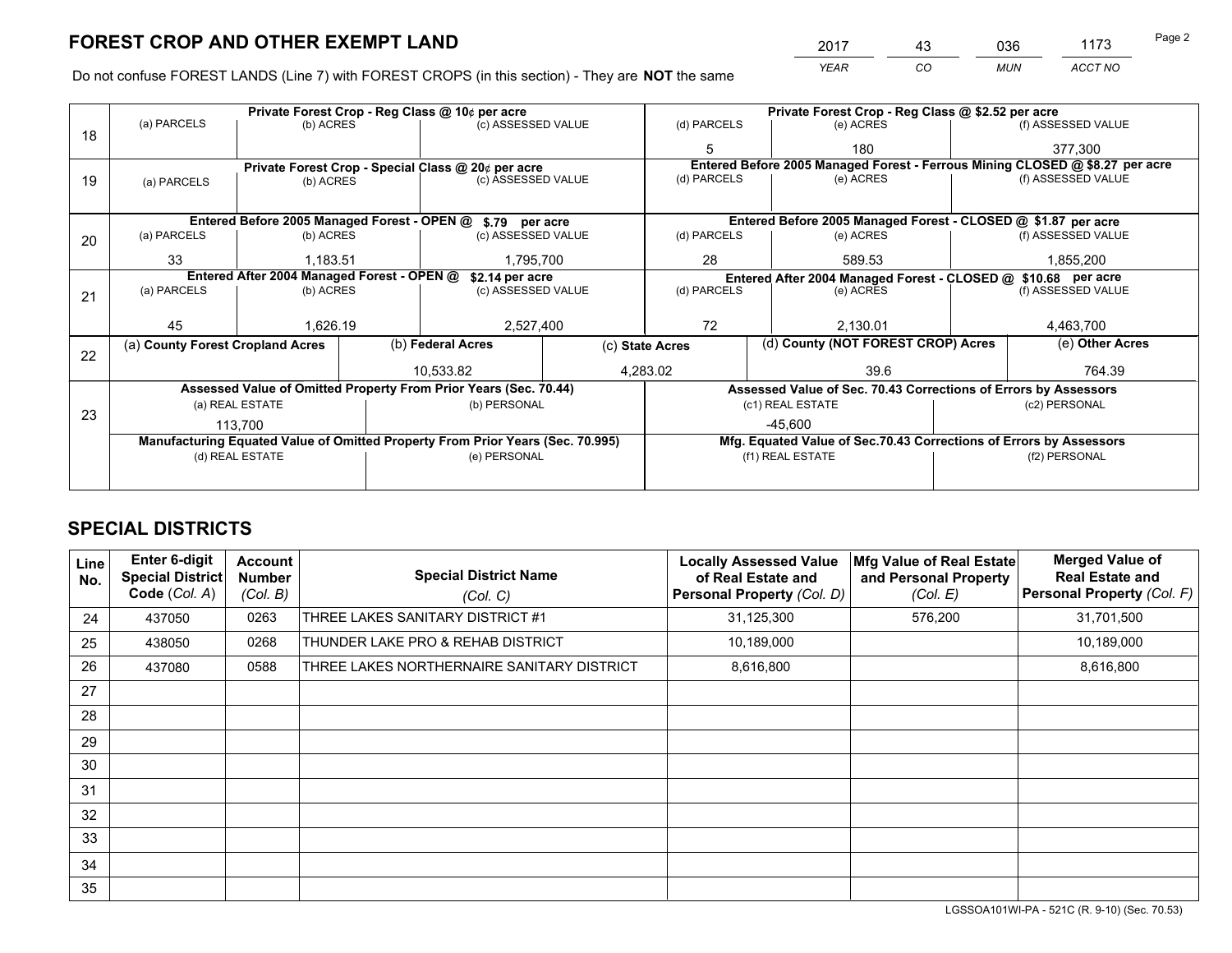|             |                                                                 |                                             |                                                         | <b>YEAR</b>                                                                       | CO<br><b>MUN</b>                                              | ACCT NO                                                                        |  |  |  |
|-------------|-----------------------------------------------------------------|---------------------------------------------|---------------------------------------------------------|-----------------------------------------------------------------------------------|---------------------------------------------------------------|--------------------------------------------------------------------------------|--|--|--|
| Line<br>No. | <b>Enter 6-digit</b><br><b>School District</b><br>Code (Col. A) | <b>Account</b><br><b>Number</b><br>(Col. B) | <b>School District Name</b><br>(Col. C)                 | <b>Locally Assessed Value</b><br>of Real Estate and<br>Personal Property (Col. D) | Mfg Value of Real Estate<br>and Personal Property<br>(Col. E) | <b>Merged Value of</b><br><b>Real Estate and</b><br>Personal Property (Col. F) |  |  |  |
|             | A. SCHOOL DISTRICTS (K-8 and K-12)                              |                                             |                                                         |                                                                                   |                                                               |                                                                                |  |  |  |
| 36          | 435733                                                          | 0263                                        | SCH D OF THREE LAKES                                    | 951,150,400                                                                       | 745,200                                                       | 951,895,600                                                                    |  |  |  |
| 37          |                                                                 |                                             |                                                         |                                                                                   |                                                               |                                                                                |  |  |  |
| 38          |                                                                 |                                             |                                                         |                                                                                   |                                                               |                                                                                |  |  |  |
| 39          |                                                                 |                                             |                                                         |                                                                                   |                                                               |                                                                                |  |  |  |
| 40          |                                                                 |                                             |                                                         |                                                                                   |                                                               |                                                                                |  |  |  |
| 41          |                                                                 |                                             |                                                         |                                                                                   |                                                               |                                                                                |  |  |  |
| 42          |                                                                 |                                             |                                                         |                                                                                   |                                                               |                                                                                |  |  |  |
| 43          |                                                                 |                                             |                                                         |                                                                                   |                                                               |                                                                                |  |  |  |
| 44          |                                                                 |                                             |                                                         |                                                                                   |                                                               |                                                                                |  |  |  |
| 45<br>46    |                                                                 |                                             |                                                         |                                                                                   |                                                               |                                                                                |  |  |  |
| 47          |                                                                 |                                             |                                                         |                                                                                   |                                                               |                                                                                |  |  |  |
| 48          |                                                                 |                                             |                                                         |                                                                                   |                                                               |                                                                                |  |  |  |
| 49          |                                                                 |                                             |                                                         |                                                                                   |                                                               |                                                                                |  |  |  |
| 50          |                                                                 |                                             | TOTAL ASSESSED VALUE OF SCHOOL DISTRICTS (K-8 and K-12) | 951,150,400                                                                       | 745,200                                                       | 951,895,600                                                                    |  |  |  |
|             | <b>B.</b><br><b>UNION HIGH SCHOOL DISTRICTS</b>                 |                                             |                                                         |                                                                                   |                                                               |                                                                                |  |  |  |
| 51          |                                                                 |                                             |                                                         |                                                                                   |                                                               |                                                                                |  |  |  |
| 52          |                                                                 |                                             |                                                         |                                                                                   |                                                               |                                                                                |  |  |  |
| 53          |                                                                 |                                             |                                                         |                                                                                   |                                                               |                                                                                |  |  |  |
| 54          |                                                                 |                                             |                                                         |                                                                                   |                                                               |                                                                                |  |  |  |
| 55          |                                                                 |                                             | TOTAL ASSESSED VALUE OF UNION HIGH SCHOOLS              |                                                                                   |                                                               |                                                                                |  |  |  |
|             | C.<br><b>TECHNICAL COLLEGE DISTRICTS</b>                        |                                             |                                                         |                                                                                   |                                                               |                                                                                |  |  |  |
| 56          | 001600                                                          | 0015                                        | NICOLET TECHNICAL COLLEGE<br><b>RHIN</b>                | 951,150,400                                                                       | 745,200                                                       | 951,895,600                                                                    |  |  |  |
| 57          |                                                                 |                                             |                                                         |                                                                                   |                                                               |                                                                                |  |  |  |
| 58          |                                                                 |                                             |                                                         |                                                                                   |                                                               |                                                                                |  |  |  |
| 59          |                                                                 |                                             | TOTAL ASSESSED VALUE OF TECHNICAL COLLEGES              | 951,150,400                                                                       | 745,200                                                       | 951,895,600                                                                    |  |  |  |

43

036

 *I hereby certify, to the best of my knowledge and belief, this form is complete and correct.*

**SCHOOL DISTRICTS**

| Print name of preparer | Title                    |                | Date (MM / DD / CCYY) |
|------------------------|--------------------------|----------------|-----------------------|
|                        |                          |                |                       |
| Signature of preparer  | Contact Telephone Number | E-mail address |                       |
|                        | -                        |                |                       |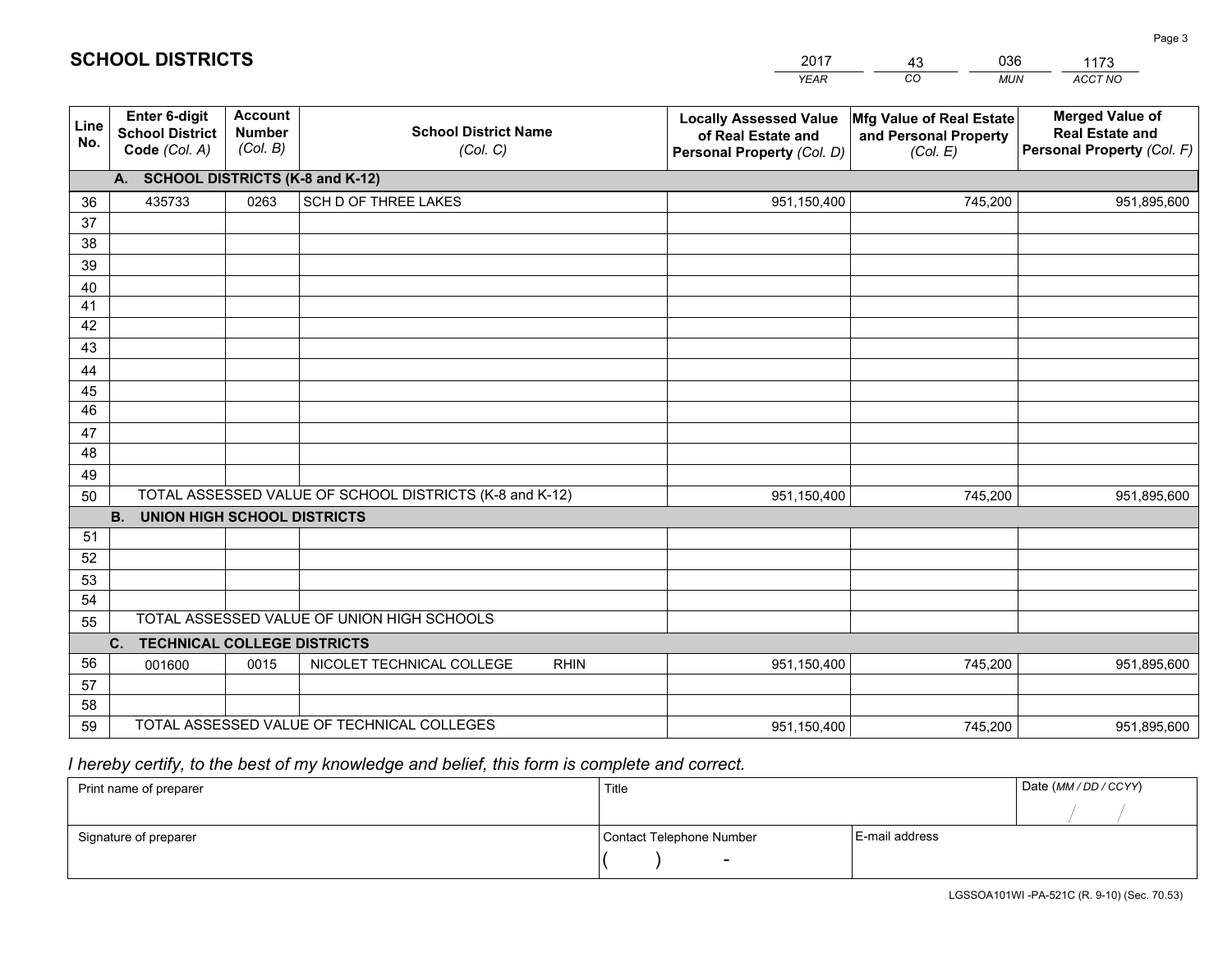### **HIGHLIGHTS**

- 1. Complete the Statement of Assessment after the Board of Review. Reflect any changes made there.
- 2. Use black ink to complete.
- 3. Line 16 must equal Line 50, Col D.
- 4. Line 55 must equal the total of K-8 schools listed on lines 36-49. Do not include K-12 schools in this comparision.
- 5. Line 59, Col. D must equal Line 16.
- 6. Special District, School District and Technical College District values must include both real estate and personal property. Examples of Special districts are: town sanitary districts, public inland lake protection and rehabilitation districts, and metropolitan sewerage districts.
- 7. DO NOT INCLUDE Manufacturing property values.DOR will print these values on the final SOA.

SUE HARRIS

TOWN OF THREE LAKES

SUE HARRIS<br>TOWN OF THREE LAKES

PO BOX 565

PO BOX 565

THREE LAKES, WI 54562 - 0565

THREE LAKES, WI

0565  $\mathbf{r}$ 54562

 8. Accuracy of this form is very important. The values reported directly affect the equalized value DOR calculates for school and special districts.

#### **Page 1:**

 If not prefilled, enter the tax year,county and municipal code,municipal type, municipal name and county name on the top of form.

Check the Amended box, if filing an amended / corrected SOA.

 Report the parcel count, acres and assessed value of taxable general property, total parcel count, (real and personal), total acres, and values from final figures set by the Board of Review.

- A. Real Estate land and improvements (buildings, etc.) is reported on lines 1 8, total line 9.
- B. Personal Property is reported on lines 11 14, Column D, total line 15.
- C. To complete this report, use the computer produced summary of the assessment roll that shows these amounts.
- D. Use whole numbers only.
- E. Add each line across and each column down to verify entries.

#### **Page 2:**

- A. Report Special Items (not subject to general property tax).
- 1. Private Forest Croplands and Managed Forest Lands are reported on lines 18,19, 20 and 21. Be sure to report assessed values **NOT** taxes.
- 2. You should have copies of the orders of entry, orders of withdrawal, etc., to update your assessment roll.
	- 3. Show hundredths of acres (e.g. 39.75).
- 4. Tax exempt lands are reported on line 22.
- 5. Omitted property and sec. 70.43, Wis. Stats., corrections of errors by assessor are reported on line 23. Report real estate and personal property separately. These should be for **prior years**, not something found on the current assessment roll after the board of review.
- B. Special District (Lines 24-35) Include the value of both real and personal property.
- The Department of Revenue (DOR) preprints much of the information regarding names and codes for schools, special districts,etc. If a district is not listed, enter the name and value only, DOR will enter the proper code.

## **Page 3 School Districts:**

Include the value of both real and personal property.

Report School District (regular, elementary, union high school, and technical college).

- 1. Regular (K-12) and Elementary (K-8) school values are reported on lines 36-49, total on line 50.
- 2. Union High School (UHS) (use only if elementary schools are listed on lines 36-49) are reported on lines 51-54. UHS total value (line 55) must equal to the total **elementary school** values reported on lines 36-49. Do notinclude K-12 schools in this comparison.
- 3. Technical College values are reported on lines 56-58, total on line 59.
- 4. Use the computer summary that shows these amounts to complete this report.

#### **This form is due the second Monday in June. File this report only after your Board of Review is complete.**

 *If you have questions: Return forms to:*

 Email: lgs@wisconsin.gov Wisconsin Department of RevenueCall:  $(608)$  266-2569 or  $(608)$  264-6892 Fax number: (608) 264-6887 PO Box 8971

Local Government Services Section 6-97 Madison WI 53708-8971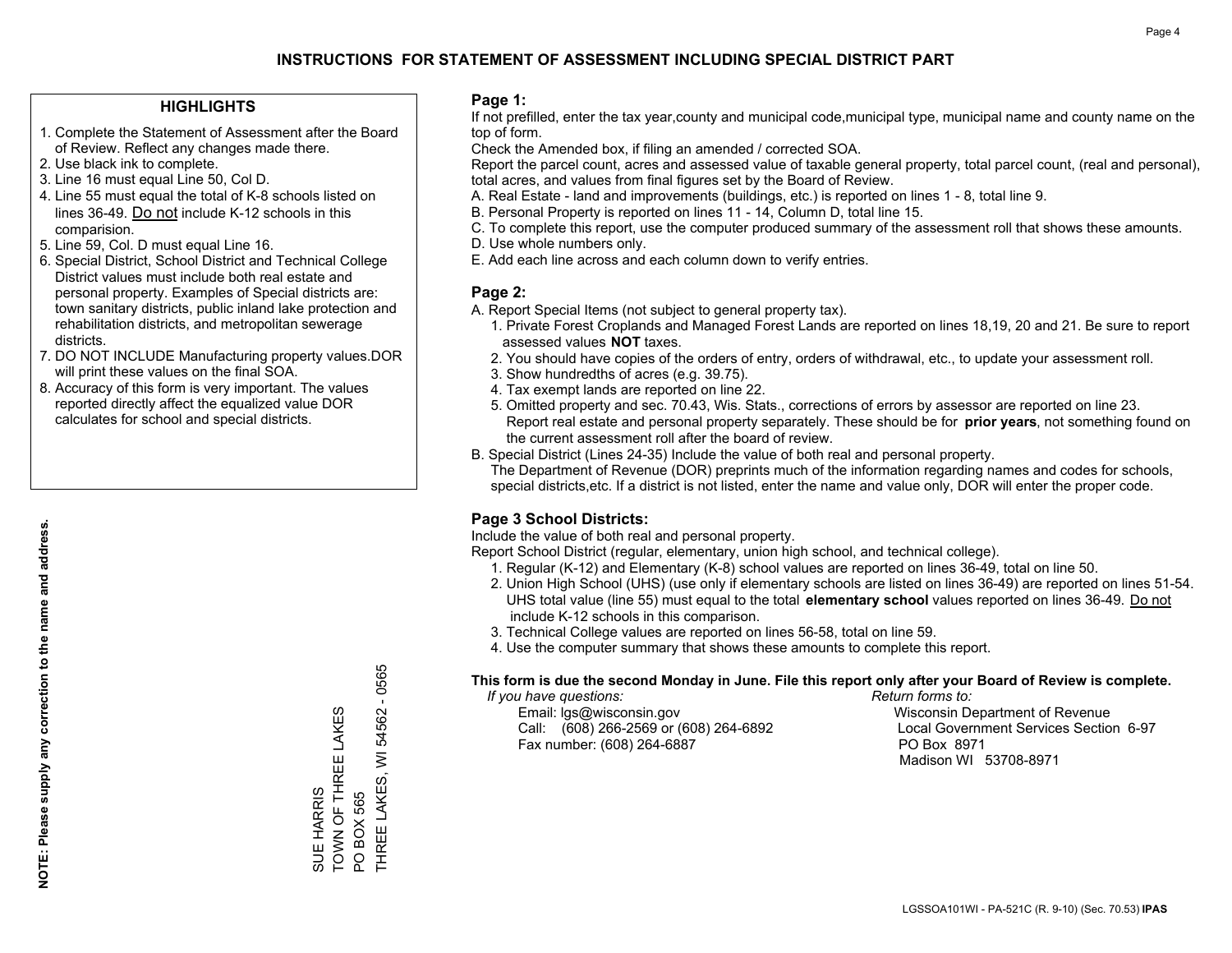**FINAL - EQUATED**

**STATEMENT OF ASSESSMENT FOR 2017** 

| 43 | กาล | 1174    |
|----|-----|---------|
| (  | MUN | ACCT NO |

|             | <b>FOR</b>                                                                                                                                                                                   | <b>TOWN OF</b><br><b>OF</b>                                  | <b>WOODBORO</b>          |              | <b>ONEIDA COUNTY</b>                                 |                         |                      | WHEN COMPLETING THIS DOCUMENT<br>DO NOT WRITE OVER X's OR IN SHADED AREAS |
|-------------|----------------------------------------------------------------------------------------------------------------------------------------------------------------------------------------------|--------------------------------------------------------------|--------------------------|--------------|------------------------------------------------------|-------------------------|----------------------|---------------------------------------------------------------------------|
|             |                                                                                                                                                                                              | Town - Village - City                                        | <b>Municipality Name</b> |              | <b>County Name</b>                                   |                         |                      |                                                                           |
|             |                                                                                                                                                                                              | <b>REAL ESTATE</b>                                           |                          | PARCEL COUNT | NO. OF ACRES                                         | <b>VALUE OF</b>         | VALUE OF             | TOTAL VALUE OF LAND                                                       |
| Line<br>No. | (See Lines 18 - 22 for                                                                                                                                                                       | other Real Estate)                                           |                          |              | <b>WHOLE</b><br>TOTAL LAND IMPROVEMENTS NUMBERS ONLY | <b>LAND</b>             | <b>IMPROVEMENTS</b>  | AND IMPROVEMENTS                                                          |
|             |                                                                                                                                                                                              |                                                              | Col. A                   | Col. B       | Col. C                                               | Col. D                  | Col. E               | Col. F                                                                    |
| $\mathbf 1$ |                                                                                                                                                                                              | <b>RESIDENTIAL - Class 1</b>                                 | 964                      | 751          | 2,033                                                | 74,681,600              | 84,627,000           | 159,308,600                                                               |
| 2           |                                                                                                                                                                                              | <b>COMMERCIAL - Class 2</b>                                  | 32                       | 27           | 24                                                   | 1,619,500               | 2,850,400            | 4,469,900                                                                 |
| 3           |                                                                                                                                                                                              | <b>MANUFACTURING - Class 3</b>                               | $\mathbf{0}$             | 0            | $\Omega$                                             | 0                       |                      | 0<br>$\mathbf{0}$                                                         |
| 4           |                                                                                                                                                                                              | <b>AGRICULTURAL - Class 4</b>                                | 50                       |              | 793                                                  | 130,100                 |                      | 130,100                                                                   |
| 5           |                                                                                                                                                                                              | <b>UNDEVELOPED - Class 5</b>                                 | 111                      |              | 1,100                                                | 262,400                 |                      | 262,400                                                                   |
| 6           |                                                                                                                                                                                              | AGRICULTURAL FOREST - Class 5m                               | 28                       |              | 432                                                  | 450,700                 |                      | 450,700                                                                   |
| 7           |                                                                                                                                                                                              | FOREST LANDS - Class 6                                       | 146                      |              | 2,711                                                | 6,128,400               |                      | 6,128,400                                                                 |
| 8           |                                                                                                                                                                                              | OTHER - Class 7                                              | 9                        | 9            | 19                                                   | 105,900                 | 866,300              | 972,200                                                                   |
| 9           |                                                                                                                                                                                              | TOTAL - ALL COLUMNS                                          | 1,340                    | 787          | 7,112                                                | 83,378,600              | 88,343,700           | 171,722,300                                                               |
| 10          |                                                                                                                                                                                              | NUMBER OF PERSONAL PROPERTY ACCOUNTS IN ROLL                 |                          |              | 22                                                   | <b>LOCALLY ASSESSED</b> | <b>MANUFACTURING</b> | <b>MERGED</b>                                                             |
| 11          |                                                                                                                                                                                              | BOATS AND OTHER WATERCRAFT NOT EXEMPT - Code 1               |                          |              |                                                      | 2,000                   |                      | 2,000<br>$\mathbf 0$                                                      |
| 12          |                                                                                                                                                                                              | MACHINERY, TOOLS AND PATTERNS - Code 2                       |                          |              |                                                      | 154,900                 |                      | 154,900<br>0                                                              |
| 13          |                                                                                                                                                                                              | FURNITURE, FIXTURES AND EQUIPMENT - Code 3                   |                          |              |                                                      | 34,600                  |                      | $\mathbf 0$<br>34,600                                                     |
| 14          |                                                                                                                                                                                              | ALL OTHER PERSONAL PROPERTY NOT EXEMPT - Codes 4A, 4B, 4C    |                          |              |                                                      | 82,300                  |                      | $\mathbf 0$<br>82,300                                                     |
| 15          |                                                                                                                                                                                              | TOTAL OF PERSONAL PROPERTY NOT EXEMPT (Total of Lines 11-14) |                          |              |                                                      | 273,800                 |                      | 273,800<br>$\Omega$                                                       |
| 16          | AGGREGATE ASSESSED VALUE OF ALL PROPERTY SUBJECT TO THE GENERAL PROPERTY TAX (Total of Lines 9F and 15F)<br>MUST EQUAL TOTAL VALUE OF THE SCHOOL DISTRICTS (K-12 PLUS K-8) - Line 50, Col. F |                                                              |                          |              |                                                      |                         |                      | 171,996,100                                                               |
| 17          |                                                                                                                                                                                              | <b>BOARD OF REVIEW</b>                                       |                          |              | Name of Assessor                                     |                         |                      | Telephone #                                                               |
|             | DATE OF FINAL ADJOURNMENT<br>ED O'MEARA<br>07/27/2017                                                                                                                                        |                                                              |                          |              |                                                      |                         | (715) 762-5530       |                                                                           |

REMARKS

The Assessment Ratio to be used in calculating the estimated Fair Market Value on tax bills for this tax district is 1.062156065

This ratio should be used to convert assessed values to "Calculate Equalized Values" in Step 1 of the Lottery and Gaming Credit Calculations.<br>This ratio should be used in the "Computation of Tax Equivalent" schedule of the Commission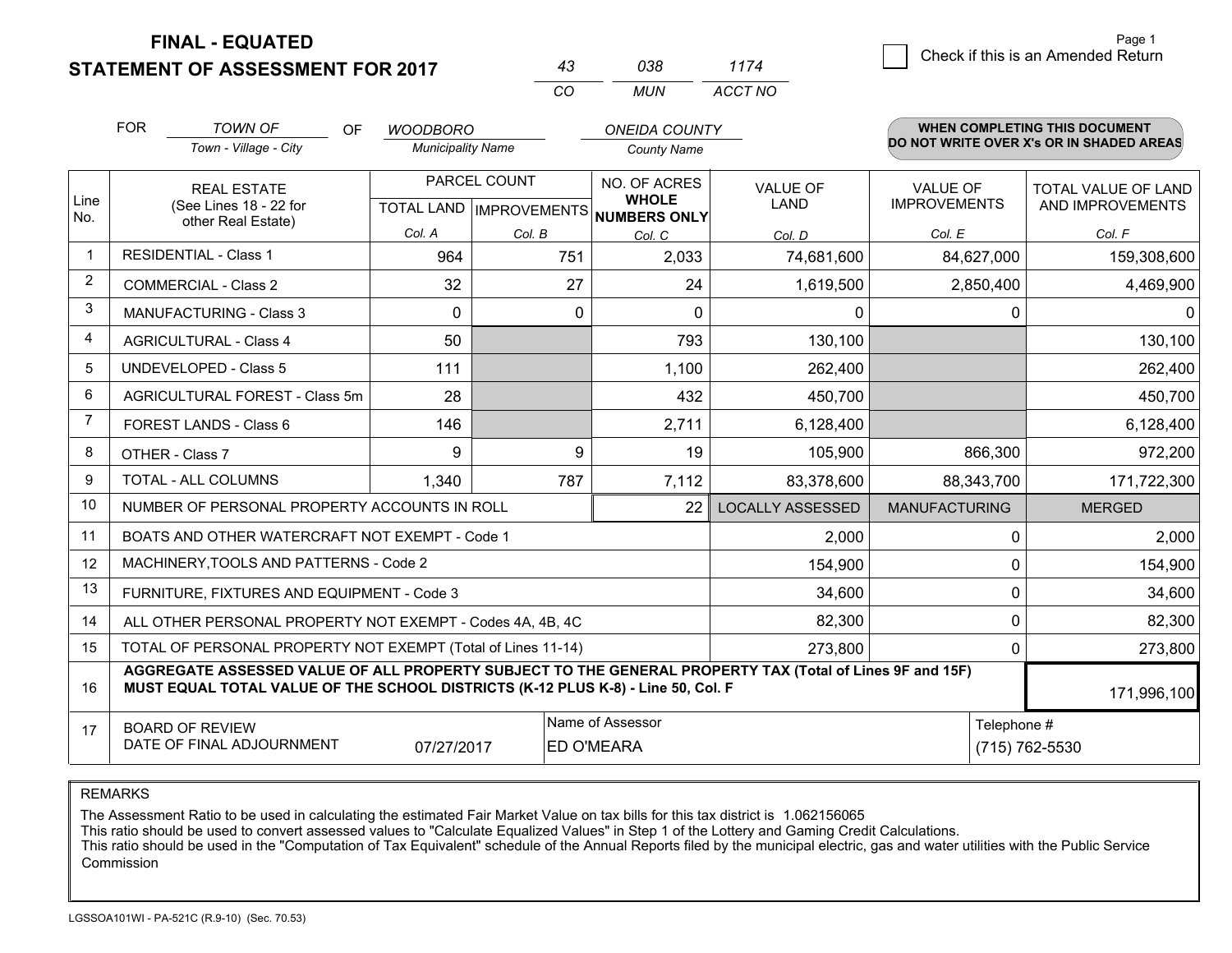# **FOREST CROP AND OTHER EXEMPT LAND**

 *YEAR CO MUN ACCT NO* <u>2017 - 43 038 1174</u>

Do not confuse FOREST LANDS (Line 7) with FOREST CROPS (in this section) - They are **NOT** the same

|    |                                                               |                 |  | Private Forest Crop - Reg Class @ 10¢ per acre                                 |                 |                          | Private Forest Crop - Reg Class @ \$2.52 per acre             |                                                                    |               |                                                                              |  |
|----|---------------------------------------------------------------|-----------------|--|--------------------------------------------------------------------------------|-----------------|--------------------------|---------------------------------------------------------------|--------------------------------------------------------------------|---------------|------------------------------------------------------------------------------|--|
| 18 | (a) PARCELS                                                   | (b) ACRES       |  | (c) ASSESSED VALUE                                                             |                 | (d) PARCELS              |                                                               | (e) ACRES                                                          |               | (f) ASSESSED VALUE                                                           |  |
|    |                                                               |                 |  |                                                                                |                 |                          |                                                               | 120                                                                |               | 221,400                                                                      |  |
|    |                                                               |                 |  | Private Forest Crop - Special Class @ 20¢ per acre                             |                 |                          |                                                               |                                                                    |               | Entered Before 2005 Managed Forest - Ferrous Mining CLOSED @ \$8.27 per acre |  |
| 19 | (a) PARCELS                                                   | (b) ACRES       |  | (c) ASSESSED VALUE                                                             |                 | (d) PARCELS              |                                                               | (e) ACRES                                                          |               | (f) ASSESSED VALUE                                                           |  |
|    |                                                               |                 |  |                                                                                |                 |                          |                                                               |                                                                    |               |                                                                              |  |
|    |                                                               |                 |  | Entered Before 2005 Managed Forest - OPEN @ \$.79 per acre                     |                 |                          |                                                               | Entered Before 2005 Managed Forest - CLOSED @ \$1.87 per acre      |               |                                                                              |  |
| 20 | (a) PARCELS                                                   | (b) ACRES       |  | (c) ASSESSED VALUE                                                             |                 | (d) PARCELS              |                                                               | (e) ACRES                                                          |               | (f) ASSESSED VALUE                                                           |  |
|    | 20                                                            | 727             |  |                                                                                | 1,535,800       |                          |                                                               | 955.12                                                             | 2,468,500     |                                                                              |  |
|    | Entered After 2004 Managed Forest - OPEN @<br>\$2.14 per acre |                 |  |                                                                                |                 |                          | Entered After 2004 Managed Forest - CLOSED @ \$10.68 per acre |                                                                    |               |                                                                              |  |
| 21 | (a) PARCELS                                                   | (b) ACRES       |  | (c) ASSESSED VALUE                                                             |                 | (d) PARCELS<br>(e) ACRES |                                                               | (f) ASSESSED VALUE                                                 |               |                                                                              |  |
|    |                                                               |                 |  |                                                                                |                 |                          |                                                               |                                                                    |               |                                                                              |  |
|    | 8                                                             | 211.51          |  | 527,500                                                                        |                 | 28                       |                                                               | 755.03                                                             |               | 2,634,600                                                                    |  |
| 22 | (a) County Forest Cropland Acres                              |                 |  | (b) Federal Acres                                                              | (c) State Acres |                          |                                                               | (d) County (NOT FOREST CROP) Acres                                 |               | (e) Other Acres                                                              |  |
|    | 7,865.52                                                      |                 |  |                                                                                |                 | 2,972.35                 |                                                               | 243.07                                                             |               | 216.61                                                                       |  |
|    |                                                               |                 |  | Assessed Value of Omitted Property From Prior Years (Sec. 70.44)               |                 |                          |                                                               | Assessed Value of Sec. 70.43 Corrections of Errors by Assessors    |               |                                                                              |  |
|    |                                                               | (a) REAL ESTATE |  | (b) PERSONAL                                                                   |                 |                          |                                                               | (c1) REAL ESTATE                                                   |               | (c2) PERSONAL                                                                |  |
| 23 |                                                               |                 |  |                                                                                |                 |                          |                                                               |                                                                    |               |                                                                              |  |
|    |                                                               |                 |  | Manufacturing Equated Value of Omitted Property From Prior Years (Sec. 70.995) |                 |                          |                                                               | Mfg. Equated Value of Sec.70.43 Corrections of Errors by Assessors |               |                                                                              |  |
|    | (d) REAL ESTATE                                               |                 |  | (e) PERSONAL                                                                   |                 | (f1) REAL ESTATE         |                                                               |                                                                    | (f2) PERSONAL |                                                                              |  |
|    |                                                               |                 |  |                                                                                |                 |                          |                                                               |                                                                    |               |                                                                              |  |

## **SPECIAL DISTRICTS**

| Line<br>No. | Enter 6-digit<br><b>Special District</b><br>Code (Col. A) | <b>Account</b><br><b>Number</b><br>(Col. B) | <b>Special District Name</b><br>(Col. C) | <b>Locally Assessed Value</b><br>of Real Estate and<br>Personal Property (Col. D) | Mfg Value of Real Estate<br>and Personal Property<br>(Col. E) | <b>Merged Value of</b><br><b>Real Estate and</b><br>Personal Property (Col. F) |
|-------------|-----------------------------------------------------------|---------------------------------------------|------------------------------------------|-----------------------------------------------------------------------------------|---------------------------------------------------------------|--------------------------------------------------------------------------------|
| 24          | 438070                                                    | 0615                                        | THE SQUASH LAKE PRO & REHAB DISTRICT     | 26,217,700                                                                        |                                                               | 26,217,700                                                                     |
| 25          |                                                           |                                             |                                          |                                                                                   |                                                               |                                                                                |
| 26          |                                                           |                                             |                                          |                                                                                   |                                                               |                                                                                |
| 27          |                                                           |                                             |                                          |                                                                                   |                                                               |                                                                                |
| 28          |                                                           |                                             |                                          |                                                                                   |                                                               |                                                                                |
| 29          |                                                           |                                             |                                          |                                                                                   |                                                               |                                                                                |
| 30          |                                                           |                                             |                                          |                                                                                   |                                                               |                                                                                |
| 31          |                                                           |                                             |                                          |                                                                                   |                                                               |                                                                                |
| 32          |                                                           |                                             |                                          |                                                                                   |                                                               |                                                                                |
| 33          |                                                           |                                             |                                          |                                                                                   |                                                               |                                                                                |
| 34          |                                                           |                                             |                                          |                                                                                   |                                                               |                                                                                |
| 35          |                                                           |                                             |                                          |                                                                                   |                                                               |                                                                                |

LGSSOA101WI-PA - 521C (R. 9-10) (Sec. 70.53)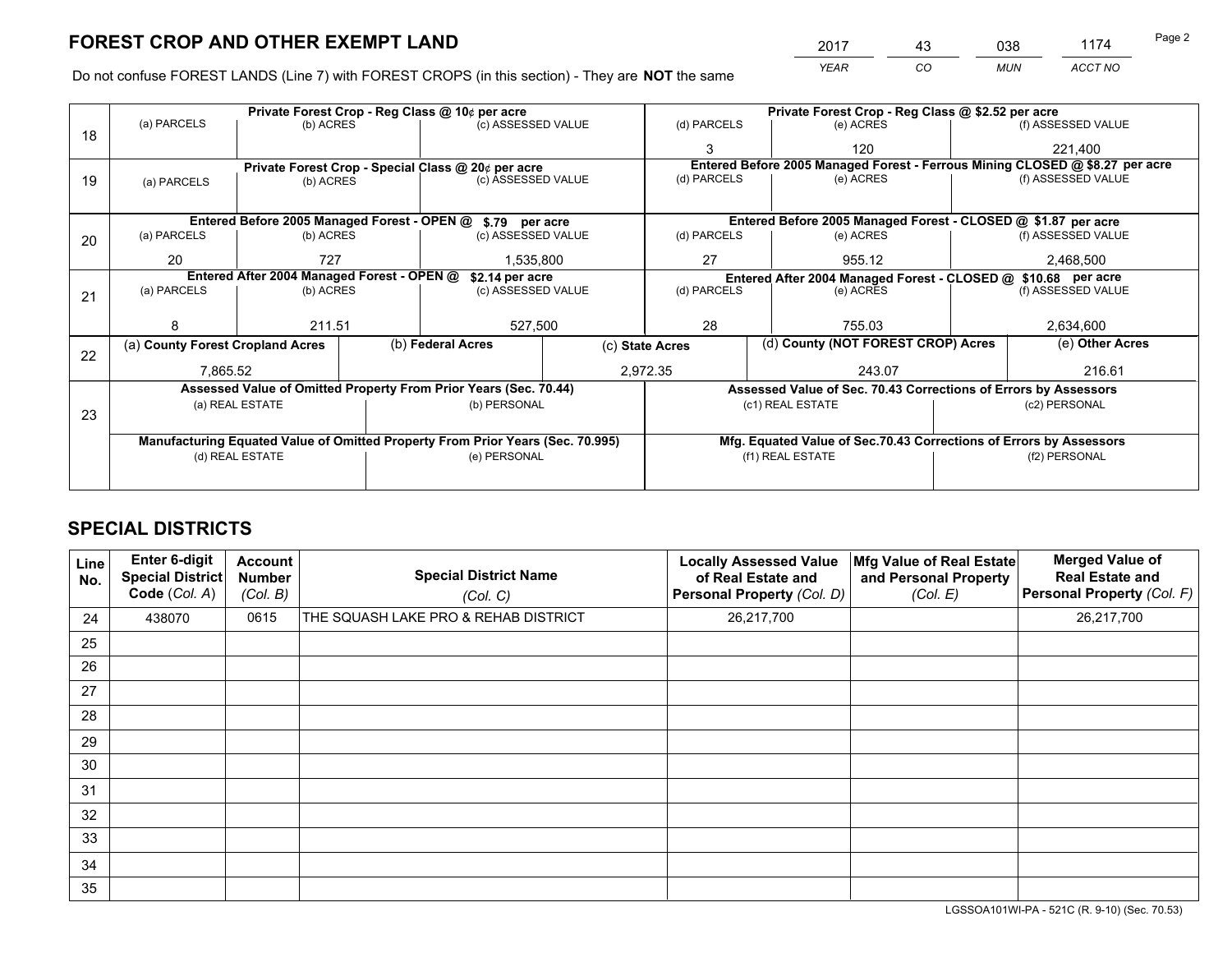|             |                                                          |                                             |                                                         | <b>YEAR</b>                                                                       | CO<br><b>MUN</b>                                              | ACCT NO                                                                        |
|-------------|----------------------------------------------------------|---------------------------------------------|---------------------------------------------------------|-----------------------------------------------------------------------------------|---------------------------------------------------------------|--------------------------------------------------------------------------------|
| Line<br>No. | Enter 6-digit<br><b>School District</b><br>Code (Col. A) | <b>Account</b><br><b>Number</b><br>(Col. B) | <b>School District Name</b><br>(Col. C)                 | <b>Locally Assessed Value</b><br>of Real Estate and<br>Personal Property (Col. D) | Mfg Value of Real Estate<br>and Personal Property<br>(Col. E) | <b>Merged Value of</b><br><b>Real Estate and</b><br>Personal Property (Col. F) |
|             | A. SCHOOL DISTRICTS (K-8 and K-12)                       |                                             |                                                         |                                                                                   |                                                               |                                                                                |
| 36          | 434781                                                   | 0262                                        | SCH D OF RHINELANDER                                    | 171,996,100                                                                       |                                                               | 171,996,100                                                                    |
| 37          |                                                          |                                             |                                                         |                                                                                   |                                                               |                                                                                |
| 38          |                                                          |                                             |                                                         |                                                                                   |                                                               |                                                                                |
| 39          |                                                          |                                             |                                                         |                                                                                   |                                                               |                                                                                |
| 40          |                                                          |                                             |                                                         |                                                                                   |                                                               |                                                                                |
| 41          |                                                          |                                             |                                                         |                                                                                   |                                                               |                                                                                |
| 42          |                                                          |                                             |                                                         |                                                                                   |                                                               |                                                                                |
| 43          |                                                          |                                             |                                                         |                                                                                   |                                                               |                                                                                |
| 44<br>45    |                                                          |                                             |                                                         |                                                                                   |                                                               |                                                                                |
| 46          |                                                          |                                             |                                                         |                                                                                   |                                                               |                                                                                |
| 47          |                                                          |                                             |                                                         |                                                                                   |                                                               |                                                                                |
| 48          |                                                          |                                             |                                                         |                                                                                   |                                                               |                                                                                |
| 49          |                                                          |                                             |                                                         |                                                                                   |                                                               |                                                                                |
| 50          |                                                          |                                             | TOTAL ASSESSED VALUE OF SCHOOL DISTRICTS (K-8 and K-12) | 171,996,100                                                                       |                                                               | 171,996,100                                                                    |
|             | <b>B.</b><br><b>UNION HIGH SCHOOL DISTRICTS</b>          |                                             |                                                         |                                                                                   |                                                               |                                                                                |
| 51          |                                                          |                                             |                                                         |                                                                                   |                                                               |                                                                                |
| 52          |                                                          |                                             |                                                         |                                                                                   |                                                               |                                                                                |
| 53          |                                                          |                                             |                                                         |                                                                                   |                                                               |                                                                                |
| 54          |                                                          |                                             |                                                         |                                                                                   |                                                               |                                                                                |
| 55          |                                                          |                                             | TOTAL ASSESSED VALUE OF UNION HIGH SCHOOLS              |                                                                                   |                                                               |                                                                                |
|             | C. TECHNICAL COLLEGE DISTRICTS                           |                                             |                                                         |                                                                                   |                                                               |                                                                                |
| 56          | 001600                                                   | 0015                                        | NICOLET TECHNICAL COLLEGE<br><b>RHIN</b>                | 171,996,100                                                                       |                                                               | 171,996,100                                                                    |
| 57          |                                                          |                                             |                                                         |                                                                                   |                                                               |                                                                                |
| 58          |                                                          |                                             | TOTAL ASSESSED VALUE OF TECHNICAL COLLEGES              |                                                                                   |                                                               |                                                                                |
| 59          |                                                          |                                             |                                                         | 171,996,100                                                                       |                                                               | 171,996,100                                                                    |

2017

43

038

## *I hereby certify, to the best of my knowledge and belief, this form is complete and correct.*

**SCHOOL DISTRICTS**

| Print name of preparer | Title                    |                | Date (MM / DD / CCYY) |
|------------------------|--------------------------|----------------|-----------------------|
|                        |                          |                |                       |
| Signature of preparer  | Contact Telephone Number | E-mail address |                       |
|                        | $\sim$                   |                |                       |

1174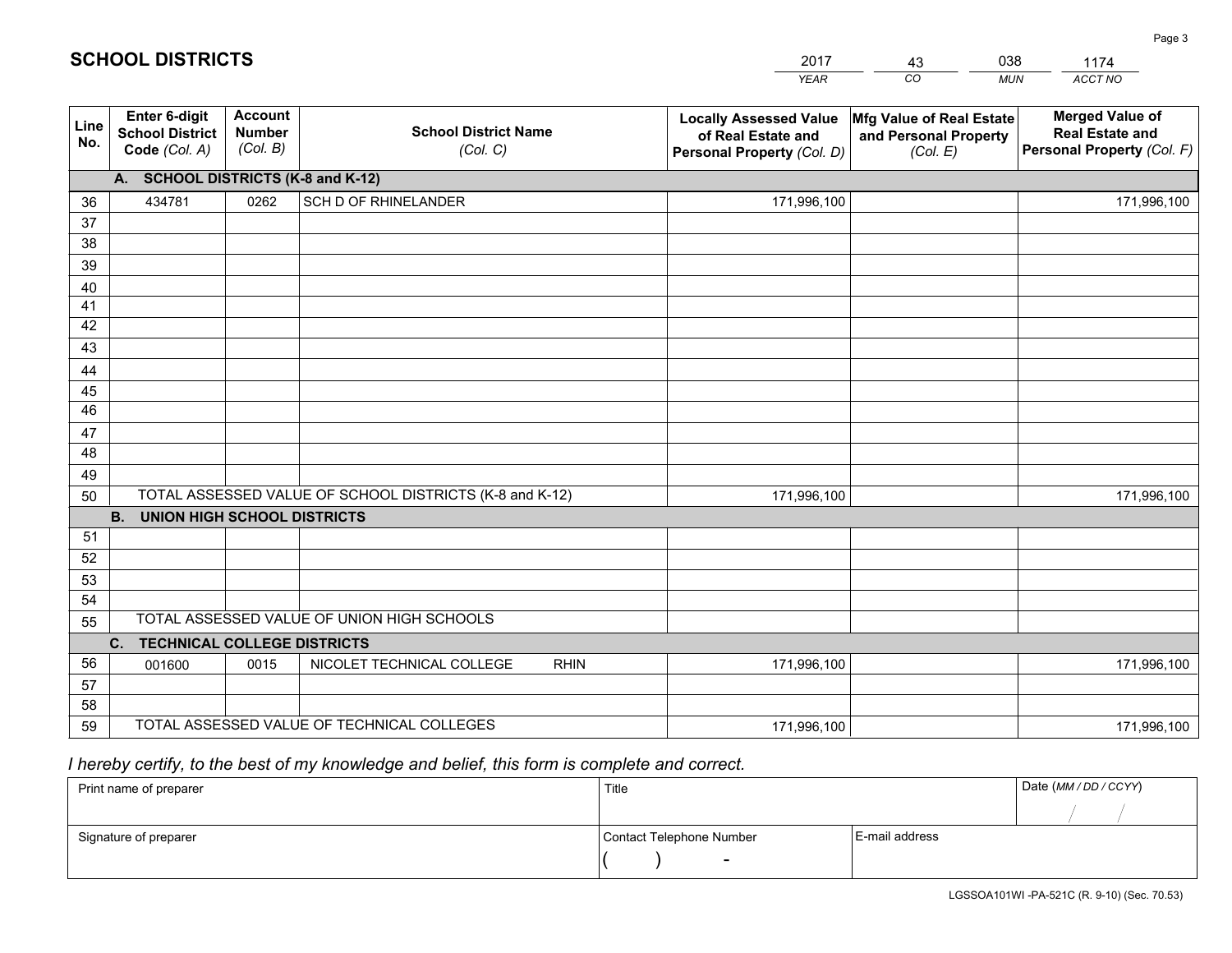## **INSTRUCTIONS FOR STATEMENT OF ASSESSMENT INCLUDING SPECIAL DISTRICT PART**

#### **HIGHLIGHTS**

- 1. Complete the Statement of Assessment after the Board of Review. Reflect any changes made there.
- 2. Use black ink to complete.
- 3. Line 16 must equal Line 50, Col D.
- 4. Line 55 must equal the total of K-8 schools listed on lines 36-49. Do not include K-12 schools in this comparision.
- 5. Line 59, Col. D must equal Line 16.
- 6. Special District, School District and Technical College District values must include both real estate and personal property. Examples of Special districts are: town sanitary districts, public inland lake protection and rehabilitation districts, and metropolitan sewerage districts.
- 7. DO NOT INCLUDE Manufacturing property values.DOR will print these values on the final SOA.
- 8. Accuracy of this form is very important. The values reported directly affect the equalized value DOR calculates for school and special districts.

#### **Page 1:**

 If not prefilled, enter the tax year,county and municipal code,municipal type, municipal name and county name on the top of form.

Check the Amended box, if filing an amended / corrected SOA.

 Report the parcel count, acres and assessed value of taxable general property, total parcel count, (real and personal), total acres, and values from final figures set by the Board of Review.

- A. Real Estate land and improvements (buildings, etc.) is reported on lines 1 8, total line 9.
- B. Personal Property is reported on lines 11 14, Column D, total line 15.
- C. To complete this report, use the computer produced summary of the assessment roll that shows these amounts.
- D. Use whole numbers only.
- E. Add each line across and each column down to verify entries.

#### **Page 2:**

- A. Report Special Items (not subject to general property tax).
- 1. Private Forest Croplands and Managed Forest Lands are reported on lines 18,19, 20 and 21. Be sure to report assessed values **NOT** taxes.
- 2. You should have copies of the orders of entry, orders of withdrawal, etc., to update your assessment roll.
	- 3. Show hundredths of acres (e.g. 39.75).
- 4. Tax exempt lands are reported on line 22.
- 5. Omitted property and sec. 70.43, Wis. Stats., corrections of errors by assessor are reported on line 23. Report real estate and personal property separately. These should be for **prior years**, not something found on the current assessment roll after the board of review.
- B. Special District (Lines 24-35) Include the value of both real and personal property.

 The Department of Revenue (DOR) preprints much of the information regarding names and codes for schools, special districts,etc. If a district is not listed, enter the name and value only, DOR will enter the proper code.

### **Page 3 School Districts:**

Include the value of both real and personal property.

Report School District (regular, elementary, union high school, and technical college).

- 1. Regular (K-12) and Elementary (K-8) school values are reported on lines 36-49, total on line 50.
- 2. Union High School (UHS) (use only if elementary schools are listed on lines 36-49) are reported on lines 51-54. UHS total value (line 55) must equal to the total **elementary school** values reported on lines 36-49. Do notinclude K-12 schools in this comparison.
- 3. Technical College values are reported on lines 56-58, total on line 59.
- 4. Use the computer summary that shows these amounts to complete this report.

#### **This form is due the second Monday in June. File this report only after your Board of Review is complete.**

 *If you have questions: Return forms to:*

 Email: lgs@wisconsin.gov Wisconsin Department of RevenueCall:  $(608)$  266-2569 or  $(608)$  264-6892 Fax number: (608) 264-6887 PO Box 8971

Local Government Services Section 6-97 Madison WI 53708-8971

TOWN OF WOODBORO TOWN OF WOODBORO 8672 OLD HWY K<br>HARSHAW, WI 54529 HARSHAW, WI 54529 8672 OLD HWY K **JUDITH MAY** JUDITH MAY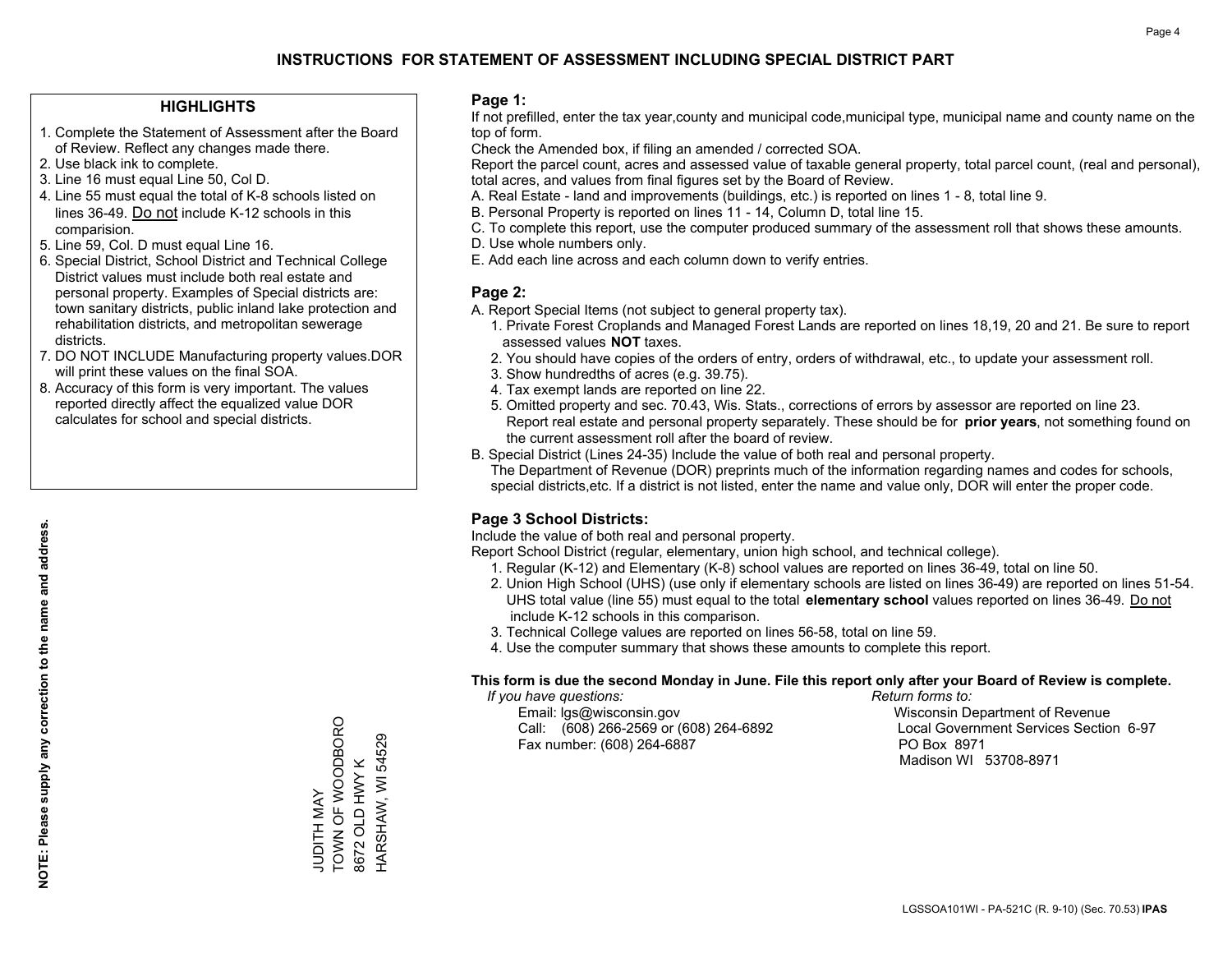**FINAL - EQUATED**

**STATEMENT OF ASSESSMENT FOR 2017** 

| 43 | 040 | 11/5    |
|----|-----|---------|
| cо | MUN | ACCT NO |

|                         | <b>FOR</b>                                                                                                                                                                                   | <b>TOWN OF</b><br>OF                                         | <b>WOODRUFF</b>          |                           | <b>ONEIDA COUNTY</b>         |                         |                      | <b>WHEN COMPLETING THIS DOCUMENT</b>     |
|-------------------------|----------------------------------------------------------------------------------------------------------------------------------------------------------------------------------------------|--------------------------------------------------------------|--------------------------|---------------------------|------------------------------|-------------------------|----------------------|------------------------------------------|
|                         |                                                                                                                                                                                              | Town - Village - City                                        | <b>Municipality Name</b> |                           | <b>County Name</b>           |                         |                      | DO NOT WRITE OVER X's OR IN SHADED AREAS |
|                         |                                                                                                                                                                                              | <b>REAL ESTATE</b>                                           |                          | PARCEL COUNT              | NO. OF ACRES                 | <b>VALUE OF</b>         | <b>VALUE OF</b>      | TOTAL VALUE OF LAND                      |
| Line<br>No.             |                                                                                                                                                                                              | (See Lines 18 - 22 for<br>other Real Estate)                 |                          | TOTAL LAND   IMPROVEMENTS | <b>WHOLE</b><br>NUMBERS ONLY | <b>LAND</b>             | <b>IMPROVEMENTS</b>  | AND IMPROVEMENTS                         |
|                         |                                                                                                                                                                                              |                                                              | Col. A                   | Col. B                    | Col. C                       | Col. D                  | Col. E               | Col. F                                   |
| $\blacktriangleleft$    |                                                                                                                                                                                              | <b>RESIDENTIAL - Class 1</b>                                 | 2,418                    | 1,432                     | 963                          | 125,288,300             | 170,144,200          | 295,432,500                              |
| 2                       |                                                                                                                                                                                              | <b>COMMERCIAL - Class 2</b>                                  | 197                      | 122                       | 248                          | 14,883,600              | 32,486,400           | 47,370,000                               |
| 3                       |                                                                                                                                                                                              | <b>MANUFACTURING - Class 3</b>                               |                          |                           | $\Omega$                     | 19,300                  | 52,100               | 71,400                                   |
| $\overline{\mathbf{4}}$ |                                                                                                                                                                                              | <b>AGRICULTURAL - Class 4</b>                                | 0                        |                           | 0                            | $\mathbf 0$             |                      | 0                                        |
| 5                       |                                                                                                                                                                                              | <b>UNDEVELOPED - Class 5</b>                                 | 10                       |                           | 112                          | 39,800                  |                      | 39,800                                   |
| 6                       | AGRICULTURAL FOREST - Class 5m                                                                                                                                                               |                                                              | $\Omega$                 |                           | $\Omega$                     | $\mathbf{0}$            |                      | $\Omega$                                 |
| 7                       | FOREST LANDS - Class 6                                                                                                                                                                       |                                                              | 40                       |                           | 844                          | 2,392,800               |                      | 2,392,800                                |
| 8                       |                                                                                                                                                                                              | OTHER - Class 7                                              | $\Omega$                 | $\Omega$                  | $\Omega$                     | $\Omega$                | 0                    | 0                                        |
| 9                       |                                                                                                                                                                                              | TOTAL - ALL COLUMNS                                          | 2,666                    | 1,555                     | 2,167                        | 142,623,800             | 202,682,700          | 345,306,500                              |
| 10                      |                                                                                                                                                                                              | NUMBER OF PERSONAL PROPERTY ACCOUNTS IN ROLL                 |                          |                           | 222                          | <b>LOCALLY ASSESSED</b> | <b>MANUFACTURING</b> | <b>MERGED</b>                            |
| 11                      |                                                                                                                                                                                              | BOATS AND OTHER WATERCRAFT NOT EXEMPT - Code 1               |                          |                           |                              | 100,300                 | $\Omega$             | 100,300                                  |
| 12                      |                                                                                                                                                                                              | MACHINERY, TOOLS AND PATTERNS - Code 2                       |                          |                           |                              | 909,200                 | 200                  | 909,400                                  |
| 13                      |                                                                                                                                                                                              | FURNITURE, FIXTURES AND EQUIPMENT - Code 3                   |                          |                           |                              | 1,771,600               | 1,300                | 1,772,900                                |
| 14                      |                                                                                                                                                                                              | ALL OTHER PERSONAL PROPERTY NOT EXEMPT - Codes 4A, 4B, 4C    |                          |                           |                              | 3,119,700               | 100                  | 3,119,800                                |
| 15                      |                                                                                                                                                                                              | TOTAL OF PERSONAL PROPERTY NOT EXEMPT (Total of Lines 11-14) |                          |                           |                              | 5,900,800               | 1,600                | 5,902,400                                |
| 16                      | AGGREGATE ASSESSED VALUE OF ALL PROPERTY SUBJECT TO THE GENERAL PROPERTY TAX (Total of Lines 9F and 15F)<br>MUST EQUAL TOTAL VALUE OF THE SCHOOL DISTRICTS (K-12 PLUS K-8) - Line 50, Col. F |                                                              |                          |                           |                              |                         |                      | 351,208,900                              |
| 17                      | <b>BOARD OF REVIEW</b>                                                                                                                                                                       |                                                              |                          |                           | Name of Assessor             |                         |                      | Telephone #                              |
|                         |                                                                                                                                                                                              | DATE OF FINAL ADJOURNMENT                                    | 07/17/2017               |                           | <b>BOWMAR APPRAISAL, INC</b> |                         |                      | (920) 733-5369                           |

REMARKS

The Assessment Ratio to be used in calculating the estimated Fair Market Value on tax bills for this tax district is .991768681

This ratio should be used to convert assessed values to "Calculate Equalized Values" in Step 1 of the Lottery and Gaming Credit Calculations.<br>This ratio should be used in the "Computation of Tax Equivalent" schedule of the Commission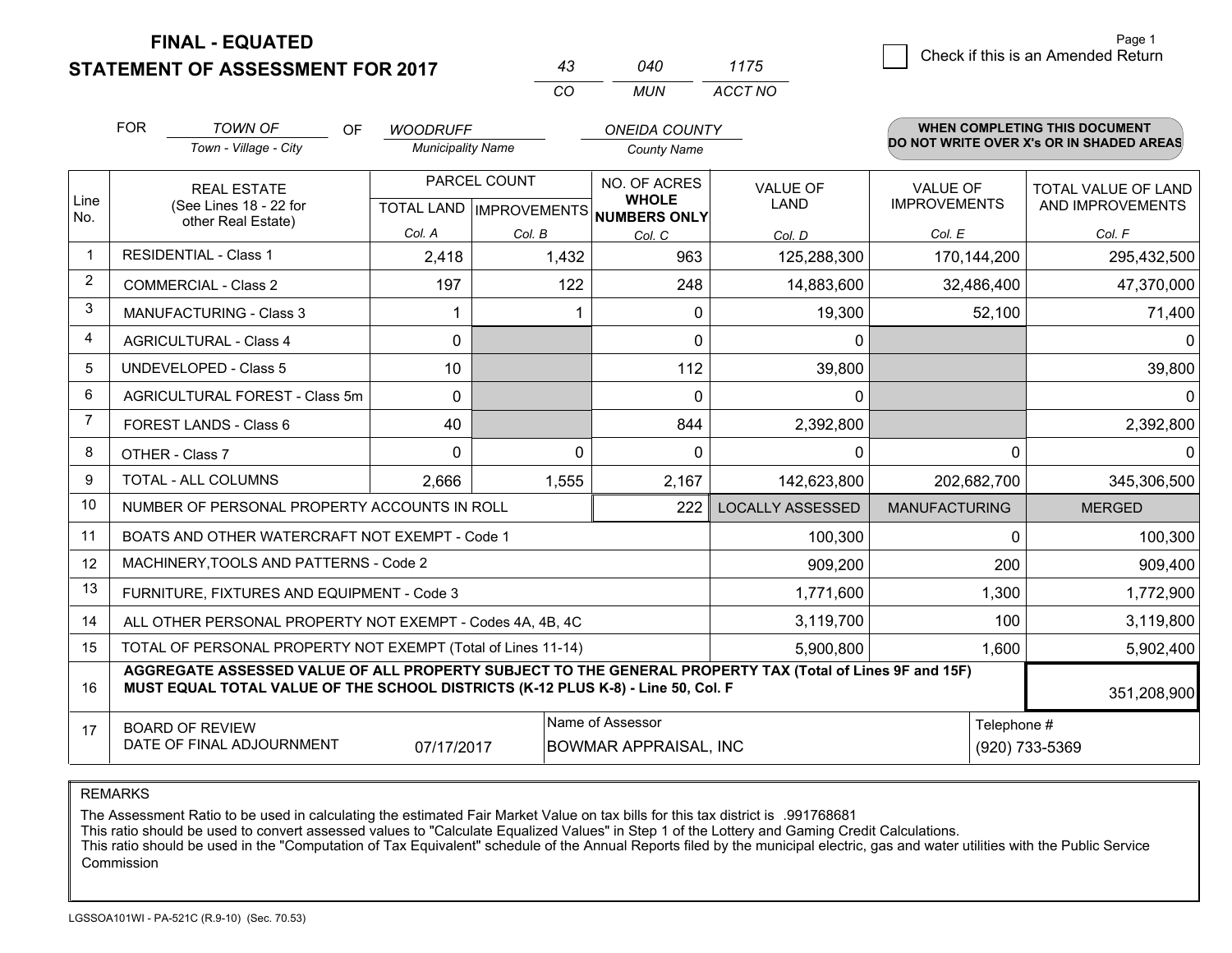# **FOREST CROP AND OTHER EXEMPT LAND**

 *YEAR CO MUN ACCT NO* <sup>2017</sup> <sup>43</sup> <sup>040</sup> <sup>1175</sup>

Do not confuse FOREST LANDS (Line 7) with FOREST CROPS (in this section) - They are **NOT** the same

|    |                                                                                |                                                               | Private Forest Crop - Reg Class @ 10¢ per acre |                                                                  | Private Forest Crop - Reg Class @ \$2.52 per acre |                                    |  |                                                                    |                                                                              |                    |  |
|----|--------------------------------------------------------------------------------|---------------------------------------------------------------|------------------------------------------------|------------------------------------------------------------------|---------------------------------------------------|------------------------------------|--|--------------------------------------------------------------------|------------------------------------------------------------------------------|--------------------|--|
| 18 | (a) PARCELS                                                                    | (b) ACRES                                                     |                                                | (c) ASSESSED VALUE                                               |                                                   | (d) PARCELS                        |  | (e) ACRES                                                          |                                                                              | (f) ASSESSED VALUE |  |
|    |                                                                                |                                                               |                                                |                                                                  |                                                   |                                    |  |                                                                    |                                                                              |                    |  |
|    | Private Forest Crop - Special Class @ 20¢ per acre                             |                                                               |                                                |                                                                  |                                                   |                                    |  |                                                                    | Entered Before 2005 Managed Forest - Ferrous Mining CLOSED @ \$8.27 per acre |                    |  |
| 19 | (a) PARCELS                                                                    | (c) ASSESSED VALUE<br>(b) ACRES                               |                                                | (d) PARCELS                                                      |                                                   | (e) ACRES                          |  | (f) ASSESSED VALUE                                                 |                                                                              |                    |  |
|    |                                                                                |                                                               |                                                |                                                                  |                                                   |                                    |  |                                                                    |                                                                              |                    |  |
|    |                                                                                |                                                               |                                                | Entered Before 2005 Managed Forest - OPEN @ \$.79 per acre       |                                                   |                                    |  | Entered Before 2005 Managed Forest - CLOSED @ \$1.87 per acre      |                                                                              |                    |  |
| 20 | (a) PARCELS                                                                    | (b) ACRES                                                     |                                                | (c) ASSESSED VALUE                                               |                                                   | (d) PARCELS                        |  | (e) ACRES                                                          |                                                                              | (f) ASSESSED VALUE |  |
|    | $\mathcal{P}$                                                                  | 80                                                            |                                                | 240,000                                                          |                                                   | 4                                  |  | 122.56                                                             |                                                                              | 628,900            |  |
|    |                                                                                | Entered After 2004 Managed Forest - OPEN @<br>\$2.14 per acre |                                                |                                                                  |                                                   |                                    |  | Entered After 2004 Managed Forest - CLOSED @ \$10.68 per acre      |                                                                              |                    |  |
| 21 | (a) PARCELS                                                                    | (b) ACRES                                                     |                                                | (c) ASSESSED VALUE                                               |                                                   | (d) PARCELS                        |  | (e) ACRES                                                          |                                                                              | (f) ASSESSED VALUE |  |
|    |                                                                                |                                                               |                                                |                                                                  |                                                   |                                    |  |                                                                    |                                                                              |                    |  |
|    |                                                                                | 137.47                                                        |                                                | 323,400                                                          |                                                   |                                    |  |                                                                    |                                                                              |                    |  |
| 22 | (a) County Forest Cropland Acres                                               |                                                               |                                                | (b) Federal Acres<br>(c) State Acres                             |                                                   | (d) County (NOT FOREST CROP) Acres |  |                                                                    | (e) Other Acres                                                              |                    |  |
|    |                                                                                |                                                               |                                                |                                                                  | 12,918.06                                         |                                    |  | .61                                                                |                                                                              | 270.62             |  |
|    |                                                                                |                                                               |                                                | Assessed Value of Omitted Property From Prior Years (Sec. 70.44) |                                                   |                                    |  | Assessed Value of Sec. 70.43 Corrections of Errors by Assessors    |                                                                              |                    |  |
| 23 |                                                                                | (a) REAL ESTATE                                               |                                                | (b) PERSONAL                                                     |                                                   |                                    |  | (c1) REAL ESTATE                                                   |                                                                              | (c2) PERSONAL      |  |
|    |                                                                                |                                                               |                                                |                                                                  |                                                   |                                    |  |                                                                    |                                                                              |                    |  |
|    | Manufacturing Equated Value of Omitted Property From Prior Years (Sec. 70.995) |                                                               |                                                |                                                                  |                                                   |                                    |  | Mfg. Equated Value of Sec.70.43 Corrections of Errors by Assessors |                                                                              |                    |  |
|    |                                                                                | (d) REAL ESTATE                                               |                                                | (e) PERSONAL                                                     |                                                   | (f1) REAL ESTATE                   |  | (f2) PERSONAL                                                      |                                                                              |                    |  |
|    |                                                                                |                                                               |                                                |                                                                  |                                                   |                                    |  |                                                                    |                                                                              |                    |  |

## **SPECIAL DISTRICTS**

| <b>Line</b><br>No. | <b>Enter 6-digit</b><br><b>Special District</b><br>Code (Col. A) | <b>Account</b><br><b>Number</b><br>(Col. B) | <b>Special District Name</b><br>(Col. C)  | <b>Locally Assessed Value</b><br>of Real Estate and<br>Personal Property (Col. D) | Mfg Value of Real Estate<br>and Personal Property<br>(Col. E) | <b>Merged Value of</b><br><b>Real Estate and</b><br>Personal Property (Col. F) |
|--------------------|------------------------------------------------------------------|---------------------------------------------|-------------------------------------------|-----------------------------------------------------------------------------------|---------------------------------------------------------------|--------------------------------------------------------------------------------|
| 24                 | 437070                                                           | 0264                                        | LAKELAND SANITARY DISTRICT #1 (ONEIDA)    | 42,017,300                                                                        | 73,000                                                        | 42,090,300                                                                     |
| 25                 | 438040                                                           | 0267                                        | MID LAKE PROTECTION & MANAGEMENT DISTRICT | 31,186,400                                                                        |                                                               | 31,186,400                                                                     |
| 26                 |                                                                  |                                             |                                           |                                                                                   |                                                               |                                                                                |
| 27                 |                                                                  |                                             |                                           |                                                                                   |                                                               |                                                                                |
| 28                 |                                                                  |                                             |                                           |                                                                                   |                                                               |                                                                                |
| 29                 |                                                                  |                                             |                                           |                                                                                   |                                                               |                                                                                |
| 30                 |                                                                  |                                             |                                           |                                                                                   |                                                               |                                                                                |
| 31                 |                                                                  |                                             |                                           |                                                                                   |                                                               |                                                                                |
| 32                 |                                                                  |                                             |                                           |                                                                                   |                                                               |                                                                                |
| 33                 |                                                                  |                                             |                                           |                                                                                   |                                                               |                                                                                |
| 34                 |                                                                  |                                             |                                           |                                                                                   |                                                               |                                                                                |
| 35                 |                                                                  |                                             |                                           |                                                                                   |                                                               |                                                                                |

LGSSOA101WI-PA - 521C (R. 9-10) (Sec. 70.53)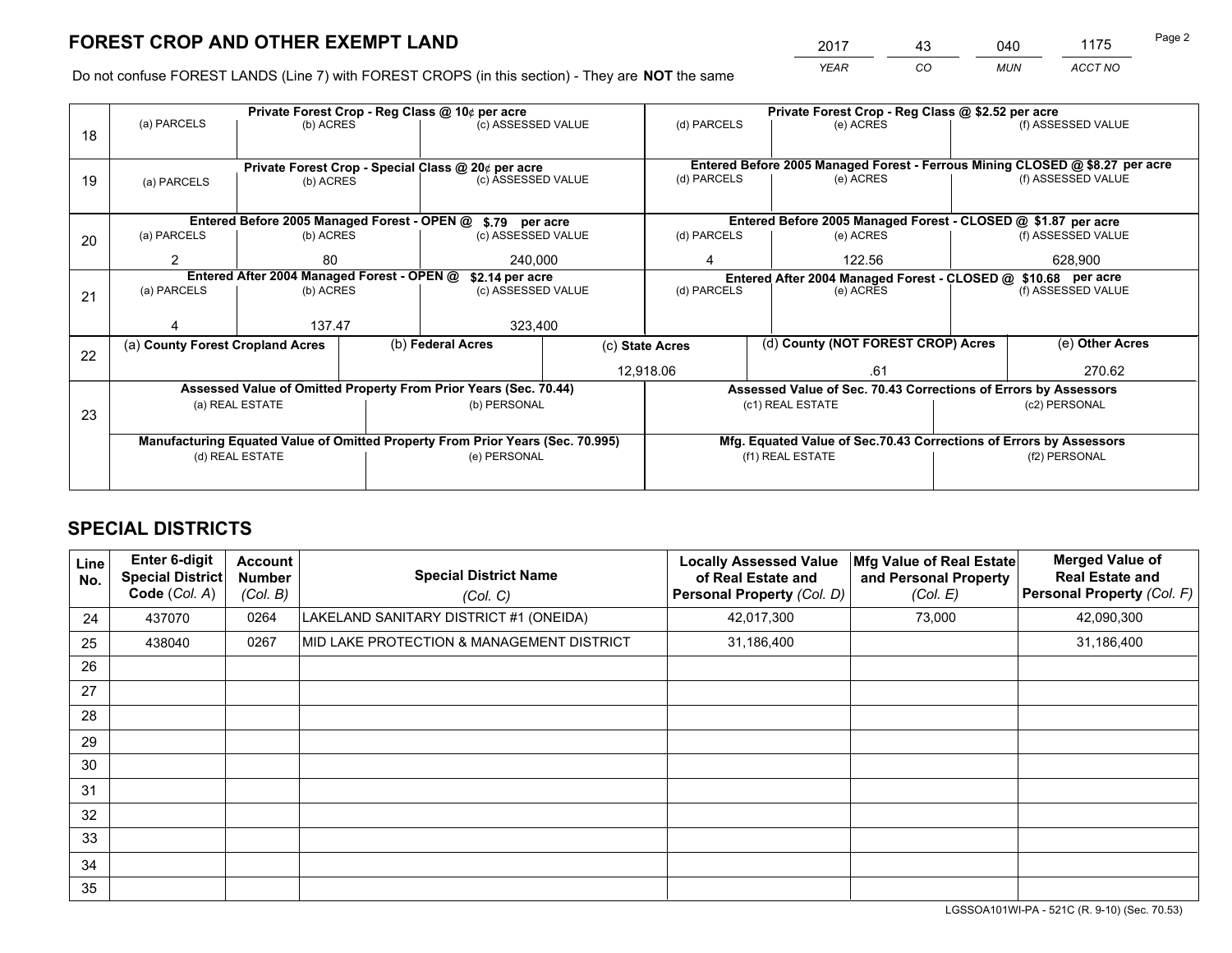|             |                                                                 |                                             |                                                         | <b>YEAR</b>                                                                       | CO<br><b>MUN</b>                                              | ACCT NO                                                                        |
|-------------|-----------------------------------------------------------------|---------------------------------------------|---------------------------------------------------------|-----------------------------------------------------------------------------------|---------------------------------------------------------------|--------------------------------------------------------------------------------|
| Line<br>No. | <b>Enter 6-digit</b><br><b>School District</b><br>Code (Col. A) | <b>Account</b><br><b>Number</b><br>(Col. B) | <b>School District Name</b><br>(Col. C)                 | <b>Locally Assessed Value</b><br>of Real Estate and<br>Personal Property (Col. D) | Mfg Value of Real Estate<br>and Personal Property<br>(Col. E) | <b>Merged Value of</b><br><b>Real Estate and</b><br>Personal Property (Col. F) |
|             | A. SCHOOL DISTRICTS (K-8 and K-12)                              |                                             |                                                         |                                                                                   |                                                               |                                                                                |
| 36          | 636720                                                          | 0264                                        | SCH D OF WOODRUFF J 1                                   | 351,135,900                                                                       | 73,000                                                        | 351,208,900                                                                    |
| 37          |                                                                 |                                             |                                                         |                                                                                   |                                                               |                                                                                |
| 38          |                                                                 |                                             |                                                         |                                                                                   |                                                               |                                                                                |
| 39          |                                                                 |                                             |                                                         |                                                                                   |                                                               |                                                                                |
| 40          |                                                                 |                                             |                                                         |                                                                                   |                                                               |                                                                                |
| 41          |                                                                 |                                             |                                                         |                                                                                   |                                                               |                                                                                |
| 42          |                                                                 |                                             |                                                         |                                                                                   |                                                               |                                                                                |
| 43          |                                                                 |                                             |                                                         |                                                                                   |                                                               |                                                                                |
| 44<br>45    |                                                                 |                                             |                                                         |                                                                                   |                                                               |                                                                                |
| 46          |                                                                 |                                             |                                                         |                                                                                   |                                                               |                                                                                |
| 47          |                                                                 |                                             |                                                         |                                                                                   |                                                               |                                                                                |
| 48          |                                                                 |                                             |                                                         |                                                                                   |                                                               |                                                                                |
| 49          |                                                                 |                                             |                                                         |                                                                                   |                                                               |                                                                                |
| 50          |                                                                 |                                             | TOTAL ASSESSED VALUE OF SCHOOL DISTRICTS (K-8 and K-12) | 351,135,900                                                                       | 73,000                                                        | 351,208,900                                                                    |
|             | <b>B.</b><br><b>UNION HIGH SCHOOL DISTRICTS</b>                 |                                             |                                                         |                                                                                   |                                                               |                                                                                |
| 51          | 433647                                                          | 0261                                        | UHS D OF LAKELAND UNION HIGH                            | 351,135,900                                                                       | 73,000                                                        | 351,208,900                                                                    |
| 52          |                                                                 |                                             |                                                         |                                                                                   |                                                               |                                                                                |
| 53          |                                                                 |                                             |                                                         |                                                                                   |                                                               |                                                                                |
| 54          |                                                                 |                                             |                                                         |                                                                                   |                                                               |                                                                                |
| 55          |                                                                 |                                             | TOTAL ASSESSED VALUE OF UNION HIGH SCHOOLS              | 351,135,900                                                                       | 73,000                                                        | 351,208,900                                                                    |
|             | C <sub>1</sub><br><b>TECHNICAL COLLEGE DISTRICTS</b>            |                                             |                                                         |                                                                                   |                                                               |                                                                                |
| 56          | 001600                                                          | 0015                                        | NICOLET TECHNICAL COLLEGE<br><b>RHIN</b>                | 351,135,900                                                                       | 73,000                                                        | 351,208,900                                                                    |
| 57          |                                                                 |                                             |                                                         |                                                                                   |                                                               |                                                                                |
| 58<br>59    |                                                                 |                                             | TOTAL ASSESSED VALUE OF TECHNICAL COLLEGES              |                                                                                   |                                                               |                                                                                |
|             |                                                                 |                                             |                                                         | 351,135,900                                                                       | 73,000                                                        | 351,208,900                                                                    |

2017

43

040

## *I hereby certify, to the best of my knowledge and belief, this form is complete and correct.*

**SCHOOL DISTRICTS**

| Print name of preparer | Title                    |                | Date (MM / DD / CCYY) |
|------------------------|--------------------------|----------------|-----------------------|
|                        |                          |                |                       |
| Signature of preparer  | Contact Telephone Number | E-mail address |                       |
|                        | $\overline{\phantom{0}}$ |                |                       |

1175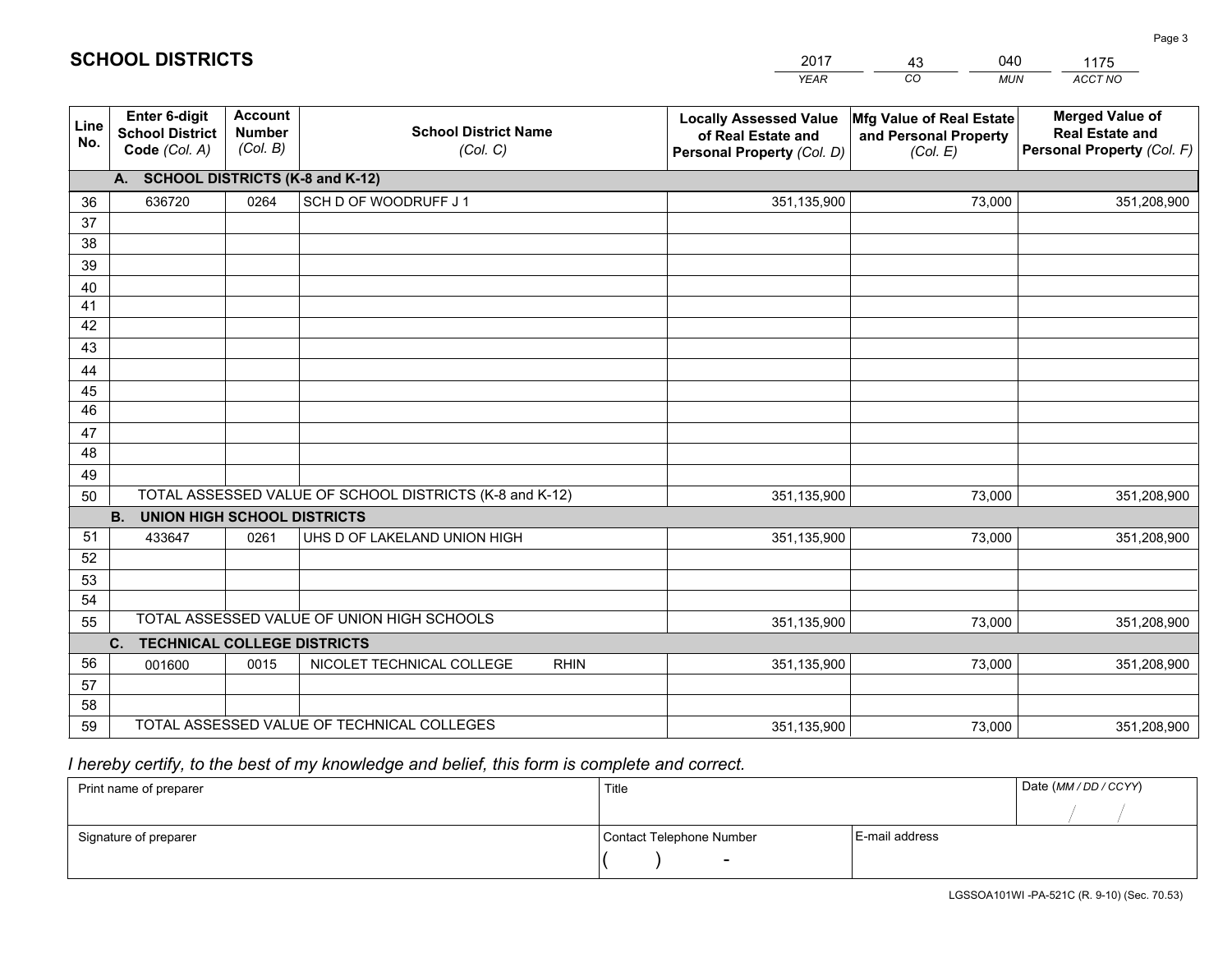## **INSTRUCTIONS FOR STATEMENT OF ASSESSMENT INCLUDING SPECIAL DISTRICT PART**

#### **HIGHLIGHTS**

- 1. Complete the Statement of Assessment after the Board of Review. Reflect any changes made there.
- 2. Use black ink to complete.
- 3. Line 16 must equal Line 50, Col D.
- 4. Line 55 must equal the total of K-8 schools listed on lines 36-49. Do not include K-12 schools in this comparision.
- 5. Line 59, Col. D must equal Line 16.
- 6. Special District, School District and Technical College District values must include both real estate and personal property. Examples of Special districts are: town sanitary districts, public inland lake protection and rehabilitation districts, and metropolitan sewerage districts.
- 7. DO NOT INCLUDE Manufacturing property values.DOR will print these values on the final SOA.
- 8. Accuracy of this form is very important. The values reported directly affect the equalized value DOR calculates for school and special districts.

#### **Page 1:**

 If not prefilled, enter the tax year,county and municipal code,municipal type, municipal name and county name on the top of form.

Check the Amended box, if filing an amended / corrected SOA.

 Report the parcel count, acres and assessed value of taxable general property, total parcel count, (real and personal), total acres, and values from final figures set by the Board of Review.

- A. Real Estate land and improvements (buildings, etc.) is reported on lines 1 8, total line 9.
- B. Personal Property is reported on lines 11 14, Column D, total line 15.
- C. To complete this report, use the computer produced summary of the assessment roll that shows these amounts.
- D. Use whole numbers only.
- E. Add each line across and each column down to verify entries.

### **Page 2:**

- A. Report Special Items (not subject to general property tax).
- 1. Private Forest Croplands and Managed Forest Lands are reported on lines 18,19, 20 and 21. Be sure to report assessed values **NOT** taxes.
- 2. You should have copies of the orders of entry, orders of withdrawal, etc., to update your assessment roll.
	- 3. Show hundredths of acres (e.g. 39.75).
- 4. Tax exempt lands are reported on line 22.
- 5. Omitted property and sec. 70.43, Wis. Stats., corrections of errors by assessor are reported on line 23. Report real estate and personal property separately. These should be for **prior years**, not something found on the current assessment roll after the board of review.
- B. Special District (Lines 24-35) Include the value of both real and personal property.

 The Department of Revenue (DOR) preprints much of the information regarding names and codes for schools, special districts,etc. If a district is not listed, enter the name and value only, DOR will enter the proper code.

### **Page 3 School Districts:**

Include the value of both real and personal property.

Report School District (regular, elementary, union high school, and technical college).

- 1. Regular (K-12) and Elementary (K-8) school values are reported on lines 36-49, total on line 50.
- 2. Union High School (UHS) (use only if elementary schools are listed on lines 36-49) are reported on lines 51-54. UHS total value (line 55) must equal to the total **elementary school** values reported on lines 36-49. Do notinclude K-12 schools in this comparison.
- 3. Technical College values are reported on lines 56-58, total on line 59.
- 4. Use the computer summary that shows these amounts to complete this report.

#### **This form is due the second Monday in June. File this report only after your Board of Review is complete.**

 *If you have questions: Return forms to:*

 Email: lgs@wisconsin.gov Wisconsin Department of RevenueCall:  $(608)$  266-2569 or  $(608)$  264-6892 Fax number: (608) 264-6887 PO Box 8971

Local Government Services Section 6-97 Madison WI 53708-8971

0560 WOODRUFF, WI 54568 - 0560  $\mathbf{I}$ TOWN OF WOODRUFF WOODRUFF, WI 54568 CHRISTINE WOYNICH<br>TOWN OF WOODRUFF CHRISTINE WOYNICH **PO BOX 560** PO BOX 560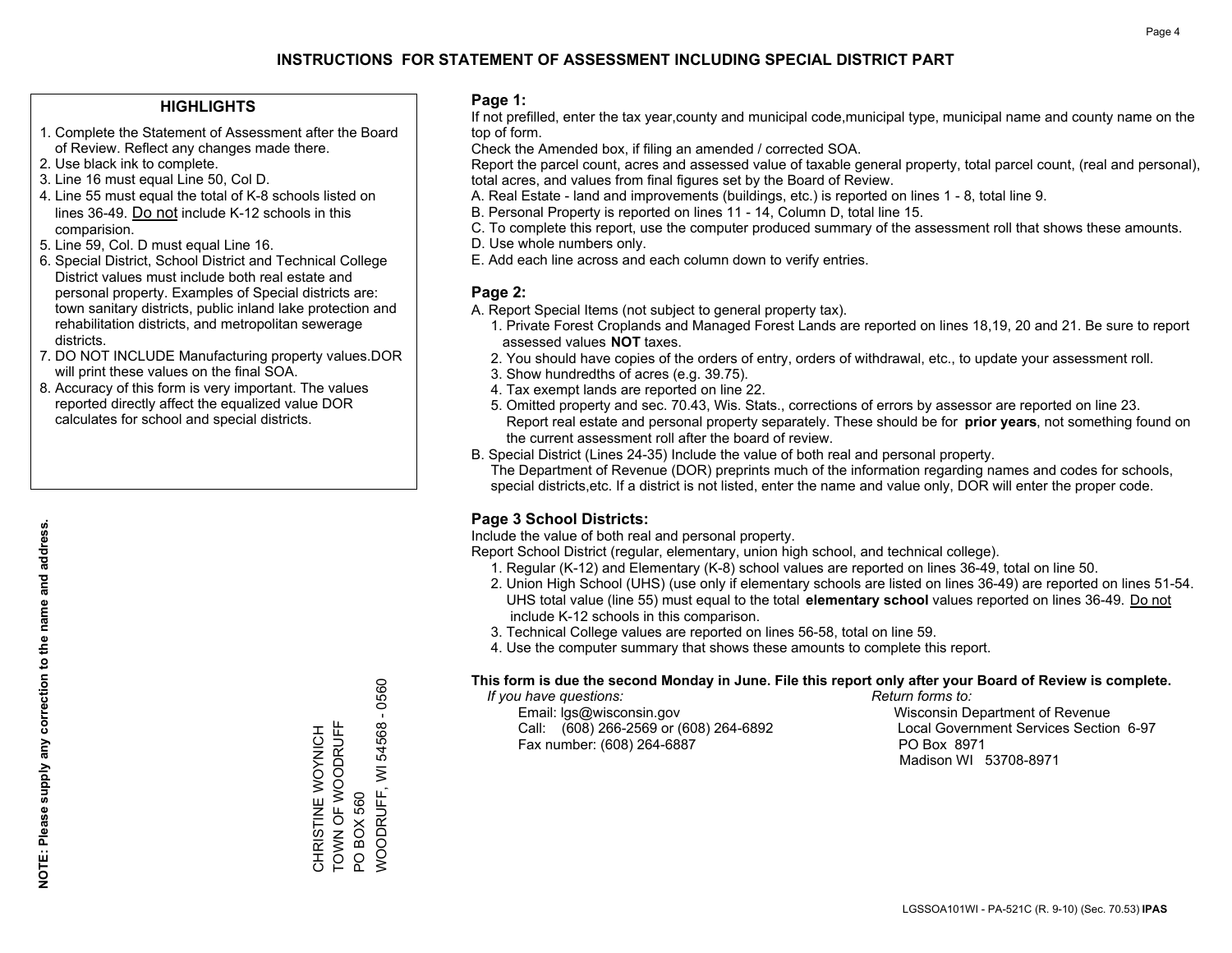**FINAL - EQUATED**

**STATEMENT OF ASSESSMENT FOR 2017** 

| $4.5^{\circ}$ | 276 | 1176    |
|---------------|-----|---------|
| $\Gamma$      | MUN | ACCT NO |

|             | <b>FOR</b>                                                                                                                                                                                                  | CITY OF<br><b>OF</b><br>Town - Village - City  | <b>RHINELANDER</b><br><b>Municipality Name</b> |          | <b>ONEIDA COUNTY</b><br><b>County Name</b>          |                                |                                 | <b>WHEN COMPLETING THIS DOCUMENT</b><br>DO NOT WRITE OVER X's OR IN SHADED AREAS |
|-------------|-------------------------------------------------------------------------------------------------------------------------------------------------------------------------------------------------------------|------------------------------------------------|------------------------------------------------|----------|-----------------------------------------------------|--------------------------------|---------------------------------|----------------------------------------------------------------------------------|
| Line<br>No. | <b>REAL ESTATE</b><br>(See Lines 18 - 22 for<br>other Real Estate)                                                                                                                                          |                                                | PARCEL COUNT<br>TOTAL LAND   IMPROVEMENTS      |          | NO. OF ACRES<br><b>WHOLE</b><br><b>NUMBERS ONLY</b> | <b>VALUE OF</b><br><b>LAND</b> | VALUE OF<br><b>IMPROVEMENTS</b> | TOTAL VALUE OF LAND<br>AND IMPROVEMENTS                                          |
|             |                                                                                                                                                                                                             |                                                | Col. A                                         | Col. B   | Col. C                                              | Col. D                         | Col. E                          | Col. F                                                                           |
| $\mathbf 1$ |                                                                                                                                                                                                             | <b>RESIDENTIAL - Class 1</b>                   | 2,988                                          | 2,597    | 1,104                                               | 32,235,100                     | 201,262,700                     | 233,497,800                                                                      |
| 2           |                                                                                                                                                                                                             | <b>COMMERCIAL - Class 2</b>                    | 570                                            | 453      | 1,089                                               | 67,907,000                     | 226,121,800                     | 294,028,800                                                                      |
| 3           |                                                                                                                                                                                                             | <b>MANUFACTURING - Class 3</b>                 | 32                                             | 26       | 298                                                 | 3,123,800                      | 45,445,500                      | 48,569,300                                                                       |
| 4           |                                                                                                                                                                                                             | <b>AGRICULTURAL - Class 4</b>                  | $\mathbf{0}$                                   |          | 0                                                   | 0                              |                                 | 0                                                                                |
| 5           |                                                                                                                                                                                                             | <b>UNDEVELOPED - Class 5</b>                   | $\Omega$                                       |          | $\mathbf{0}$                                        | 0                              |                                 | 0                                                                                |
| 6           |                                                                                                                                                                                                             | AGRICULTURAL FOREST - Class 5m                 | $\mathbf{0}$                                   |          | 0                                                   | 0                              |                                 | 0                                                                                |
| 7           | FOREST LANDS - Class 6                                                                                                                                                                                      |                                                | $\mathbf{0}$                                   |          | $\Omega$                                            | $\mathbf{0}$                   |                                 | 0                                                                                |
| 8           | OTHER - Class 7                                                                                                                                                                                             |                                                | $\Omega$                                       | $\Omega$ | $\Omega$                                            | 0                              | $\Omega$                        | 0                                                                                |
| 9           | TOTAL - ALL COLUMNS                                                                                                                                                                                         |                                                | 3,590                                          | 3,076    | 2,491                                               | 103,265,900                    | 472,830,000                     | 576,095,900                                                                      |
| 10          |                                                                                                                                                                                                             | NUMBER OF PERSONAL PROPERTY ACCOUNTS IN ROLL   |                                                |          | 589                                                 | <b>LOCALLY ASSESSED</b>        | <b>MANUFACTURING</b>            | <b>MERGED</b>                                                                    |
| 11          |                                                                                                                                                                                                             | BOATS AND OTHER WATERCRAFT NOT EXEMPT - Code 1 |                                                |          |                                                     | 43,100                         | $\Omega$                        | 43,100                                                                           |
| 12          |                                                                                                                                                                                                             | MACHINERY, TOOLS AND PATTERNS - Code 2         |                                                |          |                                                     | 9,447,700                      | 7,958,900                       | 17,406,600                                                                       |
| 13          | FURNITURE, FIXTURES AND EQUIPMENT - Code 3                                                                                                                                                                  |                                                |                                                |          |                                                     | 17,027,200                     | 1,277,800                       | 18,305,000                                                                       |
| 14          | 3,267,900<br>ALL OTHER PERSONAL PROPERTY NOT EXEMPT - Codes 4A, 4B, 4C                                                                                                                                      |                                                |                                                |          |                                                     |                                | 642,300                         | 3,910,200                                                                        |
| 15          | TOTAL OF PERSONAL PROPERTY NOT EXEMPT (Total of Lines 11-14)<br>29,785,900                                                                                                                                  |                                                |                                                |          |                                                     |                                | 9,879,000                       | 39,664,900                                                                       |
| 16          | AGGREGATE ASSESSED VALUE OF ALL PROPERTY SUBJECT TO THE GENERAL PROPERTY TAX (Total of Lines 9F and 15F)<br>MUST EQUAL TOTAL VALUE OF THE SCHOOL DISTRICTS (K-12 PLUS K-8) - Line 50, Col. F<br>615,760,800 |                                                |                                                |          |                                                     |                                |                                 |                                                                                  |
| 17          | Name of Assessor<br><b>BOARD OF REVIEW</b><br>DATE OF FINAL ADJOURNMENT<br>07/14/2017<br>ASSOCIATED APPRAISALS                                                                                              |                                                |                                                |          |                                                     | Telephone #                    | (800) 721-4157                  |                                                                                  |

REMARKS

The Assessment Ratio to be used in calculating the estimated Fair Market Value on tax bills for this tax district is 1.036700765<br>This ratio should be used to convert assessed values to "Calculate Equalized Values" in Step Commission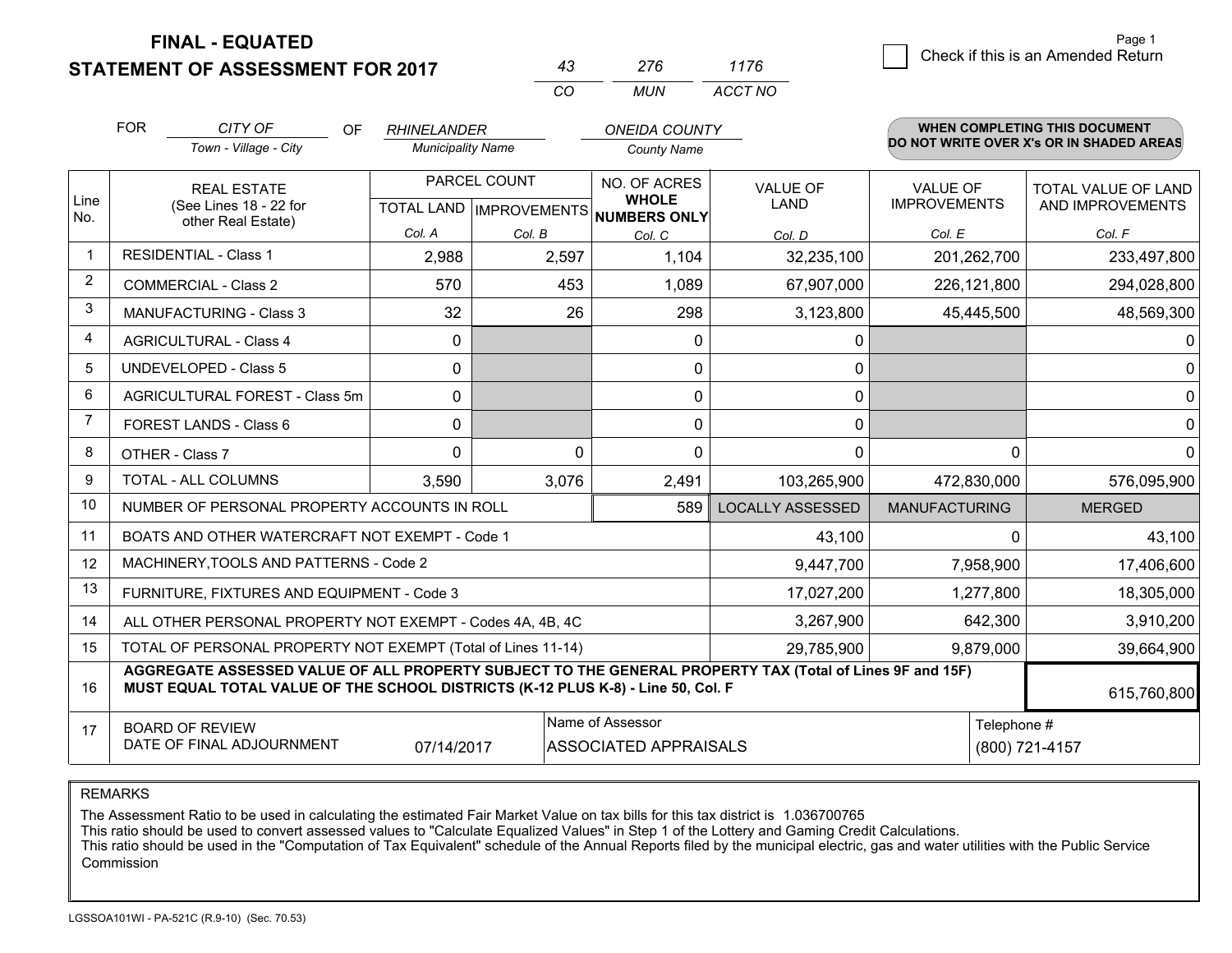# **FOREST CROP AND OTHER EXEMPT LAND**

 *YEAR CO MUN ACCT NO* <u>2017 - 43 276 1176</u> Page 2

Do not confuse FOREST LANDS (Line 7) with FOREST CROPS (in this section) - They are **NOT** the same

|                                                               | Private Forest Crop - Reg Class @ 10¢ per acre                                                                                                       |                                             |  |                                                    |             | Private Forest Crop - Reg Class @ \$2.52 per acre               |                                                                              |               |                    |  |
|---------------------------------------------------------------|------------------------------------------------------------------------------------------------------------------------------------------------------|---------------------------------------------|--|----------------------------------------------------|-------------|-----------------------------------------------------------------|------------------------------------------------------------------------------|---------------|--------------------|--|
| 18                                                            | (a) PARCELS                                                                                                                                          | (b) ACRES                                   |  | (c) ASSESSED VALUE                                 |             | (d) PARCELS                                                     | (e) ACRES                                                                    |               | (f) ASSESSED VALUE |  |
|                                                               |                                                                                                                                                      |                                             |  |                                                    |             |                                                                 |                                                                              |               |                    |  |
|                                                               |                                                                                                                                                      |                                             |  | Private Forest Crop - Special Class @ 20¢ per acre |             |                                                                 | Entered Before 2005 Managed Forest - Ferrous Mining CLOSED @ \$8.27 per acre |               |                    |  |
| 19                                                            | (a) PARCELS                                                                                                                                          | (b) ACRES                                   |  | (c) ASSESSED VALUE                                 |             | (d) PARCELS                                                     | (e) ACRES                                                                    |               | (f) ASSESSED VALUE |  |
|                                                               |                                                                                                                                                      |                                             |  |                                                    |             |                                                                 |                                                                              |               |                    |  |
|                                                               |                                                                                                                                                      | Entered Before 2005 Managed Forest - OPEN @ |  | \$.79 per acre                                     |             |                                                                 | Entered Before 2005 Managed Forest - CLOSED @ \$1.87 per acre                |               |                    |  |
| 20                                                            | (a) PARCELS                                                                                                                                          | (b) ACRES                                   |  | (c) ASSESSED VALUE                                 |             | (d) PARCELS                                                     | (e) ACRES                                                                    |               |                    |  |
|                                                               |                                                                                                                                                      |                                             |  |                                                    |             |                                                                 |                                                                              |               |                    |  |
| Entered After 2004 Managed Forest - OPEN @<br>\$2.14 per acre |                                                                                                                                                      |                                             |  |                                                    |             | Entered After 2004 Managed Forest - CLOSED @ \$10.68 per acre   |                                                                              |               |                    |  |
| 21                                                            | (a) PARCELS                                                                                                                                          | (b) ACRES                                   |  | (c) ASSESSED VALUE                                 | (d) PARCELS |                                                                 | (e) ACRES                                                                    |               |                    |  |
|                                                               |                                                                                                                                                      |                                             |  |                                                    |             |                                                                 |                                                                              |               |                    |  |
|                                                               |                                                                                                                                                      |                                             |  |                                                    |             |                                                                 |                                                                              |               |                    |  |
| 22                                                            | (a) County Forest Cropland Acres                                                                                                                     |                                             |  | (b) Federal Acres                                  |             | (c) State Acres                                                 | (d) County (NOT FOREST CROP) Acres                                           |               | (e) Other Acres    |  |
|                                                               |                                                                                                                                                      |                                             |  |                                                    |             | 63.63<br>81.52                                                  |                                                                              | 2,009.19      |                    |  |
|                                                               | Assessed Value of Omitted Property From Prior Years (Sec. 70.44)                                                                                     |                                             |  |                                                    |             | Assessed Value of Sec. 70.43 Corrections of Errors by Assessors |                                                                              |               |                    |  |
| 23                                                            | (a) REAL ESTATE                                                                                                                                      |                                             |  | (b) PERSONAL                                       |             | (c1) REAL ESTATE                                                |                                                                              | (c2) PERSONAL |                    |  |
|                                                               |                                                                                                                                                      |                                             |  |                                                    |             |                                                                 |                                                                              | 6.500         |                    |  |
|                                                               | Manufacturing Equated Value of Omitted Property From Prior Years (Sec. 70.995)<br>Mfg. Equated Value of Sec.70.43 Corrections of Errors by Assessors |                                             |  |                                                    |             |                                                                 |                                                                              |               |                    |  |
|                                                               | (d) REAL ESTATE                                                                                                                                      |                                             |  | (e) PERSONAL                                       |             | (f1) REAL ESTATE                                                |                                                                              | (f2) PERSONAL |                    |  |
|                                                               |                                                                                                                                                      |                                             |  |                                                    |             |                                                                 |                                                                              | $-6,500$      |                    |  |

## **SPECIAL DISTRICTS**

| Line<br>No. | Enter 6-digit<br><b>Special District</b> | <b>Account</b><br><b>Number</b> | <b>Special District Name</b> | <b>Locally Assessed Value</b><br>of Real Estate and | Mfg Value of Real Estate<br>and Personal Property | <b>Merged Value of</b><br><b>Real Estate and</b> |
|-------------|------------------------------------------|---------------------------------|------------------------------|-----------------------------------------------------|---------------------------------------------------|--------------------------------------------------|
|             | Code (Col. A)                            | (Col. B)                        | (Col. C)                     | Personal Property (Col. D)                          | (Col. E)                                          | Personal Property (Col. F)                       |
| 24          |                                          |                                 |                              |                                                     |                                                   |                                                  |
| 25          |                                          |                                 |                              |                                                     |                                                   |                                                  |
| 26          |                                          |                                 |                              |                                                     |                                                   |                                                  |
| 27          |                                          |                                 |                              |                                                     |                                                   |                                                  |
| 28          |                                          |                                 |                              |                                                     |                                                   |                                                  |
| 29          |                                          |                                 |                              |                                                     |                                                   |                                                  |
| 30          |                                          |                                 |                              |                                                     |                                                   |                                                  |
| 31          |                                          |                                 |                              |                                                     |                                                   |                                                  |
| 32          |                                          |                                 |                              |                                                     |                                                   |                                                  |
| 33          |                                          |                                 |                              |                                                     |                                                   |                                                  |
| 34          |                                          |                                 |                              |                                                     |                                                   |                                                  |
| 35          |                                          |                                 |                              |                                                     |                                                   |                                                  |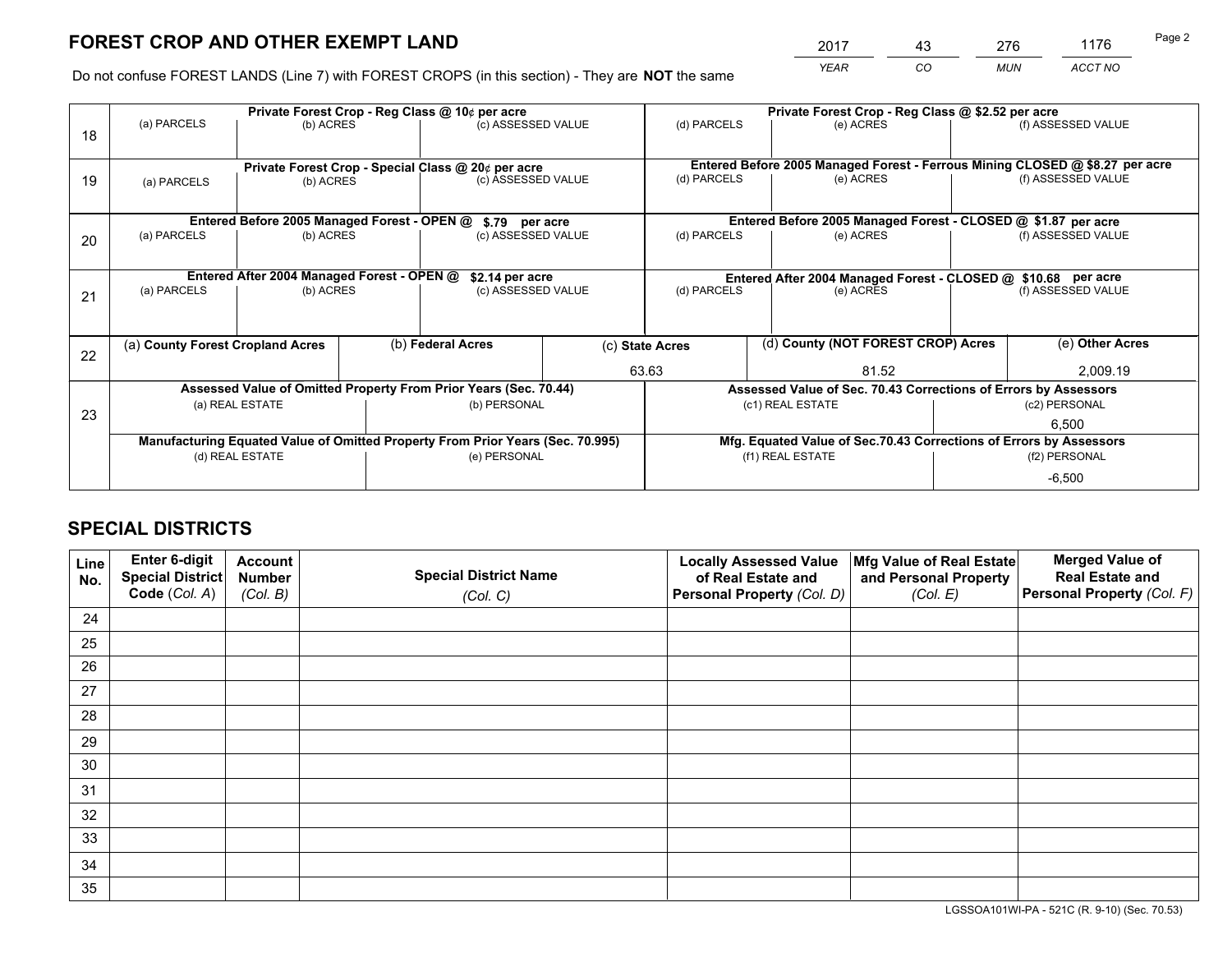|                 |                                                                 |                                             |                                                         | <b>YEAR</b>                                                                       | CO<br><b>MUN</b>                                              | ACCT NO                                                                        |
|-----------------|-----------------------------------------------------------------|---------------------------------------------|---------------------------------------------------------|-----------------------------------------------------------------------------------|---------------------------------------------------------------|--------------------------------------------------------------------------------|
| Line<br>No.     | <b>Enter 6-digit</b><br><b>School District</b><br>Code (Col. A) | <b>Account</b><br><b>Number</b><br>(Col. B) | <b>School District Name</b><br>(Col. C)                 | <b>Locally Assessed Value</b><br>of Real Estate and<br>Personal Property (Col. D) | Mfg Value of Real Estate<br>and Personal Property<br>(Col. E) | <b>Merged Value of</b><br><b>Real Estate and</b><br>Personal Property (Col. F) |
|                 | A. SCHOOL DISTRICTS (K-8 and K-12)                              |                                             |                                                         |                                                                                   |                                                               |                                                                                |
| 36              | 434781                                                          | 0262                                        | SCH D OF RHINELANDER                                    | 557,312,500                                                                       | 58,448,300                                                    | 615,760,800                                                                    |
| 37              |                                                                 |                                             |                                                         |                                                                                   |                                                               |                                                                                |
| 38              |                                                                 |                                             |                                                         |                                                                                   |                                                               |                                                                                |
| 39              |                                                                 |                                             |                                                         |                                                                                   |                                                               |                                                                                |
| 40              |                                                                 |                                             |                                                         |                                                                                   |                                                               |                                                                                |
| 41              |                                                                 |                                             |                                                         |                                                                                   |                                                               |                                                                                |
| 42<br>43        |                                                                 |                                             |                                                         |                                                                                   |                                                               |                                                                                |
|                 |                                                                 |                                             |                                                         |                                                                                   |                                                               |                                                                                |
| 44<br>45        |                                                                 |                                             |                                                         |                                                                                   |                                                               |                                                                                |
| $\overline{46}$ |                                                                 |                                             |                                                         |                                                                                   |                                                               |                                                                                |
| 47              |                                                                 |                                             |                                                         |                                                                                   |                                                               |                                                                                |
| 48              |                                                                 |                                             |                                                         |                                                                                   |                                                               |                                                                                |
| 49              |                                                                 |                                             |                                                         |                                                                                   |                                                               |                                                                                |
| 50              |                                                                 |                                             | TOTAL ASSESSED VALUE OF SCHOOL DISTRICTS (K-8 and K-12) | 557,312,500                                                                       | 58,448,300                                                    | 615,760,800                                                                    |
|                 | <b>B.</b><br><b>UNION HIGH SCHOOL DISTRICTS</b>                 |                                             |                                                         |                                                                                   |                                                               |                                                                                |
| 51              |                                                                 |                                             |                                                         |                                                                                   |                                                               |                                                                                |
| 52              |                                                                 |                                             |                                                         |                                                                                   |                                                               |                                                                                |
| 53              |                                                                 |                                             |                                                         |                                                                                   |                                                               |                                                                                |
| 54              |                                                                 |                                             |                                                         |                                                                                   |                                                               |                                                                                |
| 55              |                                                                 |                                             | TOTAL ASSESSED VALUE OF UNION HIGH SCHOOLS              |                                                                                   |                                                               |                                                                                |
|                 | C.<br><b>TECHNICAL COLLEGE DISTRICTS</b>                        |                                             |                                                         |                                                                                   |                                                               |                                                                                |
| 56              | 001600                                                          | 0015                                        | NICOLET TECHNICAL COLLEGE<br><b>RHIN</b>                | 557,312,500                                                                       | 58,448,300                                                    | 615,760,800                                                                    |
| 57<br>58        |                                                                 |                                             |                                                         |                                                                                   |                                                               |                                                                                |
| 59              |                                                                 |                                             | TOTAL ASSESSED VALUE OF TECHNICAL COLLEGES              | 557,312,500                                                                       | 58,448,300                                                    | 615,760,800                                                                    |
|                 |                                                                 |                                             |                                                         |                                                                                   |                                                               |                                                                                |

2017

43

276

## *I hereby certify, to the best of my knowledge and belief, this form is complete and correct.*

**SCHOOL DISTRICTS**

| Print name of preparer | Title                    |                | Date (MM / DD / CCYY) |
|------------------------|--------------------------|----------------|-----------------------|
|                        |                          |                |                       |
| Signature of preparer  | Contact Telephone Number | E-mail address |                       |
|                        | $\sim$                   |                |                       |

1176